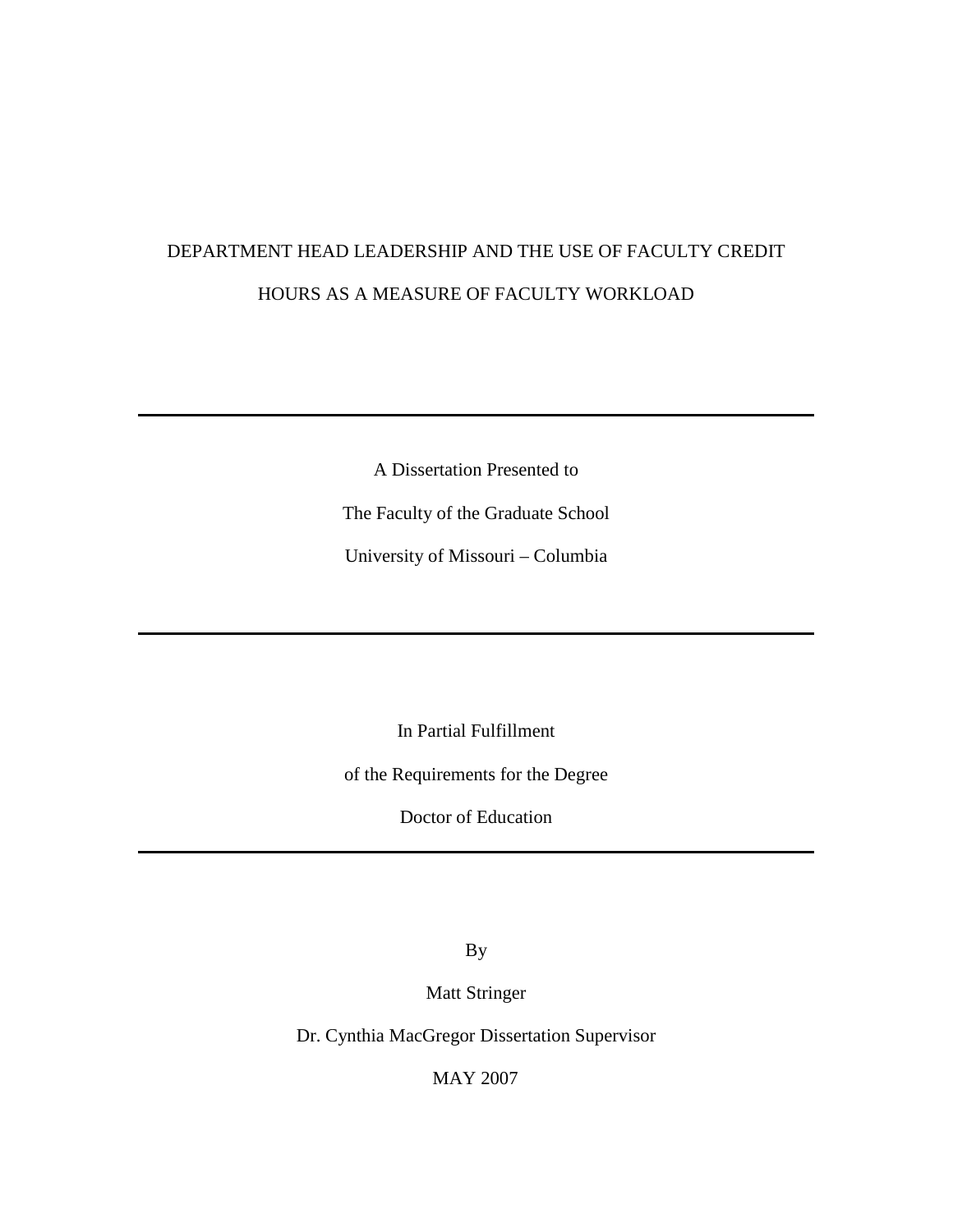The undersigned, appointed by the Dean of the Graduate School, have examined

the dissertation entitled:

# DEPARTMENT HEAD LEADERSHIP AND THE USE OF FACULTY CREDIT

# HOURS AS A MEASURE OF FACULTY WORKLOAD

presented by Matt Stringer a candidate for the degree of DOCTOR of EDUCATION and

hereby certify that in their opinion it is worthy of acceptance.

\_\_\_\_\_\_\_\_\_\_\_\_\_\_\_\_\_\_\_\_\_\_\_\_\_\_\_\_\_\_\_\_\_\_\_\_\_\_\_\_\_\_\_\_\_\_\_

\_\_\_\_\_\_\_\_\_\_\_\_\_\_\_\_\_\_\_\_\_\_\_\_\_\_\_\_\_\_\_\_\_\_\_\_\_\_\_\_\_\_\_\_\_\_\_

\_\_\_\_\_\_\_\_\_\_\_\_\_\_\_\_\_\_\_\_\_\_\_\_\_\_\_\_\_\_\_\_\_\_\_\_\_\_\_\_\_\_\_\_\_\_\_

\_\_\_\_\_\_\_\_\_\_\_\_\_\_\_\_\_\_\_\_\_\_\_\_\_\_\_\_\_\_\_\_\_\_\_\_\_\_\_\_\_\_\_\_\_\_\_

Dr. Cynthia MacGregor, Major Advisor Educational Administration

Dr. William Agnew Educational Administration

Dr. Suzanne George Early Childhood and Family Development

Dr. Kenneth Holloway Educational Administration

Dr. C. Don Keck Educational Administration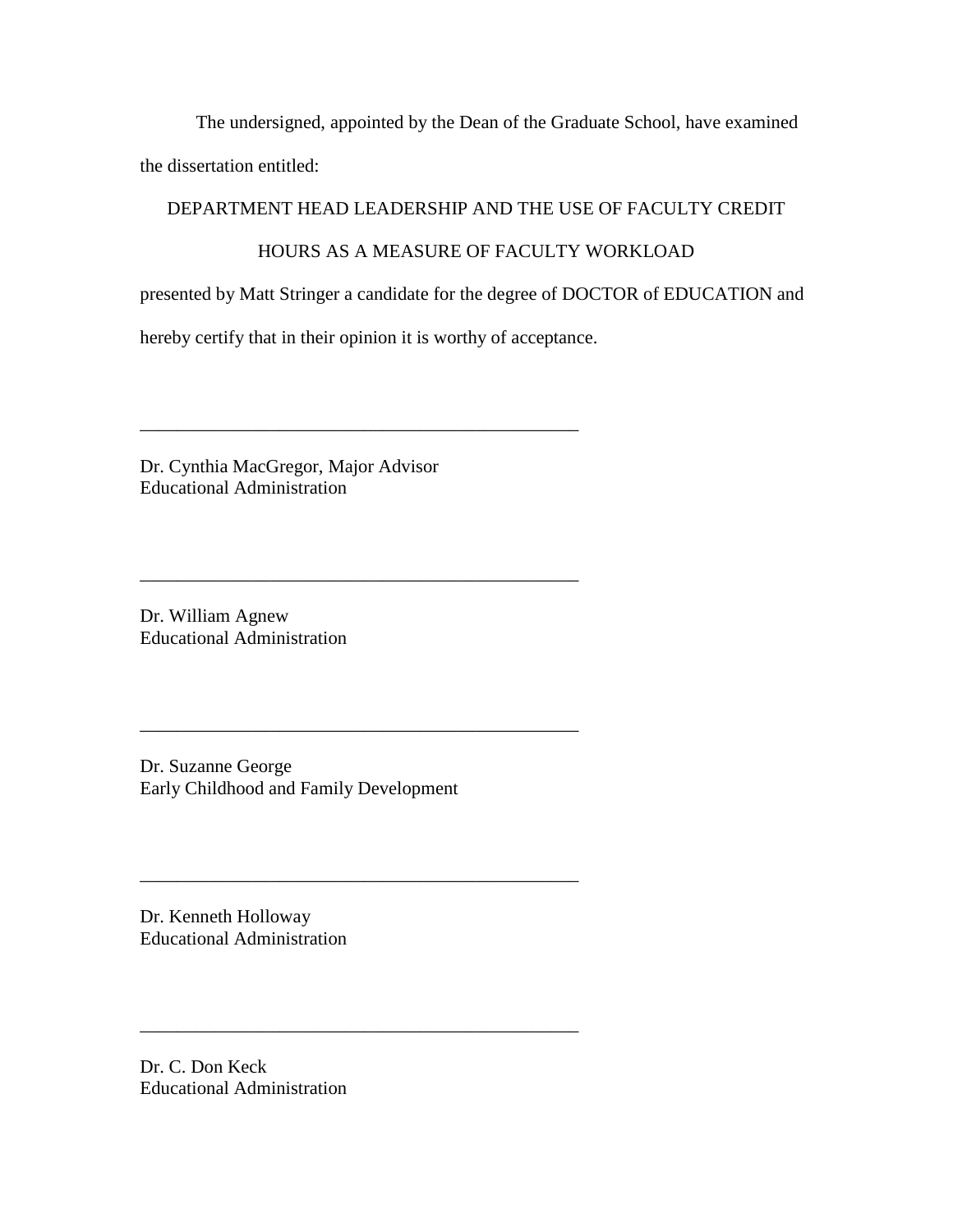#### ACKNOWLEDGEMENTS

 I am truly grateful to my Lord and Savior Jesus Christ for providing me with the opportunity and energy to complete the difficult journey. I could not fathom the completion of the program the without the assistance of my Higher Power.

 In order for anyone to complete a difficult task the sacrifice and support of family and friends is at a premium. Thanks to my wife Pam and my children Claire and Brody who kept the family going during the times I was not at home in the summer and who understood the lack of quality time available for them. A tropical family vacation is in the works. Thanks to my parents Bill and Karen Stringer for their prayers and for instilling in me the value of education and hard work. Thanks to Tom and Louise Sanders for the prayers provided to get me through. Thanks to Jon Spence and Ken Holloway for suggesting the program and providing assistance throughout. Thanks to my project group "the bovines" for the fun during the summer sessions. I am grateful for family and friends that I will not name for fear of leaving someone out and I pray that I will never lose the perspective of their importance.

 Thanks to my advisor Dr. MacGregor who was always willing to help and offered valuable counsel on how to survive the program. Thanks for the week-end phone numbers where you could be reached "in case of emergency".

 Thanks to my committee members William Agnew, Suzanne George, Ken Holloway, and Don Keck. Your willingness to help and your flexibility is appreciated.

 Finally, thanks to the Evangel University family for the support provided both in prayer and in assistance in completing the task. This would not have been possible without you.

ii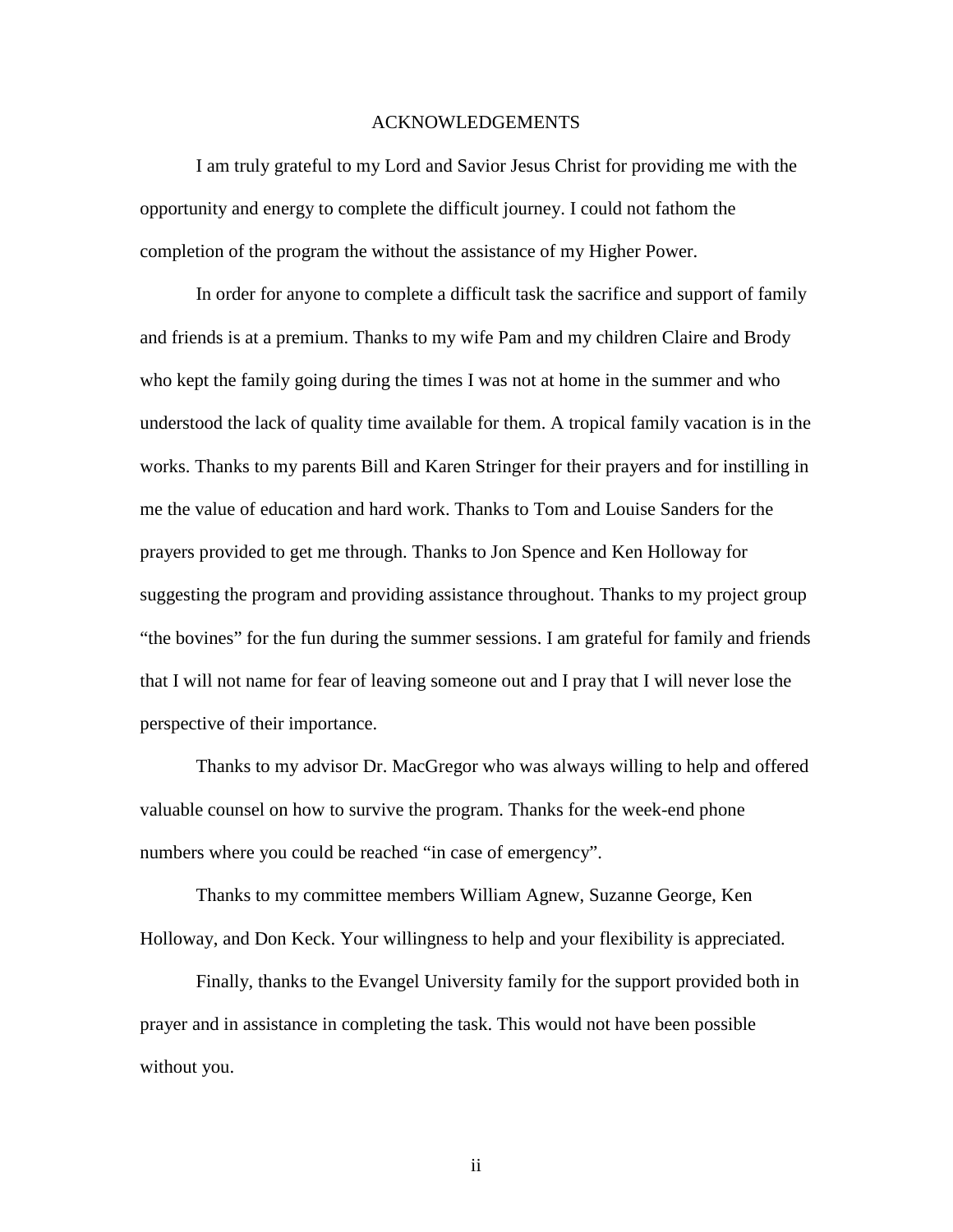# DEPARTMENT HEAD LEADERSHIP AND THE USE OF FACULTY CREDIT HOURS AS A MEASURE OF FACULTY WORKLOAD

Matt Stringer

Dr. Cynthia MacGregor Dissertation Supervisor

# *ABSTRACT*

 The purpose of this study was to determine if faculty credit load assignments were an accurate measurement of faculty work loads. The study also identified management techniques of department heads at a private university and determined if these techniques are reflective of leadership used in a learning organization.

 In this study faculty work logs were used to collect data on the number of hours full time faculty were working and faculty credit hour assignment cards were collected to determine the load assigned to the faculty member by the University. An interview for each department head was conducted to determine department headship strategies.

 In order to determine if leadership techniques of department heads were consistent with the strategies within a learning organization that encourage flexibility, experimentation, acquiring knowledge from sources outside the organization, and the diffusion of knowledge Yukl (2002) interviews were conducted. Person-to-person interview questions (Merriam, 1998) were developed with consideration of learning organization characteristics.

 While no significant correlations were discovered between the number of faculty credit hours on faculty credit assignment cards and hours logged by faculty members in the area of total time, time spent in teaching related activities, time spent in

iii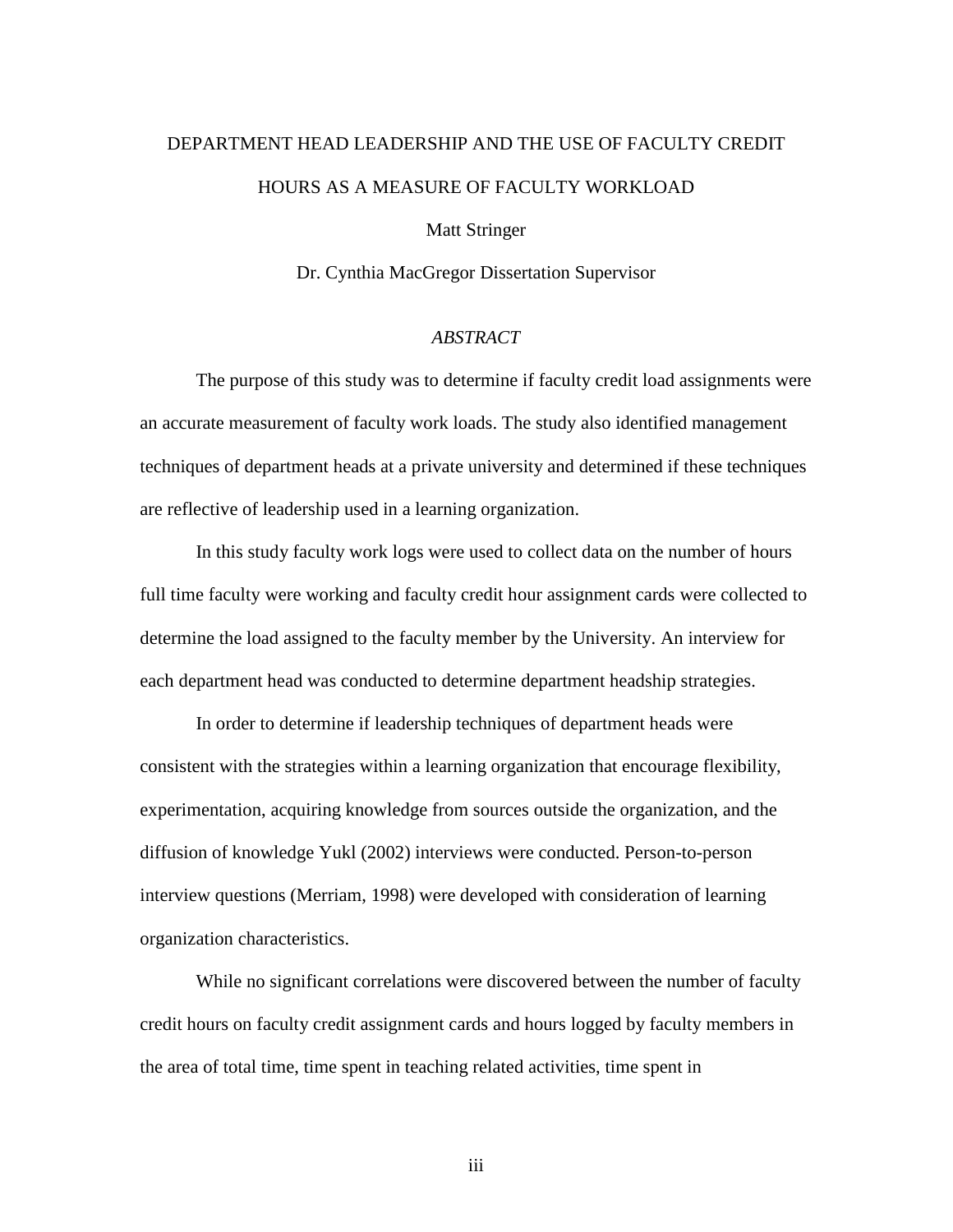administrative activities and time spent in advising activities a weak positive correlation was shown with total time logged and time in teaching related activities being the most notable.

 The qualitative data provided insight on the leadership practices of department heads within the University. Department heads described circumstances in which flexibility and experimentation were practiced during the assignment of faculty work Yukl (2002). Moreover, department heads described leadership practices that allowed for bringing in outside knowledge (Yukl) and single and double loop learning Morgan (1997). While the number of descriptions of knowledge diffusion (Yukl) was limited, the overall leadership techniques of the University department heads would indicate the leadership styles are consistent with that of a learning organization.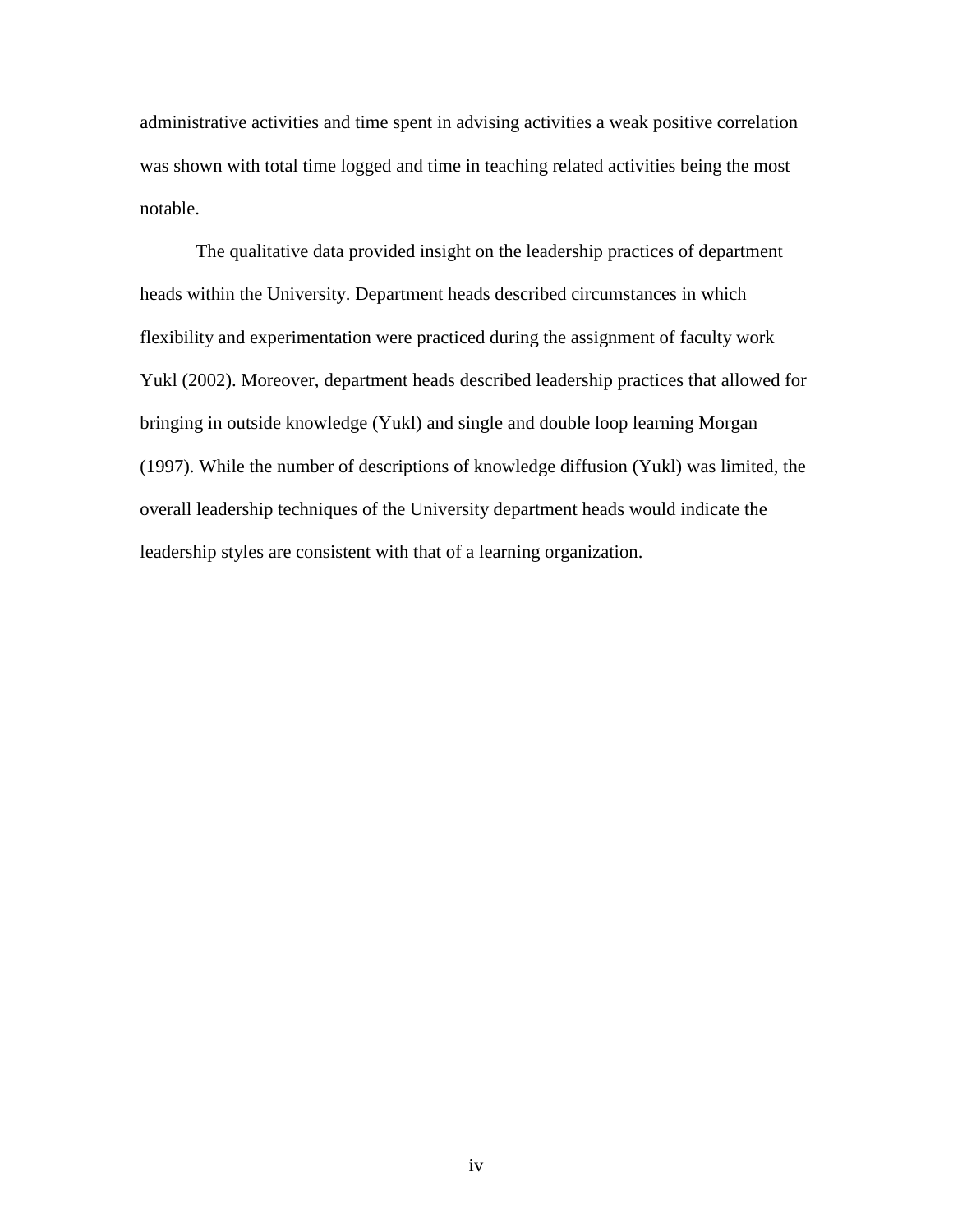# **TABLE OF CONTENTS**

| <b>CHAPTER ONE</b>               |
|----------------------------------|
| <b>INTRODUCTION TO THE STUDY</b> |
|                                  |
|                                  |
|                                  |
|                                  |
|                                  |
|                                  |
|                                  |
|                                  |
|                                  |
| <b>CHAPTER TWO</b>               |
| REVIEW OF RELATED LITERATURE     |
|                                  |
|                                  |
|                                  |
|                                  |
|                                  |
|                                  |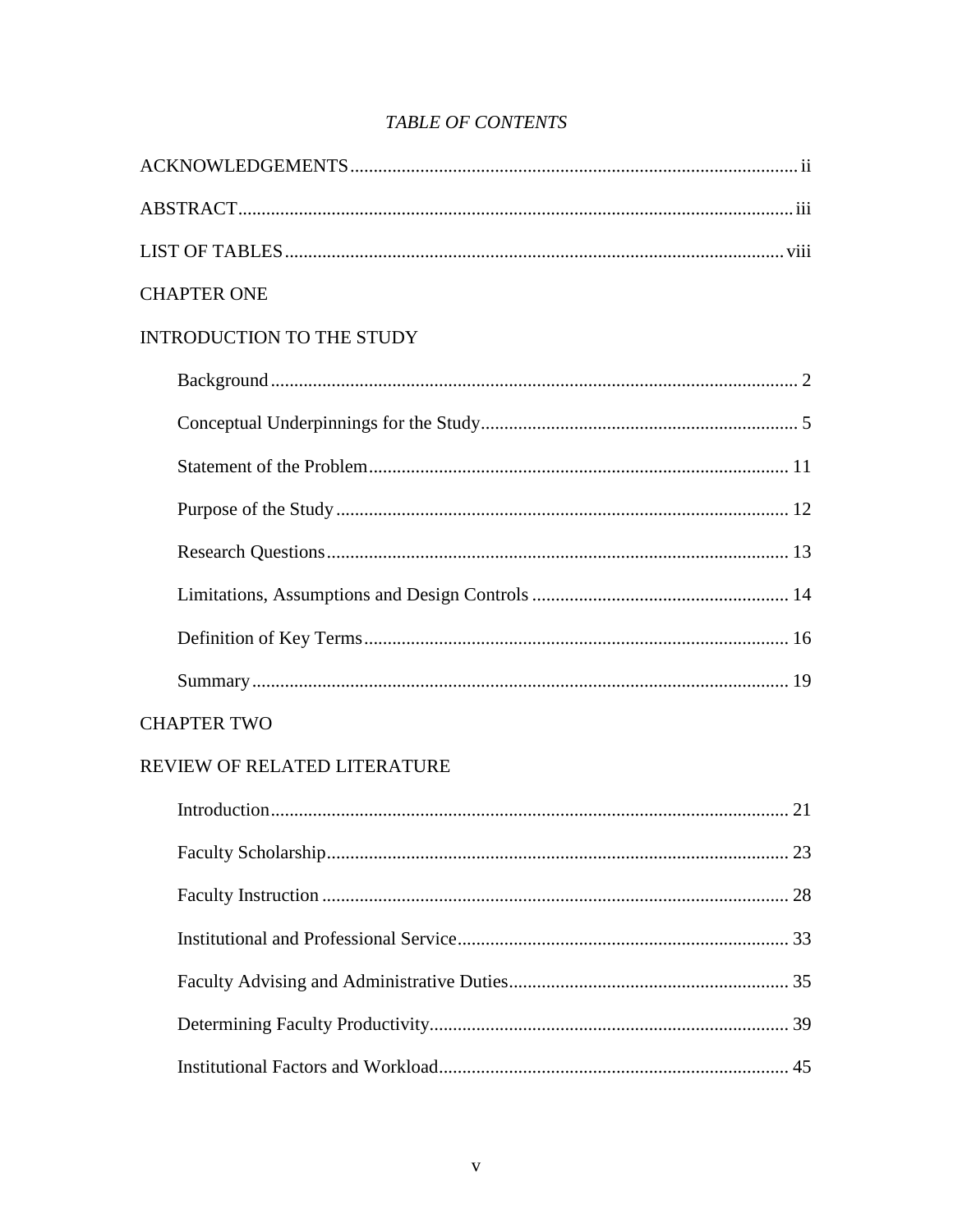| <b>CHAPTER THREE</b>              |  |
|-----------------------------------|--|
| RESEARCH DESIGN AND METHODOLOGY   |  |
|                                   |  |
|                                   |  |
|                                   |  |
|                                   |  |
|                                   |  |
|                                   |  |
| <b>CHAPTER FOUR</b>               |  |
| PRESENTATION AND ANALYSIS OF DATA |  |
|                                   |  |
|                                   |  |
|                                   |  |
| <b>CHAPTER FIVE</b>               |  |
| SUMMARY AND RECOMMENDATIONS       |  |
|                                   |  |
|                                   |  |
|                                   |  |
|                                   |  |
|                                   |  |
|                                   |  |
|                                   |  |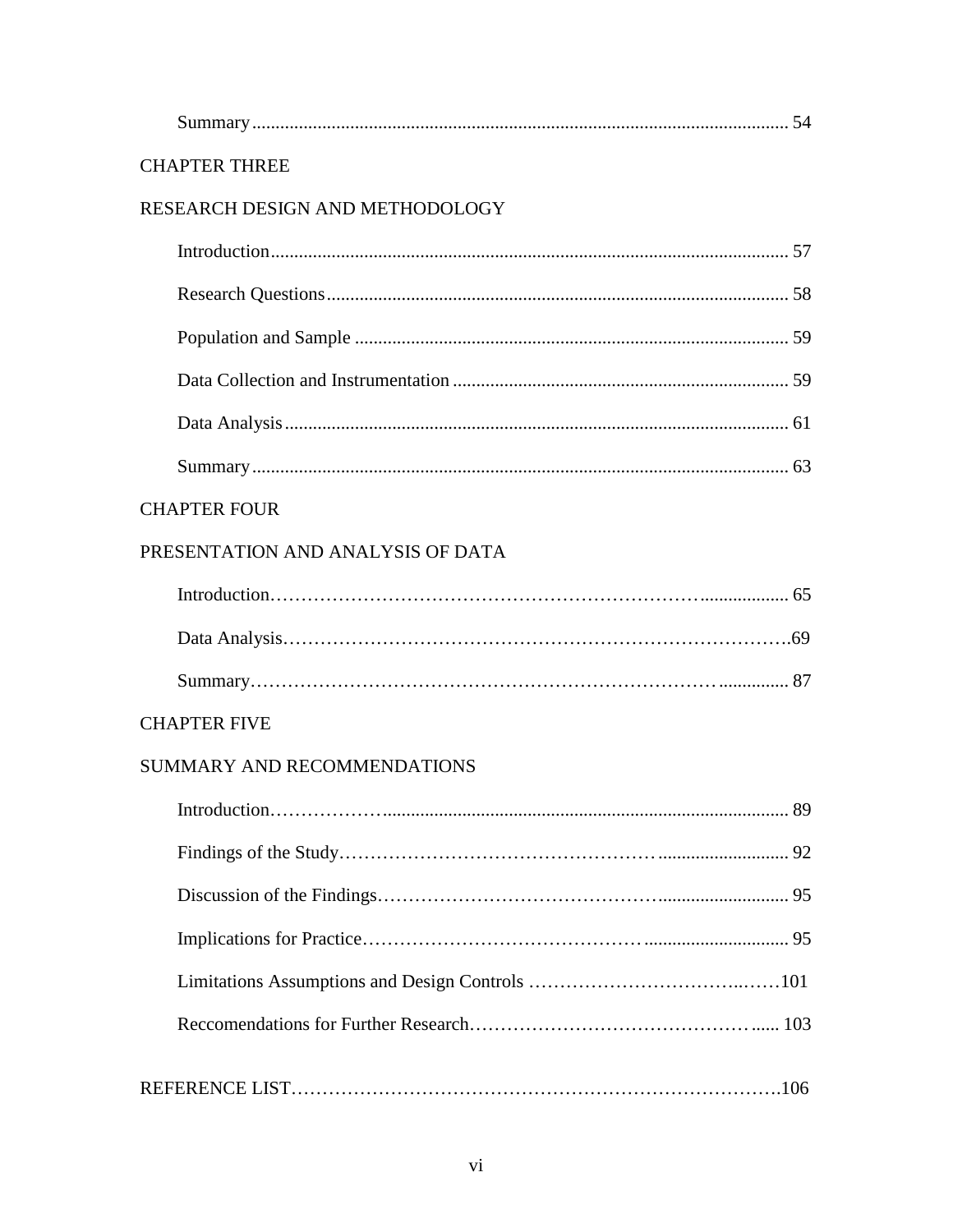# **APPENDICES**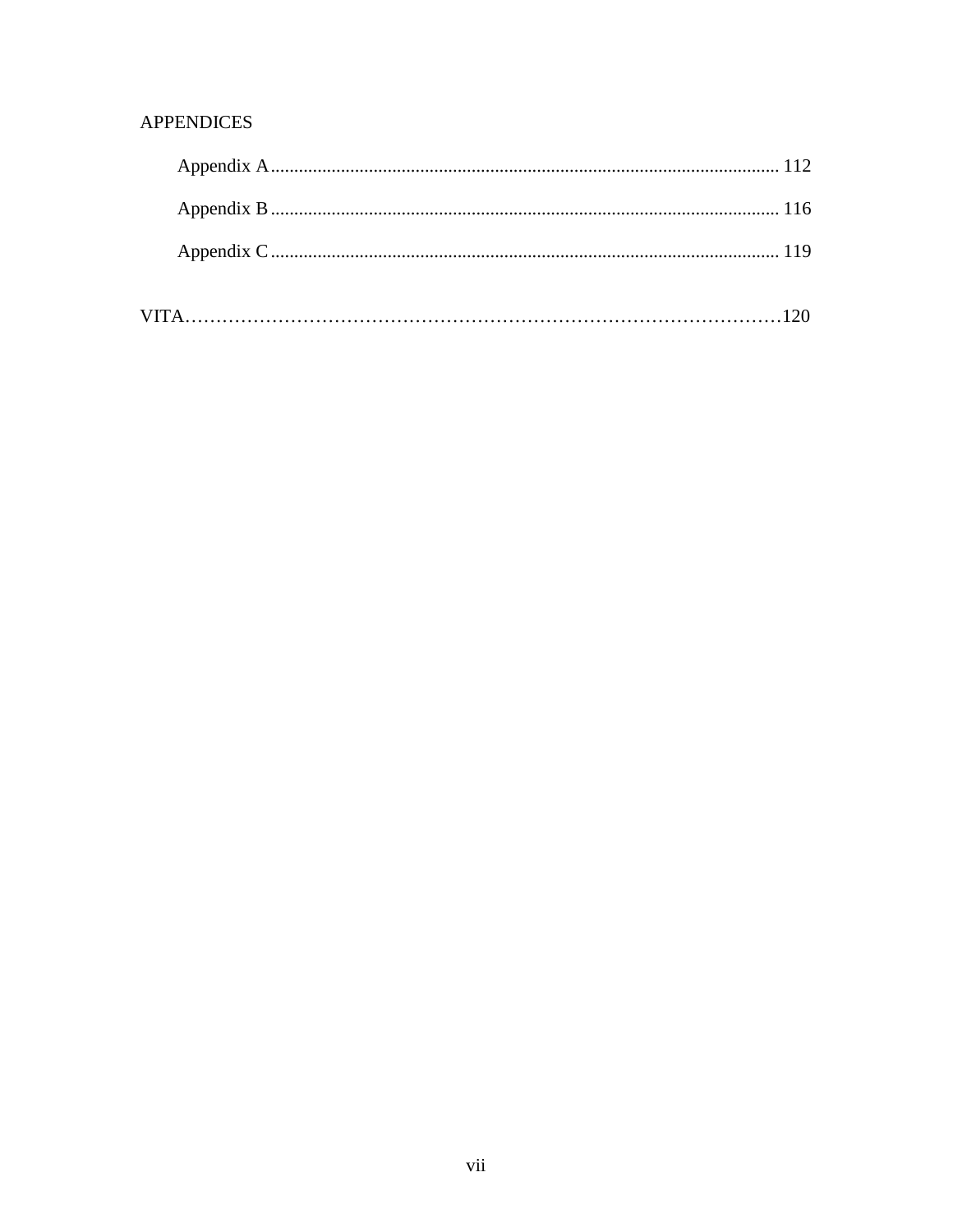# *LIST OF TABLES*

| Table 1 Correlation of Faculty Credit Hours and Total Hours Logged By Faculty |
|-------------------------------------------------------------------------------|
|                                                                               |
| Table 2 Correlation of Faculty Credit Hours and Time in Teaching Related      |
|                                                                               |
| Table 3 Correlation of Faculty Credit Hours and Time in Administrative        |
|                                                                               |
| Table 4 Correlation of Faculty Credit Hours and Time in Advising              |
|                                                                               |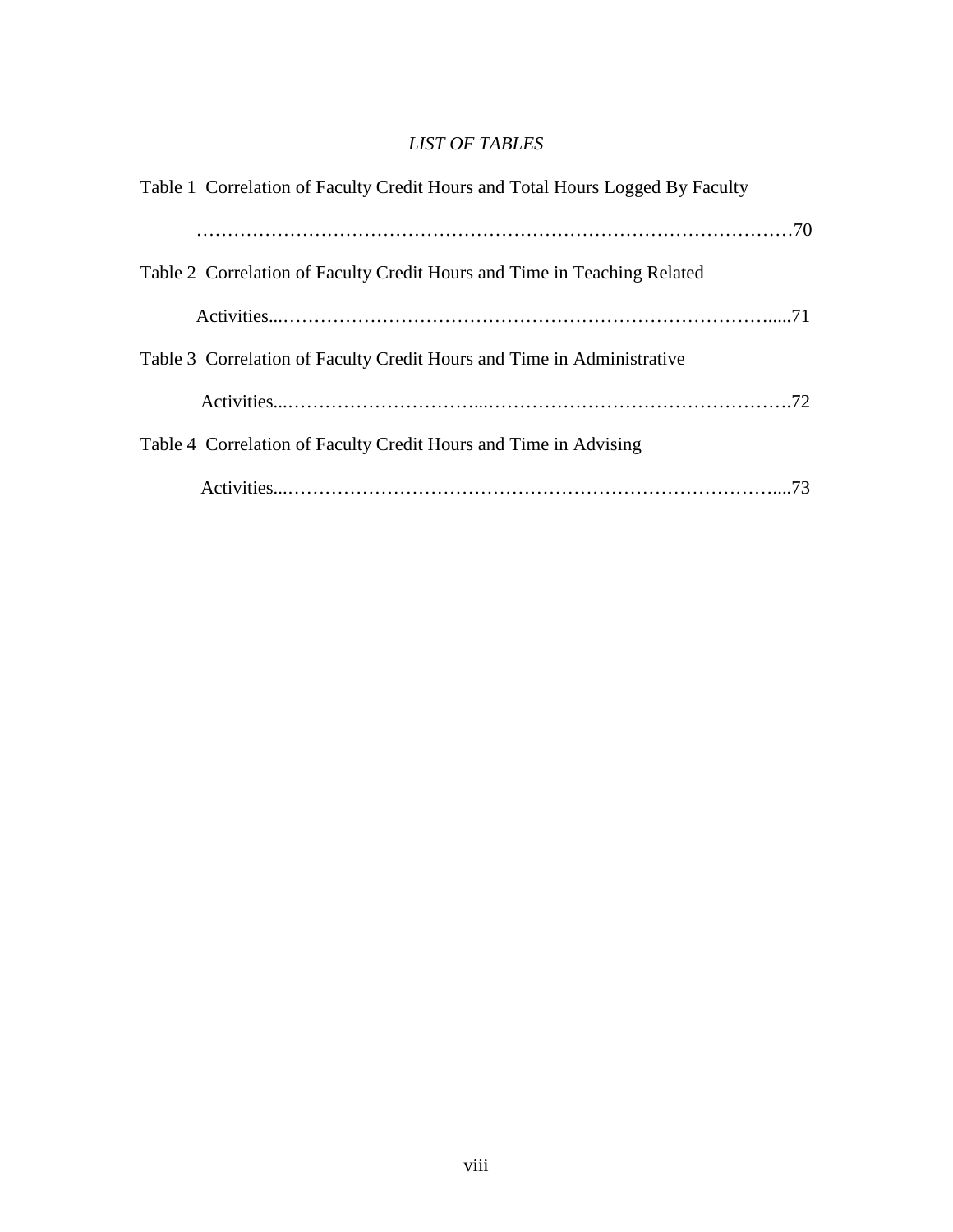# DEPARTMENT HEAD LEADERSHIP AND THE USE OF FACULTY CREDIT HOURS AS A MEASURE OF FACULTY WORKLOAD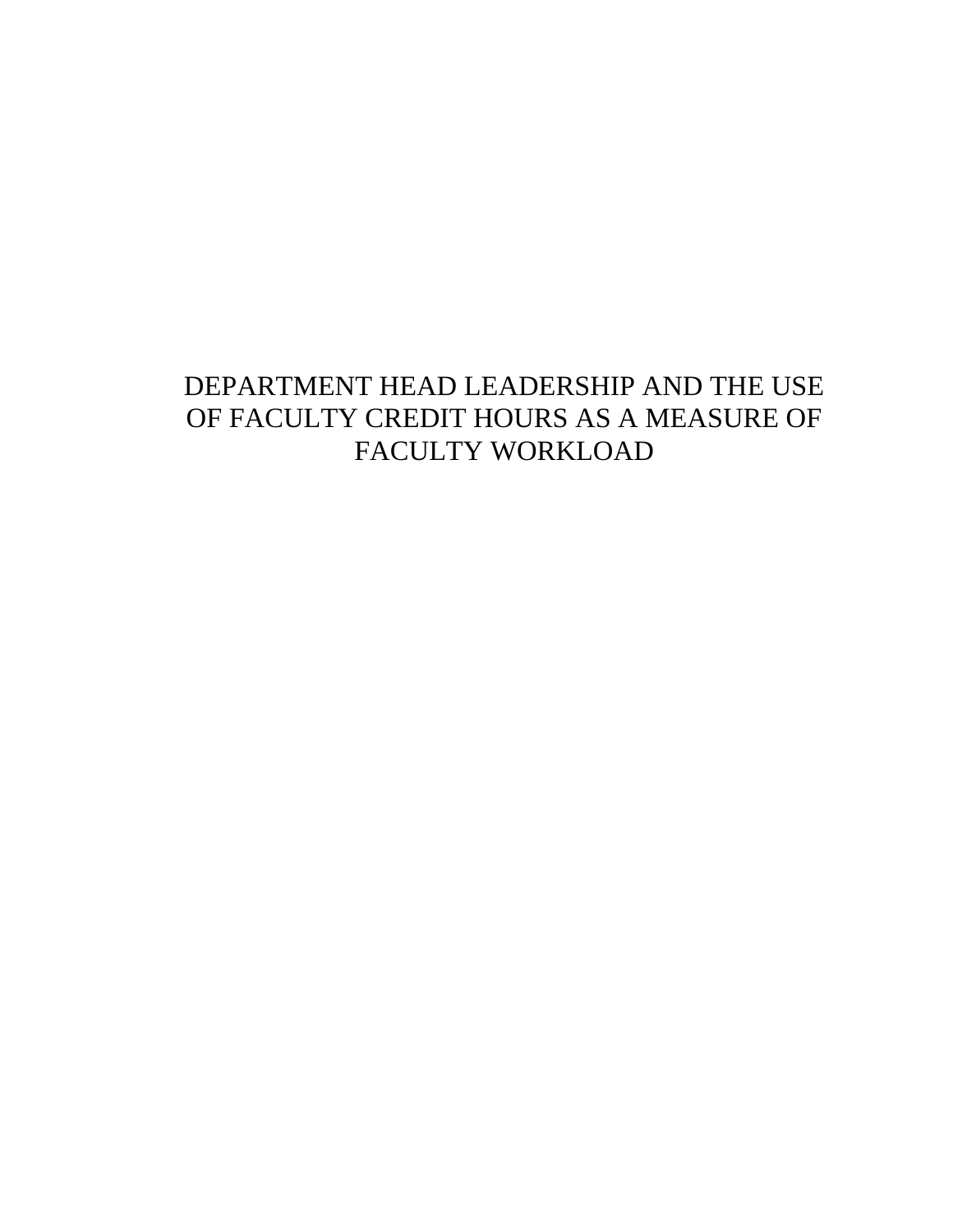# *CHAPTER ONE*

#### INTRODUCTION TO THE STUDY

#### *Background*

 Over the last decade, several factors have placed faculty workloads in higher education under scrutiny. Improvements in technology and increases in the numbers of participants in higher education have lead to increased costs, which have largely been absorbed by the taxpayer. The increase in the diversity among students attending college has brought to the forefront the need for change in instructional methods. In addition, the transition to the technology era from the industrial era has altered both the content and the context of learning in higher education (Preskill & Torres, 1999). Technology improvements have increased the number of individuals seeking to further their education as well as providing increased opportunities for distance education (Meyer, 1998).

Instances of improper uses of funds and increases in the amount of taxes paid by citizens have contributed to a distrust of the leadership in higher education and a lowering of support for higher education (Meyer, 1998). With the taxpayer's primary concern being quality educational experiences that are developed from taxes paid, phrases like "the less a university professor teaches the more money they make" have contributed to the perception of inefficiency in higher education (Howard B. Altman, personal communication, February 24, 2006).

Additional focus on efficiency resulted from state governments moving away from the traditional process of self regulation and progressing toward a system that requires greater accountability in the use of government funding (Alexander, 1998). Economic stress and an increased number of students have lead stakeholders to question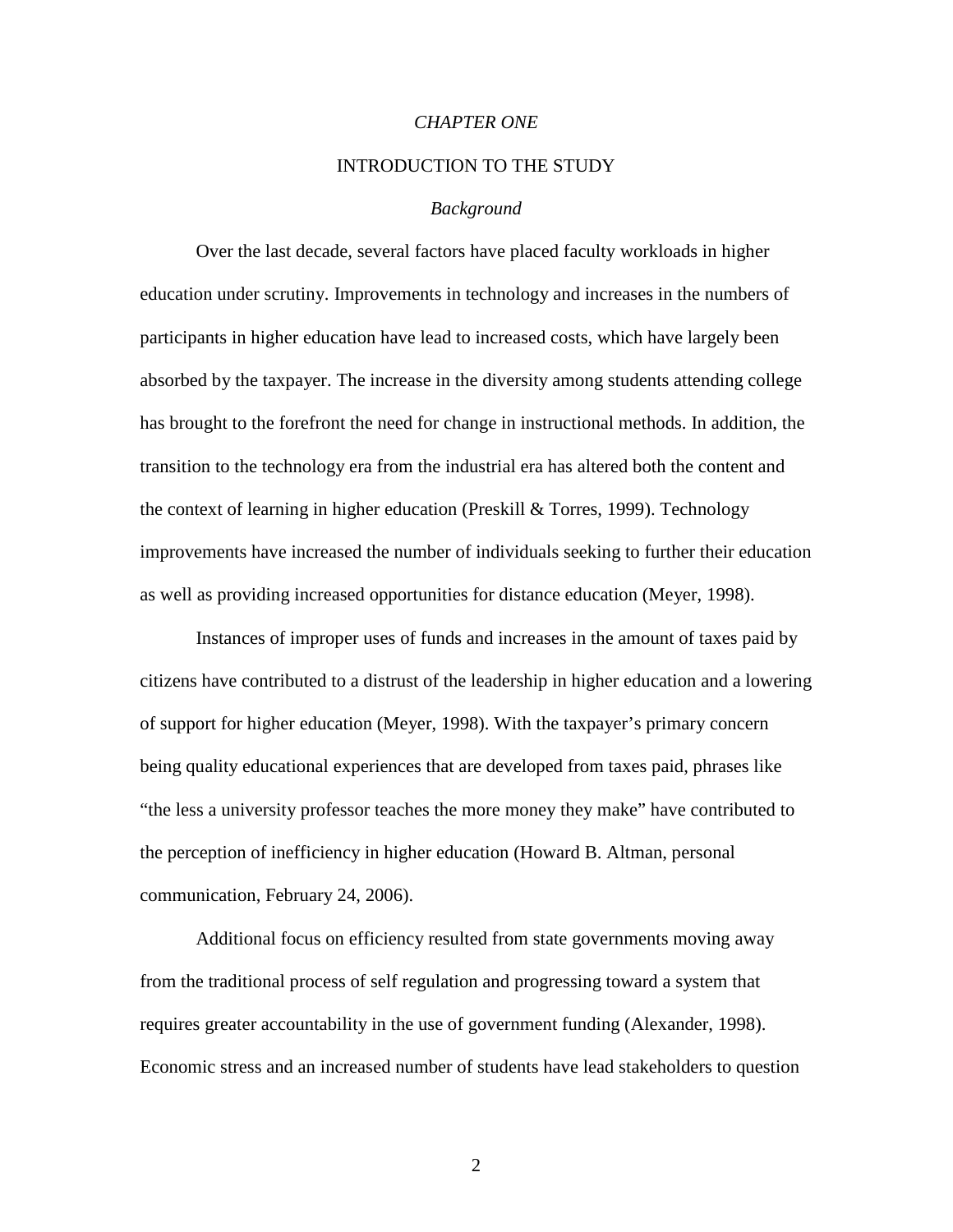efficiency and productivity in higher educational settings. Because 80 to 90 percent of an institution's budget goes to personnel, from the business perspective the logical transition would be the study of the workload of personnel to improve the use of funds (Miller, 1994; Meyer, 1998).

Questions regarding productivity and the use of funds have brought about numerous studies from both inside and outside the higher educational setting, with an emphasis on the efficient use of funds and not necessarily the improvement in the quality of education (Meyer, 1998). Studies conducted by institutions on productivity often place research as a measure of productivity and place little emphasis on teaching and service to students. Recent studies indicate, over the last ten years, that most faculty members work around fifty hours per week regardless of the type of institution, but more recently, the amount of time spent on research activities has accounted for a larger part of the fifty hours, even in settings where research is not a central part of the university mission (Milem, Berger, & Dey 2004; Meyer, 1998).

The least complex definition of workload considers the number of students served by the instructor and the number of classes taught. This type of data is reported out from universities more than any other measurement of faculty workload but, when determining faculty rewards and tenure, this definition is interwoven with scholarship and service to determine workload (Seaberg, 1998). Many studies reported that faculty work long hours but the time spent on teaching and related activities is not a large percentage of the total (Meyer, 1998). Governmental concern with faculty workload centers around time spent on instruction and minimizes the time faculty spends on research and service. In addition, longitudinal studies indicate the amount of time spent on teaching and related activities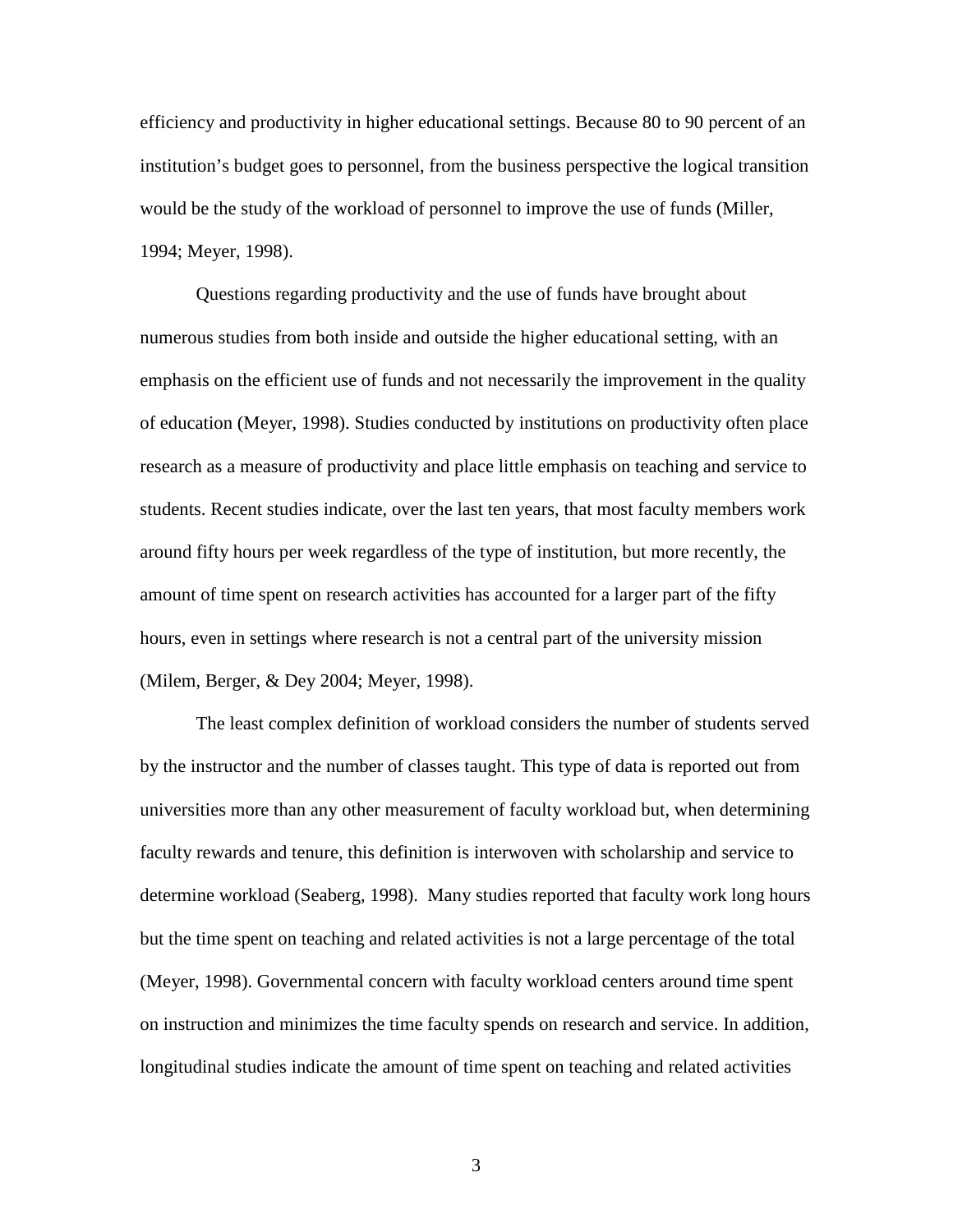has decreased (Meyer). "While the focus on faculty workload is useful, it has not yet resulted in any measurable gains in productivity which may be due to the general belief that teaching equates with lecturing and learning only takes place in the classroom" (Meyer, p. 2).

In 1999 the Higher Learning Commission (HLC) began a program in which an institution currently accredited with the HLC can maintain accreditation through participation in a program called the academic quality improvement program (The Higher Learning Commission, 2002). Currently, 160 institutions of higher education are participating in the program which uses a series of ongoing processes to demonstrate an institution is striving to improve performance with the ultimate goal of helping students learn. With overburdened faculty possibly not applying an adequate amount of time toward instruction, a thorough examination of faculty workload distribution can assist institutions in improving the instruction and learning occurring on campus.

 While independence and autonomy have value within the higher educational setting, the value does not provide a defense against inefficiencies in the system (Alexander, 1998). In other words, independence from government control does not equate to unaccountability. Academic departments at liberal arts colleges and universities can be drastically different from one another in relation to how classes are taught and the emphasis placed on research. For example, music departments may have lower teacher to student ratios and much of the instruction that occurs in higher level courses is one-onone (Diamond & Bronwyn, 2000). Other types of academic departments can make better use of larger classes or courses offered online (Groccia & Miller, 1998). When outlining the method of calculating faculty work loads, educational leaders should be careful that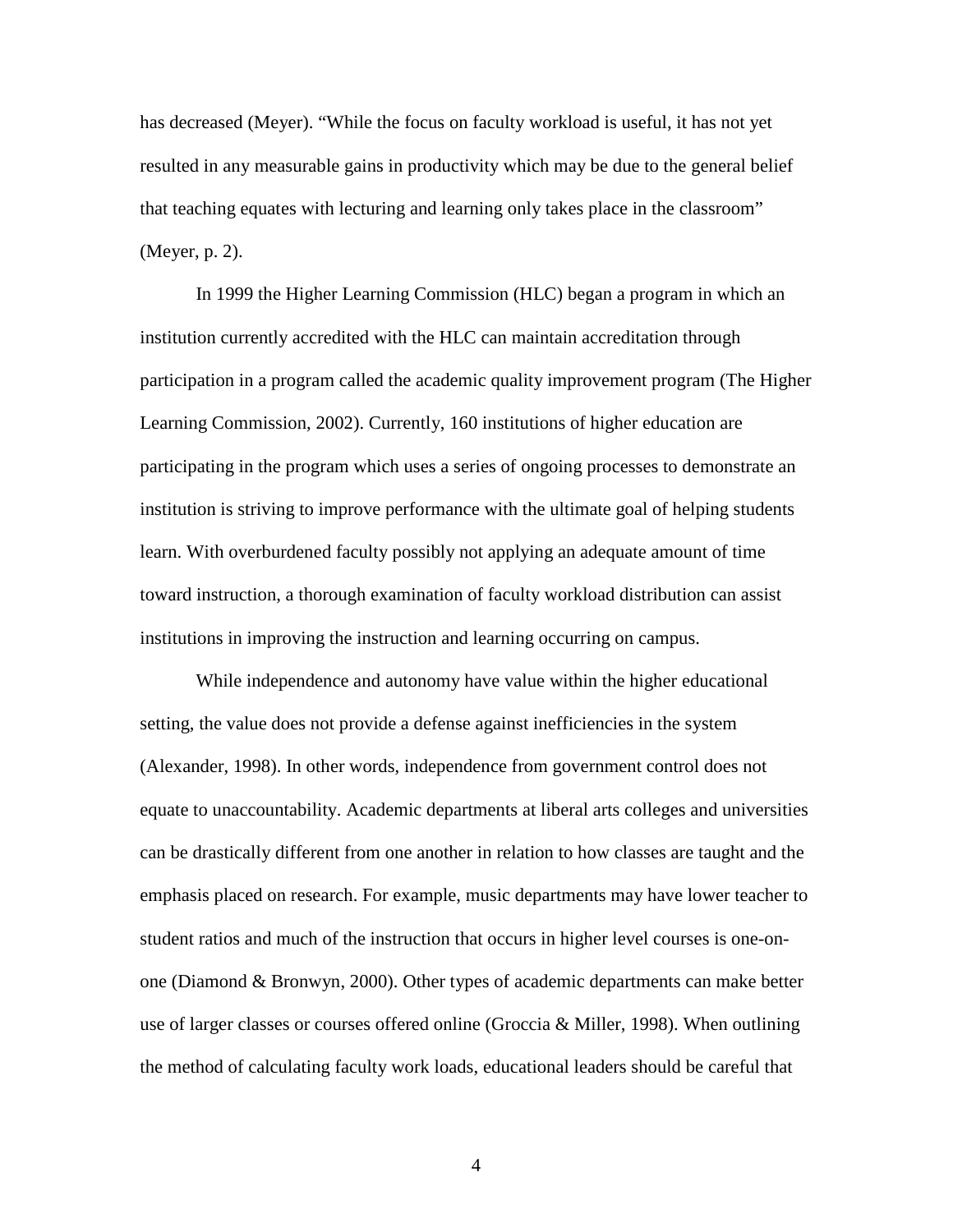"collaborative efforts are not undermined by specificity" (Howard B. Altman, personal communication, February 24, 2006). In other words, academic departments vary to such a degree in daily activities that a faculty workload policy can become too specific and therefore not accomplish fair and balanced work division among faculty members. Perhaps the most important part of a faculty workload policy is that it serves to develop an overall sense of fairness (H. B. Altman, personal communication, February 24, 2006). Most studies of faculty workload include no measure of the quality of instruction, but only include the number of hours spent teaching.

 Recent increases in the overall number of students and variations in the types of programs that are offered have forced changes in how faculty spends time at work. In addition, technology has brought about change by the increasing number of online opportunities for students. Much of the changes in the measurement of faculty workload have been reactive rather than proactive. As noted by Birnbaum (2001), attempted change in higher education is brought about by the latest trends in the business community. Difficulties arise when programs from the world of business are adopted by higher educational institutions without taking into account the uniqueness of higher education. Concrete data for faculty workload is difficult to obtain and, while numbers can be determined to report to stakeholders, the value of this data is debatable. Higher education could benefit from a system of measuring faculty workload that involves a larger variety of variables and is not only based on time spent lecturing in the classroom.

## *Conceptual Underpinnings for the Study*

 Studies have shown several methods to classify and measure the daily activities of university faculty members. For the purpose of this study, all faculty work was classified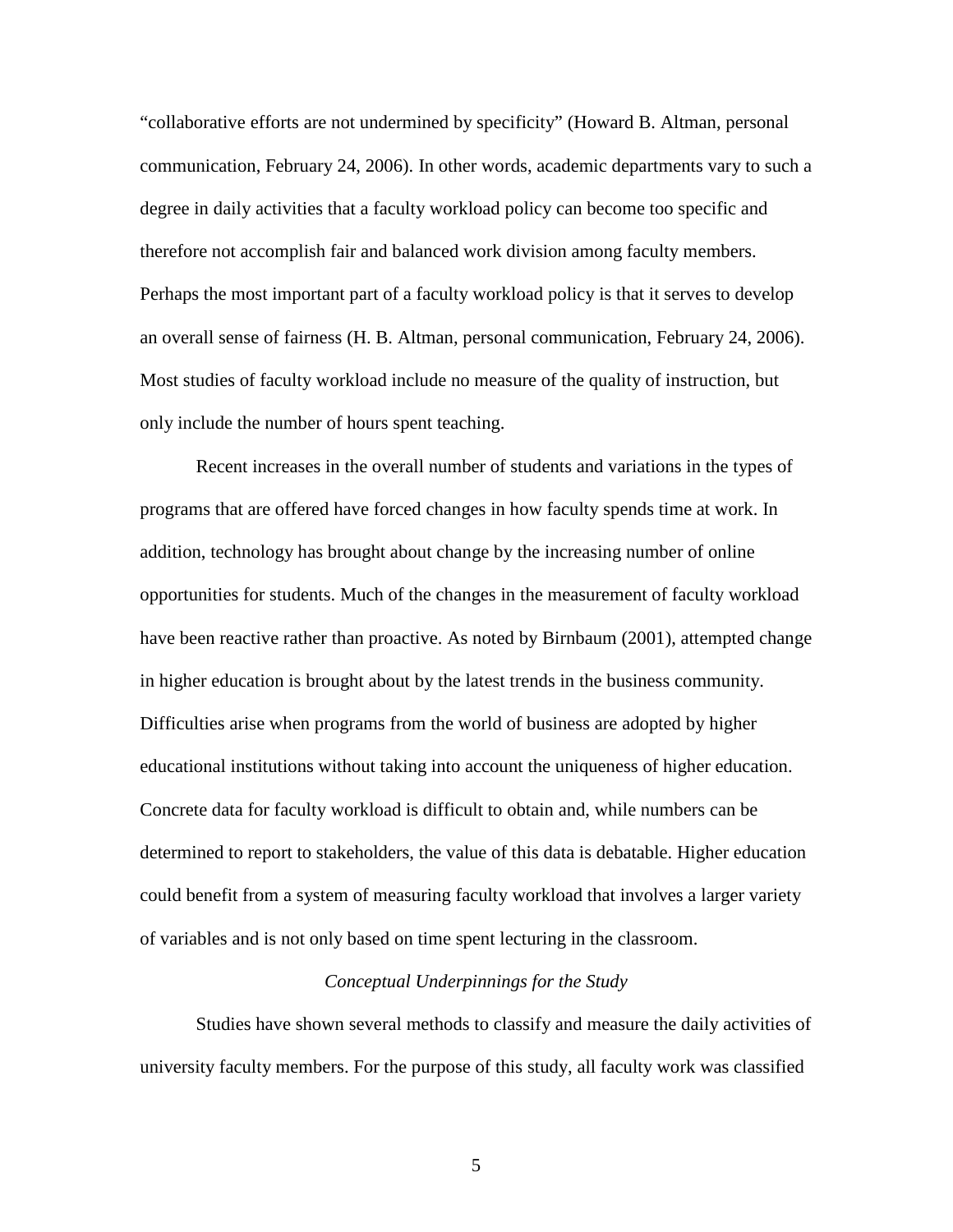using the traditional three categories that encompass all faculty activities which are scholarship, instruction and service (Mancing, 1994). The following section begins with a description of the traditional methods of classifying faculty work. The next section is an analysis of recent changes in both the economic and technologic aspects of higher education with emphasis on how faculty work has changed and what has driven the scrutiny of faculty work. The section ends with a brief assessment of current data on faculty work to illustrate the need for further exploration of alternative methods of assessing faculty work loads in higher education.

## *Instruction*

 Instruction is usually the first item that comes to mind when faculty workload is considered, and instruction generally comprises from 30 to 70 percent of total workload. Research and doctoral universities tend to have faculty members that devote less time to instruction as compared to comprehensive and liberal arts institutions in which a greater portion of faculty work involves instruction (Milem, Berger, & Dey 2004; Carnegie Foundation, 1987). The method of determining faculty workloads by measuring faculty credit load hours has been in use for many years by a large number of institutions with little regard to the mission of the institution. While being accepted by many institutions as the method for assigning faculty workloads, little research has connected credit load hours to the daily activities of university faculty. Instruction is also easily connected to a university's mission whether the institution is a research based university or a liberal arts college (Diamond & Bronwyn, 2000). Most instructional time is determined through consideration of classes taught and self reporting of time involved in instruction while the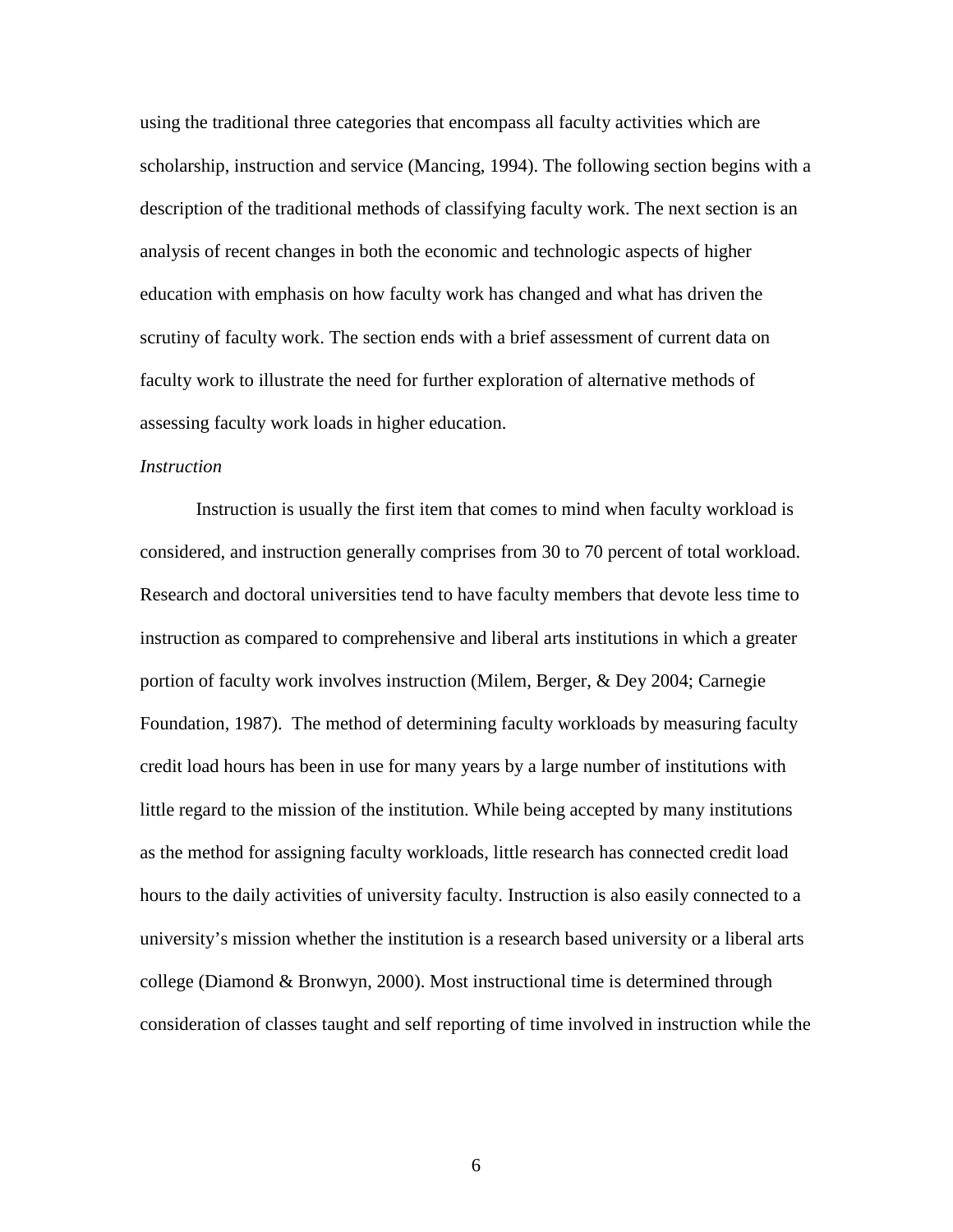quality of instruction is generally not considered when measuring this category of faculty work (Meyer, 1998).

#### *Scholarship*

Faculty scholarship refers most often to research that is conducted by faculty with the intent to publish. Scholarship is more highly regarded by research institutions, but is considered a component of faculty work in other institutions where research is emphasized to a lesser extent. While research is a considerable part of faculty work, it is often not considered when faculty workload data is reported to stakeholders outside of higher education (Meyer, 1998). When school funding is considered, scholarship is often highly important to faculty because of promotion and tenure consideration while least important to lawmakers and outside constituencies evaluating faculty work. Yuker (1984) emphasized this point further by noting that faculty work is, and should be, much more than classroom teaching, which is a point that is lost when workload data is prepared for stakeholders outside of higher education.

### *Service*

 "Faculty service falls into two categories: institutional and professional. Institutional service includes administrative duties, committee work, and student advising, while professional service refers to work completed in support of one's academic discipline" (Mancing, 1994 p. 3). Faculty members usually spend between 15 and 25 percent of their time in service activities but the range of service activities allows for individual faculty members to vary a tremendous amount in specific service activities they perform. Institutional service activities are easily connected to the university's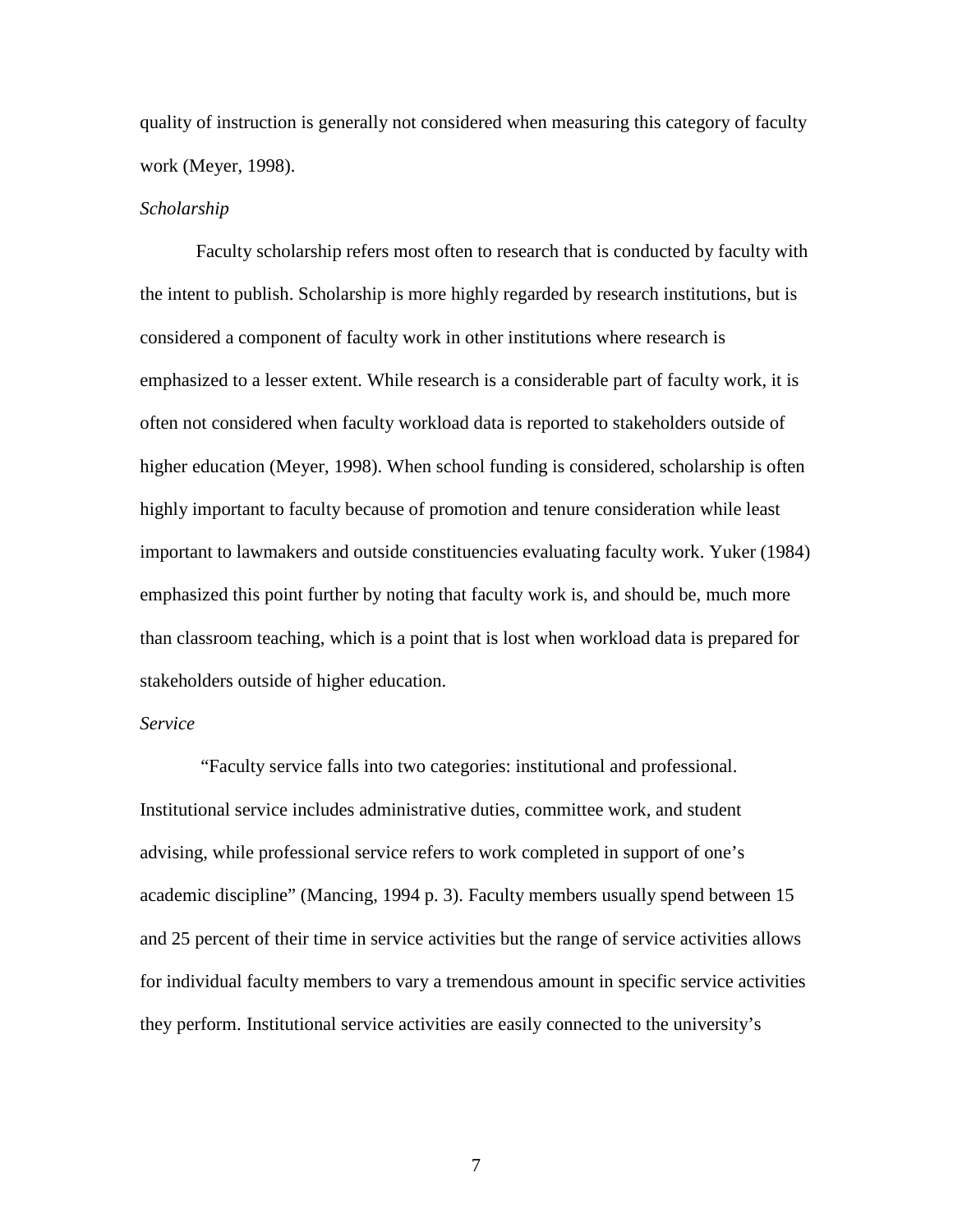mission while some professional service activities are more difficult to tie to university mission.

#### *Economic and Technological Aspects*

The increase in the number of students seeking higher education, coupled with restrictions in the amount of funds available, has forced institutions of higher education to examine programs that are offered to determine ways to become more efficient and productive (Meyer, 1998; Alexander, 1998). In regard to faculty work assignments, the individual workloads should be established at the department level with academic deans and department heads having perhaps the most important jobs on campus (H. B. Altman, personal communication, February 24, 2006). Deans and department heads have interest as educational leaders in determining if faculty members are being overworked or under utilized and state and federal governments desire higher education to justify the amount of funding they are receiving by illustrating the high productivity of faculty (Meyer).

The traditional structure of higher education is frequently challenged to adjust to changes that occur in technology and increased economic strain. Coinciding with new limitations in funds available from state and federal governments, as well as resources coming from the private sector, higher education has been forced to develop ways of measuring workloads and productivity and report these statistics to various constituents (Meyer, 1998). This competition for resources that occurs within the institution, both between departments and within departments, can bring about a tremendous amount of conflict as perceptions of inequality propagate (Bolman & Deal, 1997).

 Differences in the division of work within a department along with dramatic changes in technology, including online courses, can add to the confusion of measuring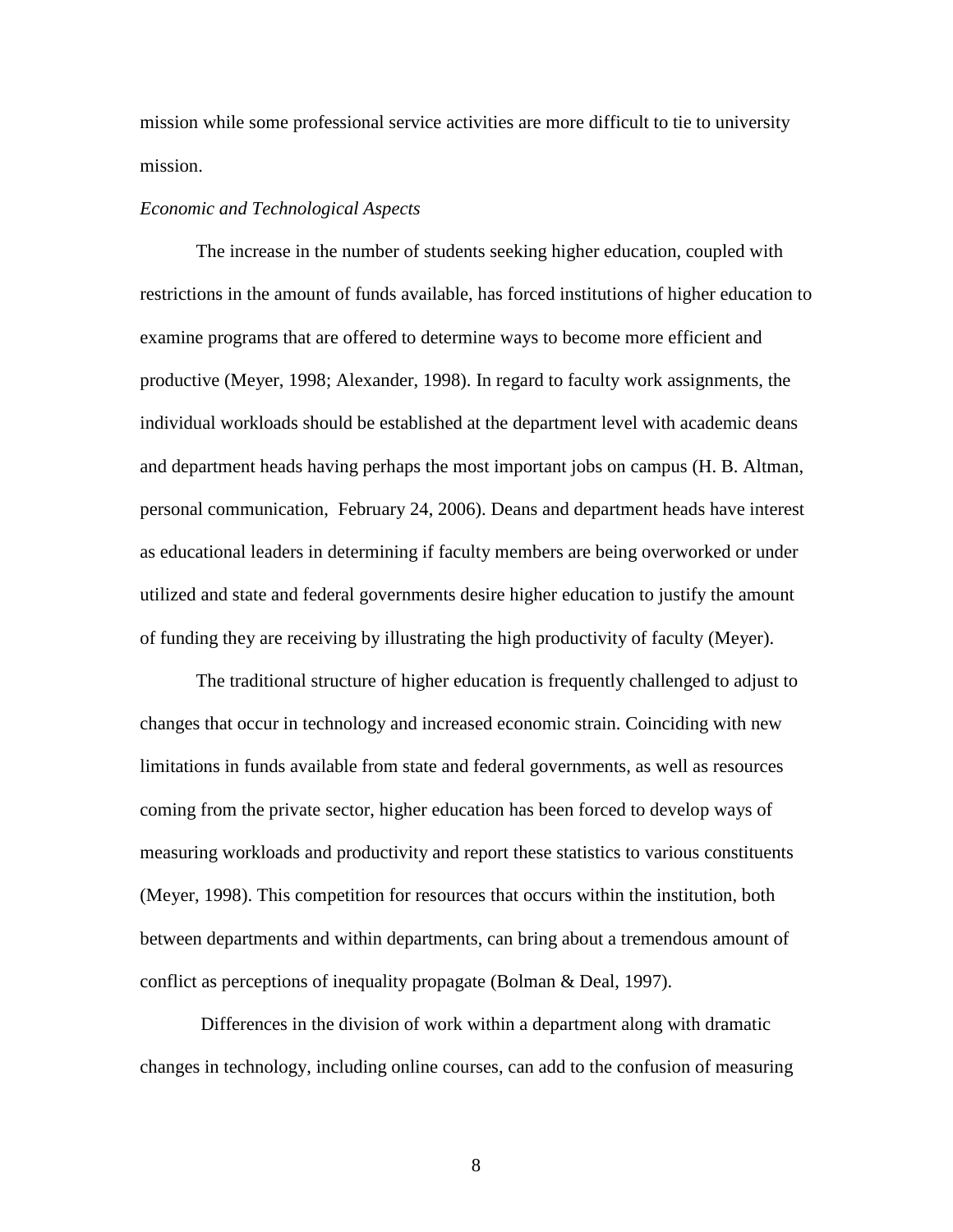workload as well (Massey & Wilger, 1998). The use of new technology coupled with changes in instructional methods to make universities more effective require improved methods to access faculty work. In addition, as institutions adjust to serving an increasing number of students with wide varieties of learning styles, traditional methods of workload measurement fall short in determining if faculty are making efficient use of their time (Euben, 2003). In other words, traditional measurement methods are not applicable to the changes that are occurring in higher education.

#### *Assessing Faculty Work*

Many studies note that the majority of faculty members within a university work 50 or more hours per week (Braskamp & Ory, 1994; Glazer & Henry, 1994; Meyer, 1998) but, the wide variety of work that goes on, and the assortment of variables that measure workload, make any study of workload complex. Requests for numerical data on faculty workload have led to many studies that measure workload based on instructional activities like credit hours taught and the total number of courses and students participating in those courses. This data is a starting point for measuring faculty workload but the unique requirements placed on instructors in each discipline and different courses within each discipline call for more detailed studies in faculty workloads. In order to improve student learning in higher education, and for higher education to be able to adjust to changing demands, what faculty members are spending their time doing, and how to more effectively measure what they are doing, needs to be determined.

At liberal arts universities, and other non-researched based institutions, the majority of faculty time should be spent on teaching as indicated by institutional mission. The Carnegie Foundation (2005) identified more than 250 private not-for-profit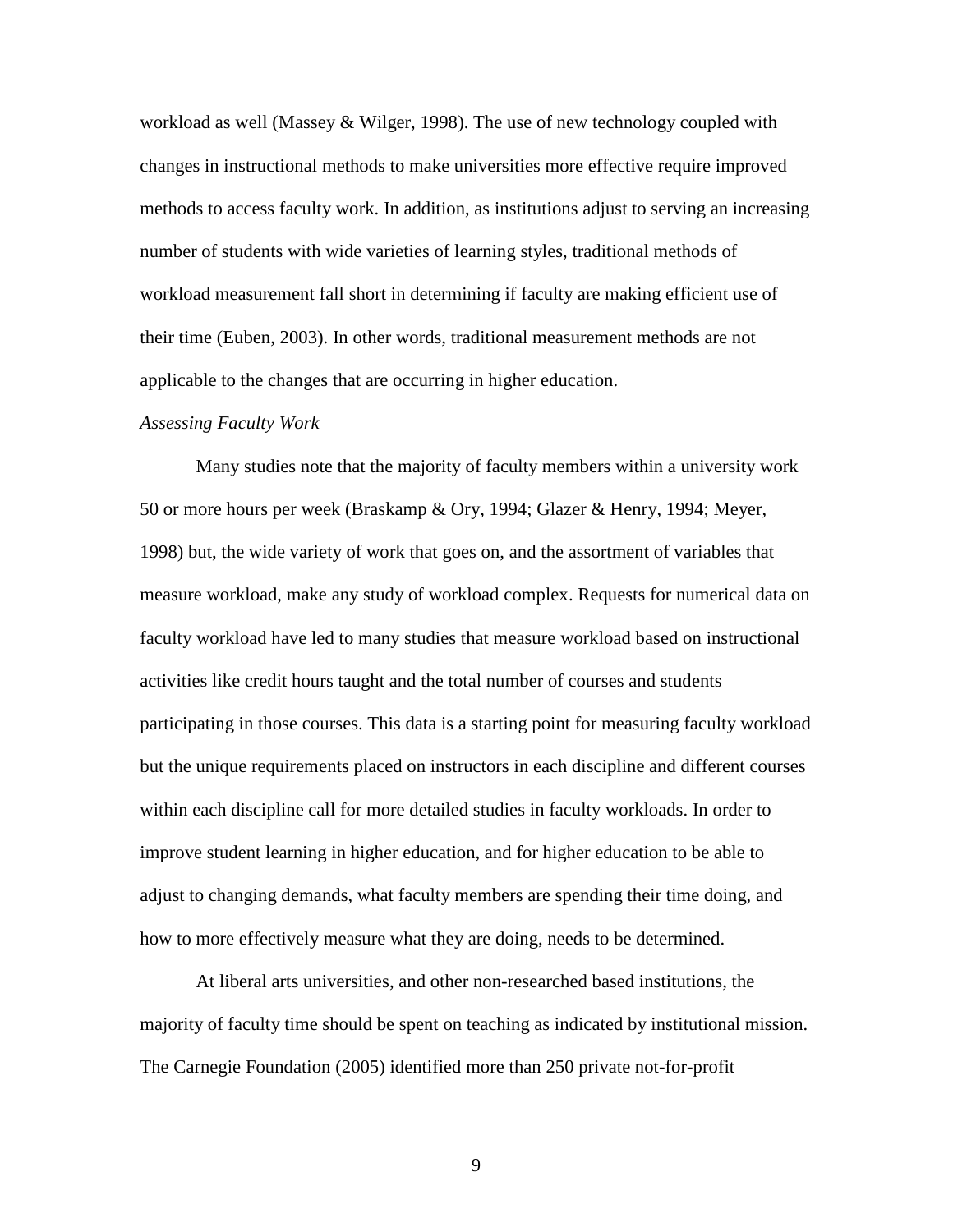institutions that are primarily residential in nature, with enrollments of less than 2000 full time students. Many of these institutions have a large number of undergraduate programs and offer limited, or recently started, graduate programs. In addition, a large number of these institutions are located in the Midwest. Percentages of time spent by faculty in this category of educational institution should approximate between 65 and 75 percent instructional activities, 8 to 12 percent in research activities, and 12 to 18 percent in service activities (Mancing, 1994; Rees & Smith, 1991). The importance of tying the evaluation of faculty workload to the mission of the university should not be lost in determining if faculty members are spending enough time working, as well as working on desirable activities.

Determination of the productivity of faculty should also be based on institutional mission, and changes in that mission, rather than just considering the normal and traditionally used input and output measures of higher education. Moreover, if an institution of higher education is a learning organization, it will be more adaptable to changing environments and quicker to adjust to the changing requirements of stakeholders. Leaders in higher education could benefit from the recognition and development of mechanisms that promote organizational learning. Preskill and Torres (1999) offer that one of the best methods for organizations to learn is through reflection and dialogue on ways to improve for the future. Educational leaders should error on the side of over-communication because additional information processed by organizational members can result in less anxiety while organizational change is taking place (Whetton & Cameron, 1985). Open communication among organizational members is one piece of evidence that indicates a healthy organization.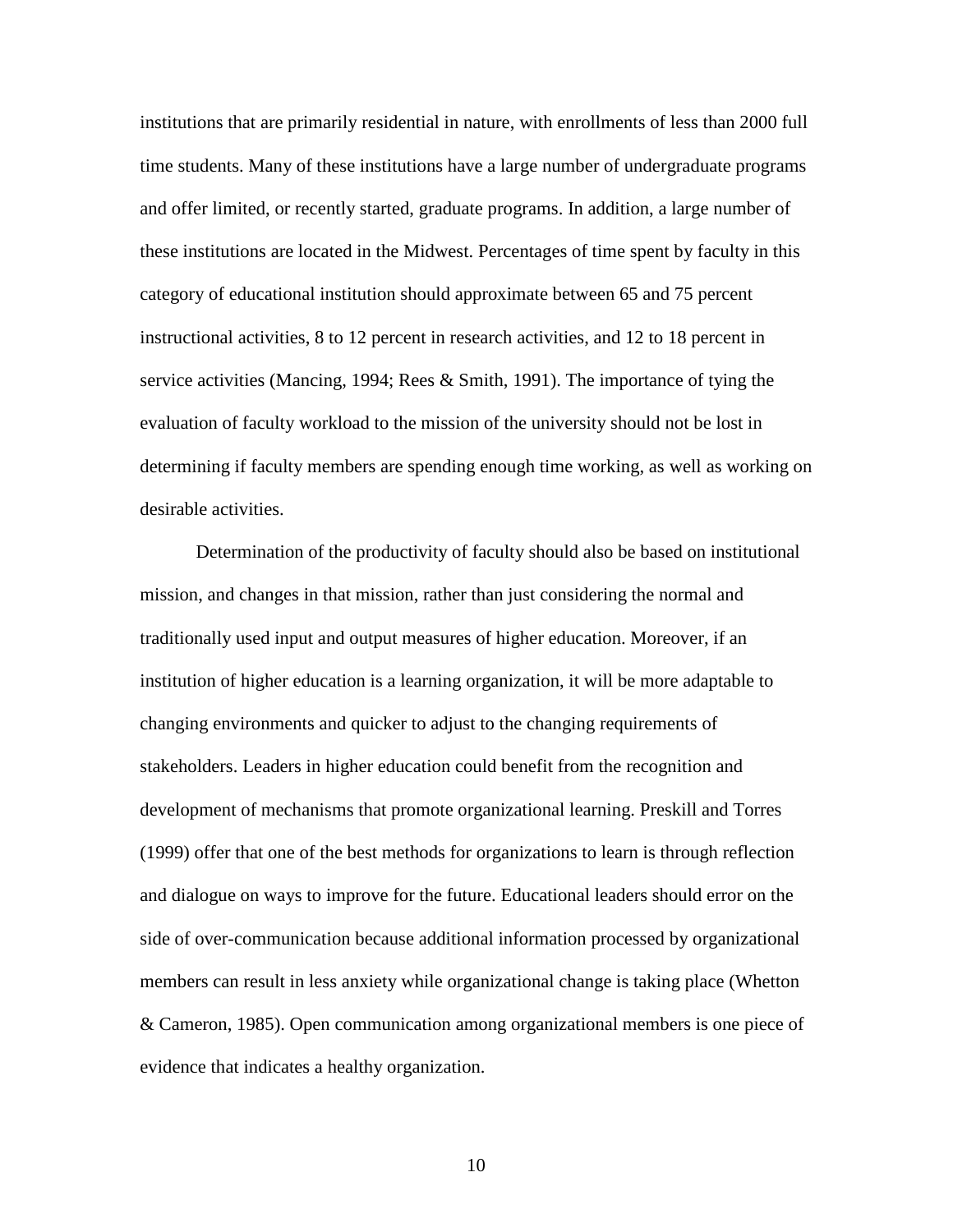#### *Statement of the Problem*

 As available resources for higher education have become scarce, the stereotype of the university faculty member has been under attack. Long hours spent in the office conducting research or discussing pedagogy with other professors seems to contradict the efficient manner in which businesses are managed. While evidence has suggested that university faculty members generally work long hours (Meyer,1998; Seaburg, 1998) additional research is needed to determine what activities make up these long hours and how these activities have changed in the past few years.

Much information is available on how organizations create knowledge and adapt to changing environments (Morgan, 1997: Bolman & Deal, 1997; Bruffee,1999) but, research is needed to determine how smaller private universities are responding to economic and technologic changes and if the leaders of these institutions are implementing techniques characteristic of members of a learning organization. Moreover, the determination of faculty work distribution has been established primarily with the use of instructional measurements (credit hours and students served) in an effort to justify state and federal money allocated to the university without the consideration of the number of other types of activities in which university faculty participate. In other words, government agencies are concerned with base line numbers without genuine concern with what activities faculty members are actually engaged in that promote student learning.

 Much of the research in faculty workload has been carried out in public institutions to determine if state and federal resources are being used effectively (Miller, 1994) rather than to determine how universities have adjusted to changing demands.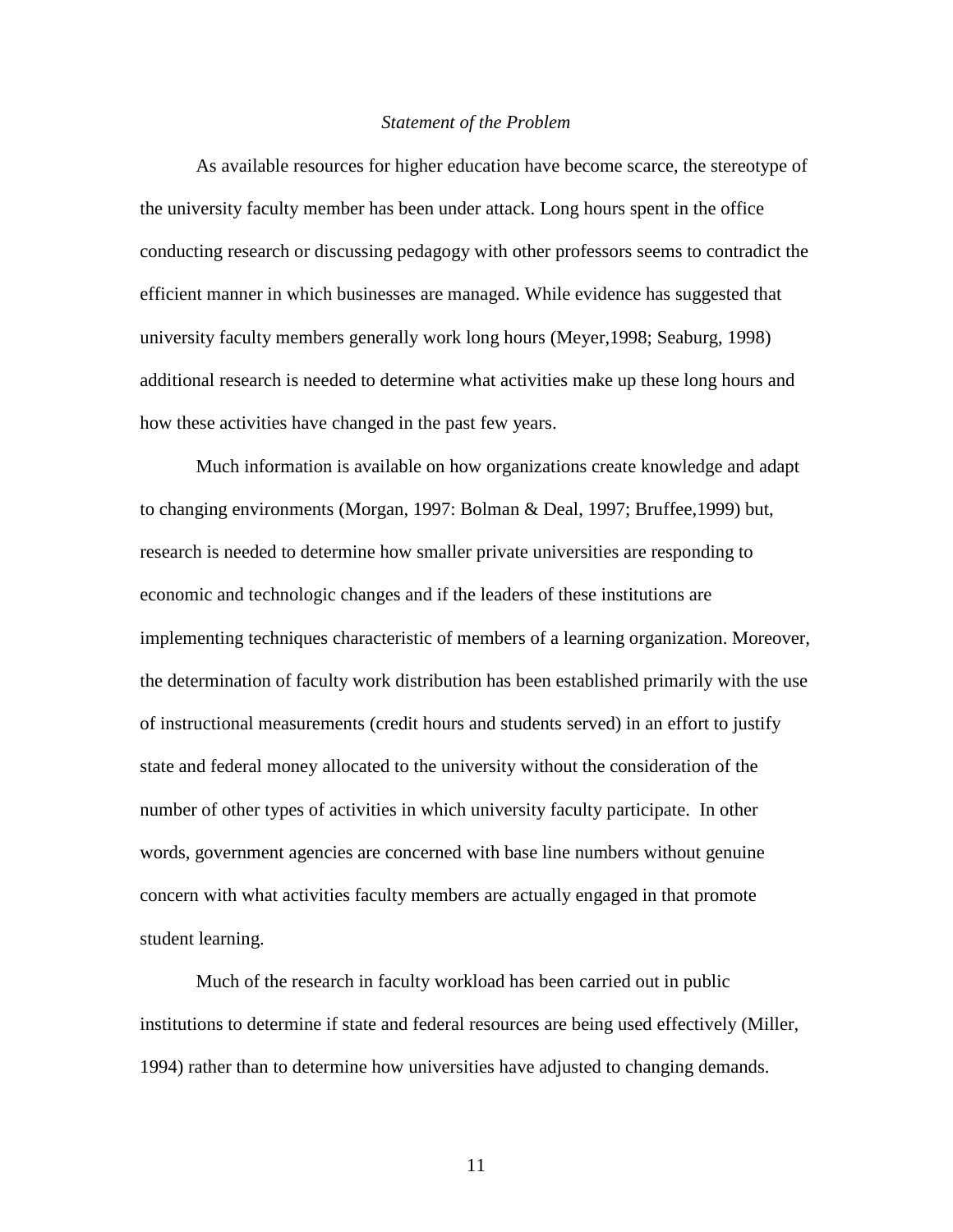More research is needed to determine the ways in which economic and technological changes have effected faculty work and how higher educational institutions are responding as learning organizations. Moreover, the body of research on faculty workloads has been conducted in larger research based institutions rather than smaller private universities with instructional based missions. The more than 250 private, nonfor-profit liberal arts institutions identified by the Carnegie Institute (2005) have been forced to adapt due to both changes in funding and changes in technology and course delivery. While recent studies suggest that faculty members are spending more time in all activities (Milem, Berger, & Dey, 2000), public research based universities accounted for a large portion of the data. More information is needed on the methods small private universities use to adapt faculty workloads according to economic and technologic changes.

# *Purpose of the Study*

 The purpose of this study was to determine if faculty credit load assignments were an accurate measurement of faculty work loads. "Faculty workload needs to be continuously studied because of the unique nature of each discipline as well as to provide evidence to determine heavy workloads are tied to negative student experience" (Hinrichsen et al. 2002, p.14). Credit hour assignments have long been used to measure faculty work in many types of institutions but little research has been conducted to determine the accuracy of this method. Some academic disciplines place emphasis on teaching and service while others are more concerned with research. This makes it difficult to determine a universal definition of faculty work (Diamond & Adams, 2002). An additional purpose of the study was to add to the knowledge base on the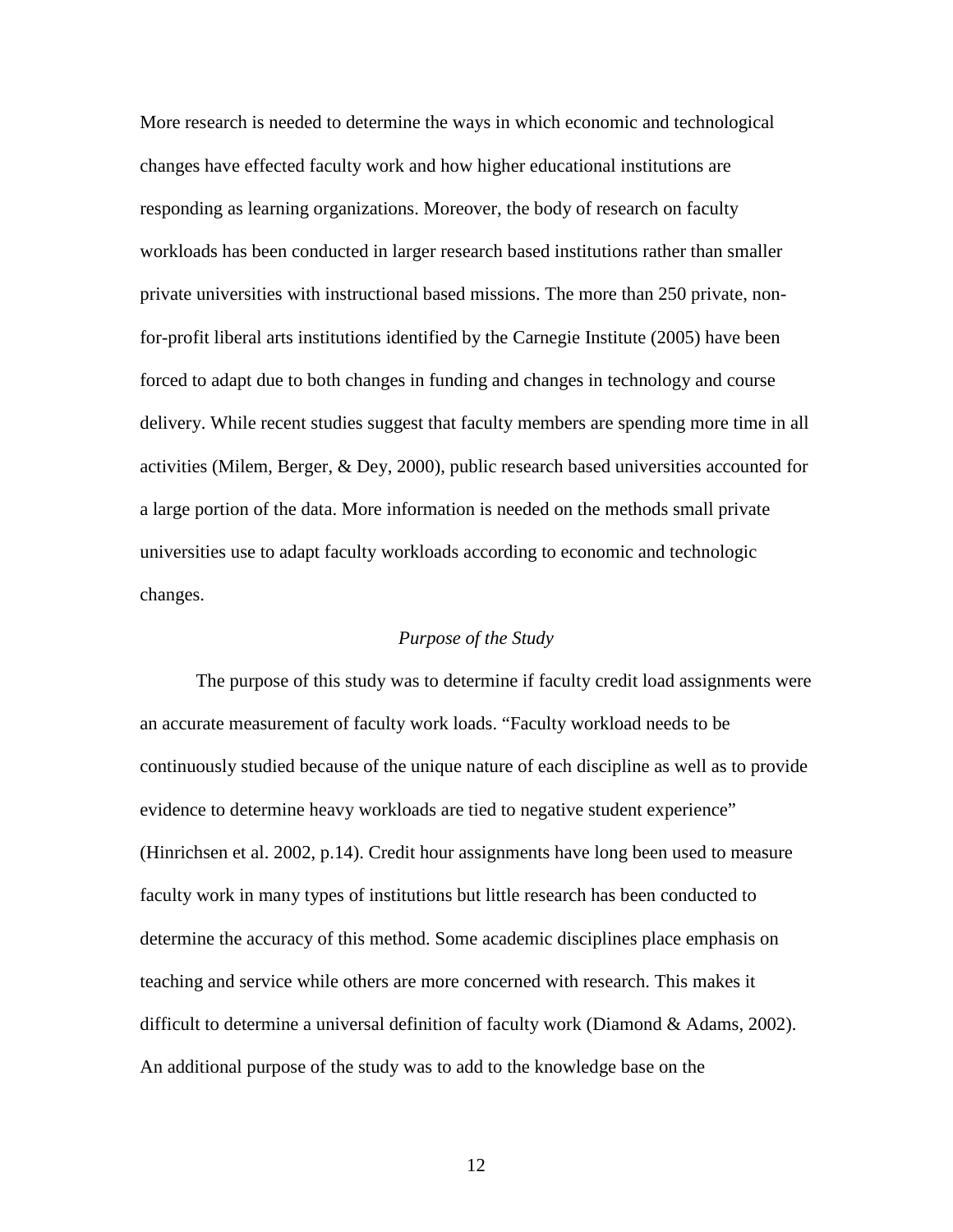determination or calculation of workloads, as well as identify management techniques of department heads at a private university are reflective of leadership techniques used in a learning organization.

## *Research Questions*

The primary research questions were as follows:

1. Are faculty credit hours a valid measure of faculty work as indicated by the relationship between faculty credit hours and total time engaged in work related activities?

2. Are faculty credit hours a valid measure of faculty teaching activities as indicated by the relationship between faculty credit hour loads and the amount of time spent in teaching related activities?

3. Are faculty credit hours a valid measure of faculty administrative activities as indicated by the relationship between faculty credit hour loads and the amount of time spent in administrative activities?

4. Are faculty credit hours a valid measure of faculty advising activities as indicated by the relationship between faculty credit hour loads and the amount of time spent in advising activities?

5. Are the leadership strategies of department heads, in determining faculty workloads of the University, consistent with the strategies within a learning organization that encourage flexibility, experimentation, acquiring knowledge from sources outside the organization, and the diffusion of knowledge Yukl (2002)?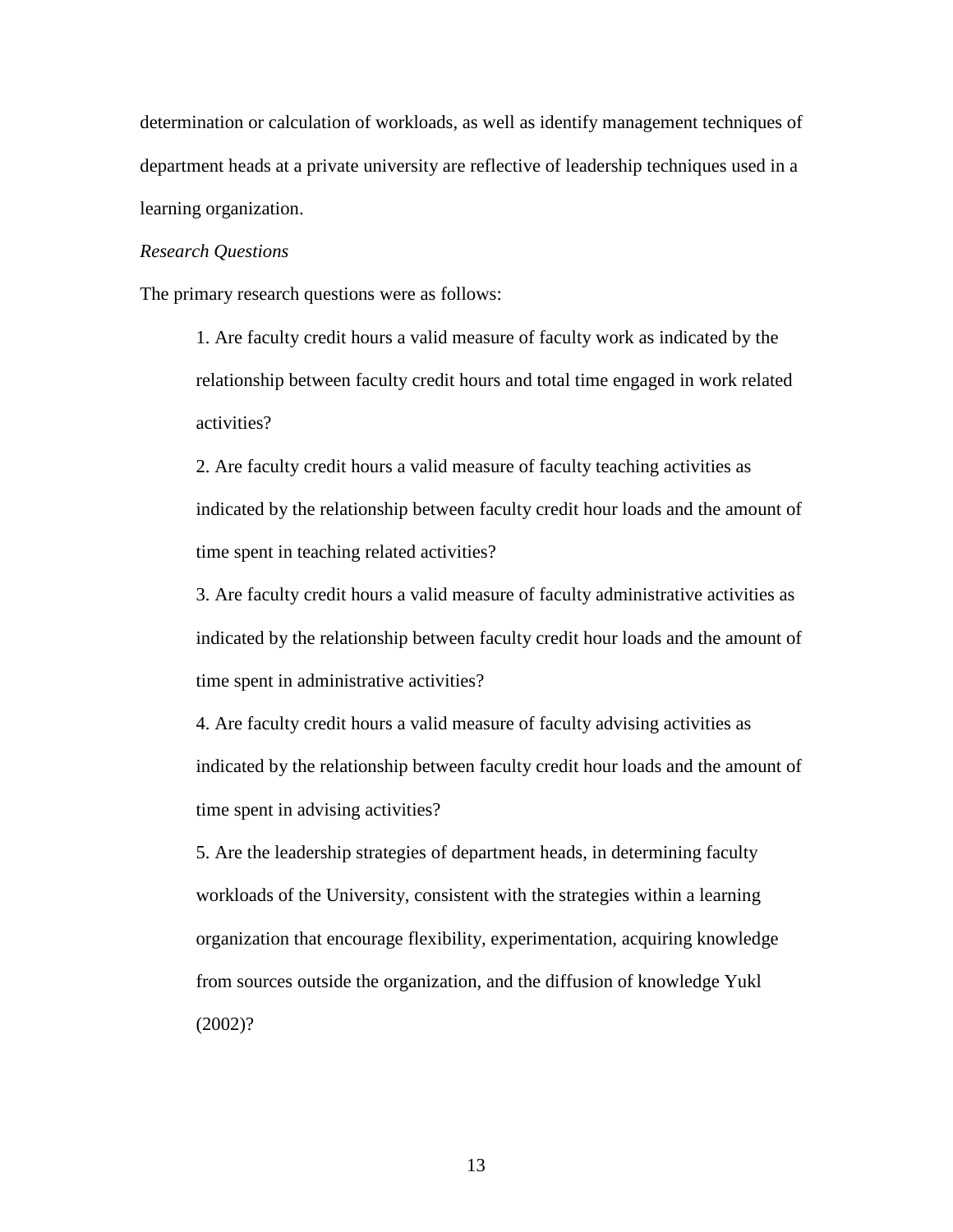6. Are the leadership strategies of department heads, in determining faculty workloads of the University, consistent with the strategies within a learning organization that allow for both single and double loop learning as defined by Morgan (1997)?

#### *Limitations, Assumptions, and Design Controls*

 One of the limitations of case study research involves the application of findings to other organizations. Case studies have value however when seeking to determine how one organization differs from another or when seeking to determine the internal operations of an organization (Thomas & Brubaker, 2000). "The case study is a useful approach that can be applied to diverse academic disciplines in varied contexts" (Thomas & Brubaker, p. 109). A case study approach is useful when complex problems can be addressed through an intense and rich analysis of a specific organization that can be used as a comparison for similar institutions (Merriam, 1998)

Much of the data used to measure faculty workload is reliant on the accuracy of data collected in surveys and work logs completed by institution administrators along with faculty members. While every effort was made to gather accurate data of full and part time faculty workloads, the study did not completely account for varying interpretations of faculty work assignments and individual reporting of this data. The study was a case study of a single Midwestern university and findings may or may not be applicable to other university settings.

#### *Limitations and Assumptions*

The limitations of this study involved the location, sample, and data collection methods. The study was conducted at a private, non-for-profit, Midwestern university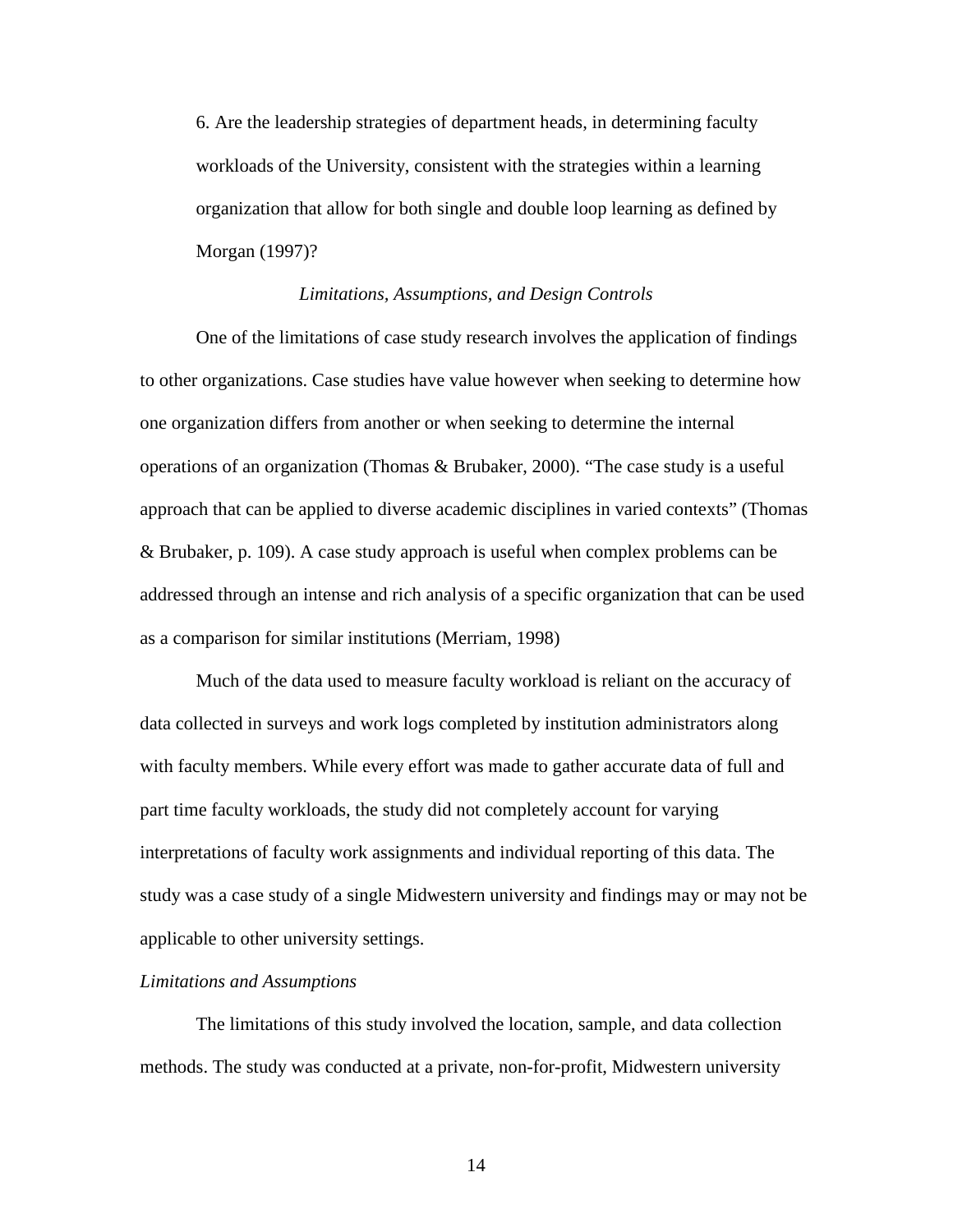with an enrollment of about 1800 students. The University consists of ten academic departments and offers over 50 degree programs. Each department employs one faculty member as a department head and the University employs just less than 100 full time faculty members. The university has very little turnover in faculty with many professors having been with the university for more than 20 years. The University has been described as an excellent Christian place to work by the faculty in independent surveys. The University leadership above the department head level has also been very stable.

The Carnegie Foundation (2005) classifies more than 250 institutions in a similar manner and many of these institutions have locations in the Midwest. While the institution where the study was conducted was similar to many others, the generalizability of the findings is limited. The data collected in the study is limited by the accuracy of the University reporting of workload data as well as the accuracy of faculty in the reporting of their daily work activities. Faculty work logs were used as a method of determining the number of hours faculty members work but the study was somewhat limited because of individual differences in the perception of time as outlined by Lawrence (1994). The study was also limited by the number of faculty participating out of a possible 95 full time instructors at the University.

#### *Design Controls*

 Descriptive research methods were used in the study to determine how faculty members spend their workday and participants were trained on the use of the faculty work log. The design of the faculty work log allowed for daily accounting of time spent in activities throughout the day. The self report or work log method has been used in several studies to gather data on how faculty members are spending time during the work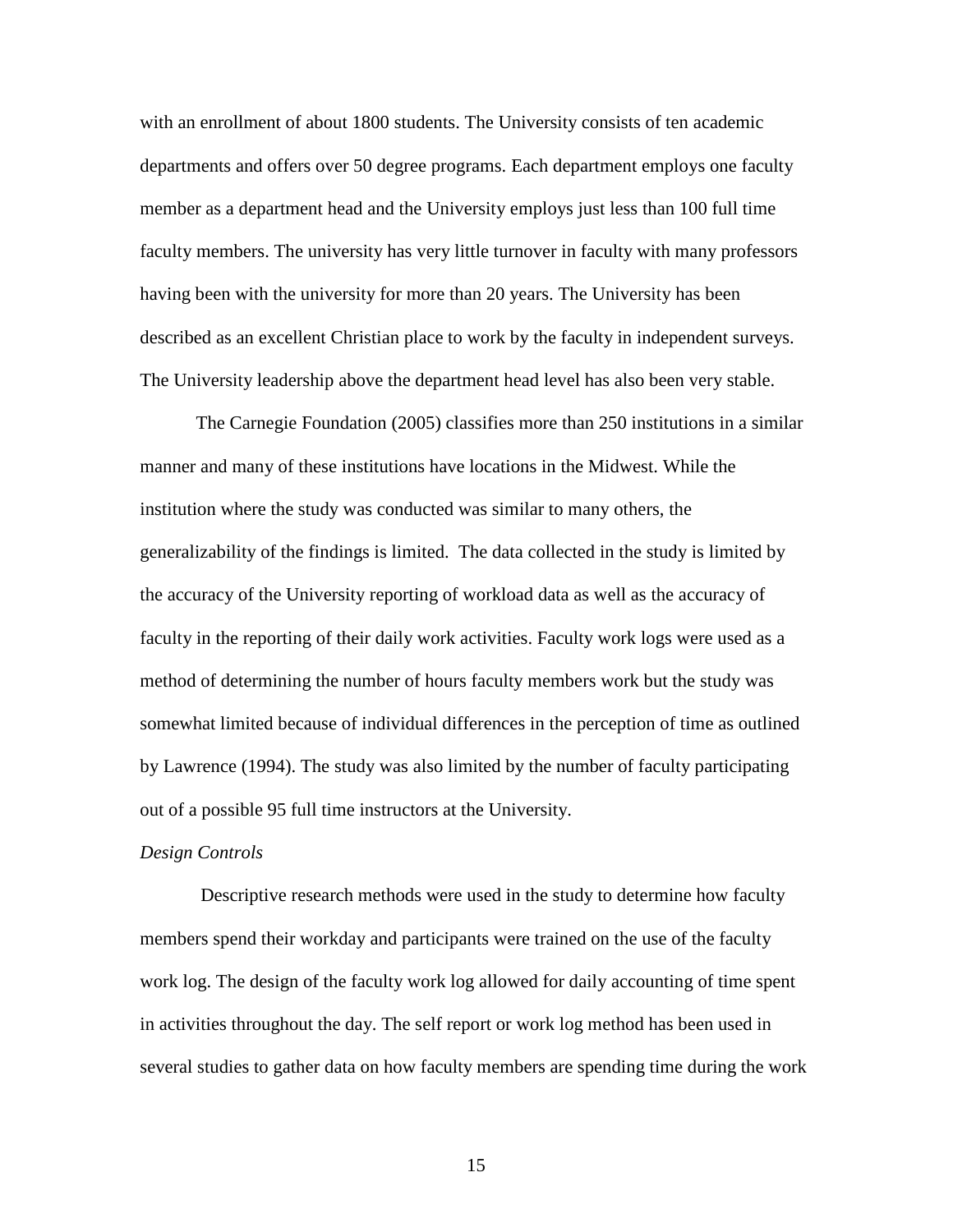day (Glazer & Henry, 1994; Hinrichsen et al. 2000; Harter, Becker, & Watts, 2004). Participation in the study was assisted through encouragement from the Academic Dean, as well as recognition that faculty workload assignments are one of the top concerns of current faculty at the University. Concern about workload assignments was determined through participation in the Academic Quality Improvement Program outlined by the Higher Learning Commission. This area of concern was defined through faculty discussion, as well as, a ranking of the topics identified as areas of concern. In addition, faculty members were allowed to remain anonymous as data was reported and the percentage of participants by department was reported and rewarded by the institution.

 A faculty workload log was designed to allow for ease and convenience in collecting and reporting faculty work. Many activities were described in a worksheet accompanying the log as activities were categorized into instruction, scholarship and service. Participants were encouraged to log any time spent in accomplishing the mission of the University and not only teaching related activities.

 The University involved in the study is similar to many other Midwestern universities that have enrollments of less than 2000, are private not-for-profit, and offer a variety of degree programs which are primarily focused on the undergraduate level (Carnegie Foundation, 2005). Similar studies have considered data from comparably sized samples due to the fact that individual institutions are not excessively diverse from one another (Hinrichsen et al. 2002).

#### *Definitions of Key Terms*

 Development of a more uniform interpretation of key terms was essential to the study. The following definitions were used to specify key terms used in the study: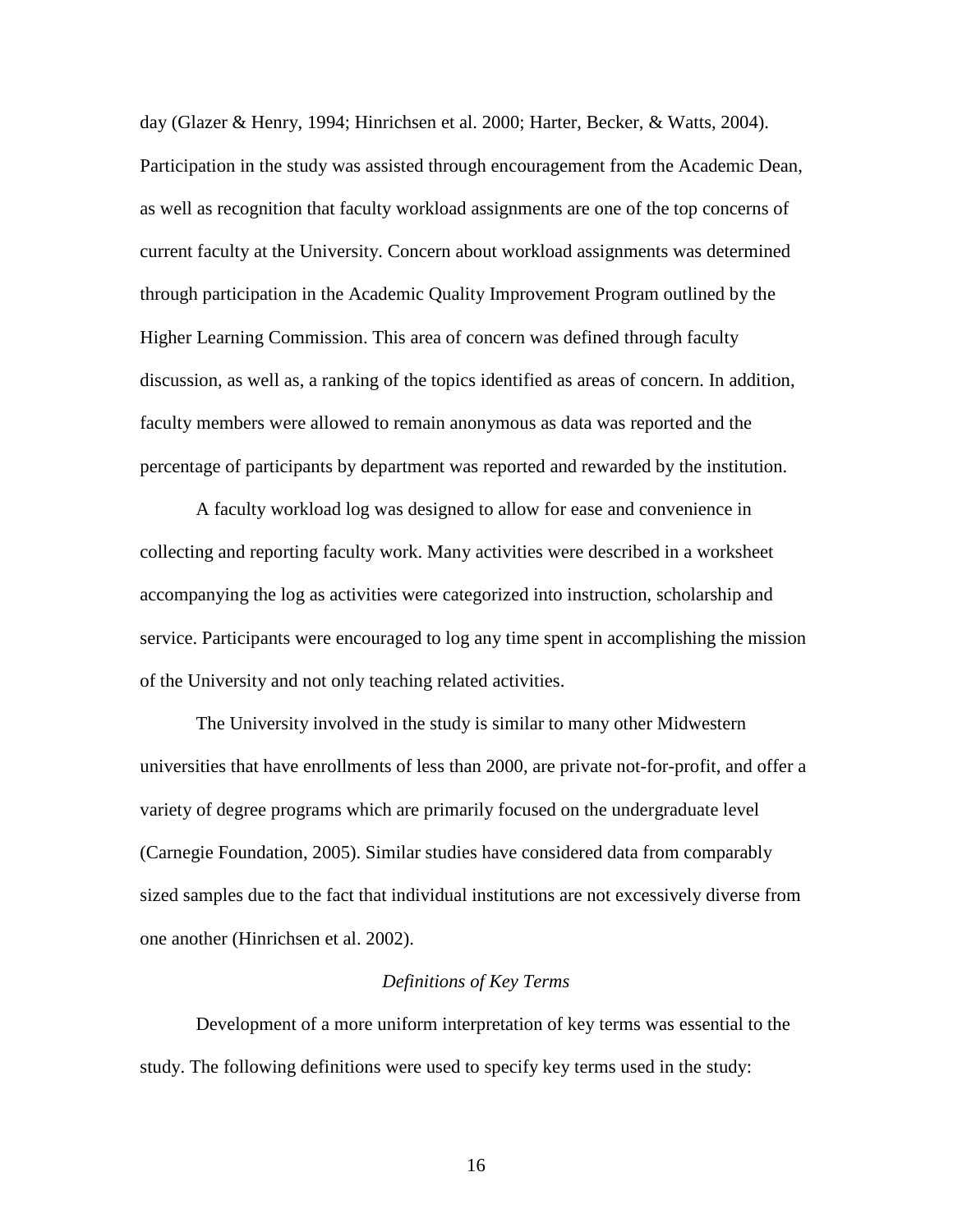## *Faculty Workload*

 Faculty workload was the sum of the wide variety of activities, both assigned and assumed, conducted by faculty members. Workload consisted of three classifications of faculty activity that include: instruction, service, and scholarship (Harter et al. 2004). Workload was the total professional effort of a faculty member and was usually measured by class meeting hours per week (Euben, 2003).

# *Instructional Activities*

 Instructional time referred to time spent preparing for and designing classes, evaluating student work, meeting with students about class work, and any activity that is related to the teaching process at a university (Meyer, 1998).

#### *Faculty Credit Hours*

Faculty credit hours referred to the sum of the credit hours of classes taught including overload hours and release time. Credit hours were also assigned for other duties and are prorated accordingly with class credit hours serving as a base as defined by the handbook of the University involved in the study.

#### *Faculty Service Activities*

 Faculty service included institutional service activities like advising, daily administrative work and committee service (Mancing, 1994). According to the American Association of University Professors, any professional responsibility that does not involve instruction or research would be considered a service activity (2000).

#### *Faculty Scholarship*

Faculty scholarship included research activities that add to the knowledge base that may or may not be published. Scholarship involved both the presentation or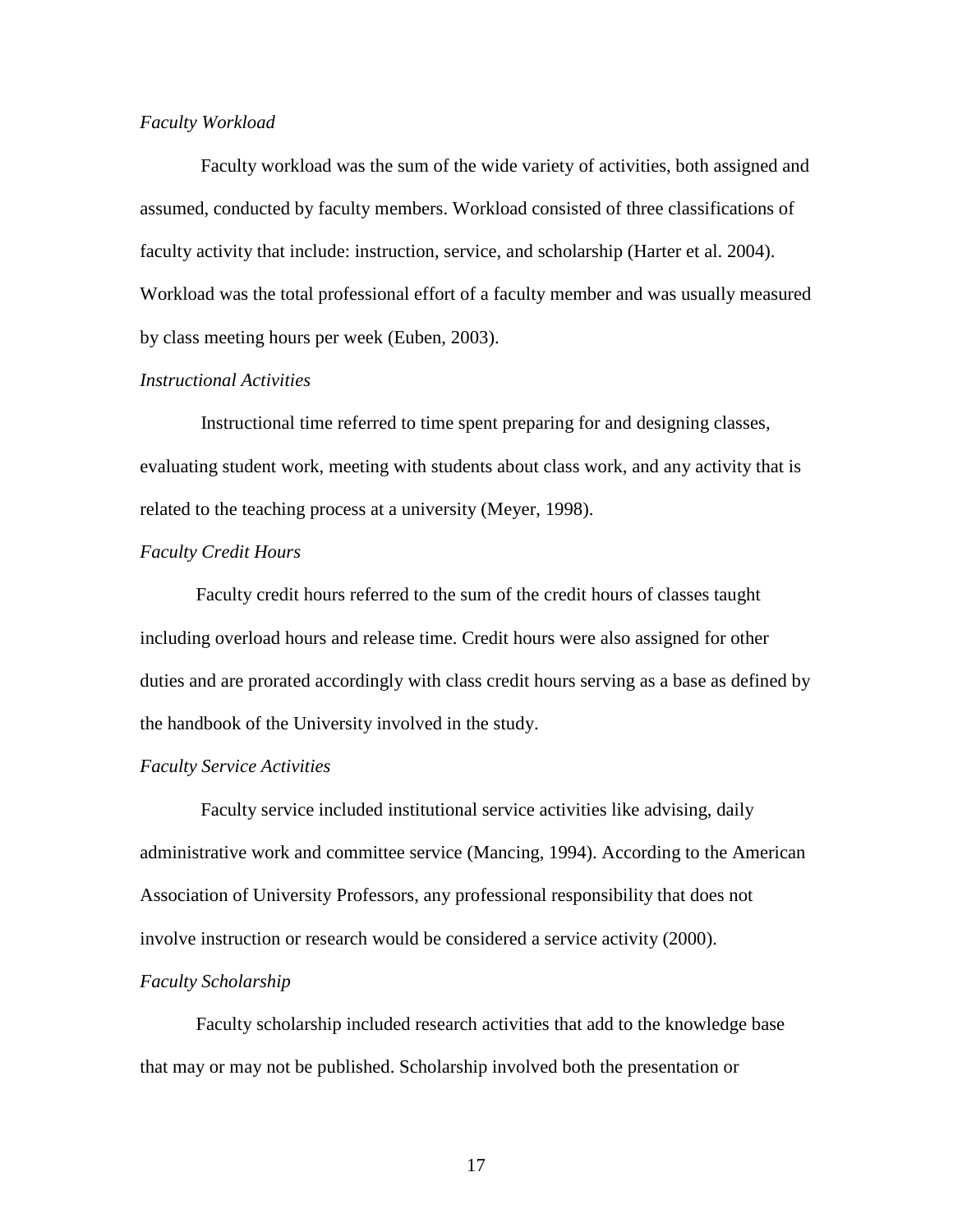publication of research findings (Seaberg, 1998). Faculty scholarship was considered a process and keeping updated on current happenings in a discipline is not considered research.

## *Learning Organization*

Preskill and Torres (1999) defined a learning organization as an organization with principles, mechanisms, and characteristics that allow for learning as a collective entity. Learning organizations have mechanisms in place that encourage and reward flexibility, experimentation, acquiring knowledge from sources outside the organization, and diffusion of knowledge (Yukl, 2002). These organizational structures allow the organization to adapt to changing environments. Learning organizations were organizations that had mechanisms in place that consistently monitor the environment and anticipate needed change. Learning organizations allowed opportunities for experimentation (Bolman & Deal, 2000), and had systems in place that allow for both single loop and double loop learning (Morgan, 1997).

# *Leadership Strategies*

Leadership strategies referred to the techniques implemented by department heads to monitor current situations, make changes to improve conditions, and increase understanding of how the organization works (Bolman & Deal, 1997; Yukl, 2002). Leadership strategies included exercises that encourage organization members in doing what is best to determine and achieve organizational goals (Yukl).

#### *Flexibility*

Flexibility in a learning organization referred to the organization's acceptance of a variety of methods to accomplish a task. Flexibility allowed organizational members to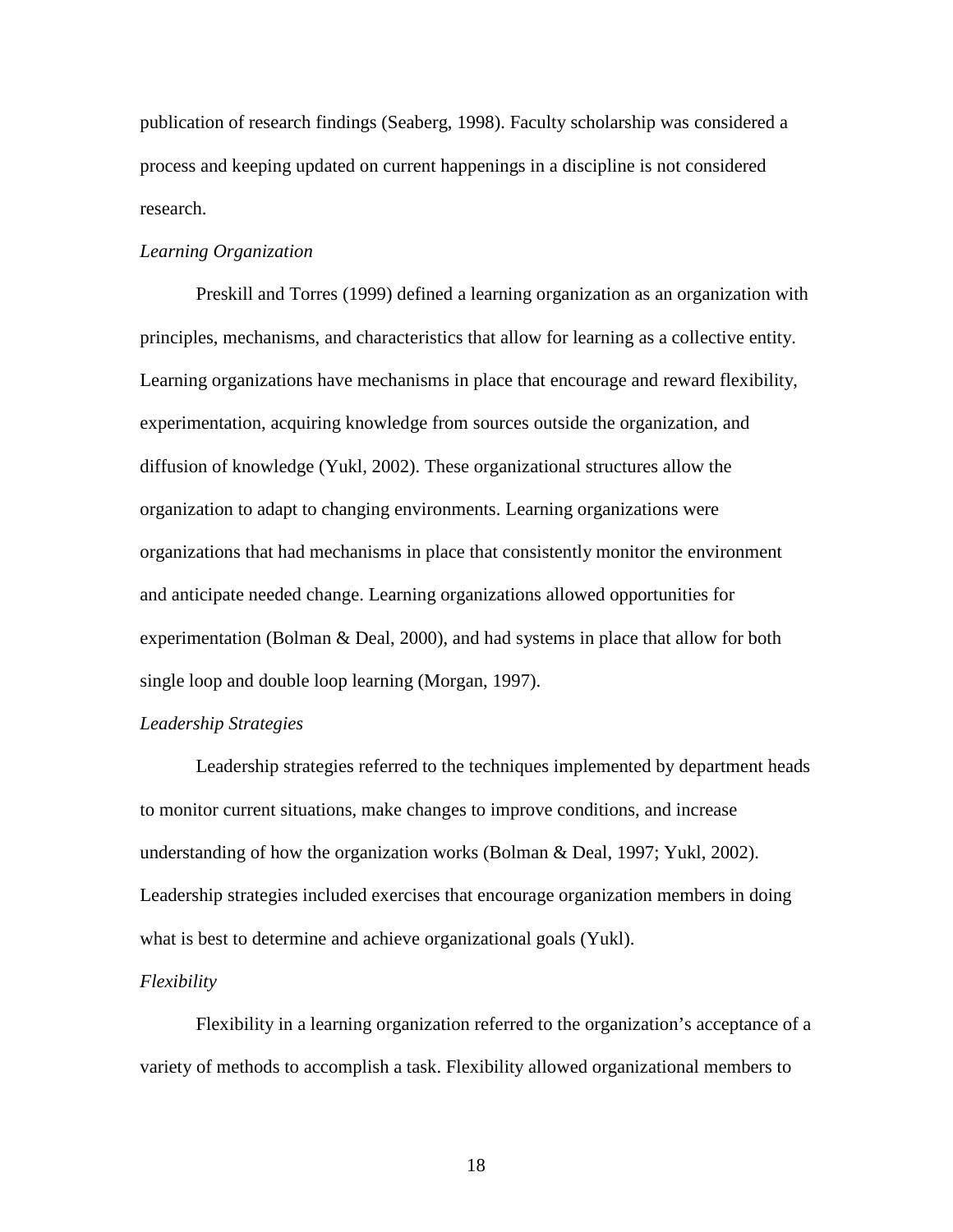accomplish organizational tasks in a variety of ways and not always repeat methods implemented in the past (Yukl, 2002).

## *Experimentation*

Experimentation in a learning organization referred to how an organization allowed members to try new ideas and test methods to increase organizational knowledge (Yukl, 2002).

# *Knowledge from Outside Sources*

In a learning organization, knowledge from outside source referred to knowledge that was brought into the organization from individuals or groups outside the organization or knowledge that was acquired from the study of other organizations (Yukl, 2002). *Diffusion of Knowledge* 

Diffusion of knowledge in a learning organization referred to the sharing of relevant information among all members of an organization as new ideas and innovations are discovered (Yukl, 2002).

## *Single Loop Learning*

Single loop learning referred to the ability to discover and correct mistakes in relation to current operating standards for an organization (Morgan, 1997).

#### *Double Loop Learning*

Double loop learning referred to an organization's ability to evaluate current operating norms to determine if a better system exists to carry out organizational tasks (Morgan, 1997).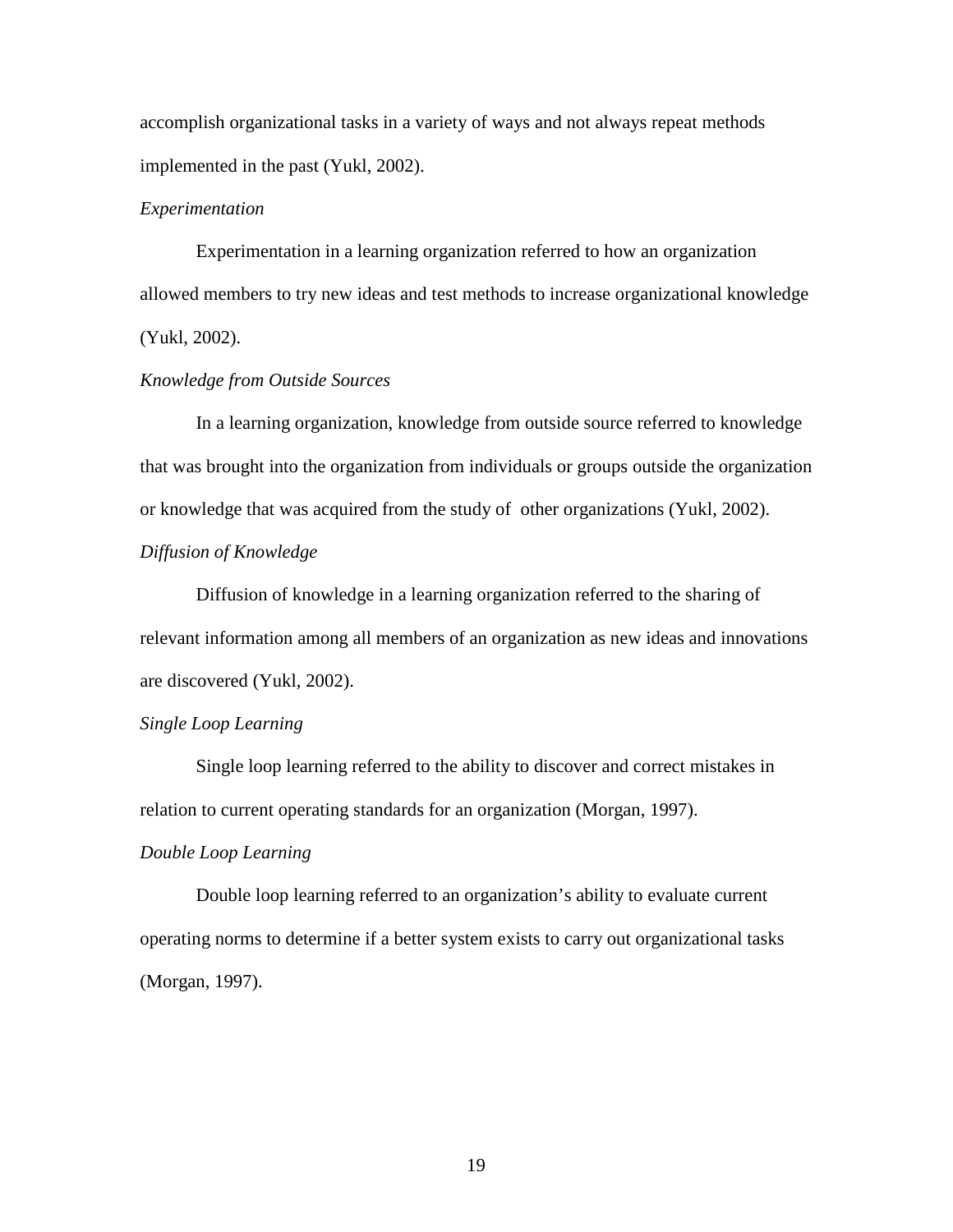### *Summary*

 Economic and technologic changes in society and higher education have brought about the call for the amount and type of work of university faculty work to be studied and reported. The majority of university faculty work long hours but the question of inequality in the distribution of workloads exists. Faculty members agree that workloads are of high importance especially; if faculty performance is being impeded by excessive workloads or that faculty work is not in alignment with the mission of the university. With the desire of faculty to participate in a study of workload at a high level, the acceptance and implementation of the faculty work log method was assisted.

 The next chapter of the study is a review of the related literature followed by a description of the research design in chapter three, data analysis in chapter four, and summary, conclusions, and recommendations in chapter five.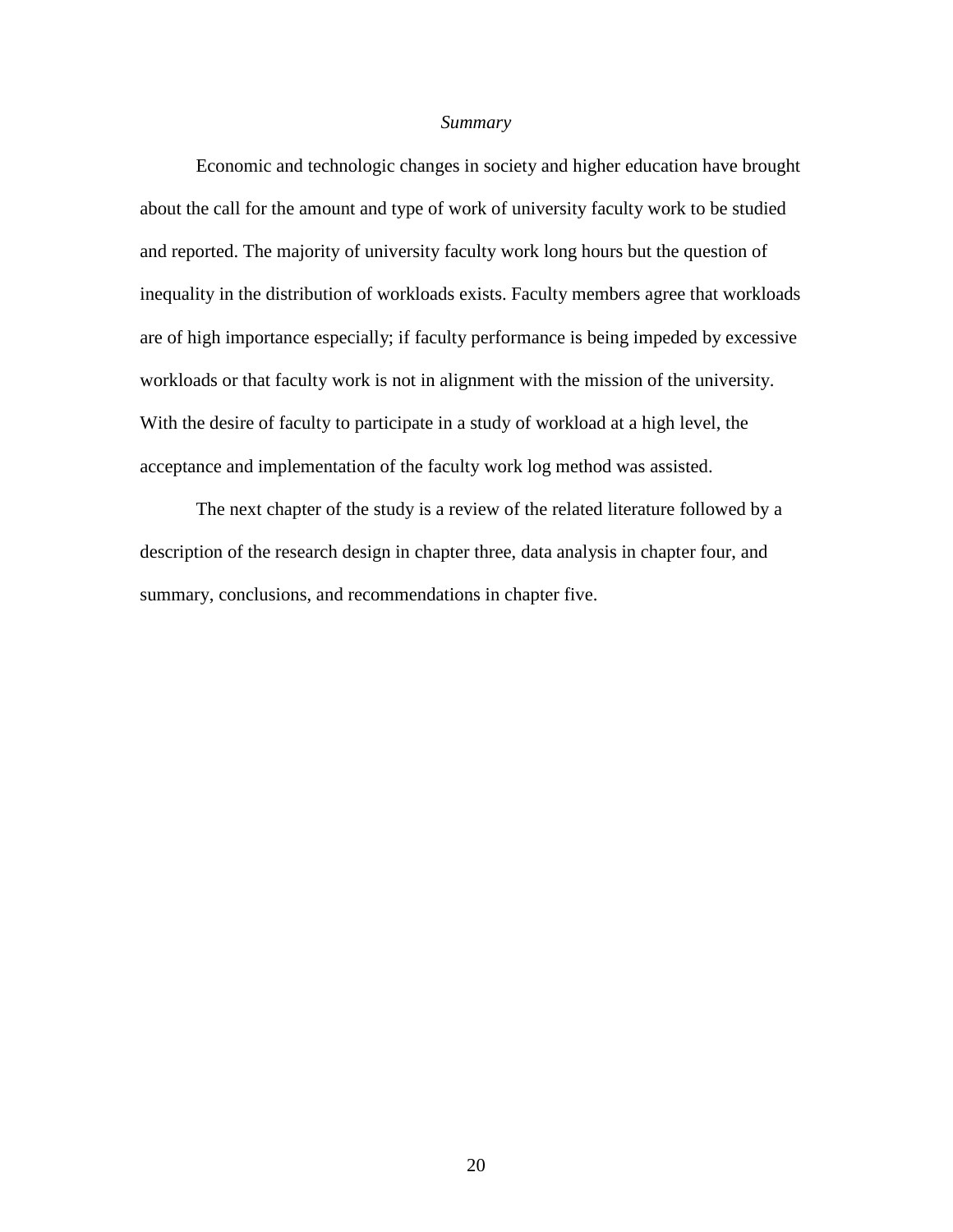#### *CHAPTER TWO*

### REVIEW OF RELATED LITERATURE

#### *Introduction*

 The issue of faculty workload has been considered in higher education for at least the last thirty years (Meyer, 1998). Variables used to determine faculty workload thirty years ago are less effective in today's colleges and universities with the new emphasis placed on items such as total work time, individual productivity, individual student learning as well as the rapid changes in technology used in class presentation.

Faculty roles are increasingly shaped by disciplinary differences and institutional missions and visions for higher education. Changes in student populations, in technology, and in the culture at large continue to influence faculty work. Faculty reward systems remain an obstacle to enhanced faculty productivity and satisfaction resulting in negative outcomes for learning. (Diamond & Adam, 2000 p.9)

The amount of emphasis placed on research by the institution over the years has influenced faculty workload as well as the apparent conflict between research and instructional activities in the university setting. Porter and Imbach (2000) noted the complex nature of faculty workload and the multiple measures required to accurately determine research, service, and instructional productivity.

In order to develop a broader perspective of the aspects of faculty workload, several categories of faculty responsibilities should be categorized and carefully considered along with the traditional method of using instructional credit hours to determine faculty loads. Various classifications of faculty activities encompass faculty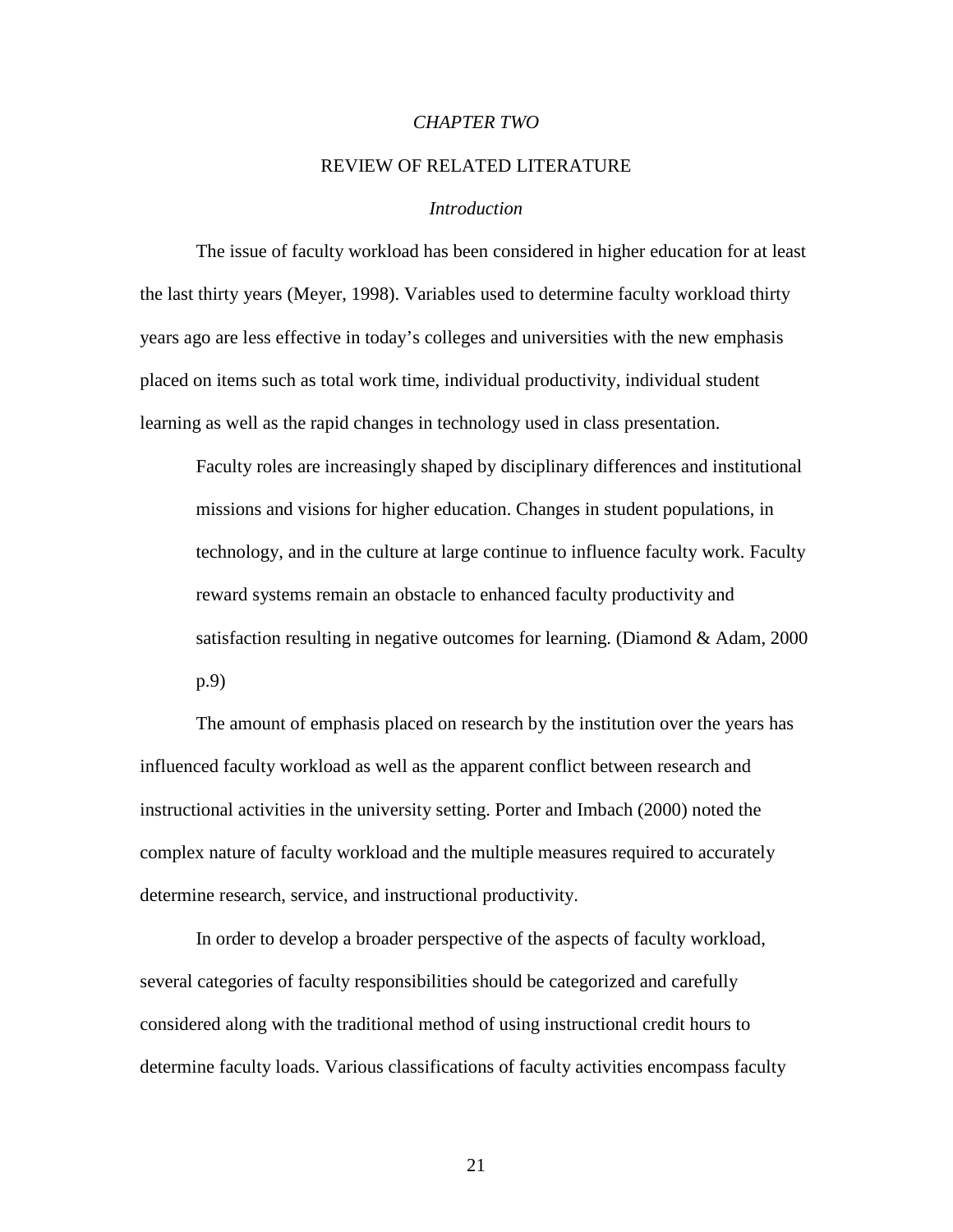work and some of the categories and subcategories include: advising, practicum observation, classroom instruction, committee involvement, community service, research time, office hours, course preparation, student evaluation and professional development.

Traditionally, faculty workload studies classify all faculty activities into three groups consisting of: instruction, scholarship, and service (Glazer & Henry, 1994). In a study of faculty workloads at Kent State University, four categories that encompass the work that is carried out by university faculty were developed. These categories are scholarship, instruction, academic advising and administrative activities.

Several faculty workload studies assume the relationship between workload and productivity or workload and efficiency. More specifically, a large amount of time spent on a task does not necessarily correspond to increased efficiency and productivity nor does it indicate quality. Scarlett (2004) argued that credit hours earned by a student may not be the best measure of the student's education and, in a similar respect, credit hours taught may not be the best measure of a faculty member's productivity.

Another aspect of the study of faculty workload is the wide variance of workloads within individual departments on college campuses.

 Defining faculty workload in academe raises many challenging issues because of the unique nature of academic work and the differing nature of disciplines. To give just a few examples, how should we credit time spent on team-taught courses, on course development, on supervising student independent studies and research or faculty supervision of practicum and student teaching? (Euben, 2003 p.2)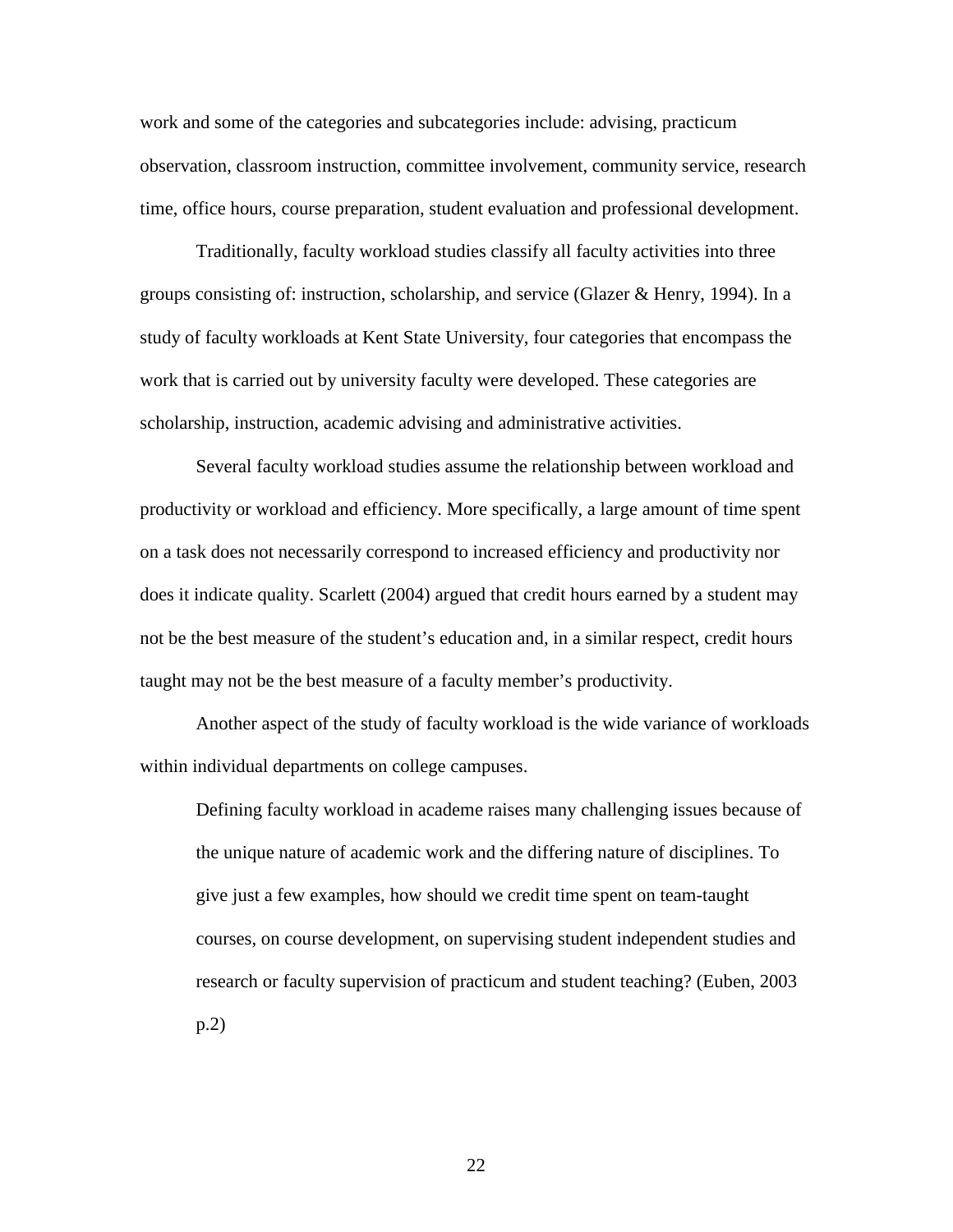The motivation for the study of faculty workload deserves consideration as well. In many cases campus faculty workload studies have stemmed from state and federal governments desire to cut costs of higher education. As the budget crunch continues and changes in technology occur, emphasis will be placed on determining ways to make the university system more efficient. Public statements would indicate that all stakeholders wish to create better educational environments in relation to student outcomes but many faculty workload studies do not consider or include types of activities that would promote better outcomes (Milem et al, 2000).

Faculty workload studies can also be classified into studies that emphasize input measurements of faculty workload or output measurements of faculty workload in the university system. In other words, workload studies that are focused on inputs would consider how faculty spend their time in regard to the number of classes and students taught, while workload studies with an emphasis on outputs would consider the quality of instruction, or how students achieved in the class as well as the number of students who successfully completed the program.

## *Faculty Scholarship*

The various activities that are classified as faculty scholarship are considered in the following section. The section begins with a discussion of the types of research activities, along with a discussion of the influence the type of institution has on the amount of faculty scholarship. The section concludes with other factors that influence faculty scholarship.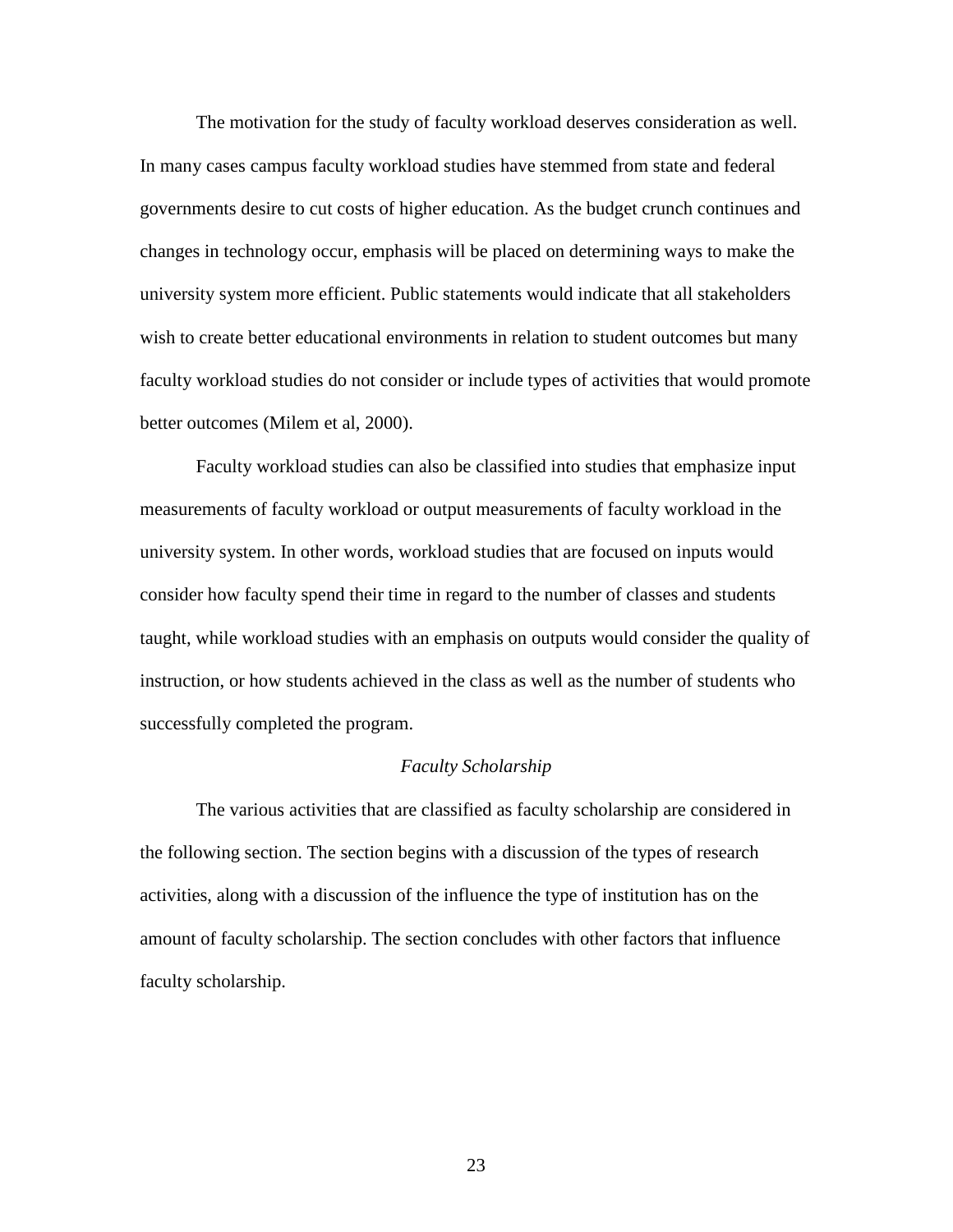### *Research*

 The largest part of faculty work in the scholarship category would encompass research focused activities. Mancing (1994) divided research into three categories that include scientific research, humanistic scholarship, and artistic creativity. Mancing further stated that humanistic scholarship is most often pursued by humanities faculty and involves library research and writing rather than the observation centered research of the scientific community. Furthermore, research is a product rather than a process and does not involve reading to keep aware of current issues but consists of new contributions to the overall field of literature. Examples of research activities, according to Glazer and Henry (1994), would include both research and grant writing, paper presentation, grant administration and the publication of literature.

Some colleges and universities separate grant writing from other types of scholarship and, with increasing economic pressures, more faculty members are expected to secure departmental funds through written grants. Seaberg (1998) included grant or contract writing as a part of faculty scholarship while other studies separate grant writing into the service category of faculty work (Mancing,1994). Also included in the scholarship category were activities that involve the application of research findings to daily institutional activities in an effort to improve the efficiency of university procedures.

## *Research and Mission*

The amount of research that university faculty members carry out can vary a large amount depending on the mission of the institution. Miller (1987) mentioned that scholarship at a research institution can mean something very different from scholarship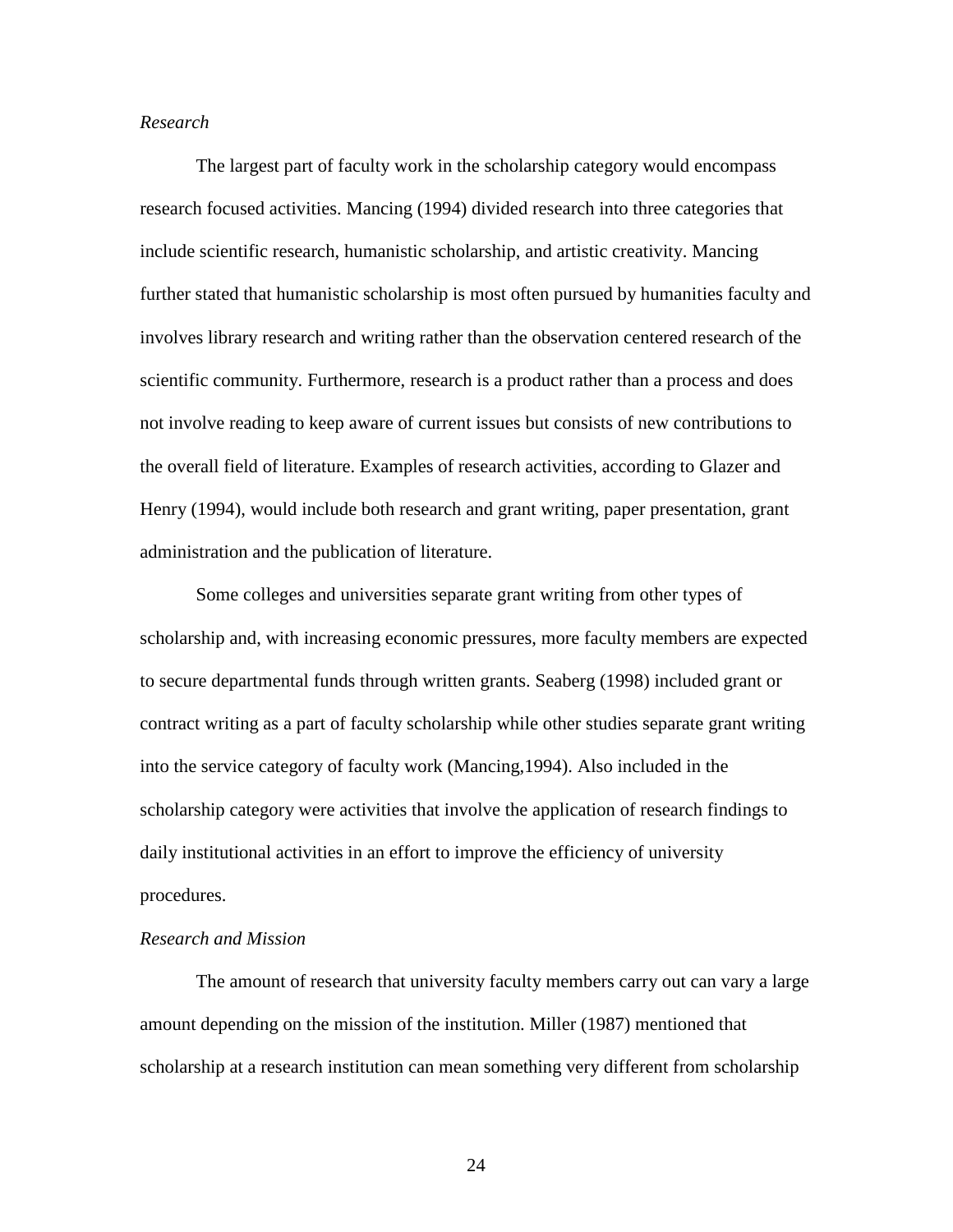at a two year community college or scholarship at a liberal arts college. Moreover, the amount of research carried out at research focused universities can differ from the amount of research at community colleges and comprehensive universities. Miller further stated "scholarship is a state of mind that encompasses the desire for content mastery, examination of all evidence, passion for accuracy, and a willingness to discard the old for the new"  $(p. 57)$ .

Mingle (1992) reported that the instructional workload at research institutions has decreased over the past years due to the increased demand for grant writing and the large amount of funds that are available to support certain research projects. Counting the number of books and articles written is a simple way for department heads to evaluate productivity without including some of the more difficult measures such as instructional effectiveness or productivity in the advising of students (Scarlett, 2004). In some cases published research is interwoven with tenure and promotion to such a degree that faculty are encouraged to get out of the classroom and pursue research activities.

If it is original work that is expected, but the institution fails to state candidly whether in practice scholarly publication will be regarded as the only valid evidence of such study, the effect may well be to push one part of the faculty into "publishing research" at the expense of a "teaching research" remainder. Neither faculty group will teach as well as before. (AAUP, 2000, p. 70)

In other words, when institutions emphasize only formal research that is intended for publication, informal research in instructional methods or in exploration of new developments in subject areas will suffer.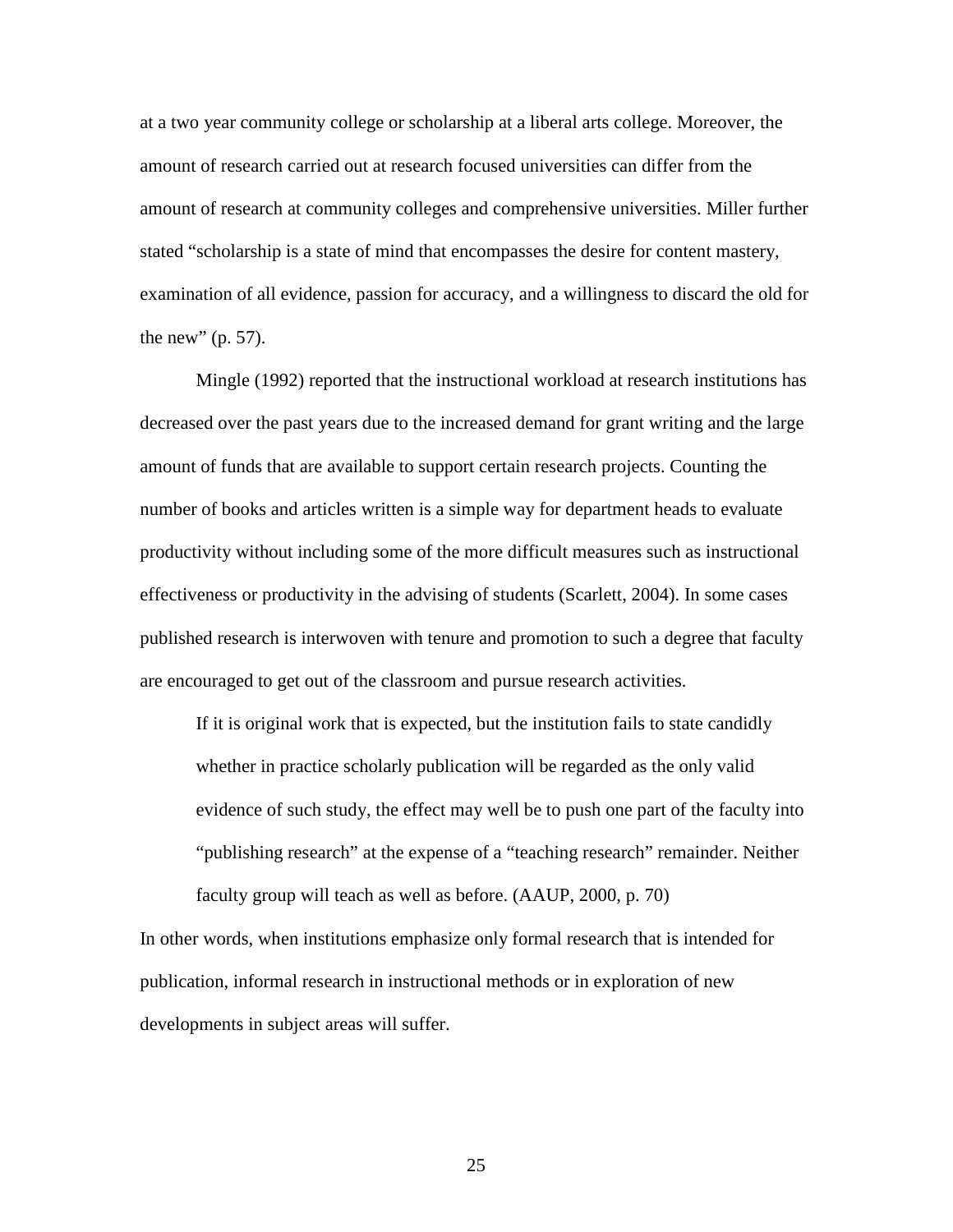When department heads focus on the research portion of faculty work, the amount of time spent in supervision of instructional activities, as well as the amount of time required to respond to conflicts that result from such evaluations, decreases. In addition, faculty members begin to understand that research interests can be given full attention with little consideration for the quality of instruction provided (Scarlett, 2004). Scarlett further stated that research universities are prone to neglect undergraduate programs because of the recognition received from accomplishments in faculty research and graduate programs.

In institutions that are not research based, the emphasis on scholarship includes professional presentations along with types of publication that are not solely dependent on professional research. Research indicates the amount of research conducted at every type of institution from research universities to liberal arts colleges has increased over the last twenty years (Milem et al., 2000). It should also be noted that the amount of time spent in instructional activities has increased as well, with the exception of research based universities. In other words, the amount of research conducted by faculty at all types of higher educational institutions has increased, but only research based institutions report no increase in instructional time.

Perhaps the most troubling of the findings from our study involves the amount of time that faculty across the system of higher education report that they spend advising and counseling students. Although we see a trend toward increased time doing research and even teaching to a large extent, there is evidence that time spent interacting with students in more informal settings is what may be suffering. (Milem et al., 2000, p. 463)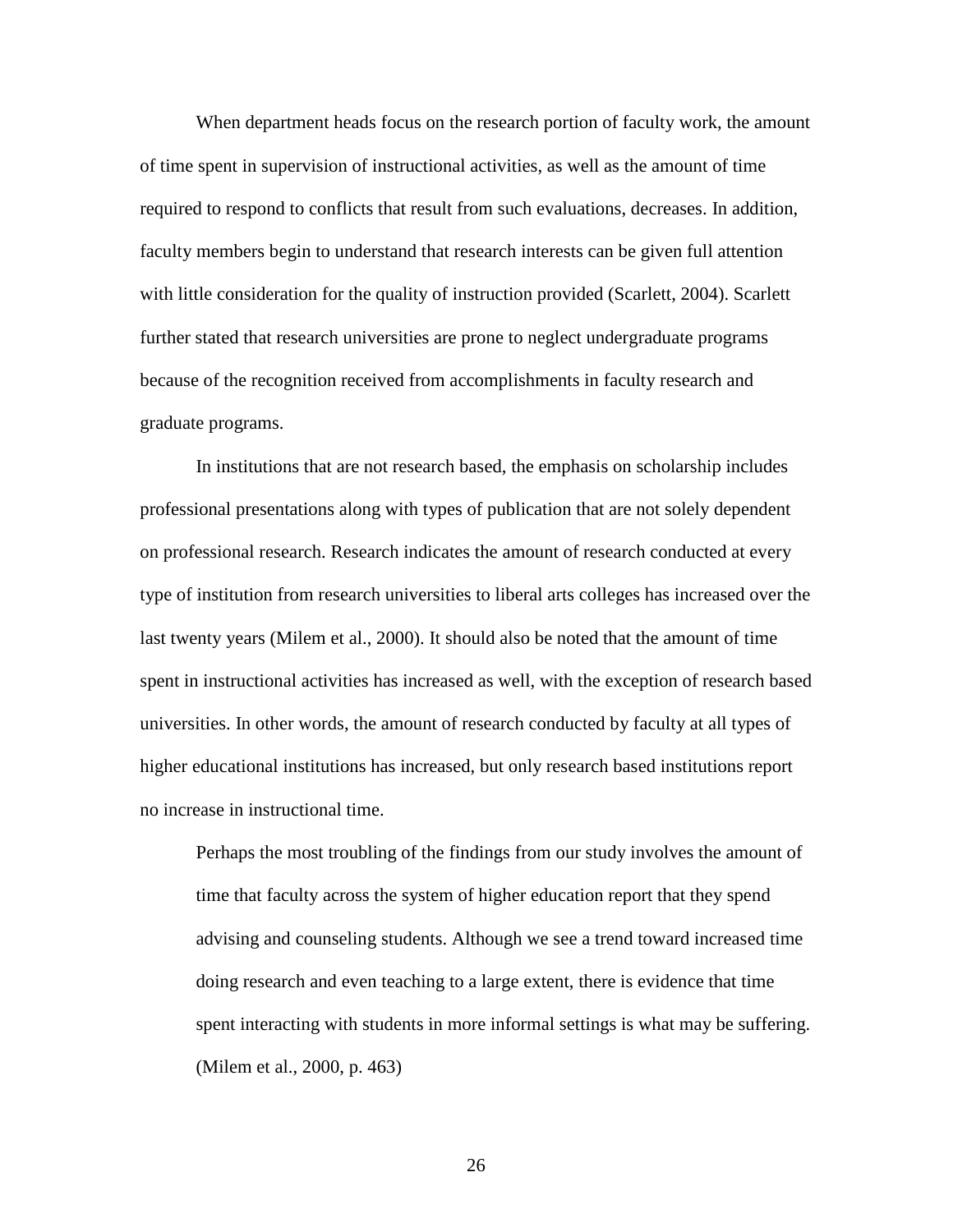The amount of research undertaken can also differ according to the academic department of the faculty member within the institution. In other words, disciplines rooted in traditional scientific research have a different conception of the components of faculty work and research when compared to what is defined as research in disciplines that are artistic in form. More specifically, a liberal arts university's teacher education department will often conduct less research when compared to the same university's science and technology department.

#### *Measuring Scholarship*

 Mancing (1994) suggested that scholarship is more difficult to measure than instruction, and that no convenient formula has been developed that is a quality measure of scholarship activities. Scarlett (2004) argued that instruction is more difficult to measure due to the fact that published materials can be counted. Furthermore, the mechanisms in place that select material worthy to be published serve as a quality evaluation of faculty research, while no mechanism is available to evaluate instruction in the same manner.

In separate studies involving similar institutions, faculty members at Kent State University were found to spend approximately 15 hours per week in scholarship activities while, in a study conducted at Bradley University, faculty members were found to spend 10.3 hours per week involved in scholarship activities (Glazer & Henry, 1994; Hinrich et al., 2002). Seaberg (1998) described the necessity to measure scholarship over an extended period of time because the nature of scholarship activities. Seaburg further stated that data collected on scholarship can be easily skewed because some faculty are heavily involved in scholarship while others are not involved at all.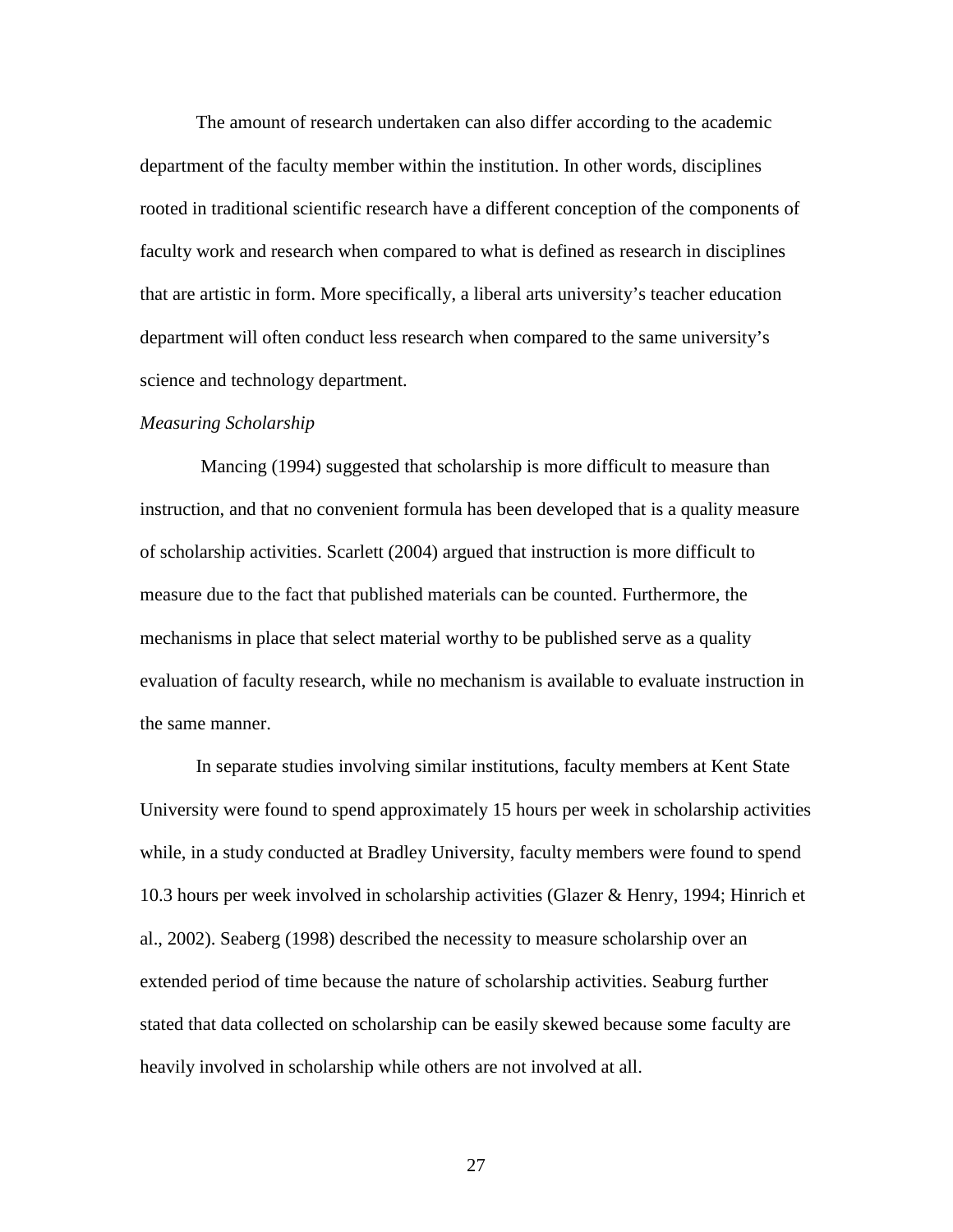Whether the institution is public or private can have an effect on the amount of research as well. Private institutions have, for a long time, secured funds through independent research projects. As traditional state and federal funding available for colleges and universities has dwindled, recently more public institutions have shifted focus to improve efforts that tap the large amount of funds available from private businesses (Meyer, 1998).

# *Faculty Instruction*

The following section includes discussion of the variations in institutional and research definitions of faculty instruction. The section also provides information on factors that impact the amount of time faculty members spend in instructional activities. The section concludes with an overview of the different systems higher educational institutions use when assigning instructional time values to various class types. *Definitions of Instruction* 

 "Instructional time refers to all time spent on activities directly related to teaching; it refers to time spent in class, preparing for class, preparing tests and assignments, grading tests and assignments, and other similar activities" (Yuker, 1984, p.29). Faculty instruction would encompass the courses taught as well as the number of students served (Glazer  $\&$  Henry, 1994). Related areas included in the category are practicum and performance supervision, grading, class preparation and additional student contact outside normal classroom hours. Travel time between campuses and to practicum visits is also included in this category, although most faculty workload policies make no reference to travel time.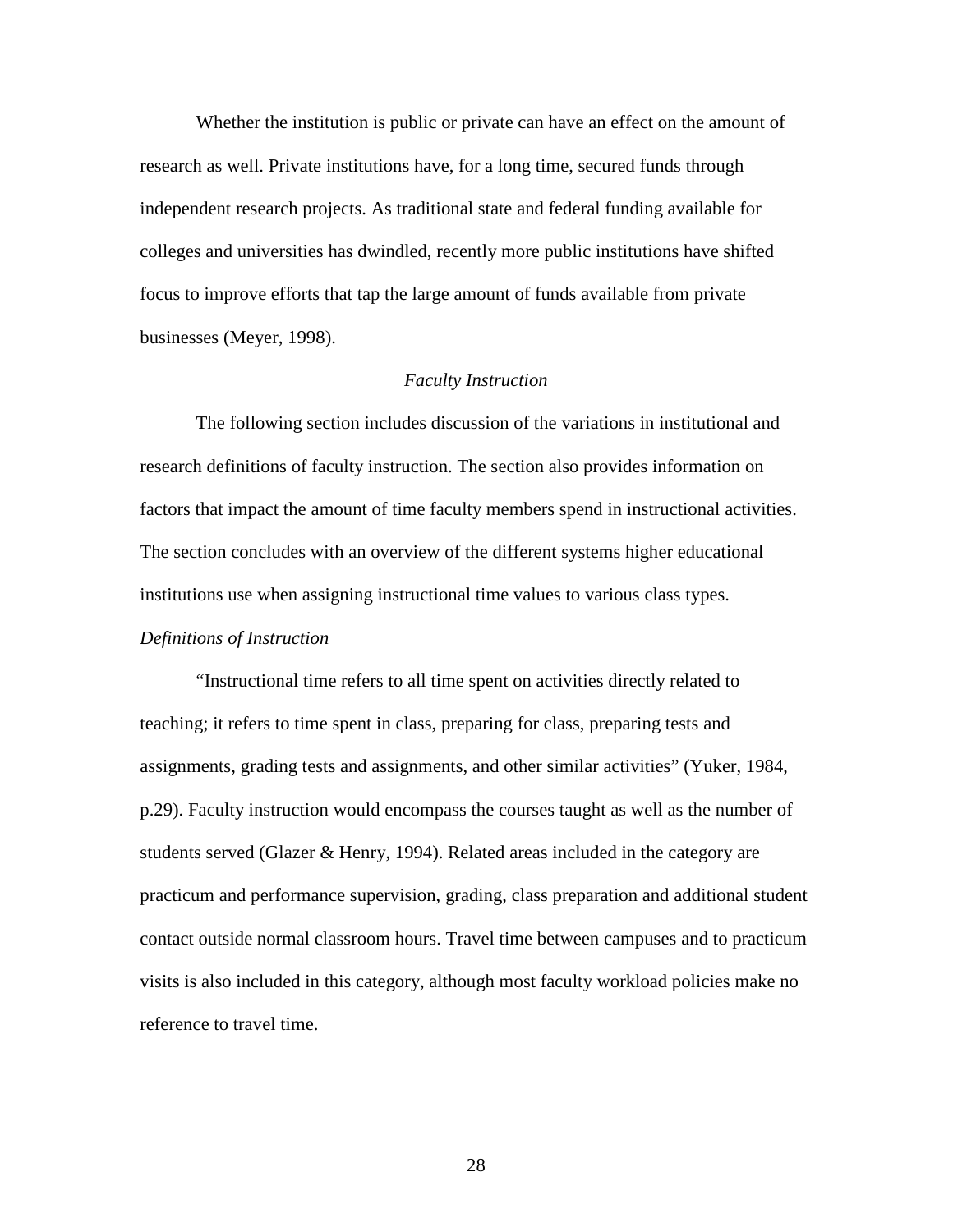Because of the wide variety of activities in faculty instruction, many studies of instructional time break it down into component parts in order to determine a more accurate value (Yuker, 1984). In a study at Bradley University, faculty spent nearly forty hours per week in teaching related activities that included course related professional development (Hinrichsen et al. 2002). In a study at Kent State, faculty development was considered a part of faculty workload, but differentiated in a category separate from instructional time (Glazer & Henry, 1994). It should also be noted that individual instructional activities can be included in this category along with activities that encompass independent study courses, dissertation sponsorship, along with activities associated with committees that evaluate dissertations (Yuker). While the variety of activities that can be included as part of faculty instruction can seem abstract and difficult to measure, the number of classes and credit hours taught by faculty members has been researched the most due to pressure from funding sources, complaints from increases in tuition, and the increase in the number of individuals seeking higher education (Mingle, 1992; Scarlett, 2005).

### *Influences on Instruction*

The reward system of a university can influence how instructors spend their time as well. In a study of Economics programs at several universities, Harter, Becker, and Watts (2004) found that economics instructors reported that they feel they spend more time on teaching activities than the relative emphasis they feel their departments assign them. In other words, faculty felt that the time they spend on instructional activities was more than the amount the university expected of them. The study offered that faculty may be seeking the immediate gratification of classroom instruction or, may not connect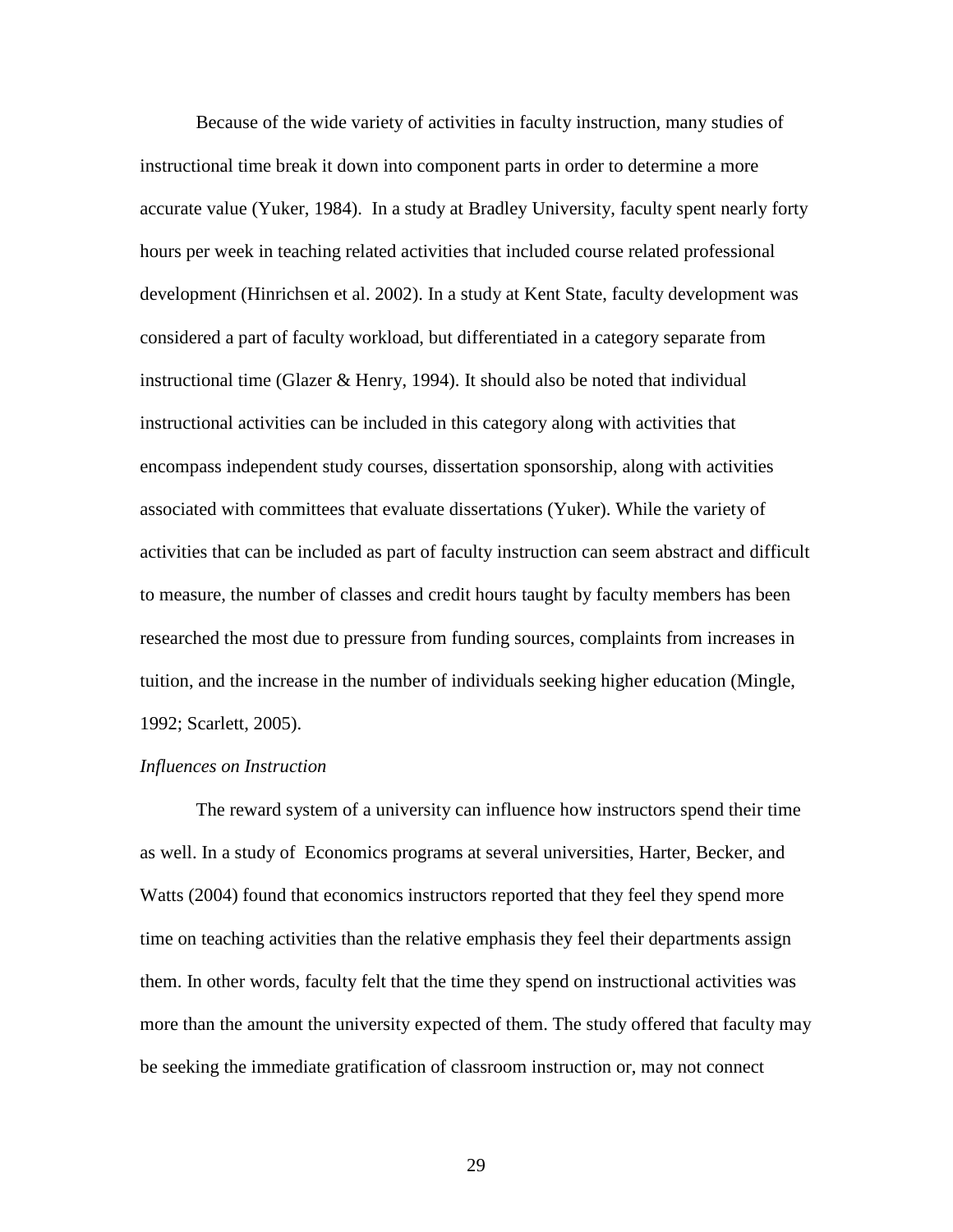spending more time on research with an increase in the amount of published material and an increase in the rewards associated with additional publication (Harter et al., 2004). In addition, the study concluded that the amount of time spent on teaching activities and research was proportional to the perceived emphasis placed on each activity by the university.

The greatest administrative hypocrisy of many colleges and universities involves attitudes toward teaching. In theory, many universities accord teaching a role comparable to that of research but in practice they give it secondary consideration at best when deciding on matters of promotion, tenure, and salary. Many colleges declare teaching to be their primary mission but give publication substantial weight in promotion, tenure, and salary deliberations. Faculty members at both types of institutions should demand that the institutional mission, faculty activities, and the reward system conform with one another; specifically, they should insist that merit in teaching be substantively rewarded to the extent that it figures in the institution's rhetoric" (Mancing, 1994, p.33).

The AAUP recommends maximum credit loads of 9 hours for graduate level classes and 12 hours for undergraduates, but Mancing (1994) suggested that these numbers may not apply to institutions where research is not a major part of the mission. Scarlett, (2004) argued that undergraduate programs are suffering from the lack of focus on the quality of instruction at both research and non-research based institutions with some universities offering undergraduate classes that are only taught by graduate assistants and not senior faculty members. With university faculty members spending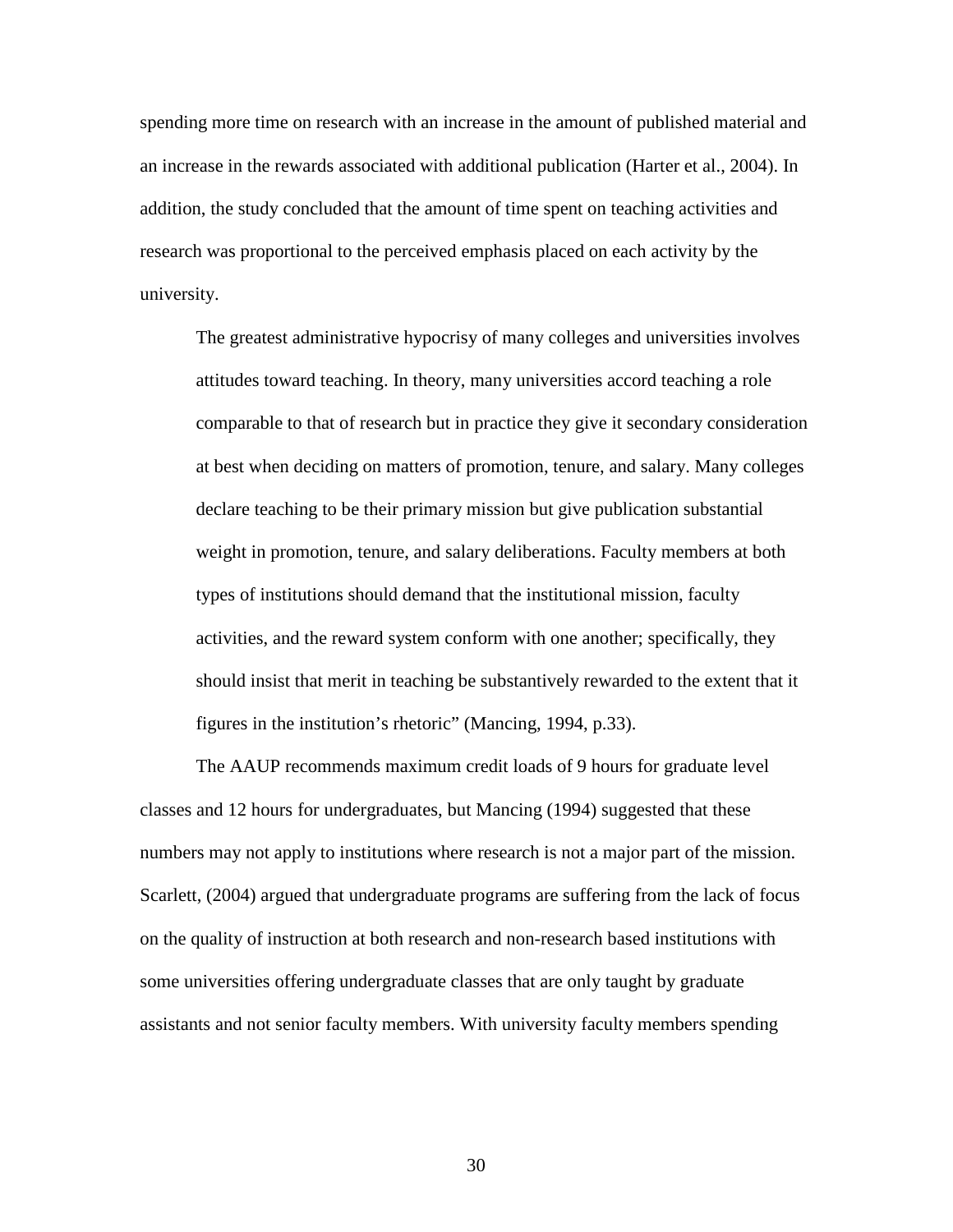more time on both research and instruction, the quality of both comes into question (Hinrichsen et al. 2002).

Yuker (1984) described the uniform manner in which all classes are assigned workload values at many universities and noted the wide number of differences in course content and instructional format are not usually considered. Mancing (1994) mentioned the need for the difficulty of the courses taught to be acknowledged as a source of inequities in faculty workloads as well as the size of the class and whether or not the class is a new offering. Within some institutions, courses were categorized and assigned different workload values. In other words, a traditional lecture class is assigned one load credit per student contact hour while an English composition class is assigned 1.25 load credits to account for the increased amount of time spent on evaluation in the class (Harter et al., 2004). In a study of community colleges in California, five out of twelve institutions studied weighted composition courses differently than traditional lecture classes (Silvers, Attinasi, & McGregor, 1998).

The same study stated that half of the institutions in the study loaded laboratory classes at a rate of .75 load credits per hour of student contact. In classes larger than 50 students, the number of load hours per contact hour was adjusted incrementally in relation to the number of students. The adjustments culminated in load credits per contact hour, in classes larger than 156, being increased to 1.8. In contrast to the beliefs of many educators, researchers find that the effects of class size on instructional time to be minor and that it is difficult to determine the relationship, if any, between the instructional time for a particular class in relation to the size of the class (Yuker, 1984). Moreover, more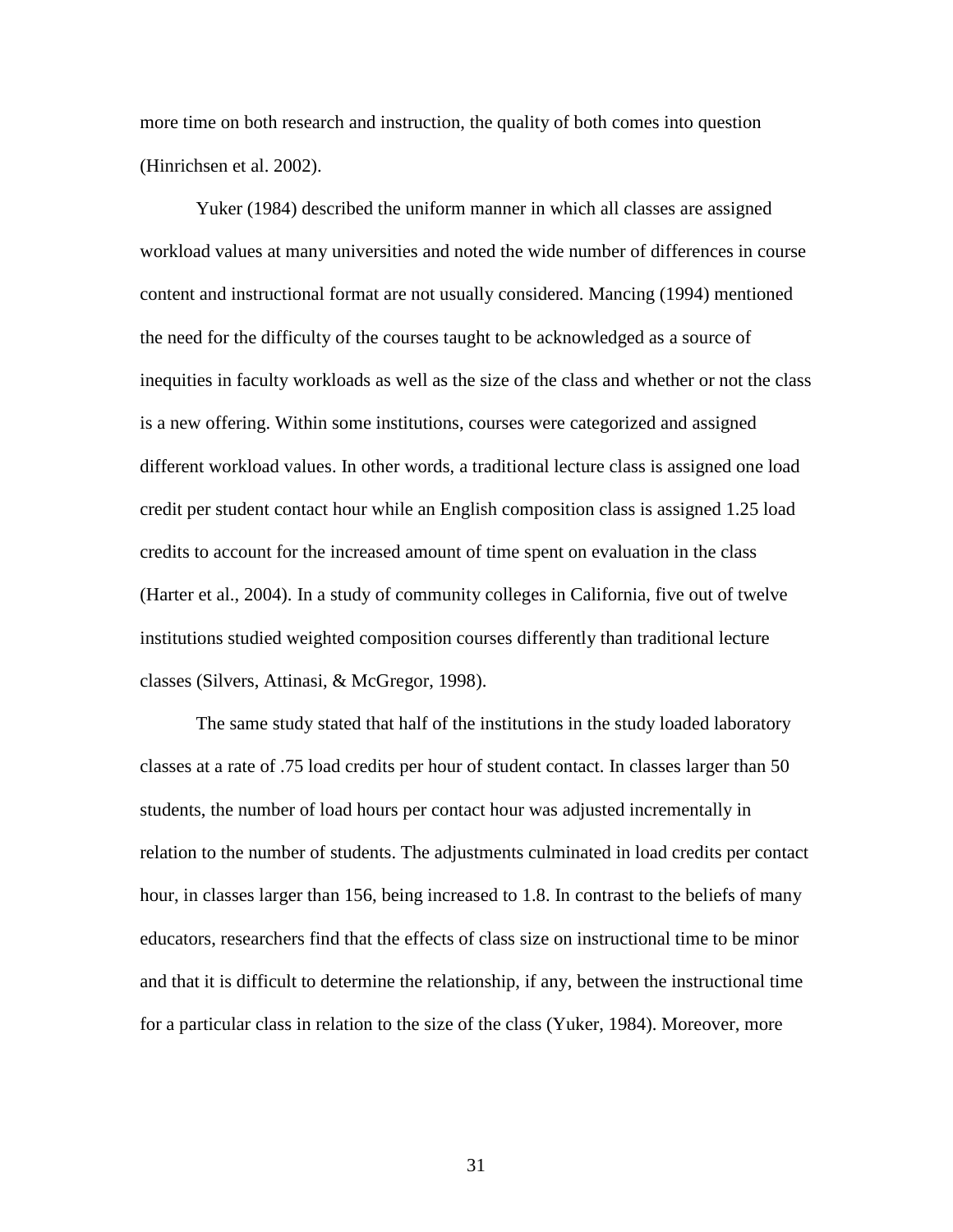variables like one-on-one student contact and individual grading required, need to be considered when assigning higher workload values to larger classes.

Mancing (1994) admitted that all classes are not equally difficult to teach and workloads can be modified according to large classes, classes offered for the first time, and classes that involve a large amount of written work to be graded. Furthermore, the number of work-study students or teaching assistants influence the amount of time required by the instructor to effectively teach the class.

The many differences among faculty workload formulas should make one skeptical about their utility. Formulas ignore differences among faculty members and among different courses at the same level. For all of these reasons workload formulas should be examined very critically before being considered for use.

(Yuker, 1984, p.12)

# *Non-classroom Instruction*

 Some instructional time is not related to the classroom and a large amount of faculty instruction occurs during activities outside standard course loads. Formulas for calculating faculty workloads often lack the flexibility to encompass the variety of instructional time that is not spent in the classroom teaching.

Not all teaching is classroom related. A department could modify faculty loads in order to recognize roles in the direction of theses, dissertations, and individual studies. A professor who is directing the readings of two students, serving on three thesis committees, and actively supervising a doctoral dissertation should receive some recognition for these teaching activities and adjustments in workload should be made accordingly. (Mancing, 1994, p.35)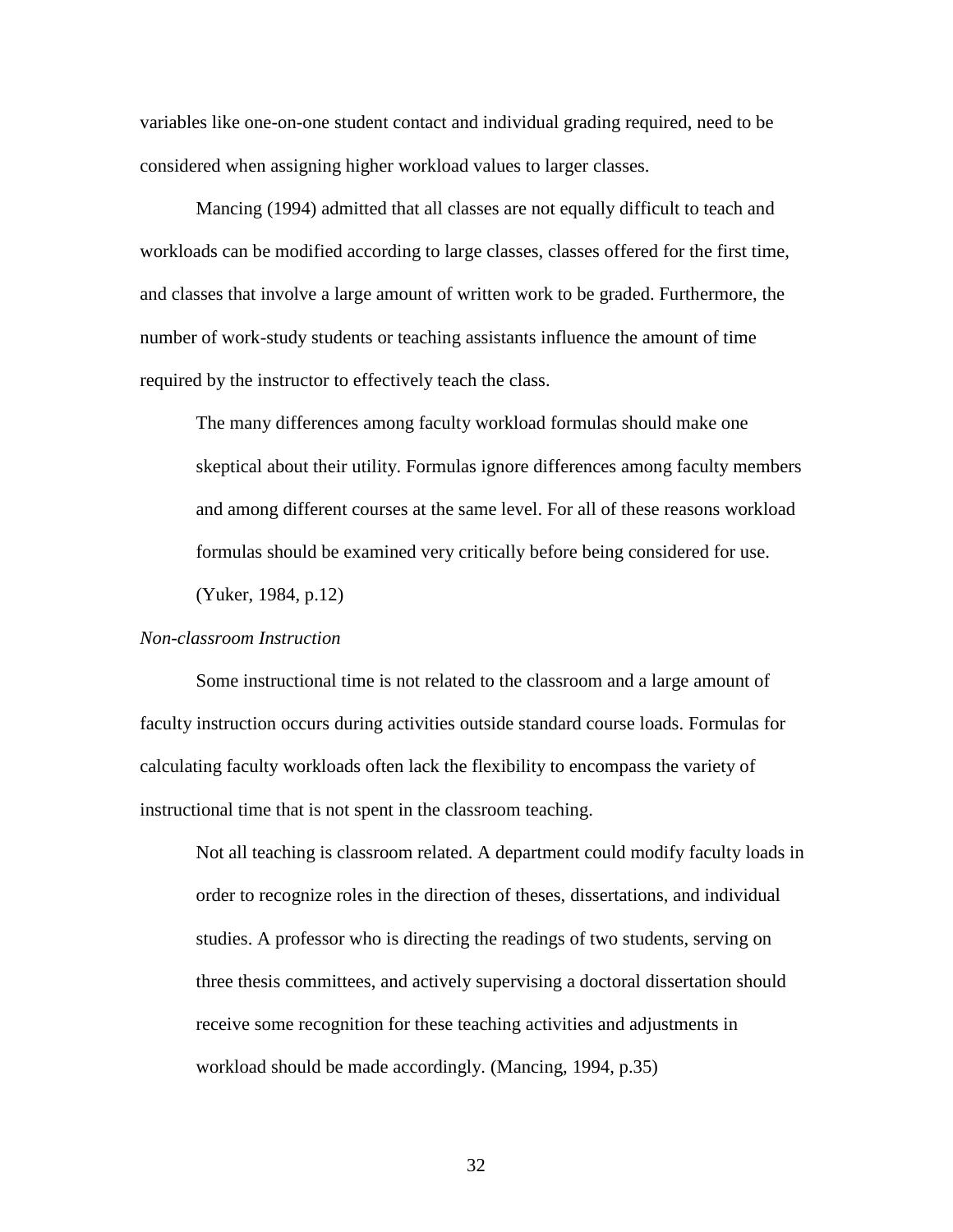These types of instruction do not show up on reports of workload that depend on data coming from institutional reports of courses taught and total students served in these classes. The freedom allowed in the university setting in determining how daily activities are conducted and the embracing of this freedom by university faculty, complicates the measurement of instructional preparation because preparation can occur at any time and at any place. The variety of preparations used depending on individual style and class requirements increase the difficulty in determining an accurate measurement of instructional time (Yuker, 1984).

# *Institutional and Professional Service*

 The most complex and difficult to accurately define aspect of faculty work load is service. "Service is an unwieldy, confused category encompassing almost any faculty work that falls outside research, scholarship and teaching" (Modern Language Association, 2000, p. 33). Service activities are usually divided into internal or institutional service activities and external or societal service (Modern Language Association). The following sections further define institution and professional service and conclude with previous studies of faculty workload and service.

### *Institutional Service*

"Institutional service activities include administrative duties, committee work, and student advising" (Mancing, 1994, p.34). Institutional service also includes program design, budget development as well as fundraising activities. Many institutional service activities take place outside normal working hours and researchers may have a difficult time in determining what is leisure time with friends and what is fundraising work (Mancing). Institutional service activities that occur on campus are somewhat easier to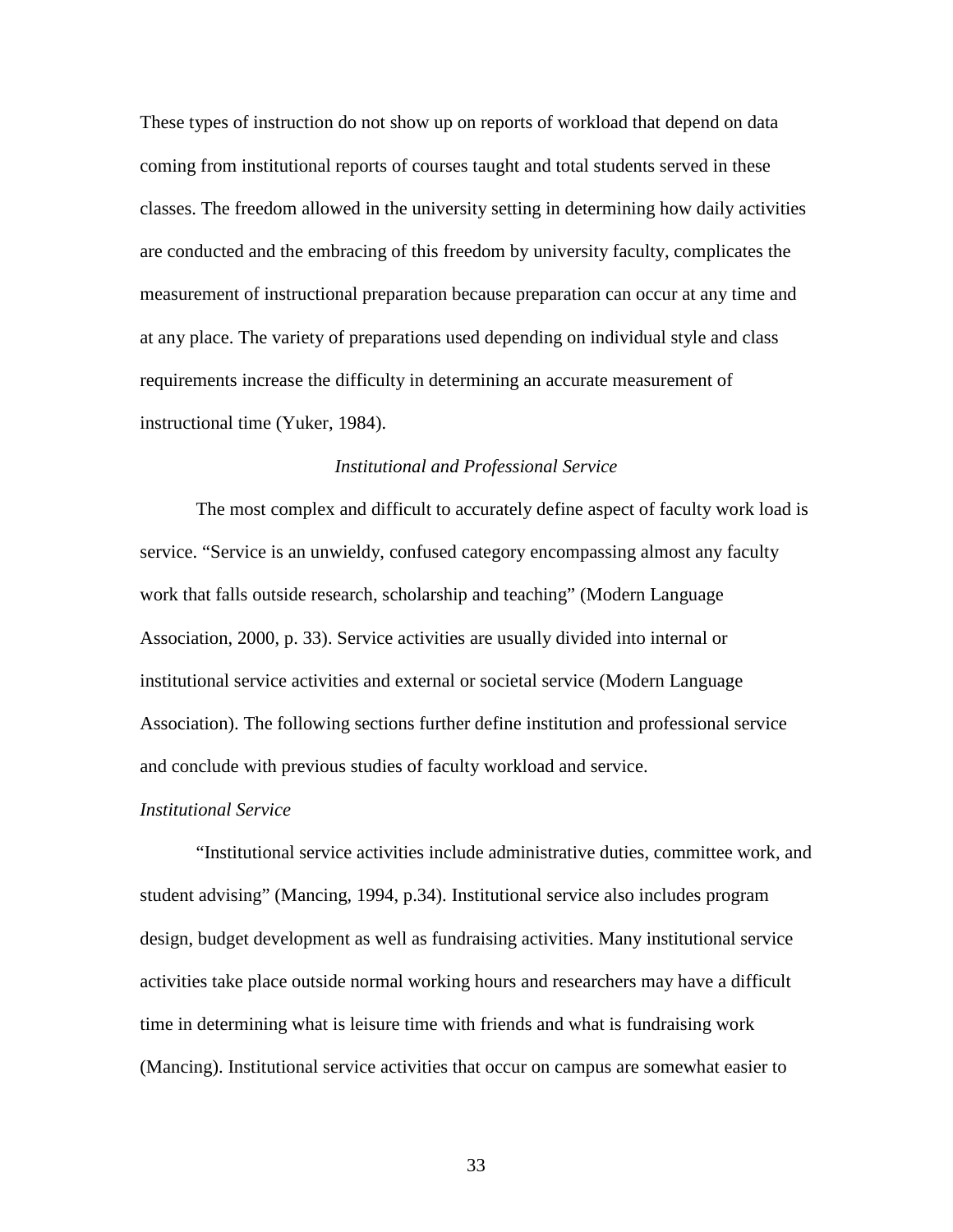measure and include when researching faculty work because they can be related directly to institutional improvement (Yuker, 1984).

# *Professional Service*

Professional service activities are more difficult to measure and include because these activities often involve the dedication of time outside the institution. "Much of the faculty work that meets the common sense definition of teaching is treated by default as professional service because it is not directed at what the institution would classify as students" (Modern Language Association, 2000 p. 45).

The terms practice and professional service are used to describe a broad category of faculty responsibilities that involve improvements to society such as public and university service, community outreach, and application of knowledge and practice (Braskamp & Ory, 1994). Traditionally these activities have been included in university faculty work but recently have been under scrutiny because of increased interest in workloads along with difficulty in measuring these types of activities. This category of faculty work is driven by society's problems and this specification can be used to separate practice and service from traditional research. "Faith in higher education's ability to do the right thing without external scrutiny or control has been replaced by calls for accountability and increased demands for information on revenues, expenditures, and resource management" (Groccia & Miller, 1998, p.1). While tradition suggests that higher education is very slow to change or respond to outside pressure, the economic pressure on colleges and universities may be a force strong enough to bring about change. Most of the general public is not familiar with higher education and, in turn, are willing to allow self governance. However, this is not the case when higher education begins to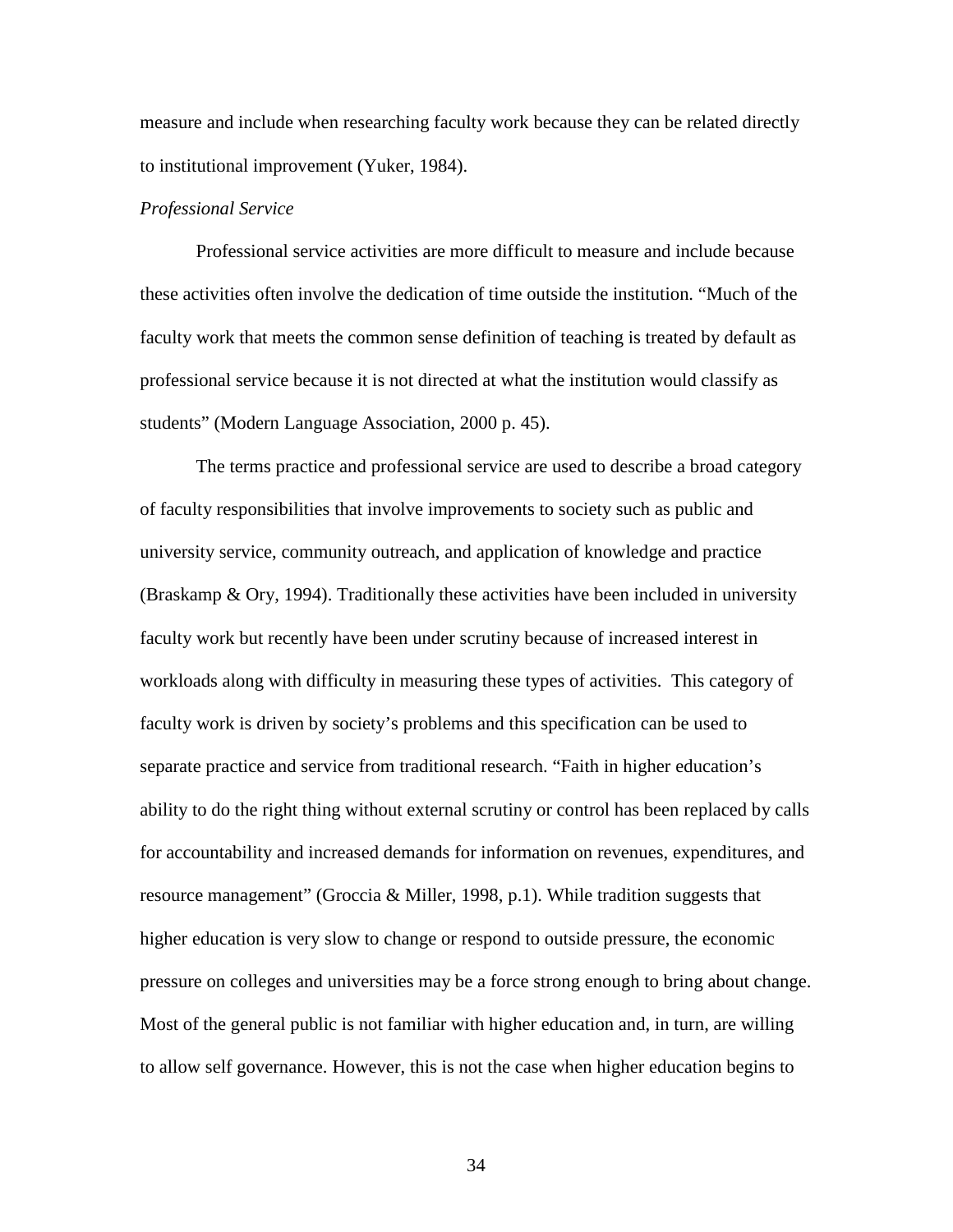heavily tap into the funds of taxpayers and education becomes less and less affordable. When this occurs the pressure to change is magnified (Scarlett, 2004). "Good teaching requires a mixture of qualities and all types of intellectual activity by faculty should be valued because they benefit the community both inside and outside the university" (Hinrichsen et al. 2002, p.6).

# *Workload Studies and Service*

The common perception of stakeholders outside higher education is teaching only takes place inside a classroom (Meyer, 1998). Therefore, many studies of faculty workload include no measure of service activities other than advising or service to students enrolled in traditional classes that happen to be meeting with instructors beyond normal class hours. The Modern Language Association (2000) argued that it is no coincidence that service falls behind instruction and scholarship when the three categories of faculty work are listed. In other words, the categories of faculty work are ranked by the order that they normally appear in print.

## *Faculty Advising and Administrative Duties*

 Because faculty advising and administrative duties make up the majority of faculty service activities the two are often considered separately in studies of faculty work (Meyer, 1998). The following sections consider in depth the service categories of faculty advising and administrative duties.

## *Faculty Advising*

Depending on the time of the semester, academic advising can occupy a large or small amount of a faculty member's time. According to Miller, (1987) faculty advising is an important task for university faculty that receives very little attention in workload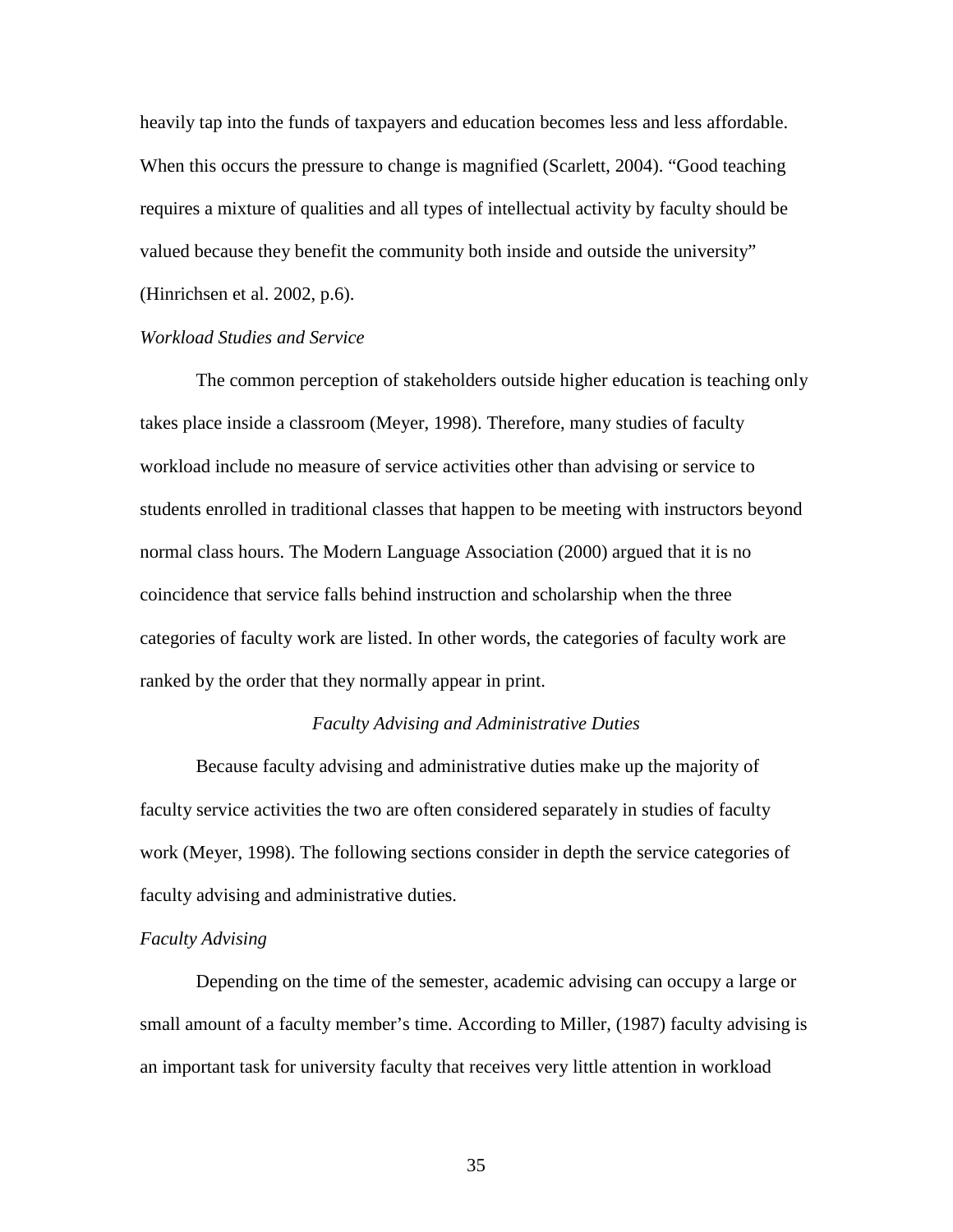studies. This lack of attention can lead to a poor quality of faculty advising and encourage faculty members to lessen the amount of advising included in workload determination. "The problem of adequate student advising is a major problem at large public universities where few, if any brownie points are given for advising" (Miller, 1987, p. 73). Recent increases in the number of non-traditional students has increased the burden on faculty advisors as well with many part-time students having full-time work schedules or other demands on time for school.

Yuker (1984) suggested that the amount of time faculty members spend with individual advisees is related to the value they place on advising students and the importance of advising as part of the educational process. Regardless of the type of institution, studies indicate that faculty members are spending more time on both scholarship and instructional activities (Milem et al., 2000: Mingle, 1992). While the total number of advisees serviced by faculty members may remain relatively the same, the increase in the amount of time spent in other areas of faculty work may decrease the quality of advising that occurs.

The lack of variance that faculty report spending counseling and advising students coupled with the relatively meager amount of change in this measure over the last twenty years, indicate that this may be and institutionalized process…. Professors through their own experiences as college students have observed a common pattern of time allocated by other faculty to this aspect of academic role. (Milem et al., 2000 p. 463)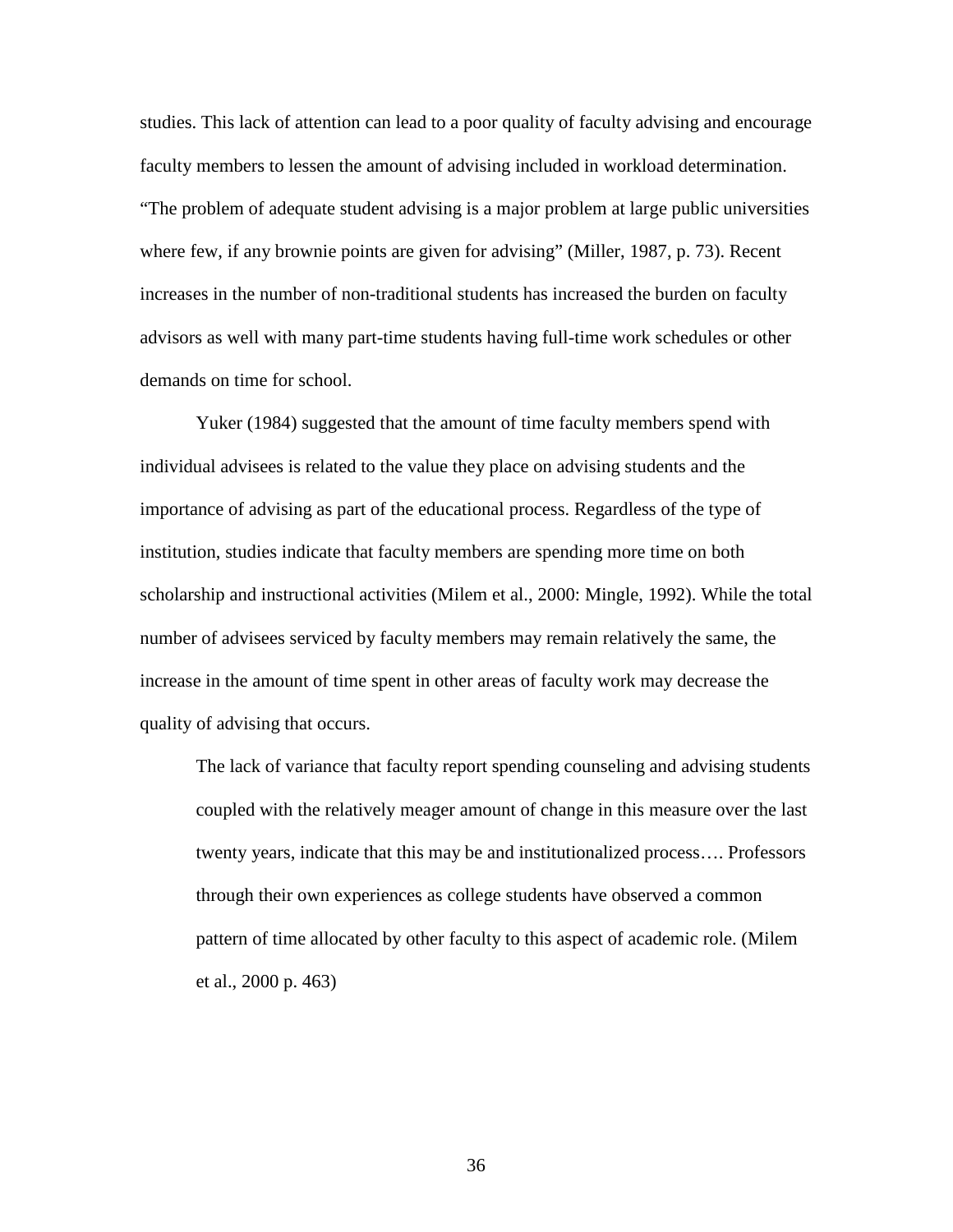This is occurring at a time in higher education where demand for quality advising is high because of increases in the total number of advisees and increases in the number of nontraditional students.

The amount of time advising also depends on the number of actual office hours kept by the faculty member. In other words, many institutions have mandatory office hours but that does not mean that students have unlimited access to these hours due to the fact that many faculty members require appointments to be made before advising can take place. At some universities, advisors are also required to input the schedules of their advisees into the data system of the university. Higher education does not consistently measure or reward professors who excel at advising or other types of service activities (Scarlett, 2004). Moreover, no distinction is made between faculty members who readily accept and make attempts to go above and beyond the norm when advising and faculty members who reluctantly accept and are mediocre in their advising of students.

The number of advisees individual faculty members counsel can vary depending on the size of the department they work in as well as the other university activities assigned to them from the department. Moreover, individual faculty members may not provide an accurate representation of the entire department because student advisement is not always spread equally among the faculty. In his theory of faculty workload, Mancing (1994) noted that not all university faculty members have the talents needed to excel at all three aspects of faculty workload and the administration should be able to be flexible when determining individual workloads. In addition to the standard activities of advising, included in the category are career advising, writing letters of recommendation and other student contact not included in the instruction category (Glazer & Henry,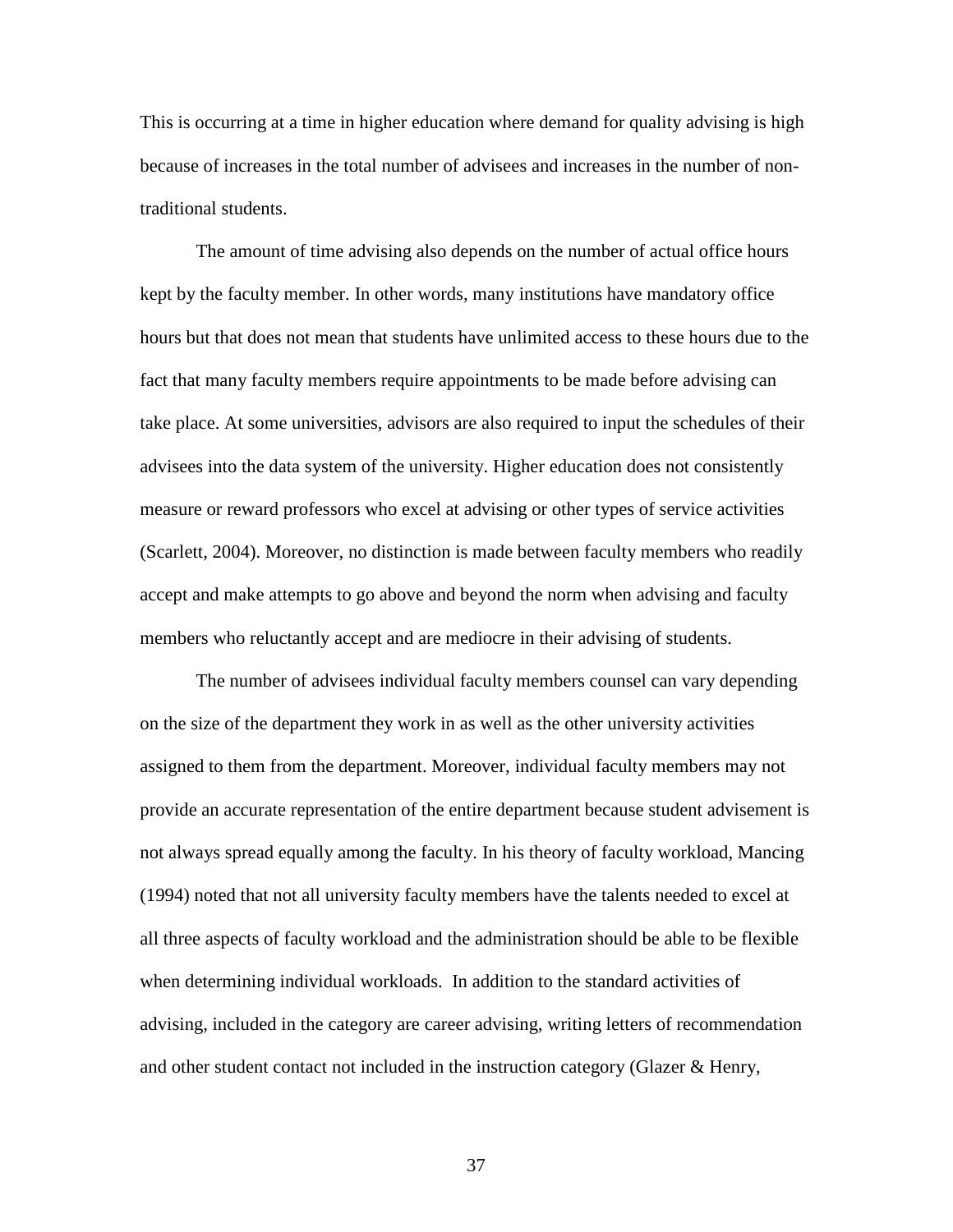1994). Another part of faculty workload that has the potential to be under reported is the informal career and life advisement that occurs between students and faculty.

# *Administrative Duties*

Glazer and Henry (1994) described administrative duties as committee membership, program evaluation, fundraising and accreditation activities. Program evaluation and accreditation activities have an extremely wide variance depending on the organizations that certify programs and the certification requirements of graduates of the program. Other definitions of administrative duties include additional categories.

General administrative functions include institutional service activities that do not fit into other categories: performing the duties of department head, dean, vice president or other administrative officer, recruiting faculty or students, keeping records, preparing budgets, allocating space, maintaining inventories, pushing paper, and making nonpersonal telephone calls. (Yuker, 1984, p.58)

It should be noted that professional development activities that keep faculty updated within their discipline are often included in the category. Yuker noted that almost everything in the daily activities of a university professor involves professional development and that this category of faculty workload could account for much of the typical 55 hours of work per week reported by faculty. Yuker acknowledged the need for distinction between activities that are directly related to professional development and activities that are only loosely coupled to professional development, such as reading the newspaper or watching television news broadcasts.

Administrative duties have the potential to be difficult to document due to the large amount of informal work that occurs in fundraising and promotion of universities.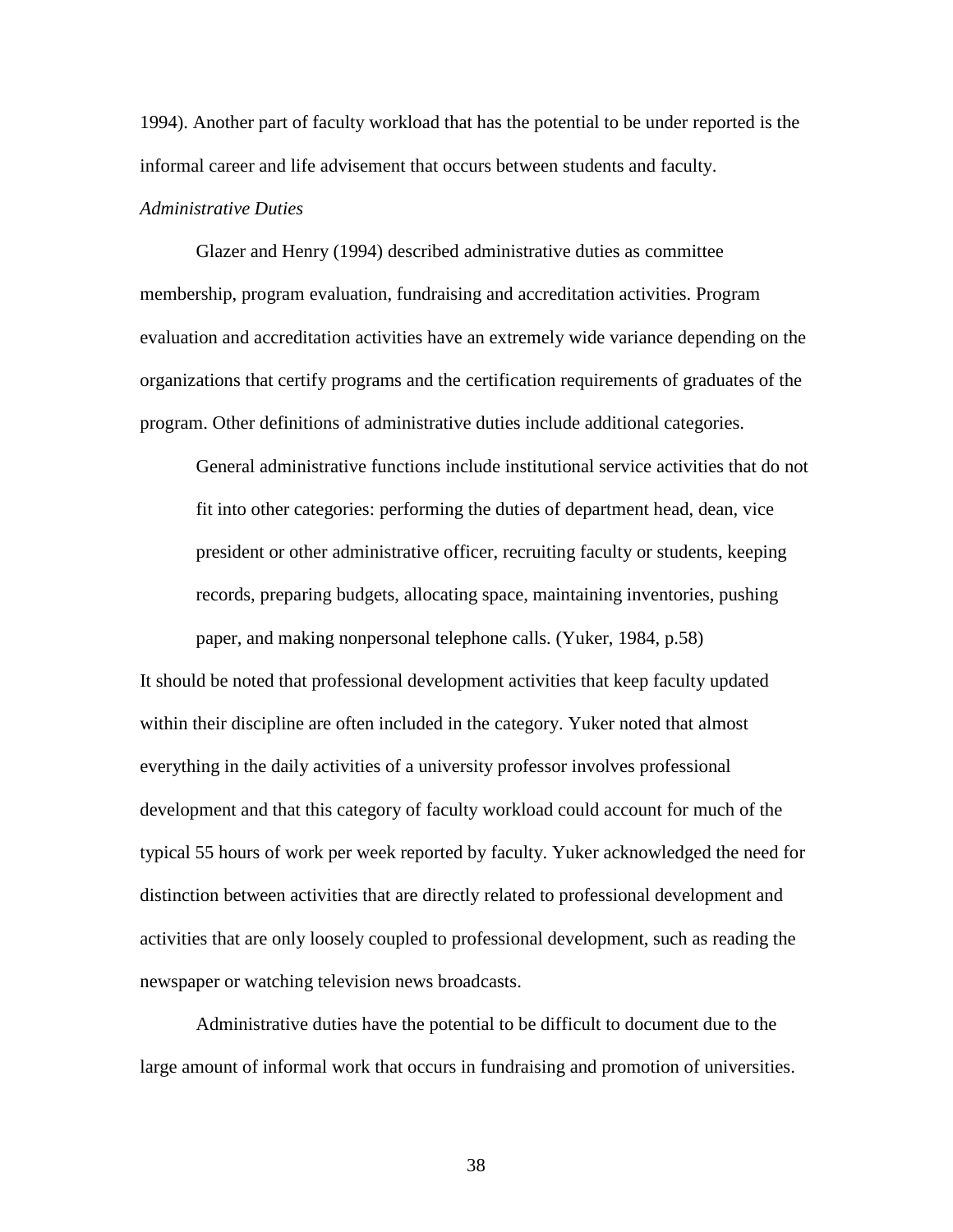"A reduction of workload is in order when an institution wishes to draw heavily on the services of an individual in these ways or when, with its approval the individual is engaged in community or government service" (AAUP, 2000, p.71). Moreover, if a faculty member, because of a unique circumstance, is needed to devote a larger than normal amount of time to fundraising or other promotional duties, then special consideration needs to be made, as long as the activity falls in accordance with the mission of the institution.

# *Determining Faculty Productivity*

The recent emphasis placed on faculty workloads has promoted research in faculty productivity, in spite of the notion that faculty productivity is a taboo subject in higher education (Groccia & Miller, 1998). In addition, changes in higher education involving faculty promotion, the use of distance education, and the duties of part-time or adjunct faculty have complicated the determination of productivity. The following sections include influences on faculty productivity.

#### *Faculty Productivity Measures*

 While many new studies have attempted to measure both workload and productivity, much of the productivity measures are driven by research measures rather than productivity in teaching roles (Kezar, 1999). Kezar further noted the need for additional research on productivity in the service and instruction categories of faculty workload. One method of measuring productivity involves the number of graduates a program produces, as well as the time it takes for students to obtain the degree (Meyer, 1998).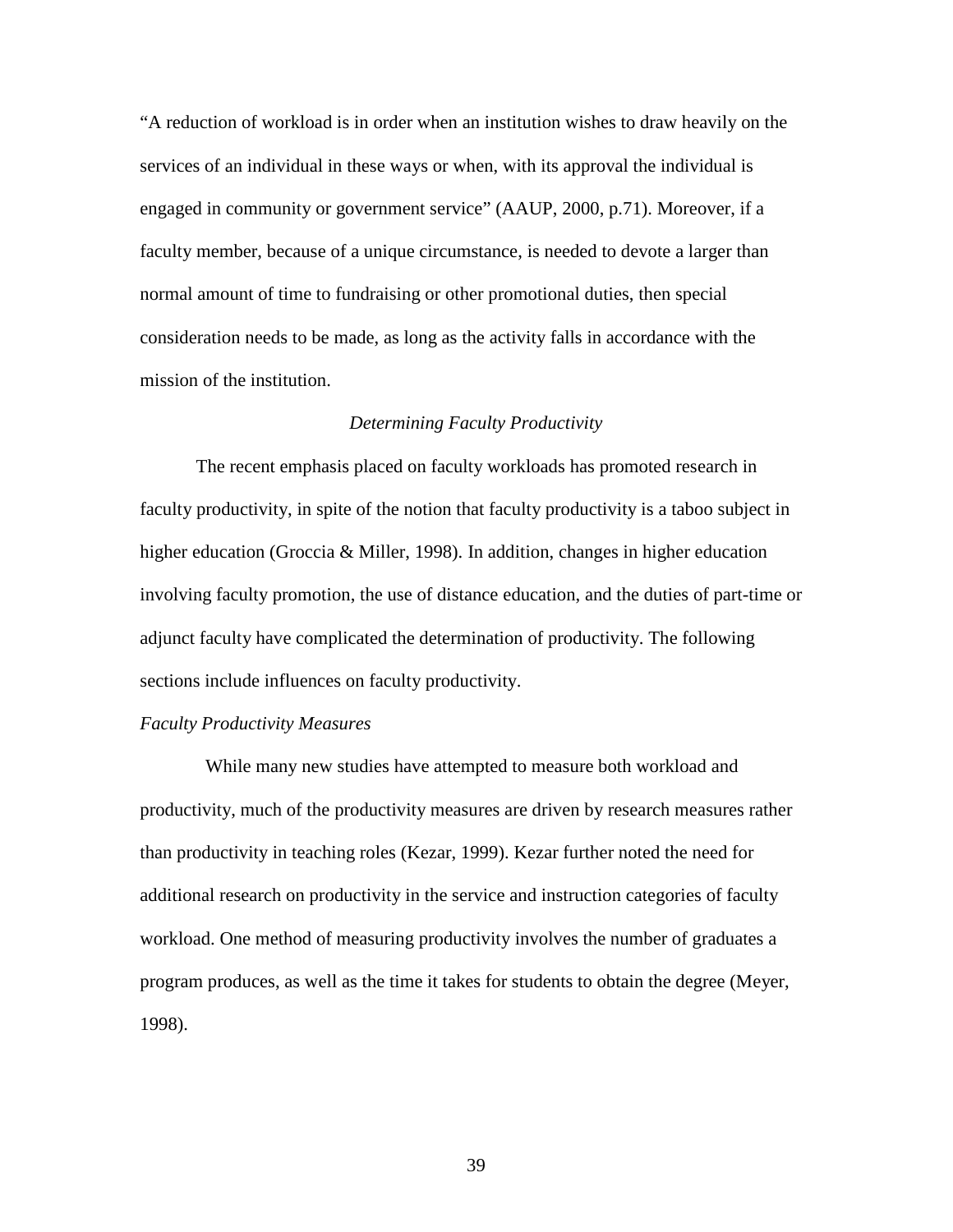Policies related to time-to-degree and faculty-to-degree ratios are being used in several states such as Florida, North Carolina, and Indiana to force institutions to increase the number of students participating in higher education while creating a corresponding pressure to reduce the time it takes to complete degrees.

(Alexander, 1998, p.5)

Coinciding with the increase in the overall number of individuals seeking higher education, and the increase in the number of students at community colleges as well as institutions with a regional mission, the role of faculty in determining workloads has changed (Braskamp & Ory, 1994). With workloads increasing and more special programs tied to government funding, the decision making process in higher education has shifted from involving faculty in the decision making process to relying on university financial managers to determine who can be hired and ultimately the number of courses they should teach.

Tougher economic times have created the need for faculty to be more productive as well. Mancing (1994) offered, in regard to productivity, that faculty reporting fewer overall hours worked tend to devote a higher percentage of their time to teaching, but this does not equate to more hours involved in instruction, just a larger percentage of total time. In other words, faculty reporting a higher number of overall work hours are teaching about the same amount as faculty reporting less total time at work. Mancing further stated that productivity should not be considered a part of workload policy due to the fact that there is no way to take differences in individual faculty into account other than in the formal evaluation of faculty performance. Miller (1987) mentioned that productivity is a state of mind of all faculty members that have a focus toward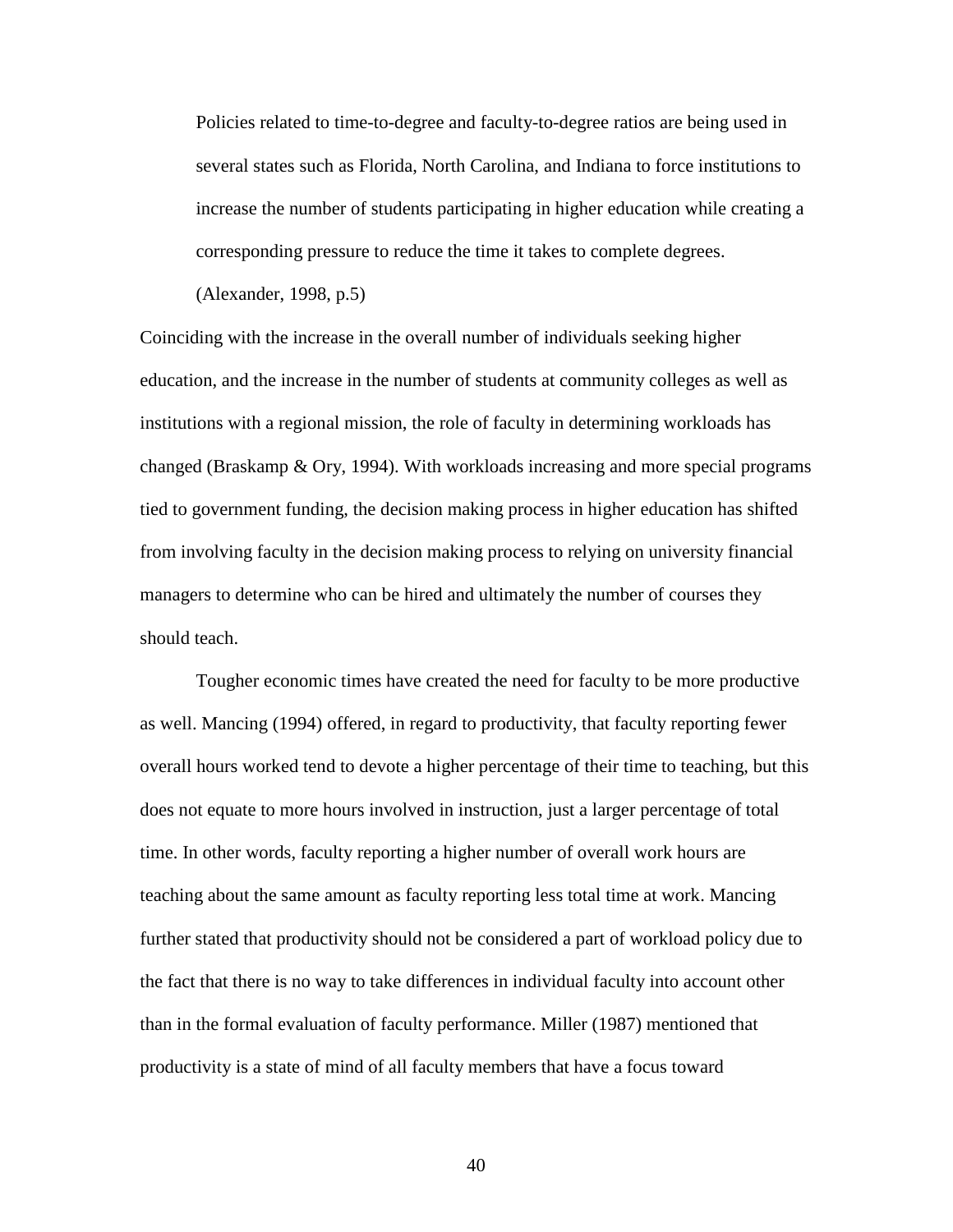scholarship but does not offer a specific method of measuring the productivity of individual faculty members.

Many measures of faculty productivity involve inputs of the higher educational system such as classes taught, students served, and the number of full time faculty. Johnstone and Maloney (1998) noted that productivity can also be assessed using the outputs of the educational system which include the number of students successfully completing a course or a university program. Furthermore, improving the productivity of faculty does not involve increasing workloads or reducing staff, but involves making student learning more efficient by increasing student learning time and reducing the number of courses taken along with the amount of time for a student to obtain a degree. While the outputs of higher education can be as difficult to measure as the inputs of the system, Johnstone and Maloney offer year round calendars, better articulation between universities and community colleges, more college level high school learning, and better use of technology in all instruction including self paced learning as possible output measures. It should also be noted that the exploration of higher educational programs is a part of the learning process that takes place in university settings although it possibly leads to unnecessary courses being taking and extended time in degree programs.

Another method of improving faculty productivity is altering the traditional structure of classes offered. In an example offered by Walvoord and Pool (1998), the traditional method of lecture in composition classes was altered to allow more students in each section without an increase in faculty time and without sacrificing student discussion, writing time or overall learning. Video segments were implemented to replace the standard lecture sessions which allowed for less preparation time for the instructor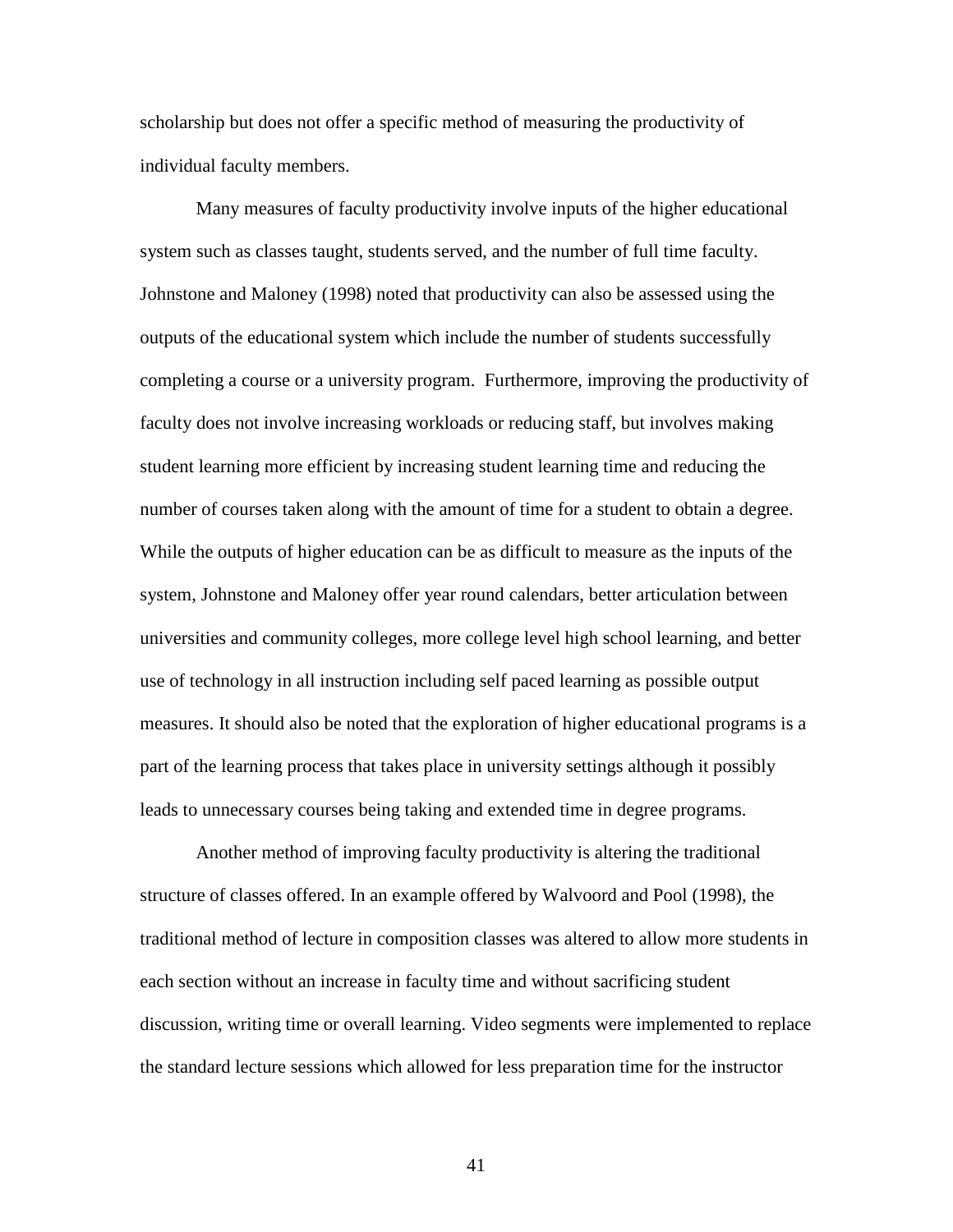allowing more time to be committed to discussion groups where student writing was evaluated. The overall time requirements of the class for the instructor were decreased while individual student time was increased. The inefficiency of the standard lecture, where students take notes and process them out of class as they read the textbook, was eliminated and benefits were reported for both the instructors and students (Walvoord  $\&$ Pool). Moreover, the increase in the amount of discussion group and grading time was more than offset by the decrease in time of lecturing and lecture preparation.

#### *Faculty Promotion, Tenure and Workload*

 The mechanisms in place at higher educational institutions to promote and tenure faculty members can also effect how faculty spend their time. These mechanisms can be very specific at two year colleges but highly vague at research based four year colleges. In general, faculty are pleased with reward systems that are described in detail but dissatisfied with more complex and less specific reward systems of highly research focused institutions (Miller, 1987). Recently, the concept of tenure has been scrutinized because tenured faculty members seem to be connected to inefficiency in higher education. "Some professors have questioned the value of tenure and newer faculty complain that tenure clogs career paths and older professors are making the best salaries while their productivity may be declining" (Van Patten, 2000, p. 52). On the other hand, universities use tenure to attract top faculty members and that over time, faculty members do retire and allow junior faculty to move up. Van Patten also reported that faculty members with the highest salaries at four year colleges teach much less than their lower salaried co-workers, which would seem to be in contrast with the mission of most four year institutions which is to balance quality research with quality instruction.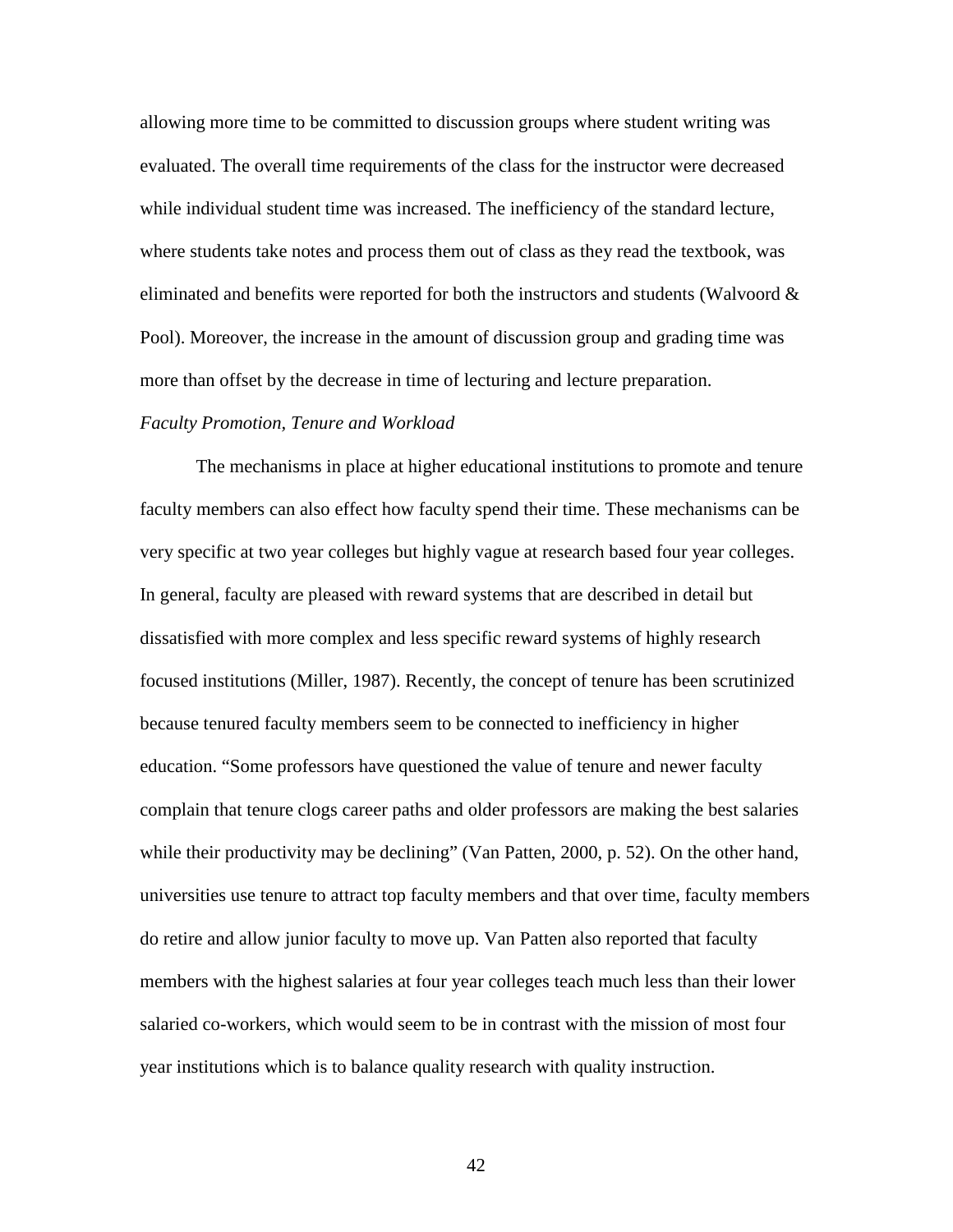#### *Faculty Workload and Distance Education*

 More recent examinations of faculty workload have included some aspect of measurement of online and distance education courses. The new instructional methods and curriculum changes brought about by the increase in distance education garnered comment from the AAUP as well:

Consideration should be given to the matter of increases in contact hours in the real or asynchronous time required to achieve interactive learning and student accessibility. The increased time in course preparation and the demands of interactive electronic communication with individual students call for a reduction in the maximum classroom hour assignment. (2000, p.71)

With the increase in the number of students that can be enrolled in a class and the reduction in the amount of on campus resources, the benefits of online or distance learning are clearly demonstrated. Van Patten (2000) noted that offering all or even portions of classes on-line allows for a better use of class space while enabling the enrollment of more students per class. The system used to assign workload values for online courses deserves close consideration because the decrease in the amount of time spent in class and preparing lectures for class may not evenly match with the increase in time responding to students via email and grading online work. The lack of a system to apply workload values to classes that implement full use of technology serve as a barrier to acceptance of the use of technology (Massey & Wilger, 1998). Moreover, the increase in students served per class may require a reduction in the overall course load of faculty teaching a large number of online classes. In some instances, faculty members design online courses and then pass the interaction with students and grading on to adjunct or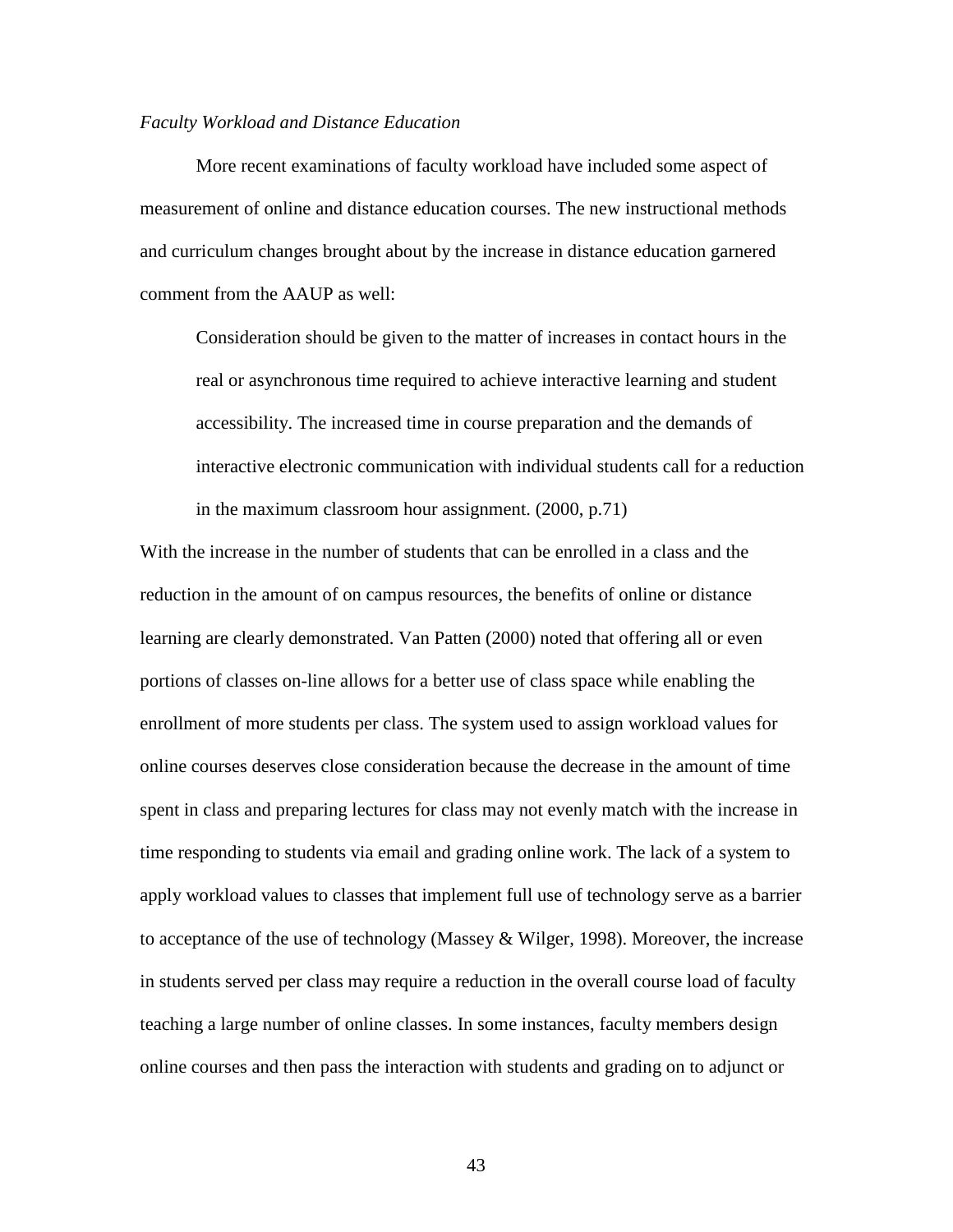work study students having very little or any involvement with the class once it has been set up (Slaughter & Leslie, 2000).

## *Work Study, Part-time and Adjunct Work*

The number of off campus programs and the increasing number of part-time or adjunct faculty deserves consideration when measuring faculty workload as well. "Given the incredible growth of off campus degree programs, the extensive use of part-time faculty throughout United States institutions, and the call by some accreditation associations for full-time faculty control of such programs, the need to redefine faculty workload exists" (Cook, 1995, p.3). Variations in the total number of work study students and the hours worked by each work can also influence faculty workloads because each faculty member is not assigned the same amount of work study help.

In some situations, tenured faculty are accounting for most of the salary paid within a department so money that is left that is available to train and retain part-time or adjunct faculty is very limited (Van Patten, 2000). The result is a large turnover in parttime faculty and few opportunities for part-time faculty to be promoted to full time status.

 In a study of a large southwestern state university it was discovered that "adjunct or part-time faculty teach 69 percent of freshmen level classes while only 10 percent were being taught by faculty with the rank of a full professor" (Mingle, 1992, p.11). "Calculation of departmental faculty workload should take into account the contributions of part-time, adjunct faculty members, and faculty members that have external grants that account for a portion of their work time" (Mancing, 1994, p.35). Mancing also notes the need to include faculty members on sabbatical in departmental averages. The increasing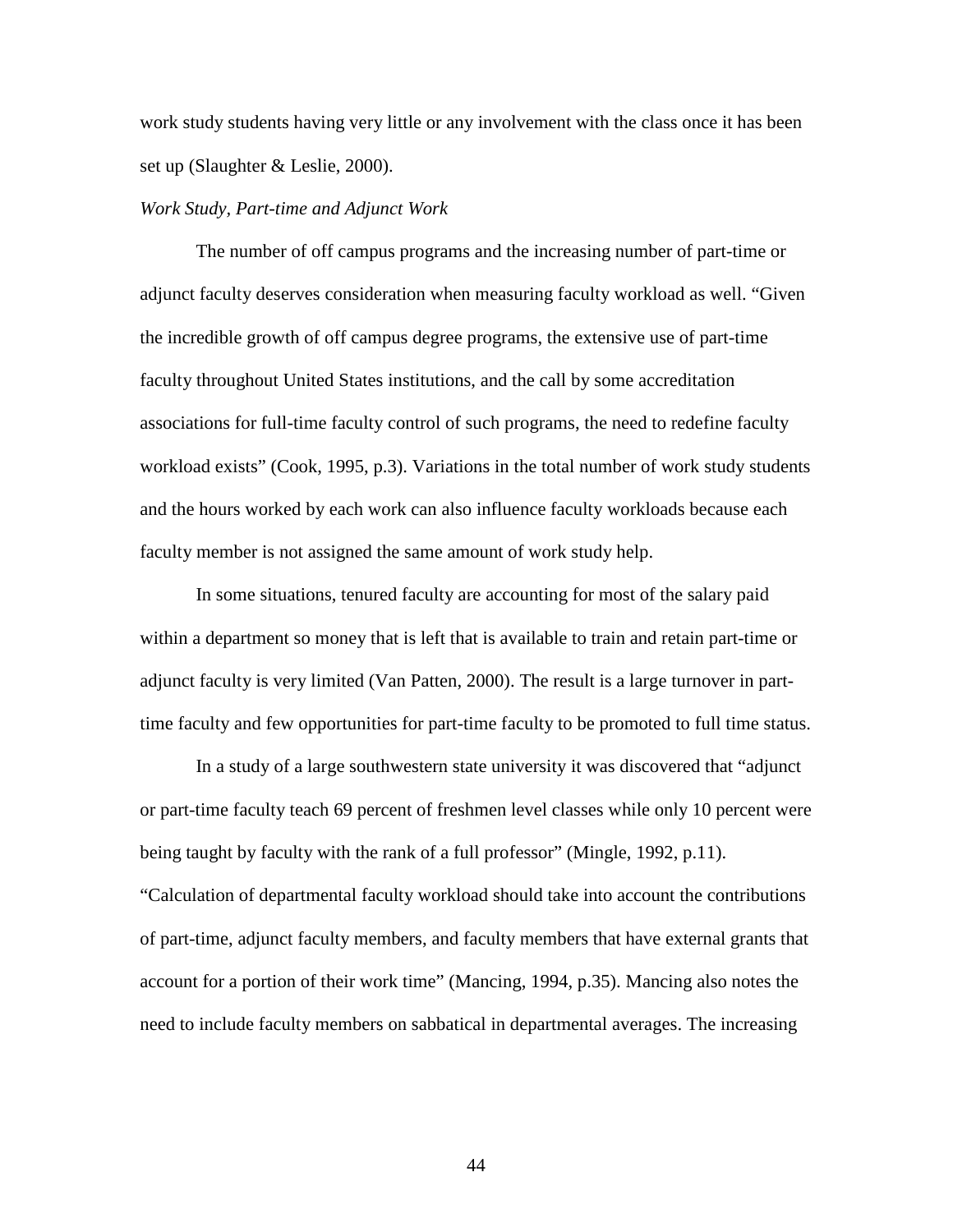number of overall students, along with the reliance on new technology to deliver education, drove a change in the way faculty members divide their time.

Colleges and universities are meeting their instructional needs by increasing their reliance on part-time, adjunct, or non tenure track faculty members and on new technologies. The increased reliance on various types of non tenured track faculty has added to the workload of tenured and tenure track faculty, who must assume

additional administrative and governance responsibilities. (AAUP, 2000, p.71) While part–time faculty are assigned and compensated for instructional duties they often are not included in the other workload responsibilities of full time faculty. In other words, part-time faculty members are only involved in classroom instruction so the other faculty workload duties are passed on to full time faculty. "Activities that extend beyond classroom time should be defined recognized and part-time faculty that engage in these activities should be compensated" (AAUP, 2000, p. 72). Economic forces have also caused several for-profit educational organizations to enter the higher education sector. These institutions employ a high number of part-time instructors that do not have tenure and are not in control of the curriculum of the classes they teach. This raises the suspicion of many traditional faculty members at higher educational settings and leads to reluctance in the acceptance of part-time instruction (Mallon, 2001). Moreover, the increases in the hiring of part-time faculty have led some to believe that these increases are responsible for and result in a lower quality of education.

# *Institutional Factors and Workload*

 Institutions of higher education can be dramatically different from each other because of differing missions and differences in the academic disciplines existing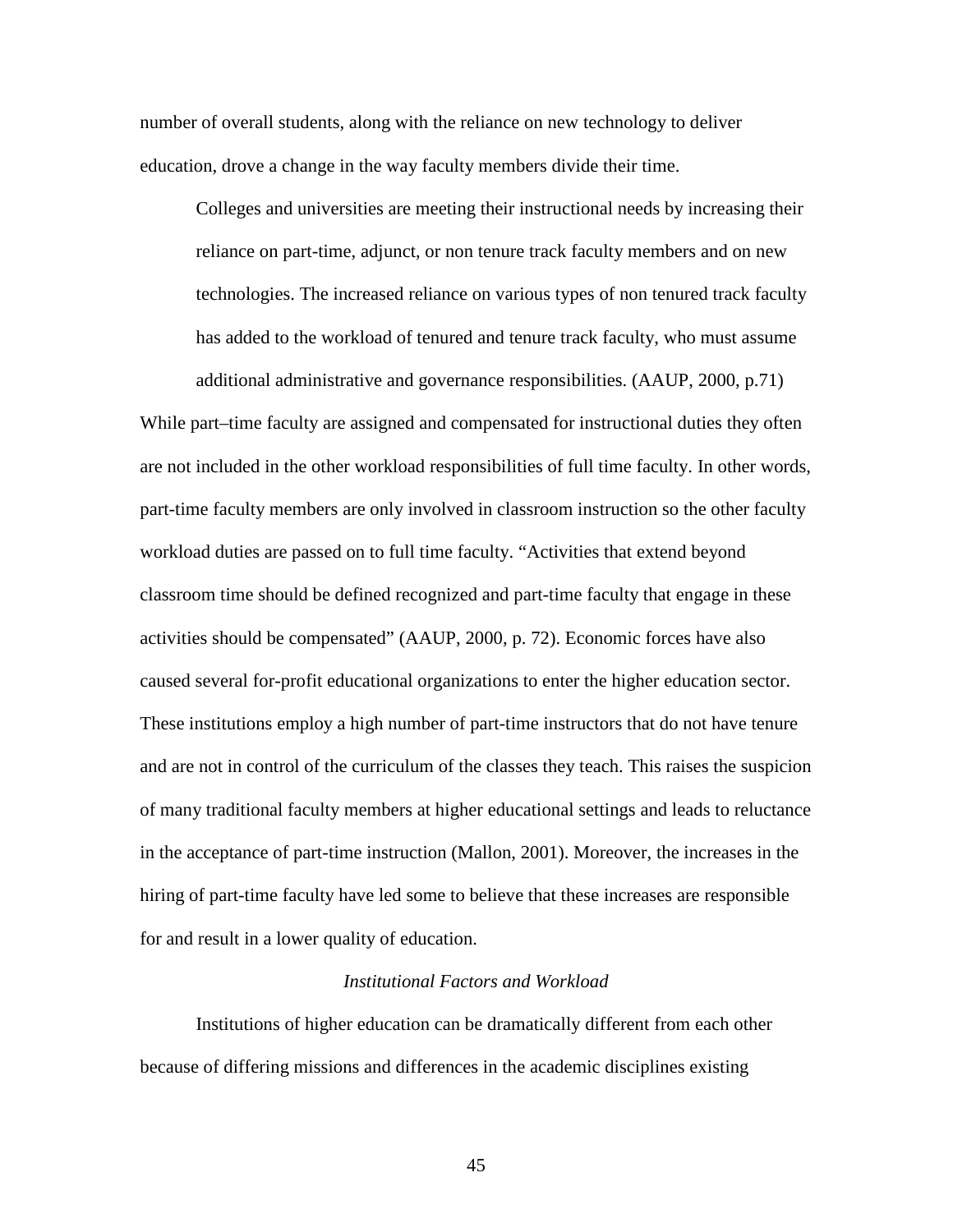together on campus. Faculty work is also influenced by the culture of the institution as well as the learning mechanisms in place within the institution. The following sections consider the effects of institutional mission, organizational culture, organizational learning and interdisciplinary relationships on faculty work.

### *Institutional Mission and Workload*

One common formula used by higher education to achieve balance in workload distribution is the 40-40-20 rule where 40 percent of time is spent in instruction 40 percent in research and 20 percent in service (Mancing, 1994). These percentages can vary, however, depending on the mission of the university. For example, community colleges or liberal arts colleges my have much higher percentages spent on instruction because the mission of the institution is not research. Mancing offered a percentage breakdown for these types of institutions as 75-10-15.

 Variance can occur in workload distribution within individual departments in liberal arts colleges as well. Rees and Smith (1991) reported that faculty average 63% teaching, 21% research, and 16% service in reported workloads but note that some of the more prestigious universities claim a higher commitment to research. It should be noted that reducing instructional time is not strongly correlated to an increase in the amount of research done by faculty.

The relationship between teaching time and research time is negligible, and universities should not reduce teaching loads in hope that it will result in more research. It would be more economical and practical to reduce teaching schedules of individual instructors who have demonstrated their inclination toward and ability in research. (Yuker, 1984, p. 46)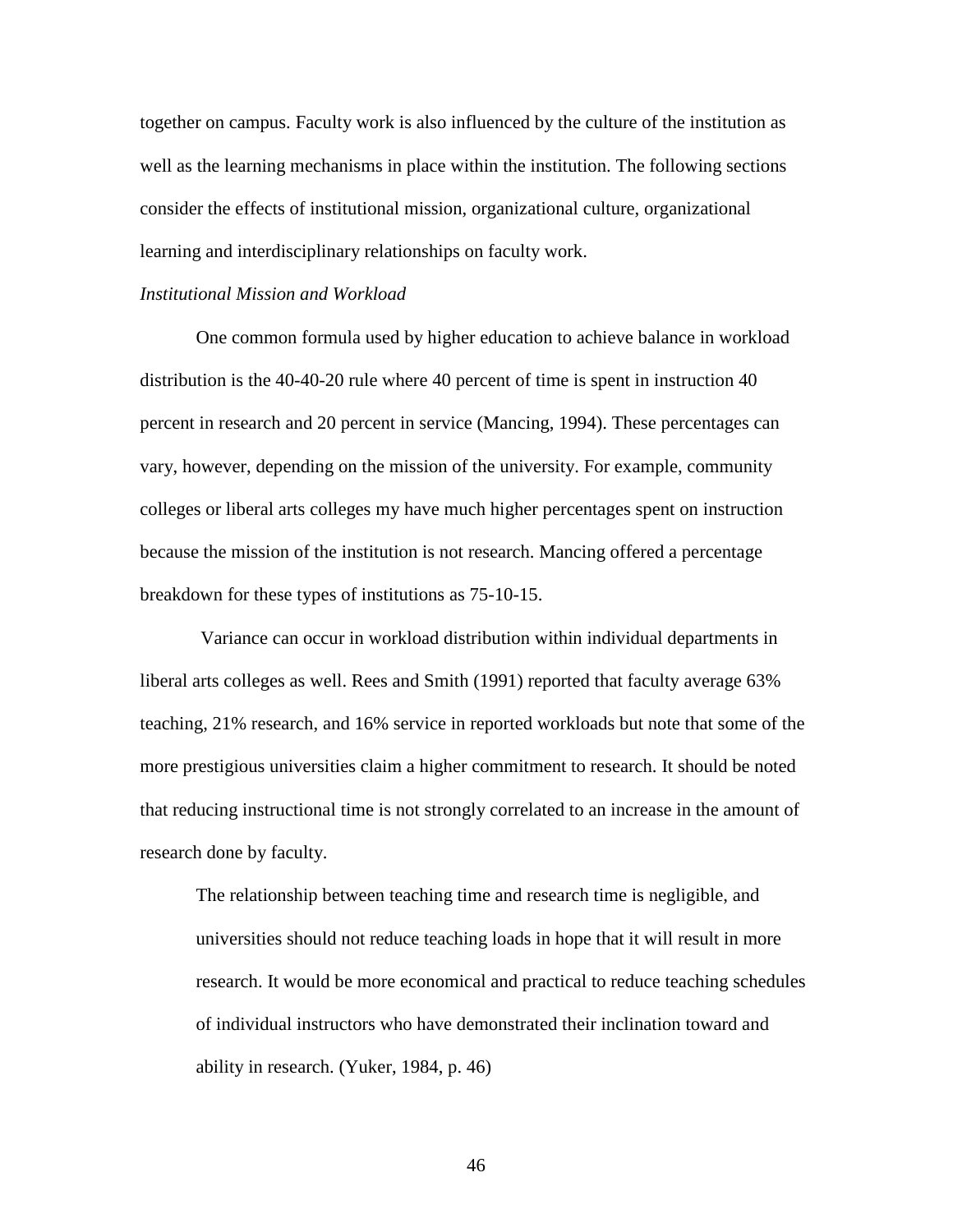Universities need to determine the desire for research of individual faculty and allow a reduction of workload in specific cases and not apply blanket policies based on the mission of the institution (Howard B. Altman, personal communication, February 24, 2006). Moreover, an institution may be classified as a high quality institution because of the low workloads assigned to individual faculty but not be a highly productive university due to the lack of motivation to conduct research.

# *Organizational Culture and Workload*

 A number of studies of faculty workload were brought about by state and federal governments with a concern how appropriated funds to state universities were being used. The general feeling of government was the faculty in higher education had jobs that required little work and many faculty spend only a few hours at work or in the office each day (Lawerence, 1994). "Imbedded in the discourse of faculty workload are assumptions regarding the temporal aspects of faculty work, as well as the links between the use of time by faculty, their productivity and the effectiveness of colleges and universities" (Lawerence, p.3). In other words, any study of faculty workload will consider how individual perceptions of time-spent will vary and how perceptions of productivity are as different as the people reporting them. When viewing organizations through the symbolic frame, Bolman and Deal (1997) stated that the importance of an occurrence within an organization is determined by the perceptions of the event rather than the actual event. Moreover, if the perceptions of faculty are that they are working long hours and are being productive then this is actually the case regardless of any evidence suggesting otherwise.

Rafeli and Worline (2000) suggested that organizational symbols can influence perceptions of the culture of the organization and some of the symbols of higher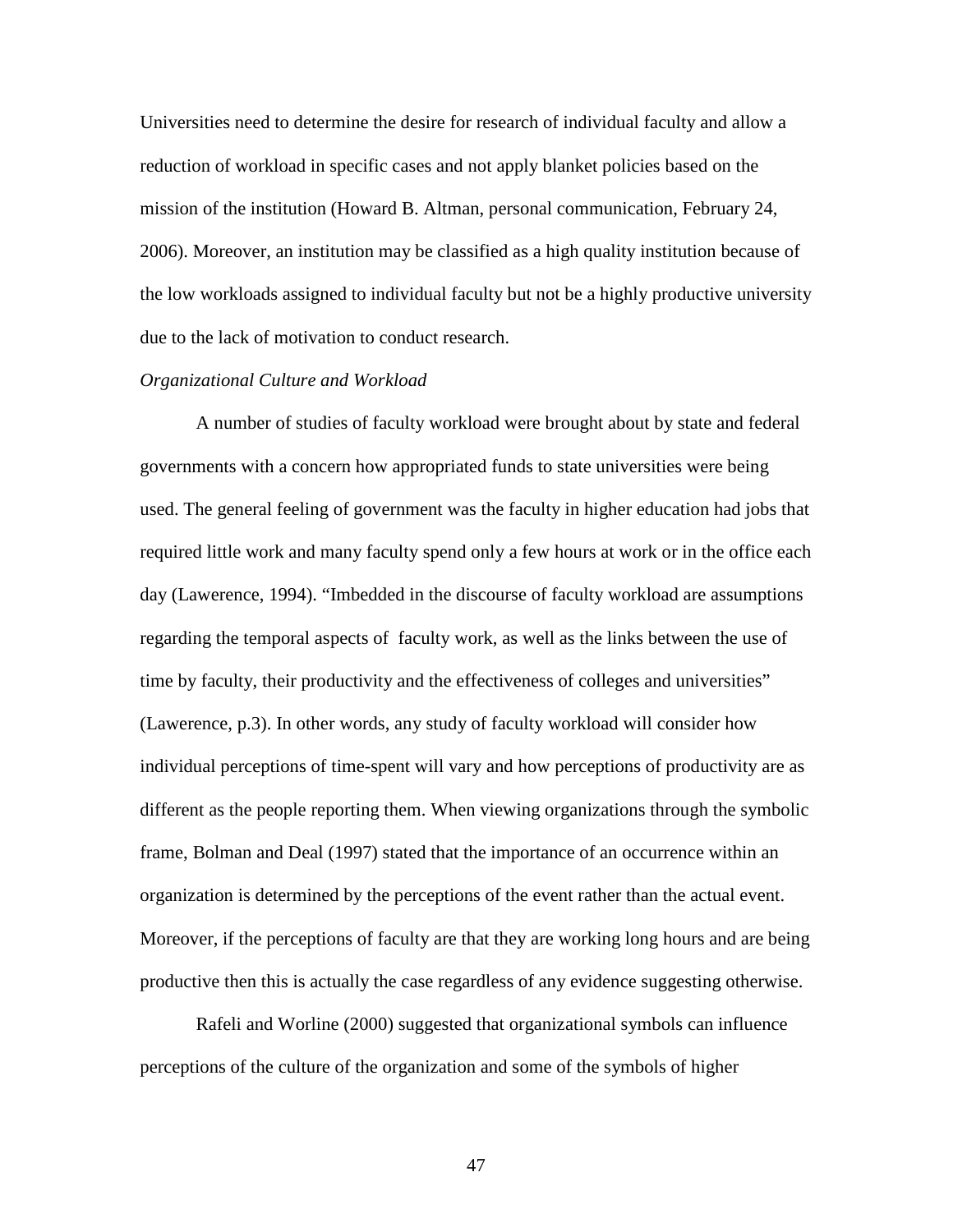education can lead to perceptions of a lack of hard work or productivity. It should be noted that several studies classified high-quality institutions as those that are researched based and have relatively low teaching workloads (Yuker, 1984). This seems to be in conflict with the culture in the business world where this would be associated with a lack of productivity. A good example would be the image of the university professor that sits in his or her office overlooking the campus as they ponder on the meaning of life. "It is no small irony that the American Association of University Professors (AAUP) should consider time not spent teaching a measure of faculty and university quality" (Mancing, 1994, p.4).

Perceptions that faculty members have of one another, as well as perceptions of what occurs in departments outside of their own, can influence culture as well. If a large number of faculty members have the perception that inequalities exist, then the overall work performance of the institution can be negatively effected (Yuker, 1984). Yuker further stated that one of the primary uses of workload data is determination of equity of faculty members which lessens the amount of animosity towards other departments and faculty. Moreover, data on faculty can improve institutional culture by promotion of the concept of equity whether or not it is genuine. It should also be noted that students tend to feel that faculty work from between 50 and 70 hours per week, with graduate students assigning faculty larger weekly work values than non-graduate students (Yuker).

 Student perceptions of how hard faculty members are working can also contribute to the collaborative reality of campus culture.

It is noteworthy that in the last five years, a number of universities have been taking stock of their cultures and seeking ways to more fully address and integrate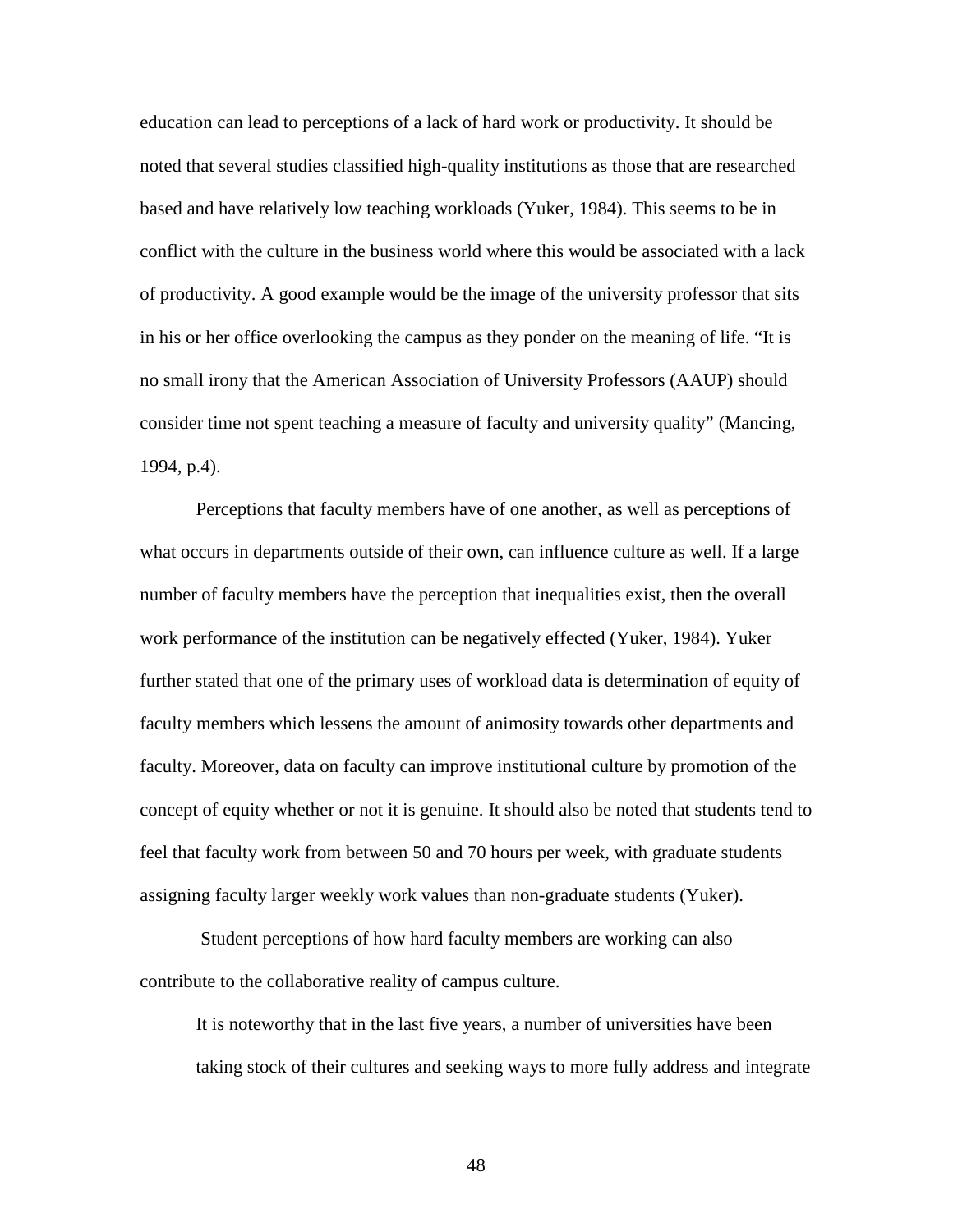their multiple missions, which include not only research but teaching and professional service roles. (Austin, 1996 p. 60)

Many universities have cultures that value hard work and faculty productivity but culture is difficult to measure and express to outside stakeholders. This serves only to further the gap between higher education and the perceived lack of productivity in environments outside higher education.

It is also possible for a culture of conflict to develop between university departments that tend to be more research driven and departments that tend to concentrate on the discipline of instruction. When competition exists for a limited amount of resources the potential for conflict is greater (Bolman & Deal, 1997). When this situation occurs each department can view the other as being less productive for the university and consuming more than their share of university funds.

### *Learning Organizations*

 Yukl (2002) described the need for highly competitive organizations to have individuals all every level that focus on how the organization can acquire knowledge and steadily improve.

In learning organizations, decisions are effected as much by the desire for learning as by the desire to improve short term performance. There is a high level of activity to develop and refine shared conceptual tools and mental models for understanding how things work, how to adapt to the environment, and how to achieve the organizations objectives. (Yukl, 2002)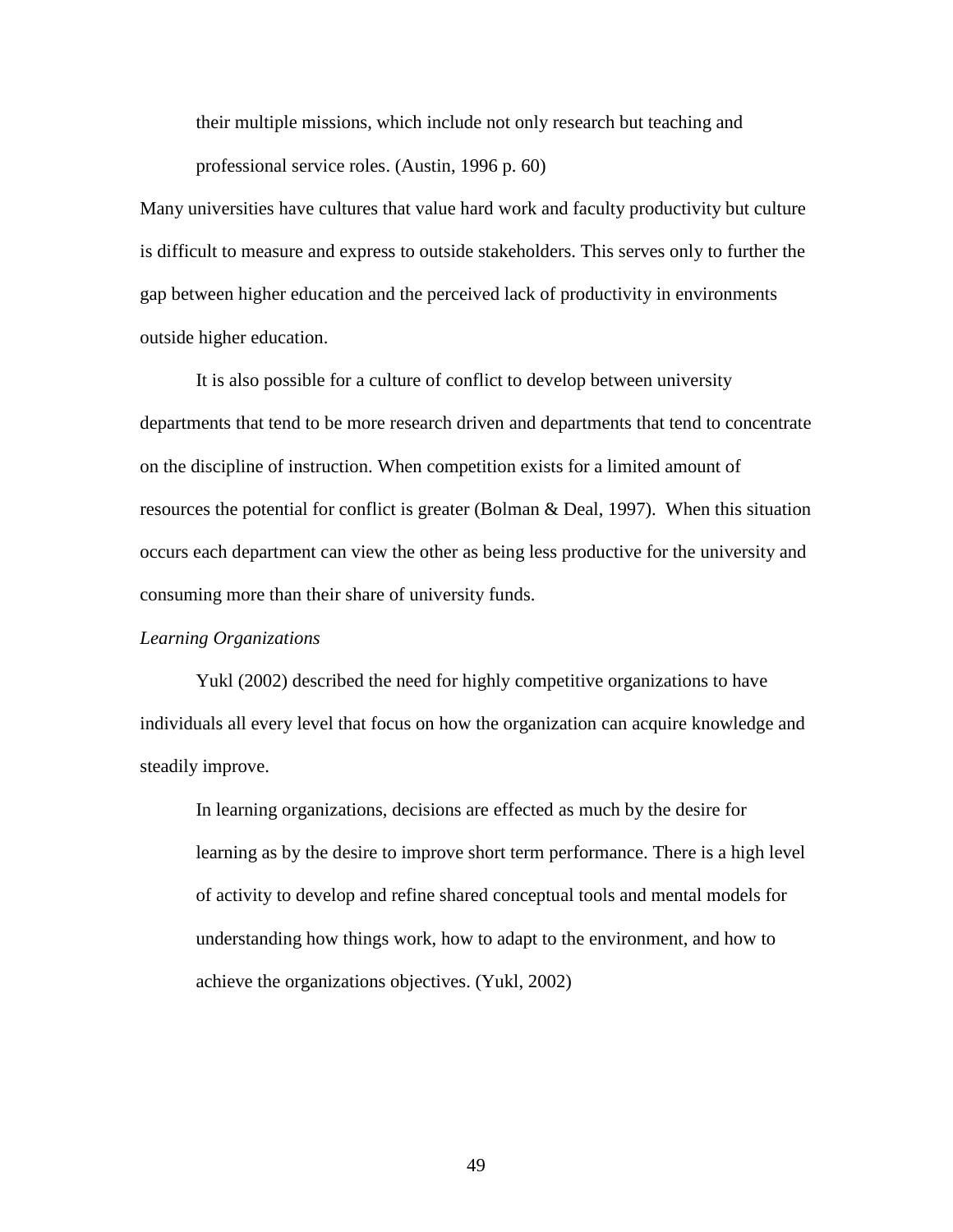Learning organizations have mechanisms in place that encourage and reward flexibility, experimentation, acquiring knowledge from sources outside the organization, and diffusion of knowledge (Yukl, 2002).

Working in collaborative or cooperative groups is one method that can be used in higher education to develop a higher level of understanding of complex topics. Millis (1990) exalted the value of cooperative learning because of the added individual accountability and the positive interdependence that occurs within cooperative groups. Cooperative learning, as in collaborative learning, places more of the responsibility of learning on the students and less on the instructor which, empowers learners to be monitors of other group members. Learning is also facilitated by social interactions in less formal settings where individuals speak from unique perspectives and promote a better understanding of different cultures (McCombs & Whisler, 1997).

The lack of specificity in workload formulas at some colleges and universities is necessary because it supports the collaboration that is needed between deans and department chairs as workloads are developed (Howard B. Altman, personal communication, February 24, 2006). Working in groups can create the creative chaos described by Nonaka and Takeuchi (1995) that promotes the knowledge spiral. Creative chaos and requisite variety are appropriate for faculty and staff groups that are assembled to solve problems within the university or to analyze the environment for possible changes that need to be made (Nonaka and Takeuchi). Educational leaders can achieve the maximum benefit from collaborative groups and teams from careful consideration of group characteristics that promote the creation of knowledge. This does not lessen the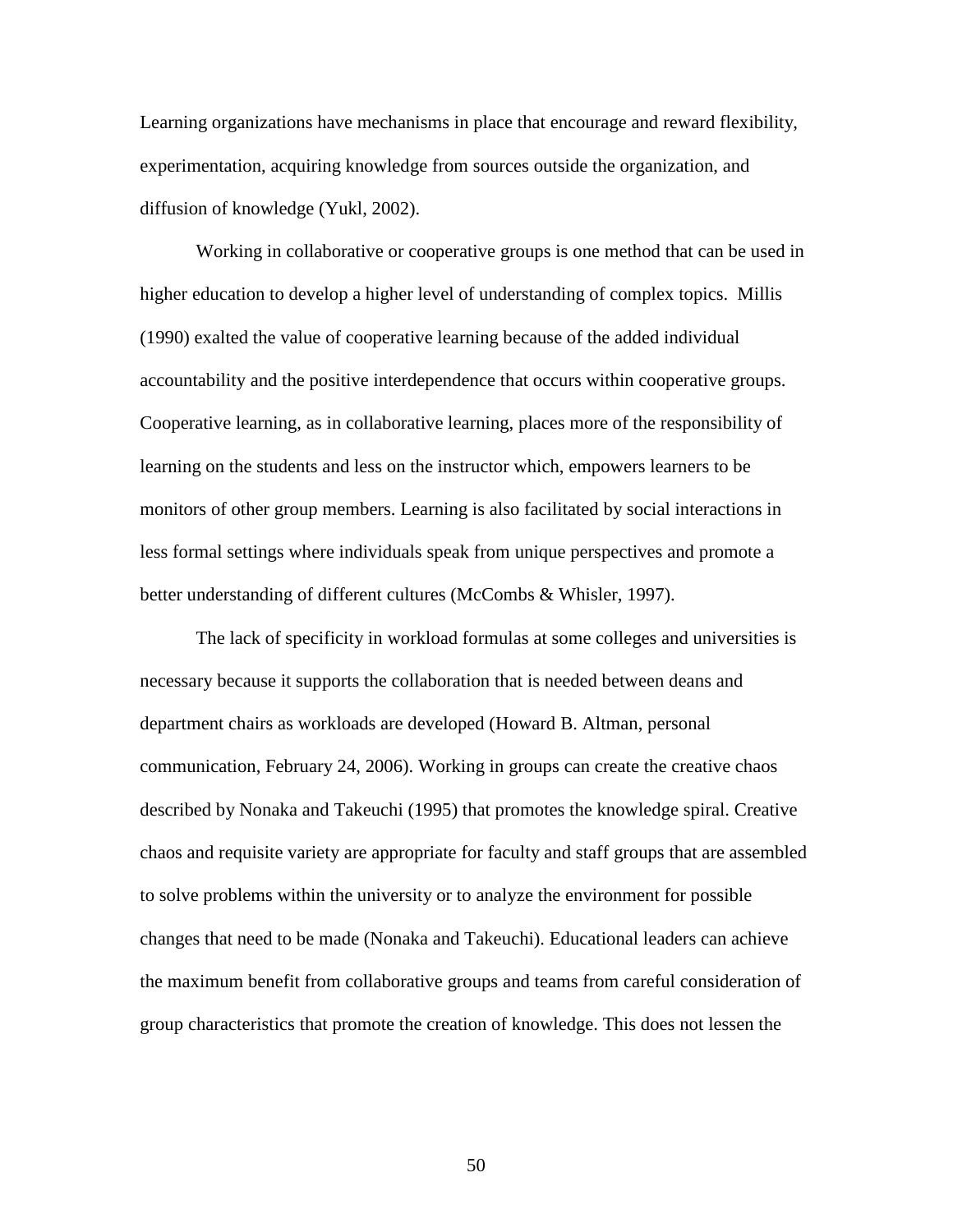importance of established university routines and norms that Hansen (2001) described as an effective mechanism for single-loop learning in organizations.

If one characteristic of effective leadership is commitment, then a trust needs to be developed that flows up and down the various roles within the organization. New ideas are often greeted with skepticism, which can make it difficult for leaders to implement them. Ogawa and Bossert (1995) stressed the importance of the development of culture as a part of organizational leadership. Organizations can benefit from recognition of their culture and increase the number of learning opportunities that take place by conducting activities that improve individual perceptions of culture. This does not mean a more positive opinion of the culture, but a better understanding of the culture which can improve the learning that takes place in the organization. Bolman and Deal (1997) referred to conflicts that result from individuals interpreting events from various perspectives. Organizations that fail to acknowledge the differences of individuals are inhibiting the development of a successful organizational culture.

Trust is a major component of healthy organizational culture and trust can be developed through recognizing individuals and the unique resources they can access for improving the organization. The visible characteristics perceived by an individual, along with the personal attitude of the individual, have a great effect on the perceived role a person plays in an organization (Ayman, 1993). Recognition that individual perception and attitude is a part of culture improves trust among organizational members which is an indicator of a healthy learning environment (Morgan, 1997).

Learning that takes place within higher education usually begins with a problem that needs to be solved that cannot be remedied by organizational memory (Hansen,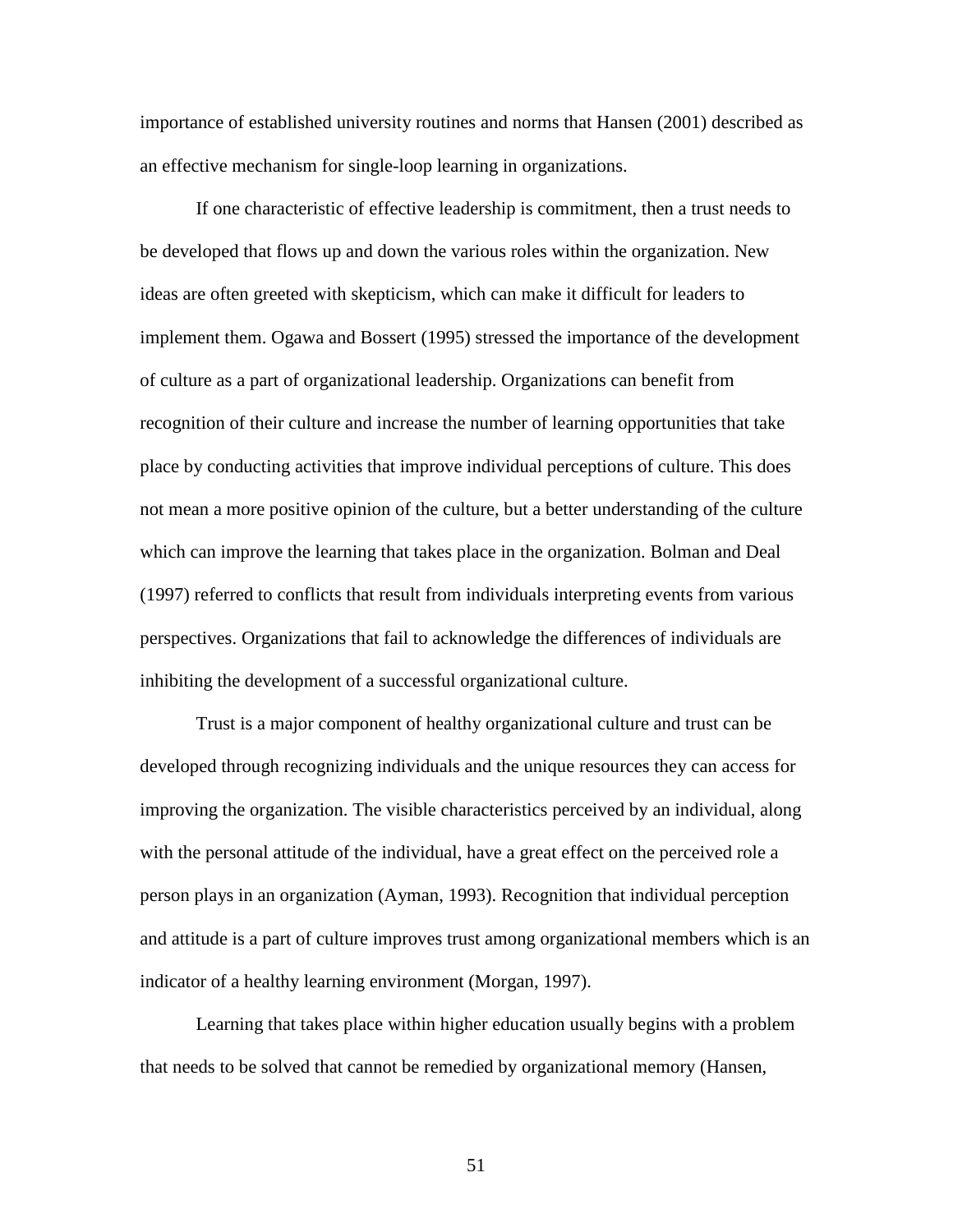2001). Leithwood, Jantzi and Steinbach (1998) offered a similar definition but described the organizational learning process as including the activities brought about by a learning stimulus. Universities can benefit from the mechanisms that monitor the environment and allow individuals and groups to form opinions on how best to react. Leithwood, Jantzi, and Steinbach further stated that school leadership has the strongest influence on organizational learning. In these situations organizational learning takes place in order for the problem to be solved in a manner not previously implemented by the organization. This type of organizational learning is a result of double-loop learning and helps colleges and universities adjust to a changing environment (Hansen) such as the influx of international students or the increasing diversity in college classes. One of the outcomes of using groups in the classroom setting or using teams of university staff to brainstorm a problem is the creative chaos that occurs when groups are established with the requisite variety that promotes the knowledge spiral within the classroom or the university.

Teams are distinguished from work groups by shared leadership, individual and mutual accountability and collective work products (Katzenbach  $\&$  Smith, 1993). In other words, assigning groups to complete a task without identifying group norms that promote a high performing team will not lead to the type of interaction and conversation needed for optimum learning. Lecioni (2002) also stated the importance of mutual accountability on teams and added that mutual trust within teams allows openness which is a foundation for quality teams. When training educational leaders, Bridges and Hallinger (1997) offered problem-based learning as a method of instruction as promotes a better connection between theory, research and practice. Furthermore, problem-based learning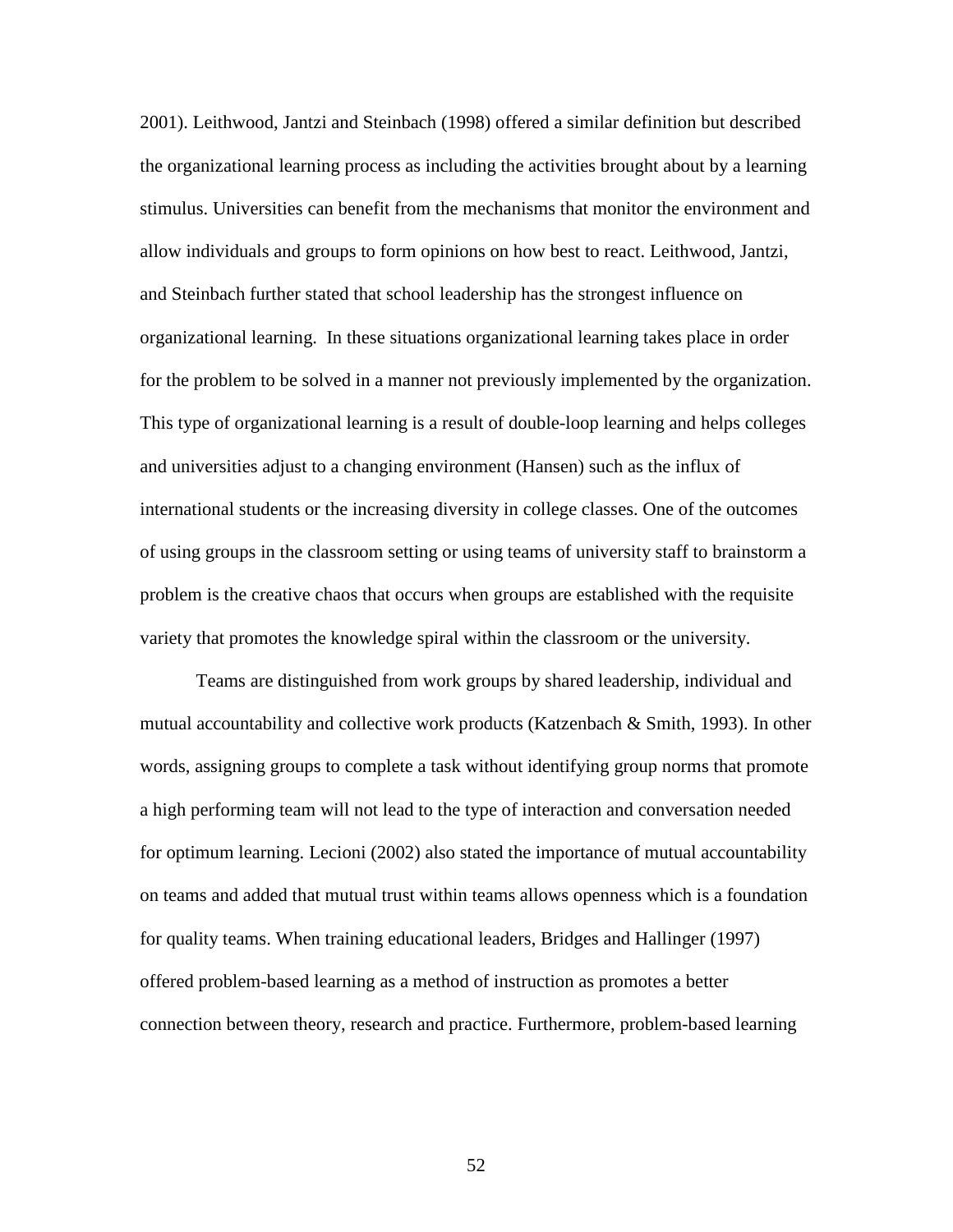allows prospective school administrators to apply knowledge in unique settings and offers a more realistic preview of what school leadership will be (Bridges & Hallinger). *Faculty Work Within the Disciplines* 

 The uniqueness of each discipline of higher education can lead to some differences in the workload arrangements of faculty as well. Research has indicated, for the most part, that faculty rank loyalty to their disciplines higher than loyalty to their institution (Diamond & Adam, 2000). In other words, faculty may be seeking intrinsic rewards based on acceptance in their discipline rather than acceptance from the institute that employs them. The departments within a university share a value system based on the unique discipline to which they belong, which results in unique arrangements of faculty work loads.

 The largest variety of faculty work within the various disciplines occurs within the scholarship category. Many academic disciplines have written statements regarding how their discipline defines scholarship (Diamond & Adam, 2000) and, while these statements are similar in what they address, the statements vary in how they address the definition of scholarship. Specifically, psychological and engineering statements involve research that takes place in laboratories while statements from the field of humanities make no mention of research conducted in a lab. Furthermore, the social responsibilities of a university professor in the medical field can be much different than the social responsibilities in the field of teacher education. The humanities often define research as quantitative or empirical in nature and scholarship as more theoretical. However, the scientific community normally does not distinguish between scholarship and research (Diamond & Adam, 2000).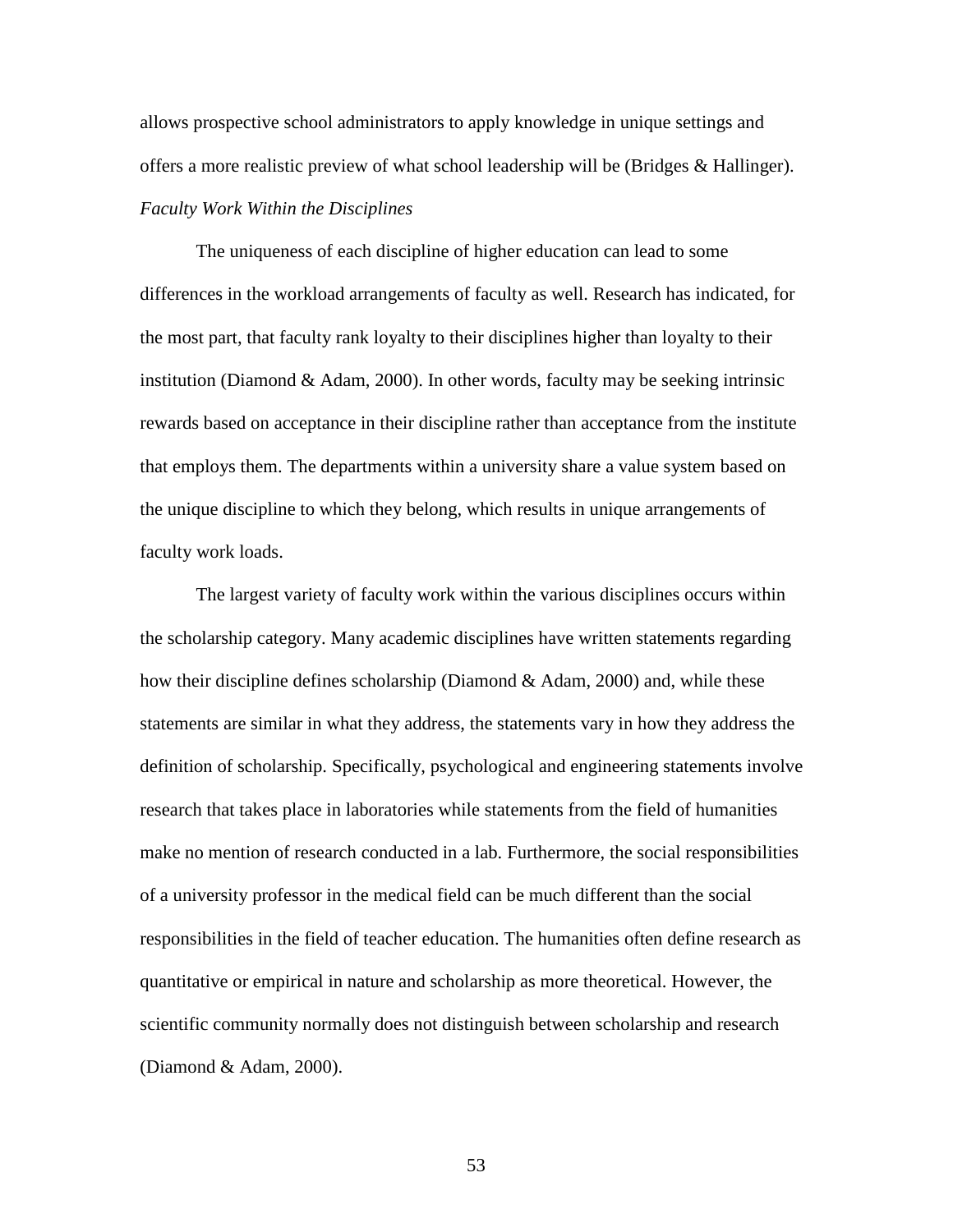While not as differentiated across the disciplines as scholarship, instruction can vary across the disciplines of higher education as well. Composition classes involve a different set of activities for the instructor when compared to a biology class. Many of these differences are brought about by the different accrediting organizations that regulate university programs. Most definitions of instruction, regardless of the discipline, include reference to the transfer of knowledge to students or assisting learners to become members of a knowledge community (Diamond & Adam, 2000; Bruffee, 1999). Instruction in higher education can be defined by a few universal principles but the unique aspects of each discipline allow for broad interpretations of the teaching that occurs within them.

 Service activities may be the most consistent category of faculty work regardless of the academic department. "Through service activities, faculty members maintain and promote the function of departments, colleges, and disciplines" (Modern Language Association, 2000, p.49). Moreover, the main difference in the types of service activities performed in the various disciplines occurs because of the differences in the professional organizations, leadership structure, and the economic situation of the institution. Some differences in the amount of service work completed depend on the emphasis placed on service by the discipline as a whole. For example, social work programs in higher education, by the nature of the discipline, place a high amount of importance on service activities.

#### *Summary*

 While university faculty are involved in activities that are categorized by instruction, scholarship, and research, the most common method of measuring faculty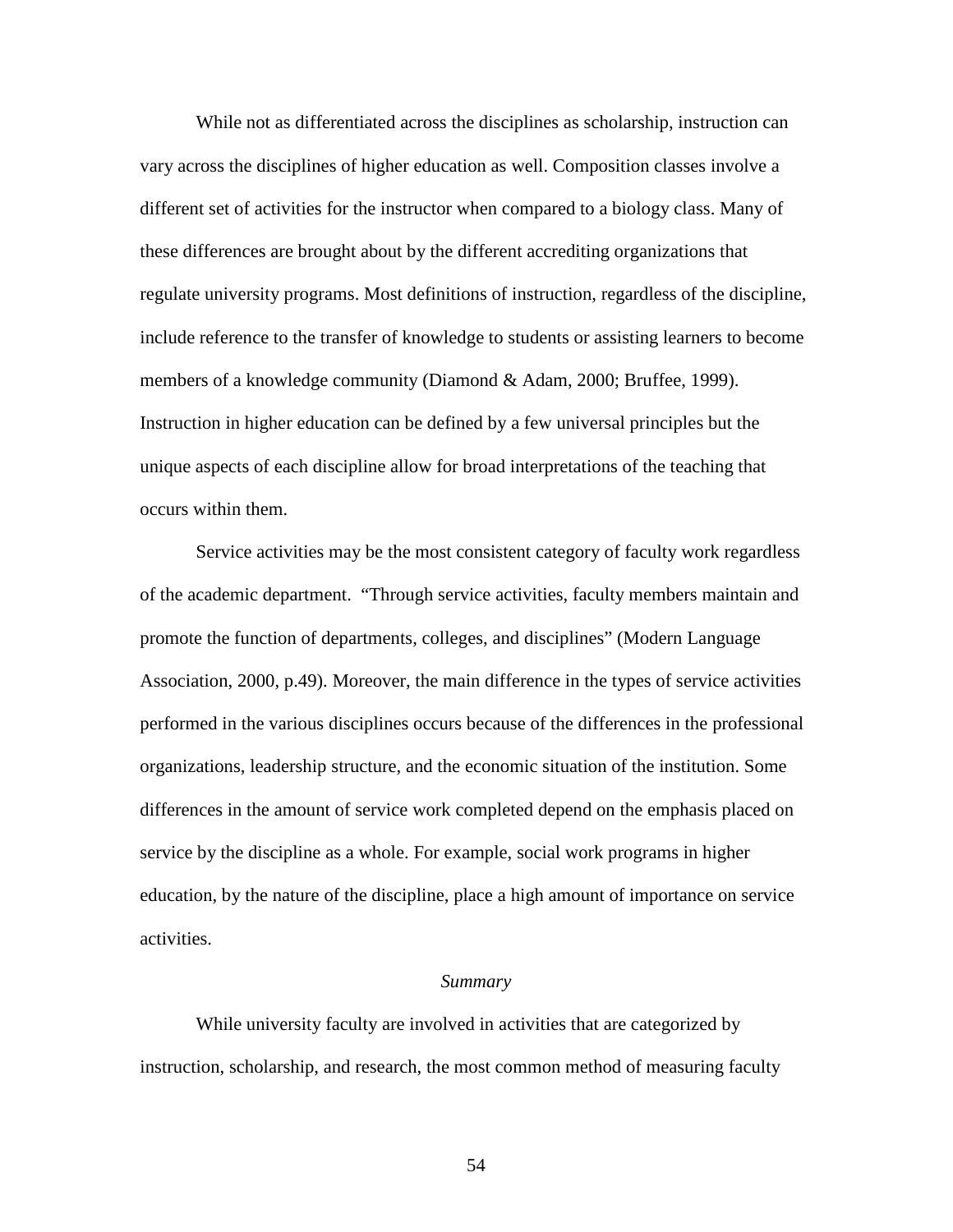workload involves some measure of faculty credit hours. In addition, many studies of faculty workload were brought about by state and federal governments which readily accept the concrete numbers of faculty credit hours, classes taught, and student contact hours as accurate measures of faculty workloads. The general stereotype that labels the university professor as teaching only a few classes and working a limited number of hours remains, although the number of hours worked by faculty members has risen steadily over the past decade.

 Because of the complex nature of faculty work, faculty workload policies tend to be unspecific and department chairs and deans are the most suited university faculty members to assign faculty members workloads. The amount of credit hours taught by each faculty member will vary according to several factors including the mission of the university, the type of classes taught, the number of part time and adjunct faculty, and the unique skill set of the faculty member. Deans and department chairs use a variety of methods to assess the work that must be accomplished by the department and how the work is assigned according to the resources available to the department.

 While change in higher education takes place at a slow rate, educational leaders have needed to make adjustments as social, economic, and technologic changes have occurred in higher education. Successful institutions have mechanisms in place that monitor the current educational climate and allow for adjustments to be considered to current programs.

 Chapter three of the study outlines the overall design of the study and the methods used in the study for data collection and analysis. Data analysis and research findings are presented in chapter four with tables and chapter five includes conclusions,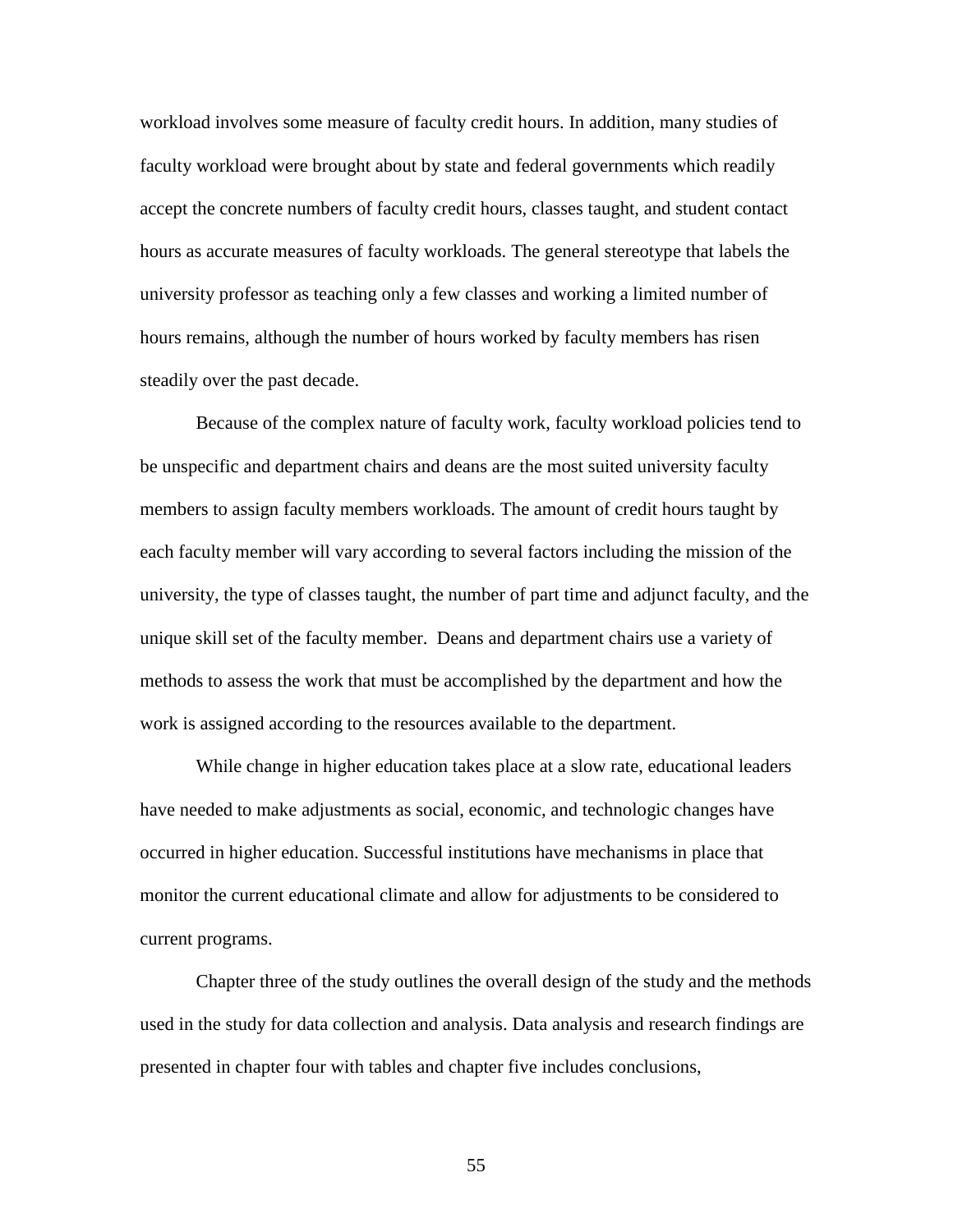recommendations and suggestions for further research. The instruments used in data collection will be included in appendices.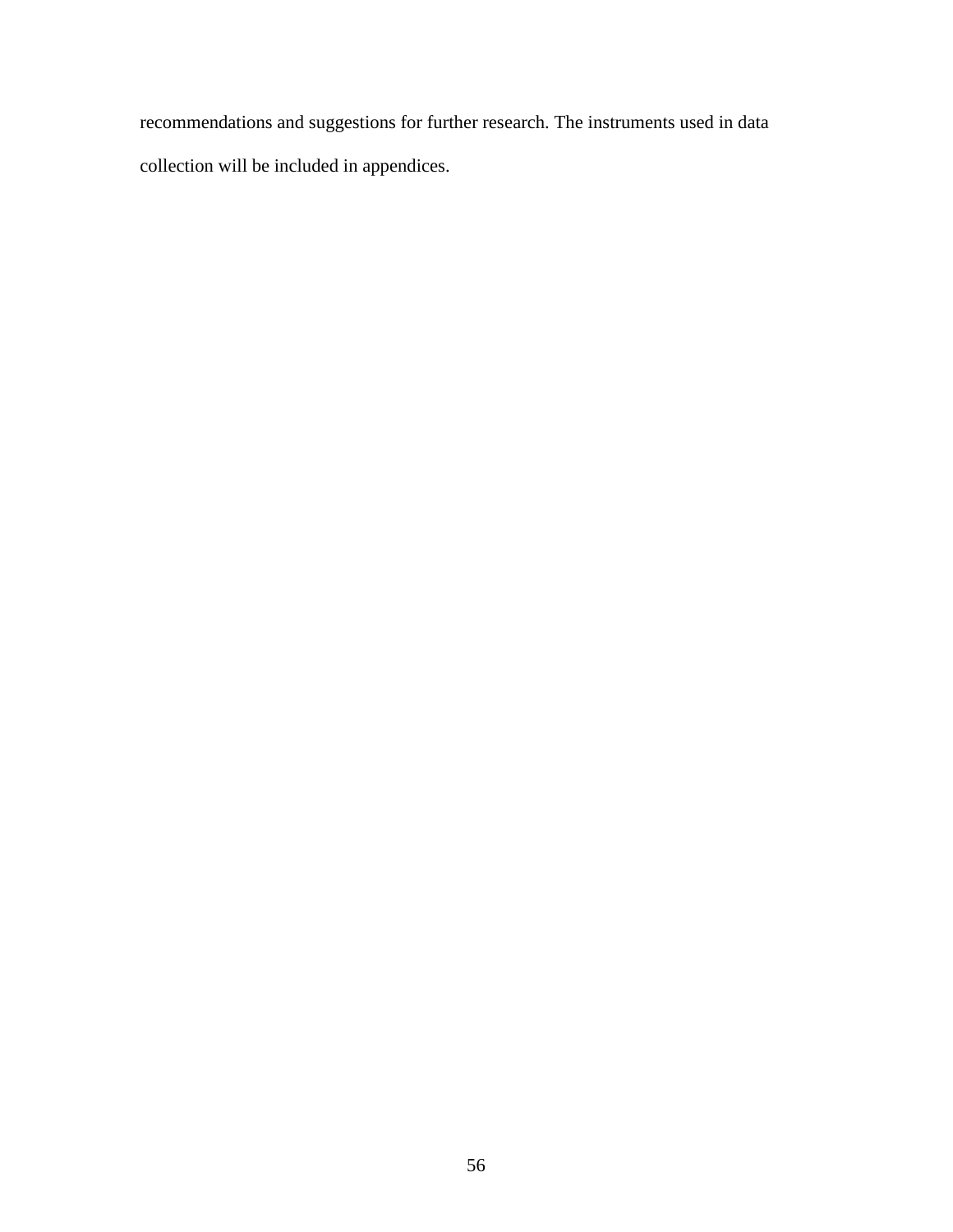# *CHAPTER THREE*

# RESEARCH DESIGN AND METHODOLOGY

## *Introduction*

 Research suggests that higher education, as a whole, has become more productive over the past two decades as emphasis has been placed on individual faculty productivity and efficiency (Milem, Berger, & Dey, 2000). As institutional funding has become more difficult to obtain, and the number of individuals seeking higher education has increased, department heads have needed to develop innovative methods to assign faculty work in their departments rather than relying on the traditional credit hour method. With the large variety of faculty activities and the differences in institutional mission, the standard of faculty work being described in terms of formal class meetings has drawn inspection (Euben, 2003). Because faculty activities range from traditional instruction and advising to setting up online courses and scheduling, the techniques that measure faculty workload effectively are complex in nature. This complexity is best addressed in higher education at the departmental level (Howard Altman, personal communication, 2006).

 Chapter three outlines the research questions addressed in the study followed by a description of the population and sampling techniques used in the study. The next section of chapter three describes in detail both the quantitative and qualitative data collection methods implemented in the study. The chapter concludes with an explanation of the data analysis used in the study.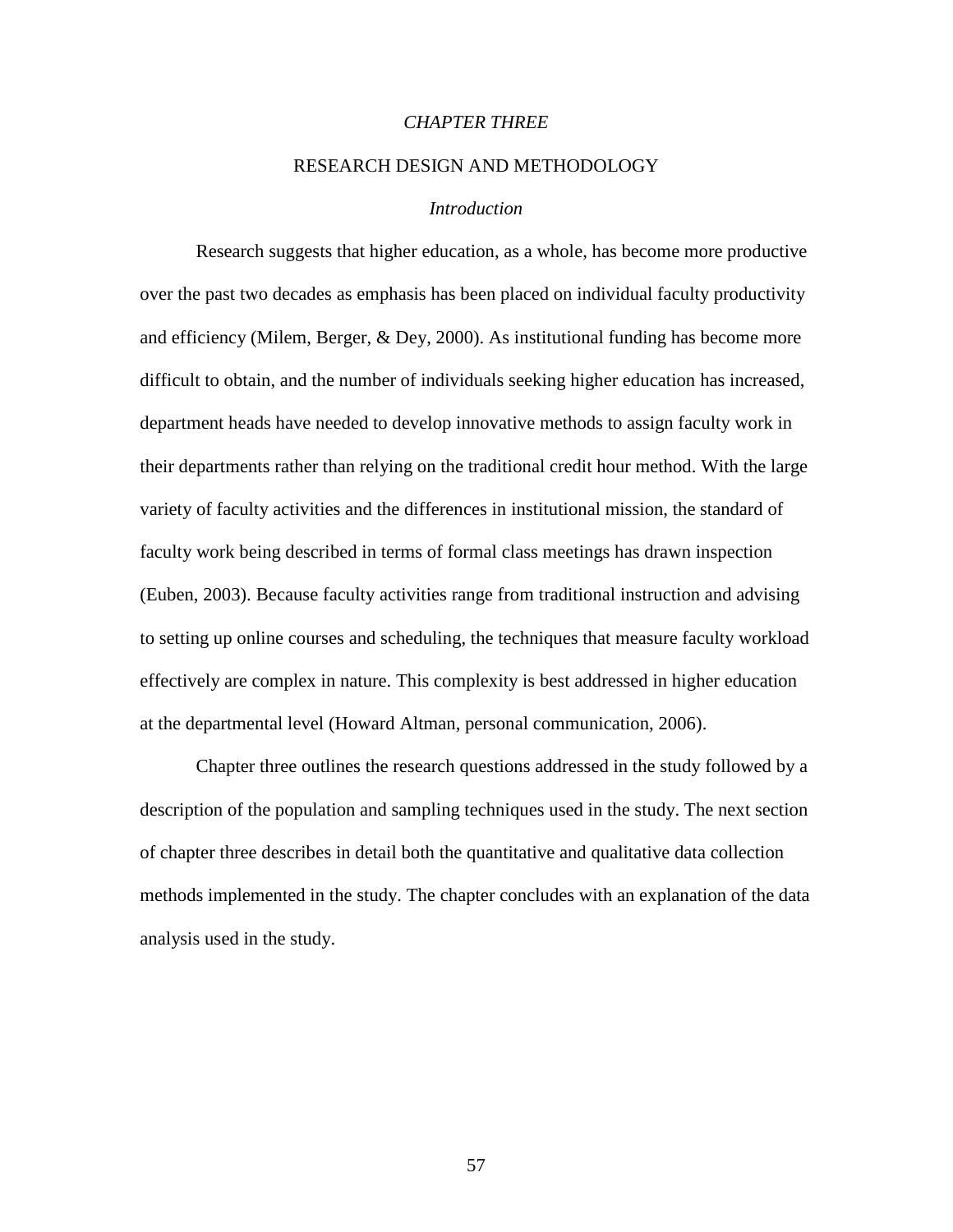Within the context of this study, the following research questions were addressed: 1. Are faculty credit hours a valid measure of faculty work as indicated by the relationship between faculty credit hours and total time engaged in work related activities?

2. Are faculty credit hours a valid measure of faculty teaching activities as indicated by the relationship between faculty credit hour loads and the amount of time spent in teaching related activities?

3. Are faculty credit hours a valid measure of faculty administrative activities as indicated by the relationship between faculty credit hour loads and the amount of time spent in administrative service activities?

4. Are faculty credit hours a valid measure of faculty advising activities as indicated by the relationship between faculty credit hour loads and the amount of time spent in advising service activities?

5. Are the leadership strategies of department heads, in determining faculty workloads of the University, consistent with the strategies within a learning organization that encourage flexibility, experimentation, acquiring knowledge from sources outside the organization, and the diffusion of knowledge Yukl (2002)?

6. Are the leadership strategies of department heads, in determining faculty workloads of the University, consistent with the strategies within a learning organization that allow for both single and double loop learning as defined by Morgan (1997)?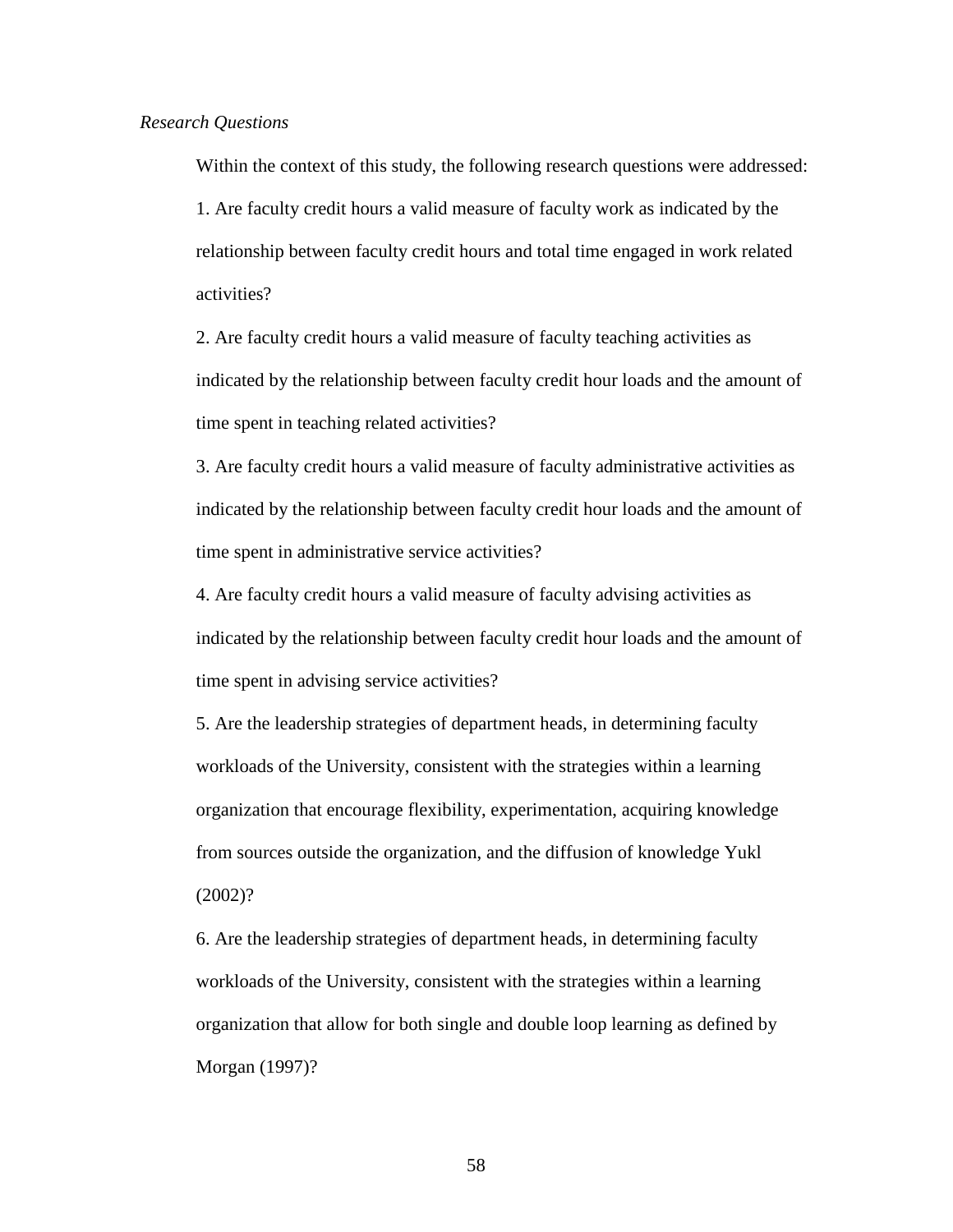### *Population and Sample*

 The population for this study was composed of 95 faculty members of a private Midwestern liberal arts university. The 95 faculty members represented the complete number of full time faculty employed at the institution. The University has an enrollment of nearly 2000 students and offers 80 degree programs. The University has ten academic departments and each department has a single faculty member that serves as the department head. The number of full time faculty members in each department ranges from a low of 6 to a high of 12. The university has very little turnover in faculty with many professors having been with the university for more than 20 years. The University has been described as an excellent Christian place to work by the faculty in independent surveys. The University leadership above the department head level has also been very stable. The faculty members were chosen through stratified random sampling (Fraenkel & Wallen, 2003) to equally represent each academic department during each of the four two week periods faculty work logs were completed. Faculty members were selected in this manner in an effort to represent the ten academic departments, regardless of size, at various times throughout the semester. In other words, 25 percent of the faculty of each department participated in the study for each of the four two week segments. The chairs of each of the ten academic departments were also chosen for interviews in order to determine discipline specific methods of assigning faculty work.

# *Data Collection and Instrumentation*

 In this study faculty work logs were used to collect data on the number of hours full time faculty were working as well as faculty credit hour assignment cards to determine the load assigned to the faculty member by the University. An interview for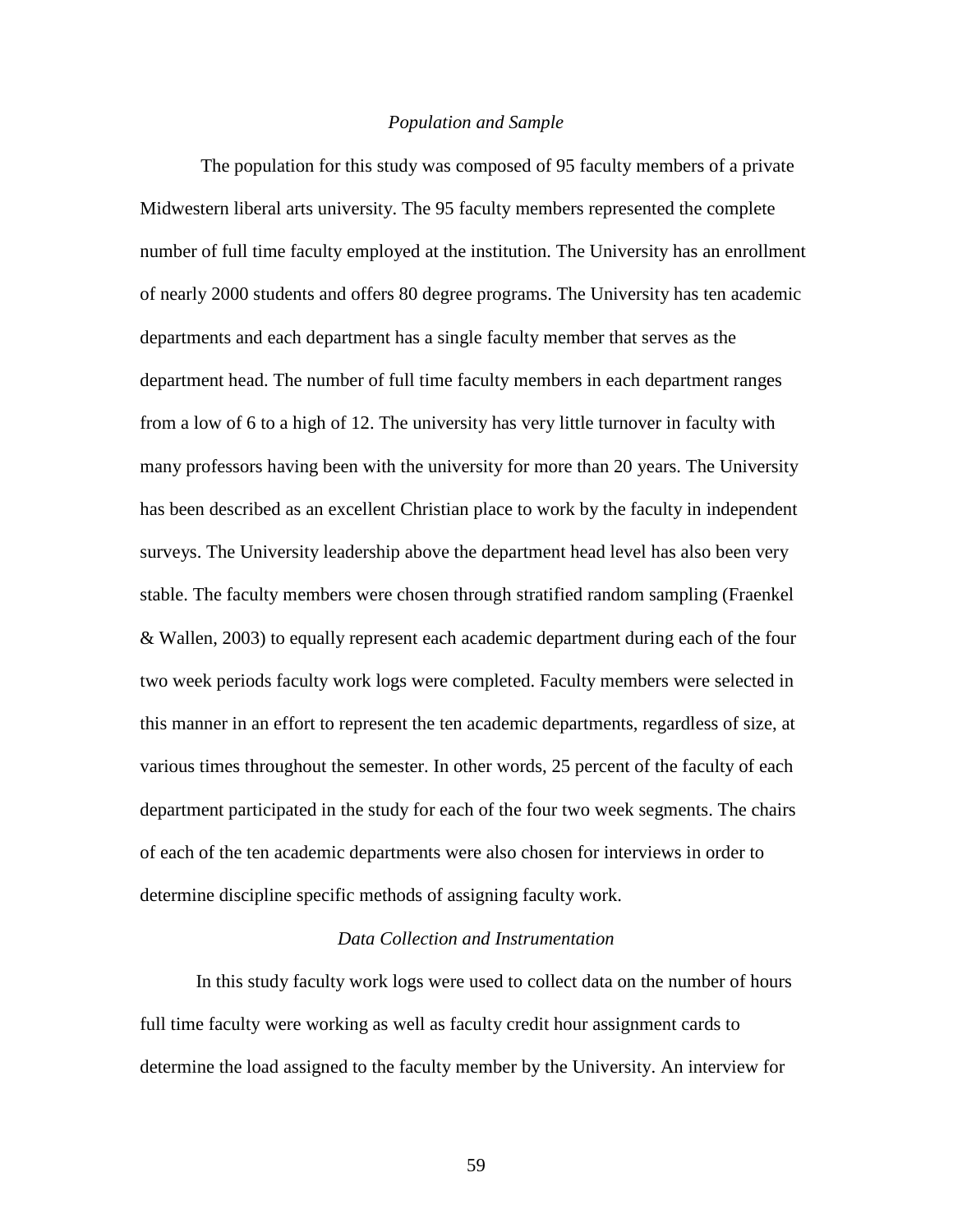each department head was conducted to determine department headship strategies. The three instruments are described in detail in the next sections.

# *Faculty Work Log*

The data in the study for the first four research questions was obtained through the use of faculty work logs (Appendix A) completed by individual faculty members for a two week period. The log was an electronic spreadsheet that automatically totaled hours for each type of faculty activity and supplied a letter code for each type of faculty work. The faculty work log accounted for each hour for the standard work day and allowed participants to log addition hours outside the standard work day. The types of faculty activity were summarized on the spreadsheet and assigned letter codes (Appendix B), these activities were described in greater detail in another attachment to avoid confusion in how to categorize faculty activities. The log separated faculty work into 15 categories in an effort to better isolate the components of scholarship, instruction, and service. Individual categories of administrative and academic activities were considered for the study as well as the total time reported. Faculty members were allowed to leave blanks in the log for non-work related activities. The work logs were electronically delivered to faculty members and each faculty member received a code to ensure that any data reported would remain anonymous. Faculty surveys have often been used in research as a method of gathering data on how faculty members allocate time for daily activities (Milem et al., 2000; Meyer, 1998; Harter et al., 2004).

### *Faculty Credit Hour Assignment Cards*

 Faculty members were required to fill out faculty credit hour assignment cards. These cards describe the classes taught and the activities of the faculty member to which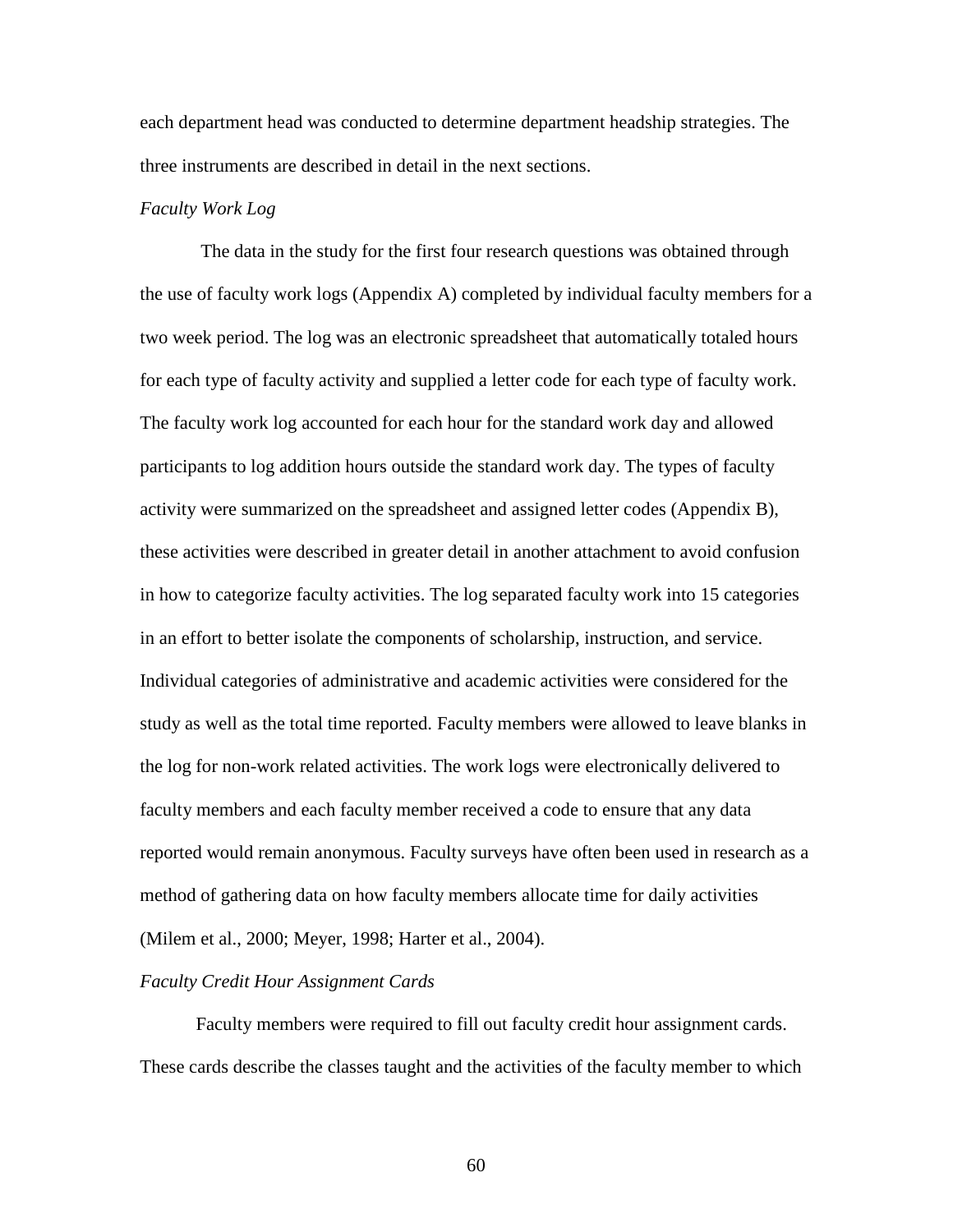credit hours are assigned. These cards were approved by each academic department head as well as the academic dean. A credit hour load of 12 is considered full but loads can range from 12 to 15 before overloads are reached.

## *Interview Protocol*

The data for research questions 5 and 6 was obtained using person-to-person interview techniques (Merriam, 1998). Interviews were conducted in order to gain additional information on the management techniques of department heads in assigning faculty workloads. According to H. B. Altman (personal communication, 2006), the differences among departments within the university promote the concept that department heads were best suited to determine faculty work loads because of an understanding of the uniqueness of the discipline and the ability to adapt workloads according to individual skills of department members. Department heads at the University were asked questions as to the methods that employ to efficiently assign faculty work within the department and how individual skills and equality of assignments were combined to improve both efficiency and quality (Appendix C). Department heads were asked questions regarding the used of management techniques congruent with that of a learning organization as outlined by Yukl (2002) and Morgan (1997).

#### *Data Analysis*

 The data collected from the faculty work log and credit hour assignment cards was analyzed using the statistical package for the Social Sciences (SPSS) version 13.0. Tests were performed to determine if relationships exist. In addition, qualitative research methods (Merriam, 1998) were employed to determine the leadership techniques of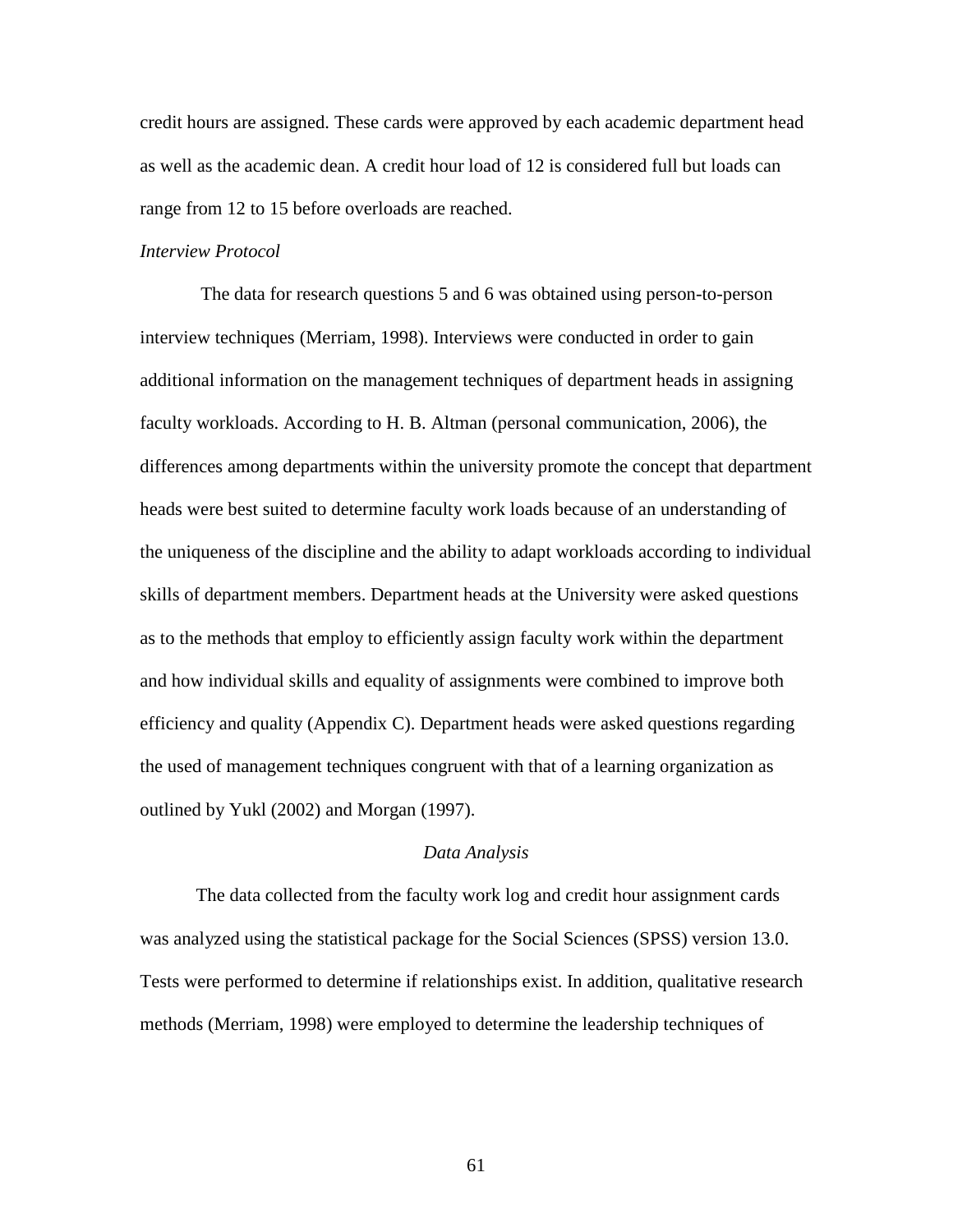department heads and to determine if these techniques were consistent with learning organizations as outlined by Yukl (2002) and Morgan (1997).

# *Reasearch Question 1*

A Pearson test for correlation (Fraenkel & Wallen, 2003) was performed to determine if the number of assigned faculty credit hours was a predictor of total time logged by faculty in total work activities. An alpha level of .05 was used to determine significance. *Research Question 2* 

A Pearson test for correlation (Fraenkel & Wallen, 2003) was performed to determine if the number of assigned faculty credit hours was a predictor of time logged by faculty in teaching related activities. An alpha level of .05 was used to determine significance.

# *Research Question 3*

 A Pearson test for correlation (Fraenkel & Wallen, 2003) was performed to determine if the number of assigned faculty credit hours was a predictor of time logged by faculty in administrative activities. An alpha level of .05 was used to determine significance.

#### *Research Question 4*

 A Pearson test for correlation (Fraenkel & Wallen, 2003) was performed to determine if the number of assigned faculty credit hours was a predictor of time logged by faculty in advising activities. An alpha level of .05 was used to determine significance. *Research Question 5* 

In order to determine if leadership techniques of department heads were consistent with the strategies within a learning organization that encourage flexibility,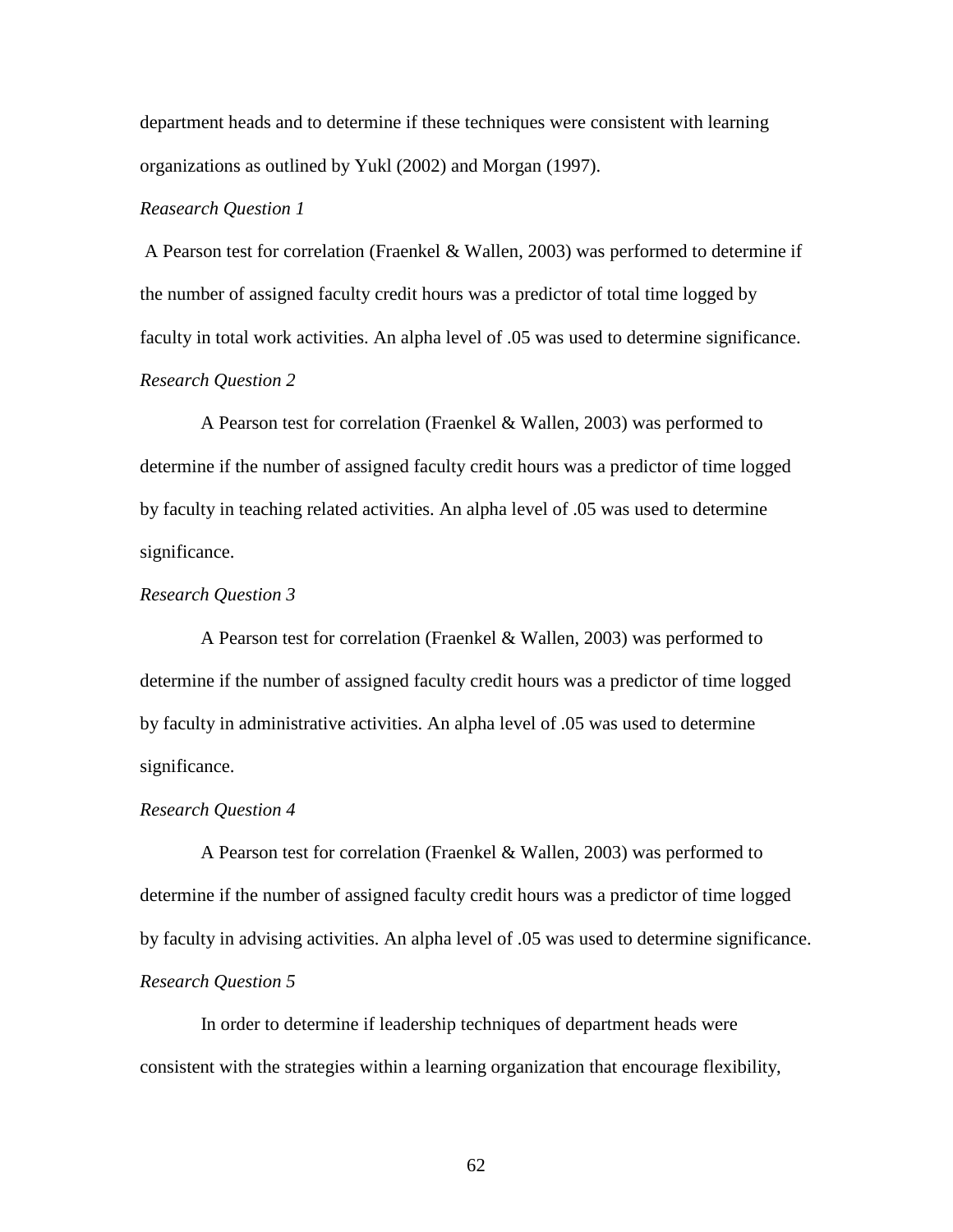experimentation, acquiring knowledge from sources outside the organization, and the diffusion of knowledge Yukl (2002) interviews were conducted. Person-to-person interview questions (Merriam, 1998) were developed with consideration of learning organization characteristics. Responses to these questions were transcribed and coded (Merriam) to determine if responses indicated a learning organization as defined by Yukl. *Research Question 6* 

In order to determine if leadership techniques of department heads were consistent with the strategies within a learning organization consistent with a learning organization that allow for both single and double loop learning as defined by Morgan (1997) person-to-person interviews were conducted (Merriam, 1998). Interview questions were developed with consideration of learning organization characteristics. Responses to these questions were transcribed and coded (Merriam) to determine if responses indicated a learning organization as defined by Morgan.

#### *Summary*

 The amount of time faculty report spending in work related activities has increased over the past decade but the primary method for assigning faculty work has remained the same (Meyer, 1998). Most studies of faculty member work loads involve some type of self report survey (Seaburg, 1998). This survey method has been used to determine how many hour faculty are working but has not been used to determine if faculty credit hours are a good indicator of the amount of time spent in faculty work activities. The institution involved in the research is similar to other liberal arts colleges as described by the Carnegie Foundation (2005).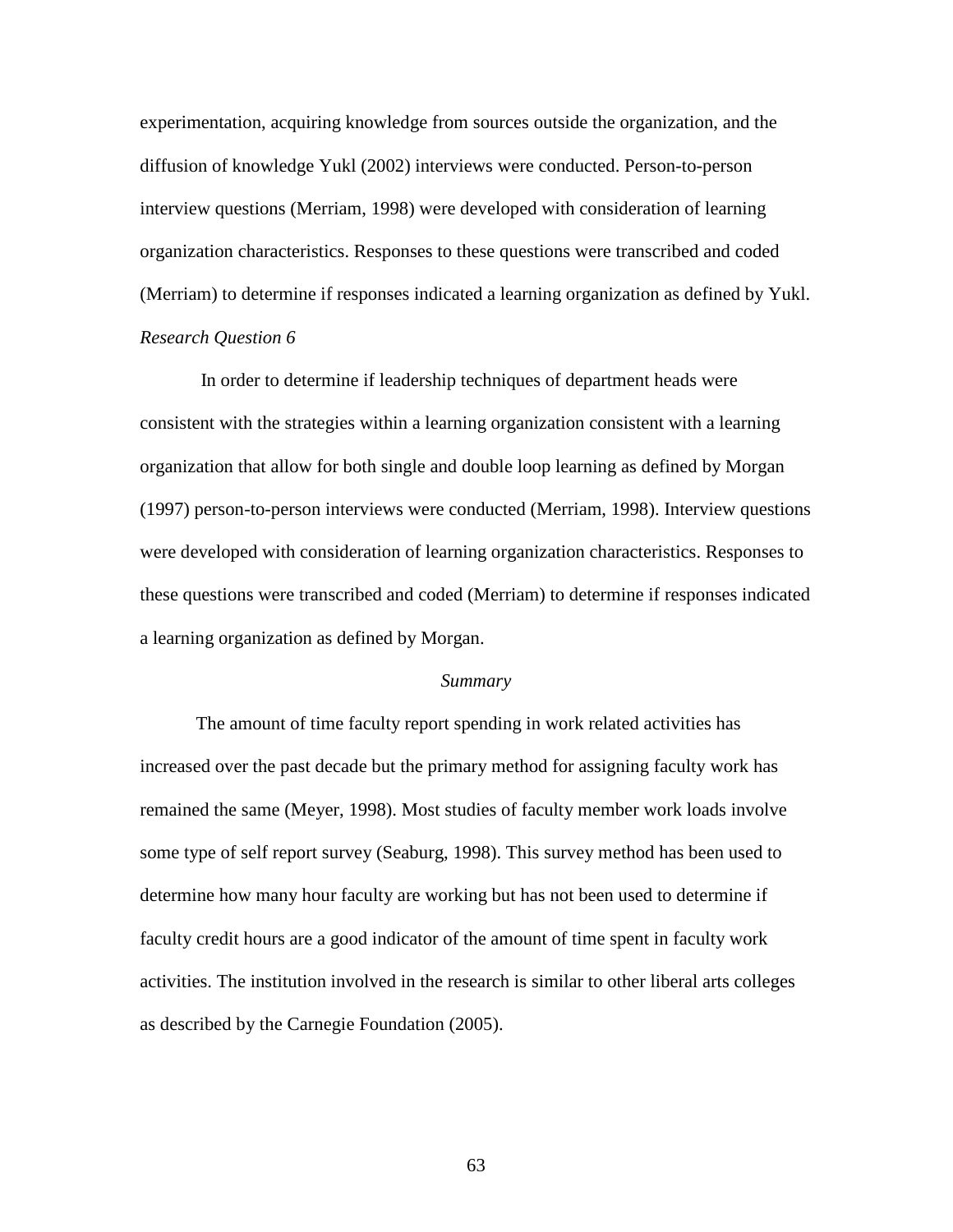The data collected in the study was analyzed using SPSS to determine if relationships exist between the credit hours assigned and the amount of work hours reported by faculty members. In addition, the interviews of department heads were used to determine other mechanisms implemented to determine and assign faculty work loads and if these mechanisms are consistent with a learning organization as described by Yukl (2002) and Morgan (1997).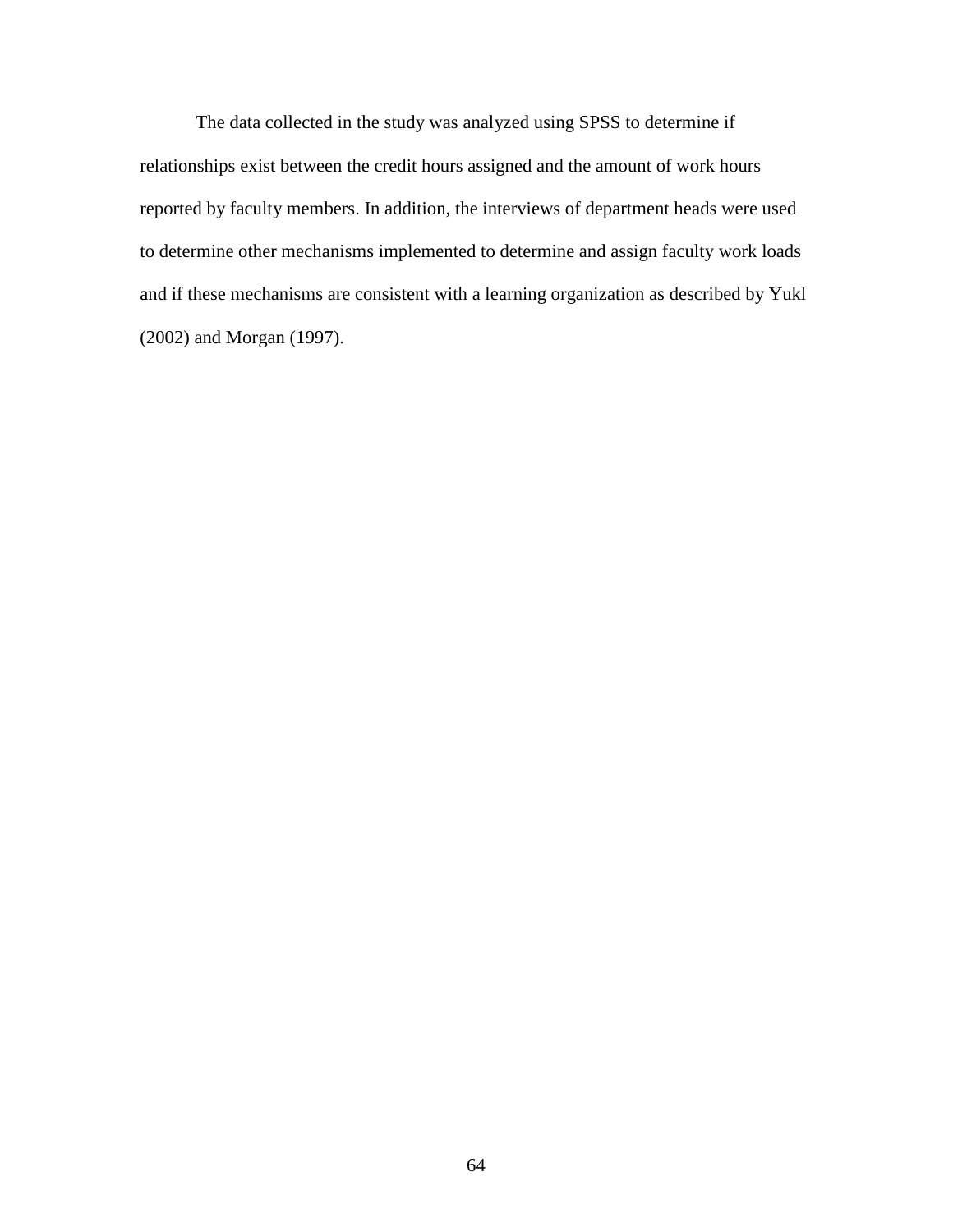# CHAPTER FOUR

# PRESENTATION AND ANALYSIS OF DATA

## *Introduction*

The purpose of this study was to determine if faculty credit load assignments are an accurate measurement of faculty work loads. "Faculty workload needs to be continuously studied because of the unique nature of each discipline as well as to provide evidence to determine heavy workloads are tied to negative student experience" (Hinrichsen et al. 2002, p.14). Credit hour assignments have long been used to measure faculty work in many types of institutions but little research has been conducted to determine the accuracy of this method. Some academic disciplines place emphasis on teaching and service while others are more concerned with research. This makes it difficult to determine a universal definition of faculty work (Diamond & Adams, 2002). An additional purpose of the study was to add to the knowledge base on the determination or calculation of workloads, as well as identify management techniques of department heads at a private University and to determine if these are reflective of leadership techniques used in a learning organization.

The relationship between faculty credit hour assignments and the amount of hours logged by faculty members using a time log was examined in this study. In addition, department heads were also interviewed to determine their leadership strategies and to then determine if these strategies were consistent with that of a learning organization as defined by Yukl (2002) and Morgan (1997).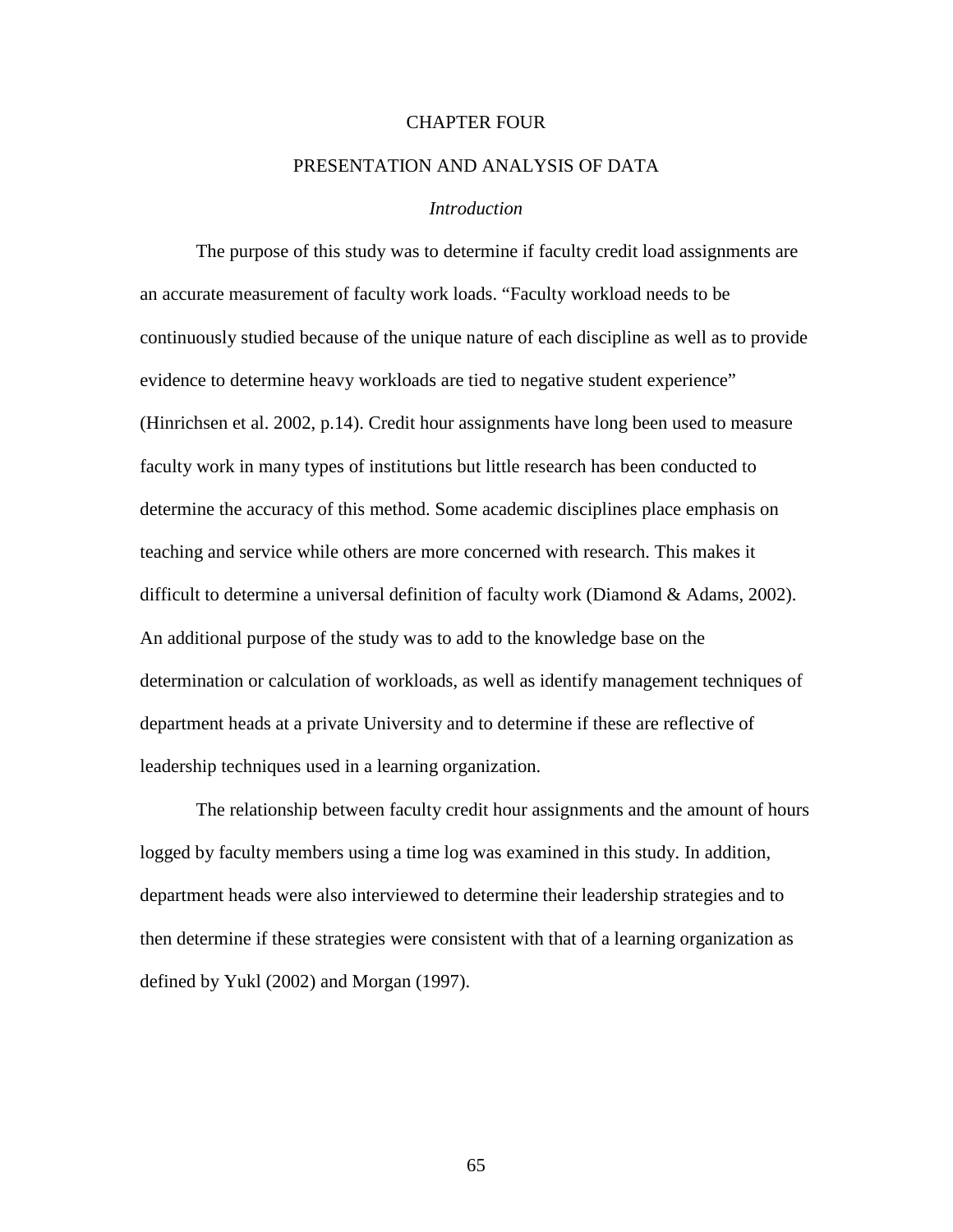The primary research questions were as follows:

1. Are faculty credit hours a valid measure of faculty work as indicated by the relationship between faculty credit hours and total time engaged in work related activities?

2. Are faculty credit hours a valid measure of faculty teaching activities as indicated by the relationship between faculty credit hour loads and the amount of time spent in teaching related activities?

3. Are faculty credit hours a valid measure of faculty administrative activities as indicated by the relationship between faculty credit hour loads and the amount of time spent in administrative activities?

4. Are faculty credit hours a valid measure of faculty advising activities as indicated by the relationship between faculty credit hour loads and the amount of time spent in advising activities?

5. Are the leadership strategies of department heads, in determining faculty workloads of the University, consistent with the strategies within a learning organization that encourage flexibility, experimentation, acquiring knowledge from sources outside the organization, and the diffusion of knowledge Yukl (2002)?

6. Are the leadership strategies of department heads, in determining faculty workloads of the University, consistent with the strategies within a learning organization that allow for both single and double loop learning as defined by Morgan (1997)?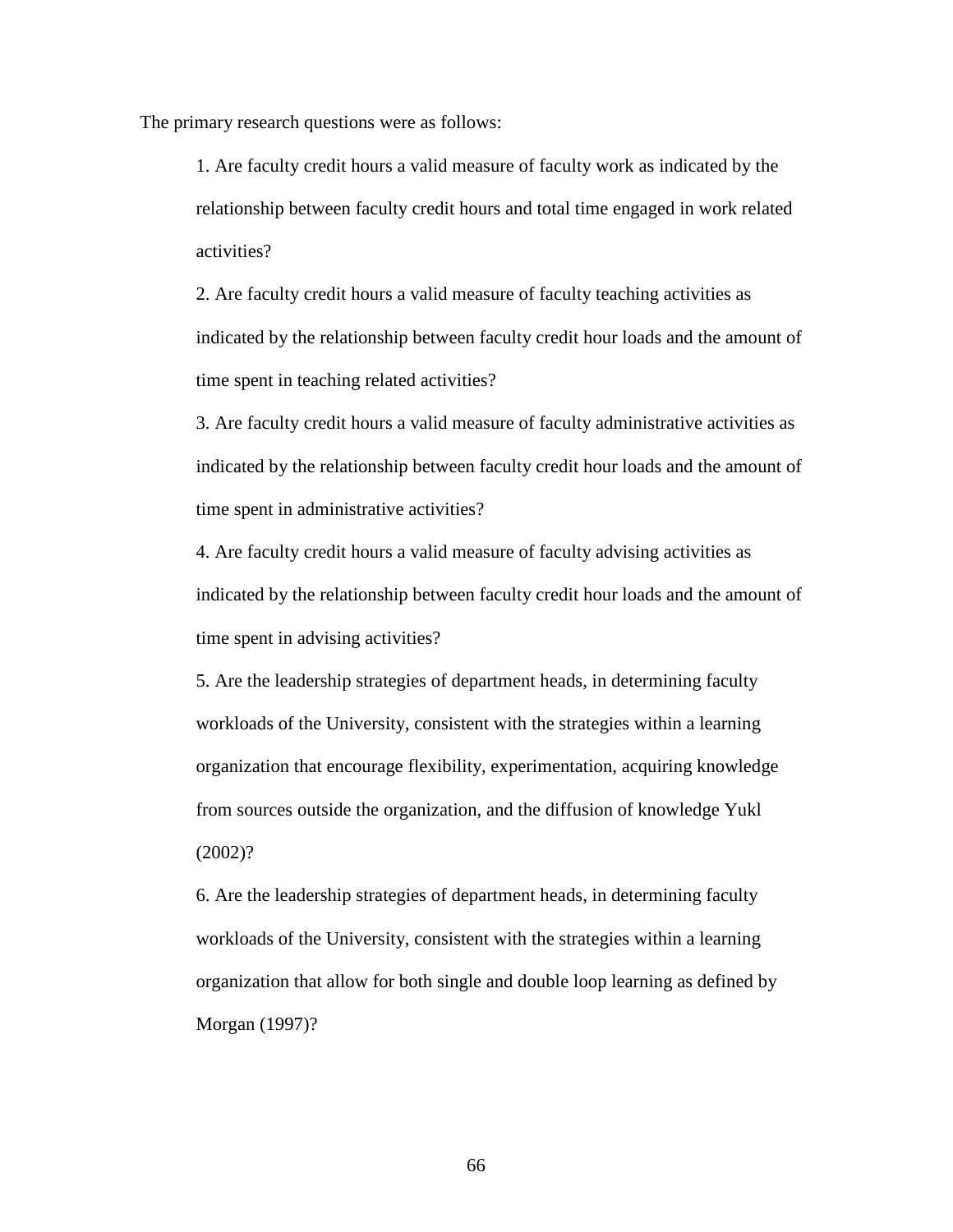#### *Population and Sample*

 The population for this study was composed of 95 faculty members of a private Midwestern liberal arts university. The 95 faculty members represented the complete number of full time faculty employed at the institution. The number of full time faculty members in each department ranges from a low of 6 to a high of 12. Forty-three faculty members participated in completing faculty work logs for the assigned two week period. The University has ten academic departments and each department has a single faculty member that serves as the department head. The chairs of each of the ten academic departments were also chosen for interviews in order to determine discipline specific leadership techniques in assigning faculty work. Of the ten academic departments eight of the department heads participated in the interview process.

# *Data Collection and Instrumentation*

 The study used faculty work logs to collect data on the number of hours full time faculty were working as well as faculty credit hour assignment cards to determine the load assigned to the faculty member by the University. An interview for each department head was conducted to determine department headship strategies.

#### *Faculty Work Log*

The data in the study for the first four research questions was obtained through the use of faculty work logs (Appendix A) completed by individual faculty members for a two week period. The log was an electronic spreadsheet that automatically totaled hours for each type of faculty activity and supplied a letter code for each type of faculty work. The faculty work log accounted for each hour for the standard work day and allowed participants to log addition hours outside the standard work day. The types of faculty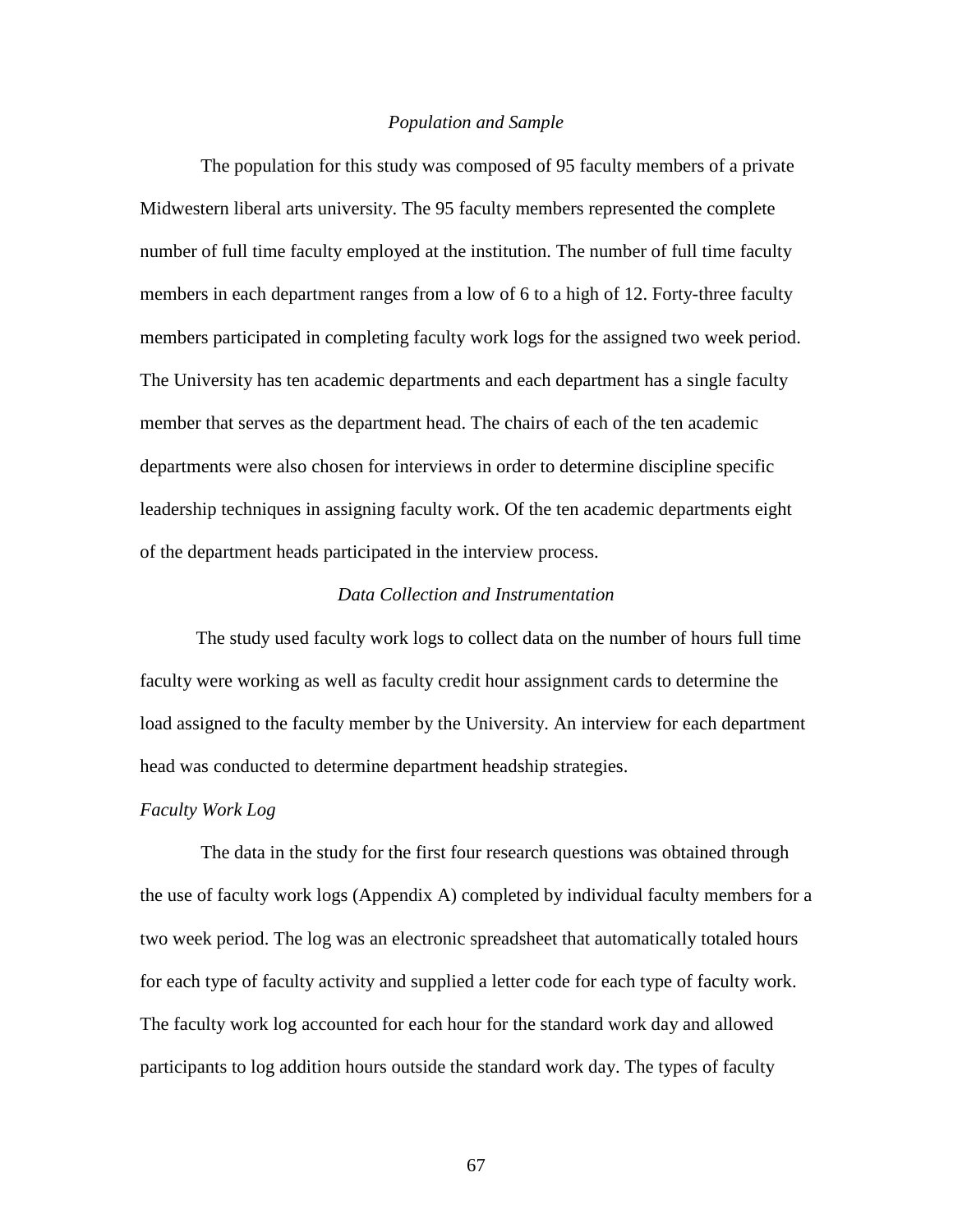activity were summarized on the spreadsheet and assigned letter codes (Appendix B), these activities were describe in greater detail in another attachment to avoid confusion in how to categorize faculty activities. The work logs were electronically delivered to faculty members and each faculty member received a code to ensure that any data reported would remain anonymous. Of the 43 faculty members who participated in filling out work logs for the two week period, 35 were returned electronically using email and eight were delivered via campus mail. The highest weekly total reported was 76 hours while the lowest was 29. Five faculty members returned only one week of the work log and were not included in the study.

# *Faculty Credit Hour Assignment Cards*

 Faculty members are required to fill out faculty credit hour assignment cards each semester. These cards described the classes taught and the activities of the faculty member to which credit hours are assigned. These cards are approved by each academic department head as well as the academic dean. A credit hour load of 12 is considered full but loads can range from 12 to 15 before overloads are reached. The assignment cards were provided by the academic dean. The lowest credit assignment was 6 hours and the highest credit assignment was 24 hours.

#### *Interview Protocol*

The data for research questions 5 and 6 was obtained using person-to-person interview techniques (Merriam, 1998). Interviews were conducted in order to gain additional information on the management techniques of department heads in assigning faculty workloads. According to H. B. Altman (personal communication, 2006), the differences among departments within the University promote the concept that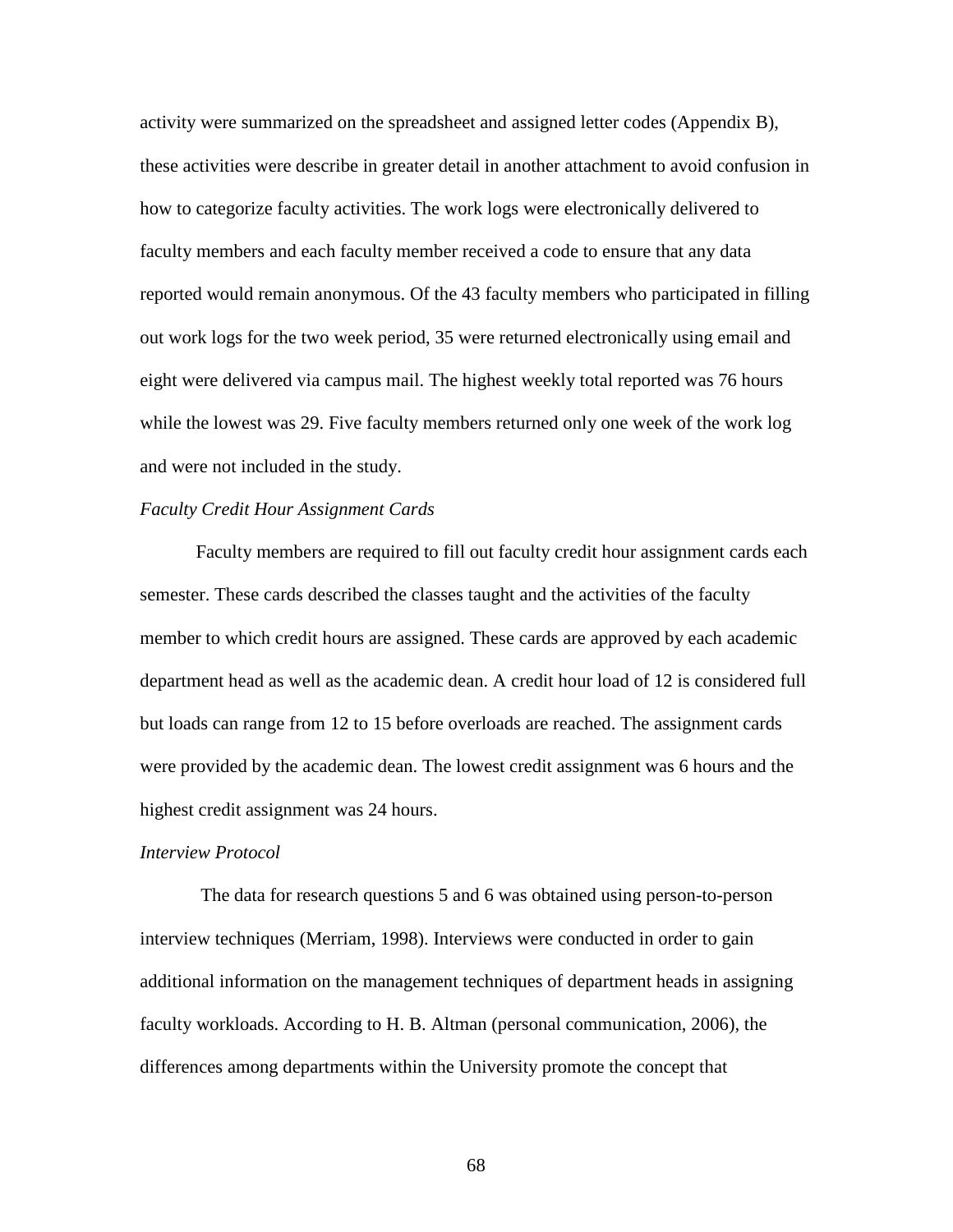department heads are best suited to determine faculty work loads because of an understanding of the uniqueness of the discipline and the ability to adapt workloads according to individual skills of department members. Department heads at the University were asked questions as to the methods that employ to efficiently assign faculty work within the department and how individual skills and equality of assignments were combined to improve both efficiency and quality (Appendix C). Department heads were asked questions regarding the used of management techniques congruent with that of a learning organization as outlined by Preskill and Torres (1999).

Eight of the ten department heads were interviewed. The interviews took place at various times throughout the day and each interview was conducted in the office of the department head. The department heads were willing to be recorded and the interviews lasted slightly less than 30 minutes. Each department head was provided with a copy of the interview questions before the interview and each had gone over the questions to some extent.

## *Data Analysis*

 The data collected from the faculty work log and credit hour assignment cards was analyzed using the statistical package for the Social Sciences (SPSS) version 13.0. Tests were performed to determine if relationships exist. In addition, qualitative research methods (Merriam, 1998) were employed to determine the leadership techniques of department heads and to determine if these techniques were consistent with learning organizations as outlined by Yukl (2002) and Morgan (1997).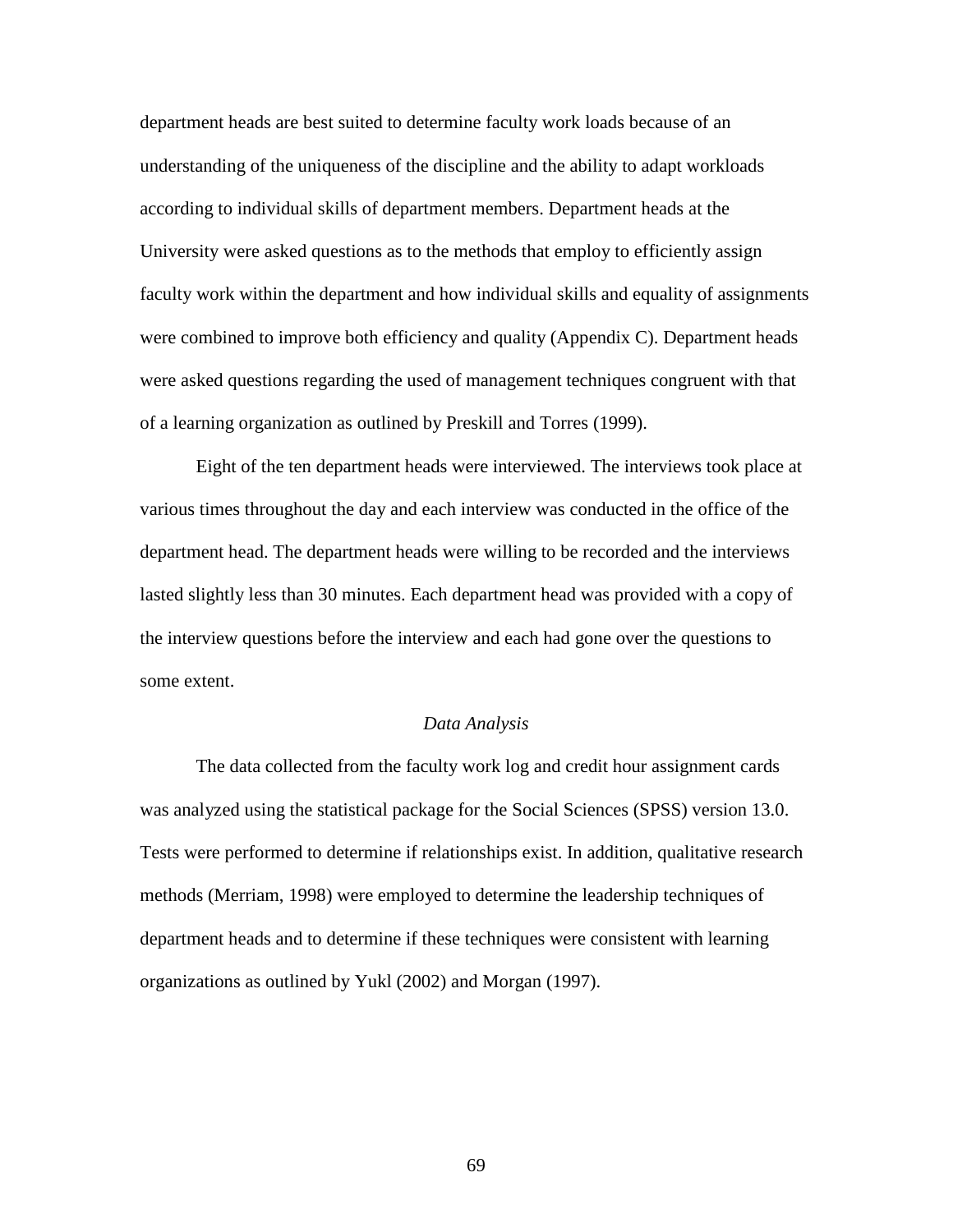*Research question 1. Are faculty credit hours a valid measure of faculty work as indicated by the relationship between faculty credit hours and total time engaged in work related activities?* 

To address the research question above a Pearson test for correlation (Fraenkel & Wallen, 2003) was performed to determine if the number of assigned faculty credit hours was a predictor of total time logged by faculty in total work activities. An alpha level of .05 was used to determine significance.

Table 1

*Correlation of Faculty Credit Hours and Total Hours Logged by Faculty (N=43)* 

| Variable            | Mean  | Std. Deviation | (r)  | $Sig. (2-tailed)$ |
|---------------------|-------|----------------|------|-------------------|
| <b>Credit Hours</b> | 12.76 | 2.67           |      |                   |
| <b>Total Time</b>   | 47.44 | 12.03          |      |                   |
|                     |       |                | .246 | .112              |

\_\_\_\_\_\_\_\_\_\_\_\_\_\_\_\_\_\_\_\_\_\_\_\_\_\_\_\_\_\_\_\_\_\_\_\_\_\_\_\_\_\_\_\_\_\_\_\_\_\_\_\_\_\_\_\_\_\_\_\_\_\_\_\_\_\_\_\_\_\_\_\_

 A Pearson *r* value of .246 indicated a weak direct relationship between the number of faculty credit hours ( $M = 12.76$ ,  $SD = 2.67$ ) and the total time engaged in work related activities (*M =* 47.44, *SD =* 12.03). While the *r* value indicated a direct relationship the relationship was not deemed significant. Furthermore, faculty credit hours accounted for six percent of the variance in total time logged by faculty (R Squared  $= .06$ ).

*Research question 2. Are faculty credit hours a valid measure of faculty teaching activities as indicated by the relationship between faculty credit hour loads and the amount of time spent in teaching related activities*?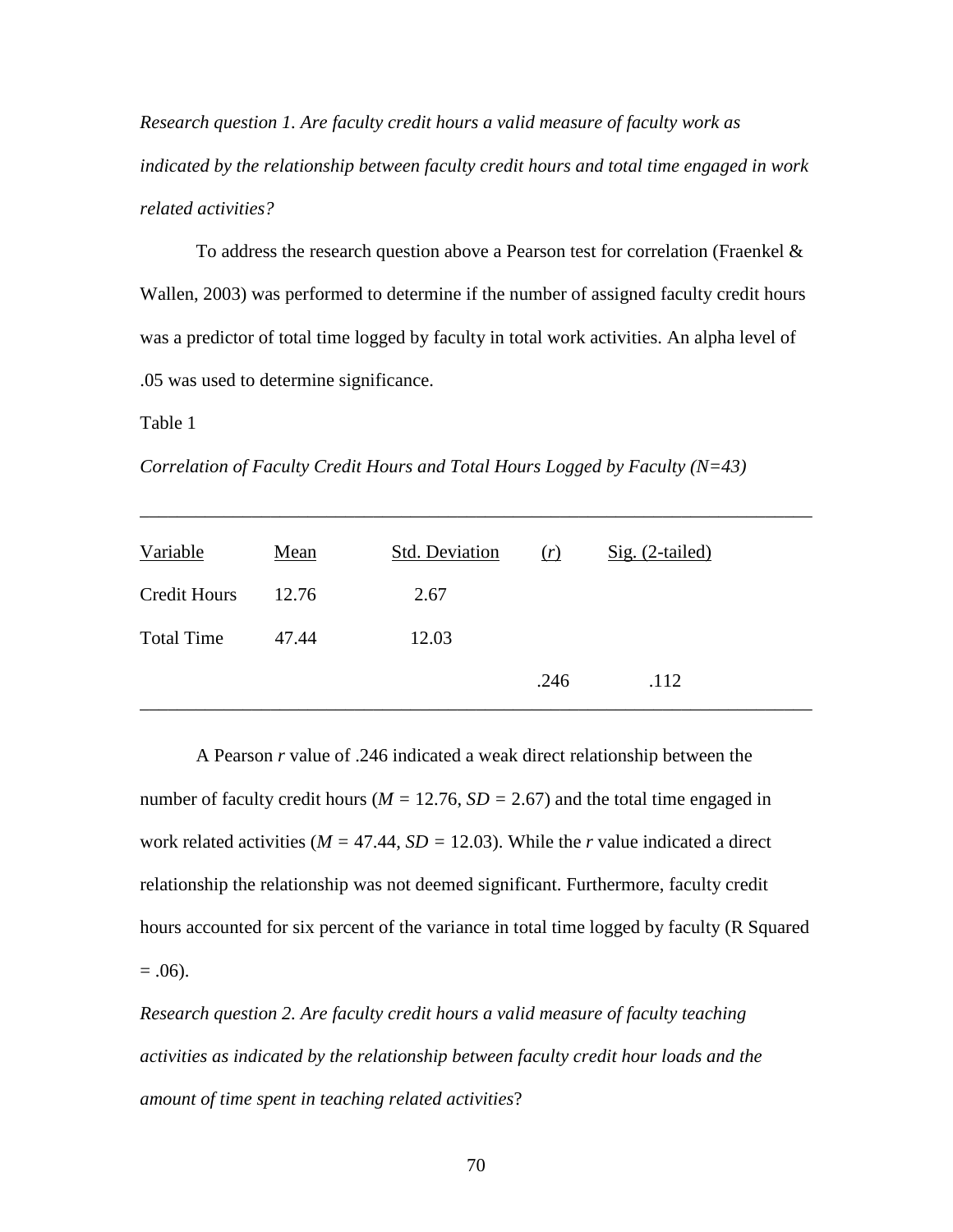To address the research question above a Pearson test for correlation (Fraenkel  $\&$ Wallen, 2003) was performed to determine if the number of assigned faculty credit hours was a predictor of time logged by faculty in teaching related activities. An alpha level of .05 was used to determine significance.

### Table 2

*Correlation of Faculty Credit Hours and Time in Teaching Related Activities (N=43)* 

| Variable            | Mean  | <b>Std. Deviation</b> | (r)  | $Sig. (2-tailed)$ |
|---------------------|-------|-----------------------|------|-------------------|
| <b>Credit Hours</b> | 12.76 | 2.67                  |      |                   |
| Teaching Time 25.52 |       | 8.82                  |      |                   |
|                     |       |                       | .234 | .131              |

\_\_\_\_\_\_\_\_\_\_\_\_\_\_\_\_\_\_\_\_\_\_\_\_\_\_\_\_\_\_\_\_\_\_\_\_\_\_\_\_\_\_\_\_\_\_\_\_\_\_\_\_\_\_\_\_\_\_\_\_\_\_\_\_\_\_\_\_\_\_\_\_

A Pearson *r* value of .234 indicated a weak direct relationship between the number of faculty credit hours ( $M = 12.76$ ,  $SD = 2.67$ ) and the total time involved academic activities ( $M = 25.52$ ,  $SD = 8.82$ ). While the *r* value indicated a direct relationship the relationship was not deemed significant. Furthermore, faculty credit hours accounted for 5.5 percent of the variance in total time logged by faculty (R Squared  $= .055$ ).

*Research question 3. Are faculty credit hours a valid measure of faculty administrative activities as indicated by the relationship between faculty credit hour loads and the amount of time spent in administrative activities?* 

 To address the research question above a Pearson test for correlation (Fraenkel & Wallen, 2003) was performed to determine if the number of assigned faculty credit hours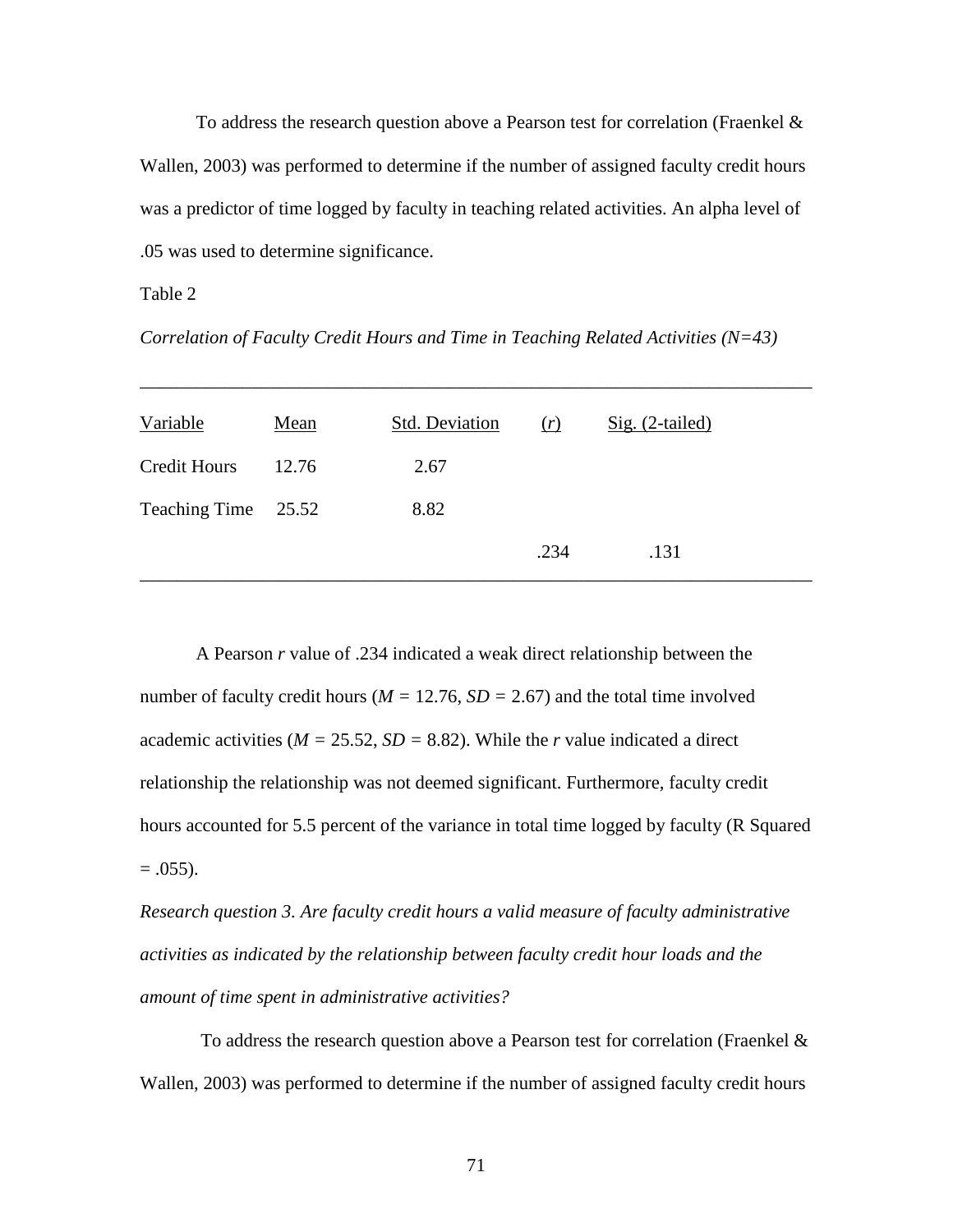was a predictor of time logged by faculty in administrative activities. An alpha level of .05 was used to determine significance.

Table 3

*Correlation of Faculty Credit Hours and Time in Administrative Activities (N=43)* 

| Variable            | Mean  | <b>Std. Deviation</b> | (r)  | $Sig. (2-tailed)$ |
|---------------------|-------|-----------------------|------|-------------------|
| <b>Credit Hours</b> | 12.76 | 2.67                  |      |                   |
| Ad. Time            | 6.26  | 7.15                  |      |                   |
|                     |       |                       | .173 | .266              |

\_\_\_\_\_\_\_\_\_\_\_\_\_\_\_\_\_\_\_\_\_\_\_\_\_\_\_\_\_\_\_\_\_\_\_\_\_\_\_\_\_\_\_\_\_\_\_\_\_\_\_\_\_\_\_\_\_\_\_\_\_\_\_\_\_\_\_\_\_\_\_\_

A Pearson *r* value of .173 indicated a weak direct relationship between the number of faculty credit hours ( $M = 12.76$ ,  $SD = 2.67$ ) and the total time in administrative activities ( $M = 6.26$ ,  $SD = 7.15$ ). While the *r* value indicated a direct relationship the relationship was not deemed significant. Furthermore, faculty credit hours accounted for 3 percent of the variance in total time logged by faculty (R Squared  $=$ .03).

*Research question4. Are faculty credit hours a valid measure of faculty advising activities as indicated by the relationship between faculty credit hour loads and the amount of time spent in advising activities?* 

 To address the research question above a Pearson test for correlation (Fraenkel & Wallen, 2003) was performed to determine if the number of assigned faculty credit hours was a predictor of time logged by faculty in advising activities. An alpha level of .05 was used to determine significance.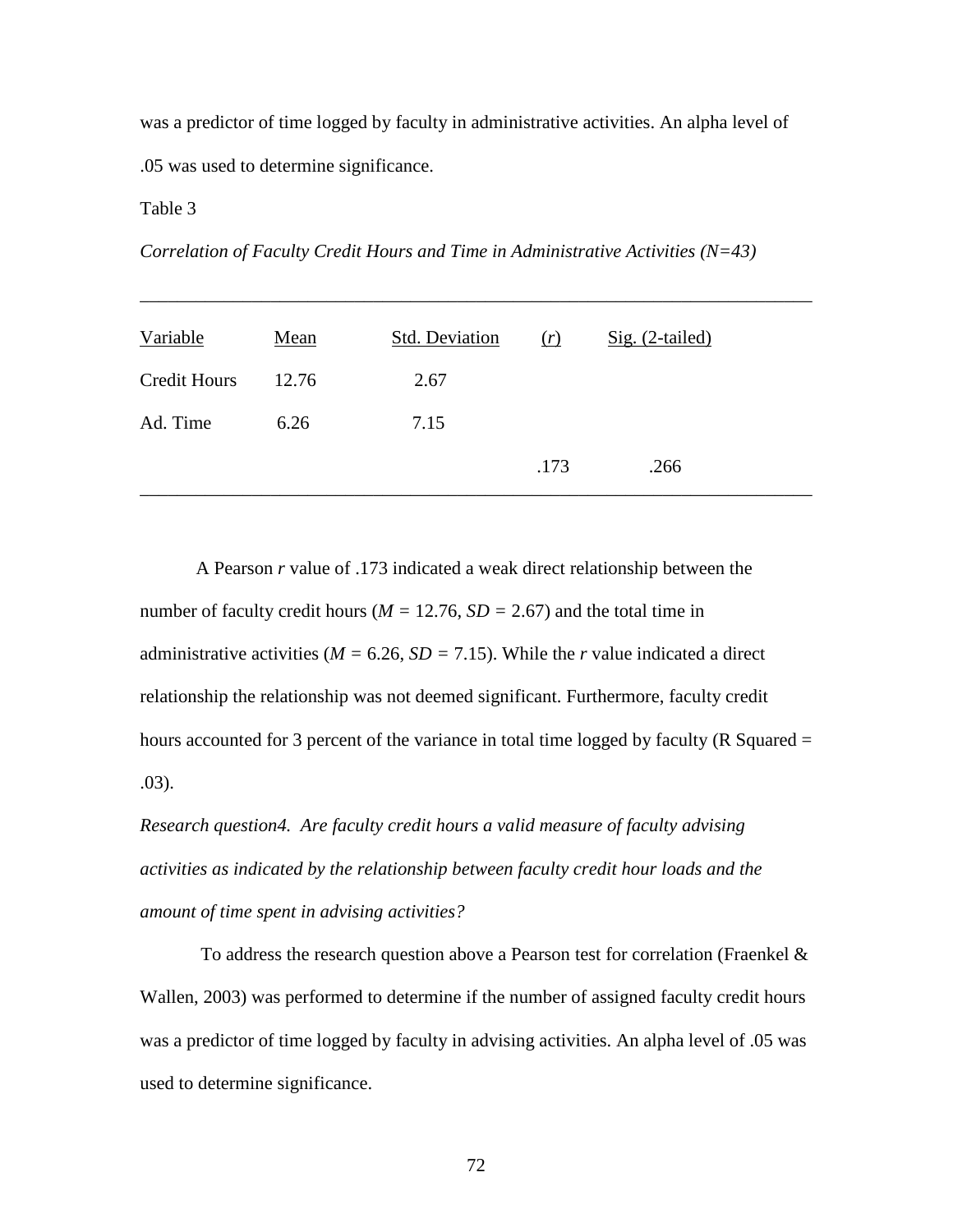# Table 4

*Correlation of Faculty Credit Hours and Time in Advising Activities (N=43)* 

| Variable             | Mean  | <b>Std. Deviation</b> | (r)  | $Sig. (2-tailed)$ |
|----------------------|-------|-----------------------|------|-------------------|
| <b>Credit Hours</b>  | 12.76 | 2.67                  |      |                   |
| <b>Advising Time</b> | 1.98  | 3.01                  |      |                   |
|                      |       |                       | .082 | .599              |

\_\_\_\_\_\_\_\_\_\_\_\_\_\_\_\_\_\_\_\_\_\_\_\_\_\_\_\_\_\_\_\_\_\_\_\_\_\_\_\_\_\_\_\_\_\_\_\_\_\_\_\_\_\_\_\_\_\_\_\_\_\_\_\_\_\_\_\_\_\_\_\_

A Pearson *r* value of .082 indicated no relationship between the number of faculty credit hours ( $M = 12.76$ ,  $SD = 2.67$ ) and the total time in advising activities ( $M = 1.98$ ,  $SD = 3.01$ .

*Research Question 5. Are the leadership strategies of department heads, in determining faculty workloads of the University, consistent with the strategies within a learning organization that encourage flexibility, experimentation, acquiring knowledge from sources outside the organization, and the diffusion of knowledge Yukl (2002)?* 

In order to determine if leadership techniques of department heads were consistent with the strategies within a learning organization that encourage flexibility, experimentation, acquiring knowledge from sources outside the organization, and the diffusion of knowledge Yukl (2002) interviews were conducted. Person-to-person interview questions (Merriam, 1998) were developed with consideration of learning organization characteristics. Responses to these questions were transcribed and coded (Merriam) to determine if responses indicated a learning organization as defined by Yukl.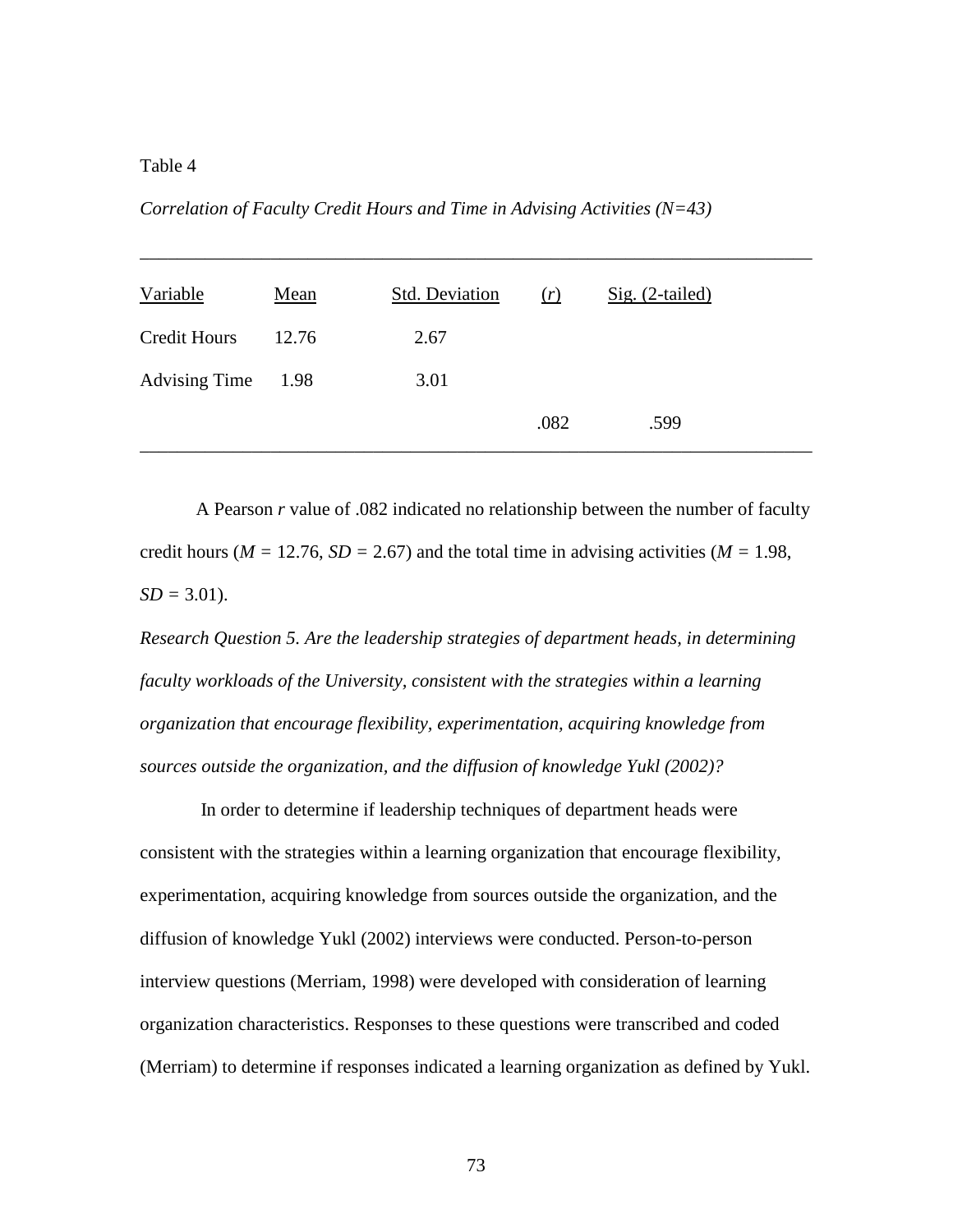# *Flexibility*

 Flexibility in a learning organization refers to the organization's acceptance of a variety of methods to accomplish a task. Flexibility allows organizational members to accomplish organizational tasks in a variety of ways and not always repeat methods implemented in the past (Yukl, 2002). During the interview process, the researcher noticed some examples of flexibility in the techniques used by department heads in two categories. The first category involved flexibility in the manner credit hours were assigned and the second category involved flexibility in the delivery of specific courses.

In describing flexibility in assigning classes and credit hours *Department head one* stated "We tend to do the same thing each semester unless a faculty member sees the need for a change or has a desire to do something different." *Department head one*  further stated "We don't have that much (flexibility) in the sense each faculty member is assigned 12 hours, occasionally under 12, but we get creative to make it look like 12." *Department head two* had a similar description of how flexibility was incorporated. "I have had a lot of flexibility to a certain point (the academic dean) has always been willing to listen to what I am asking for if it is a reasonable request. The biggest gray area being how much load credit is given for specific responsibilities." The department heads, while being limited to each faculty member being allotted 12 credit hours, were flexible in the assignment of these 12 hours or in the method used to determine what constitutes the 12 credit hours.

 Three other department heads described flexibility within the 12 credit hour limit in a similar manner. *Department head three* expressed: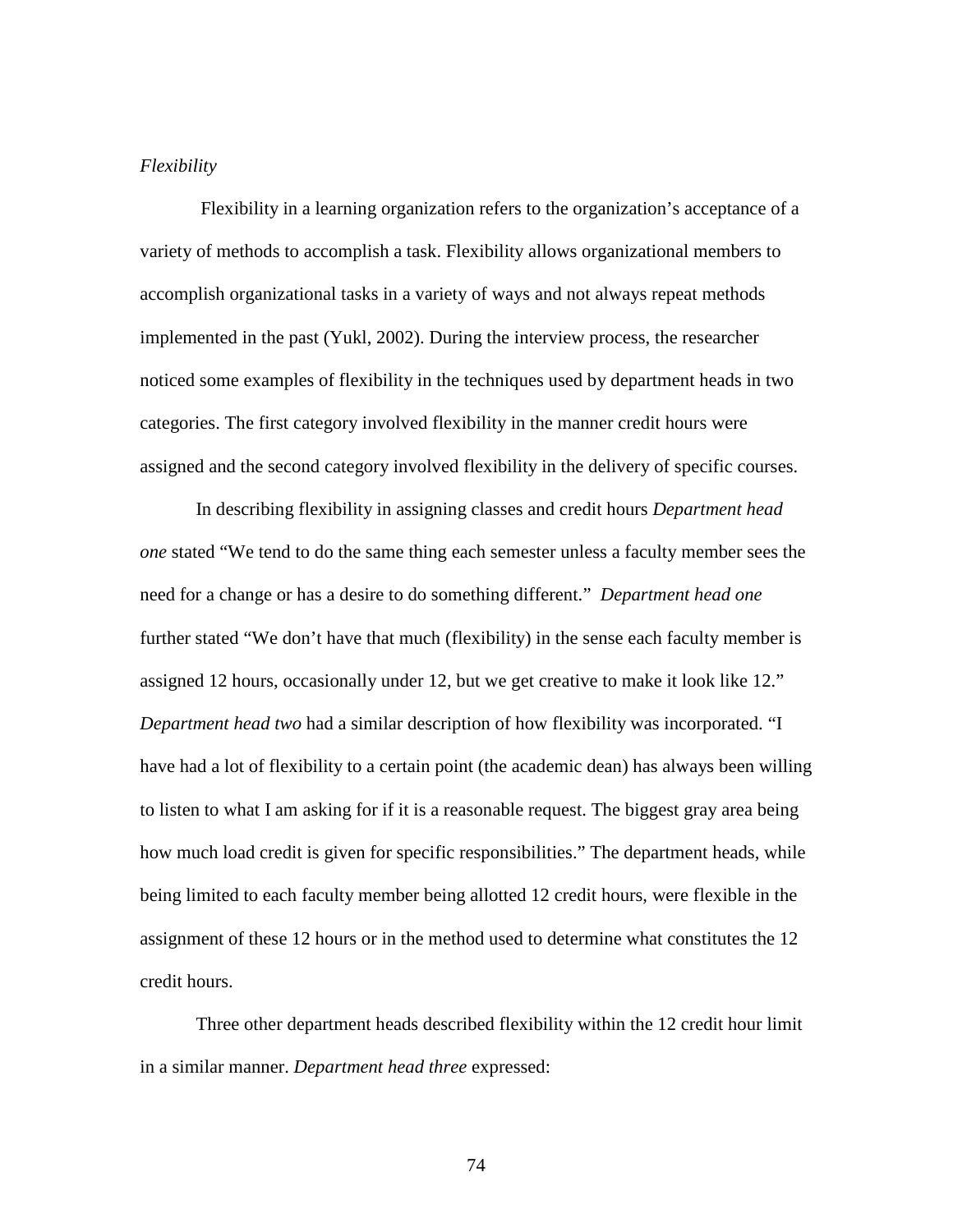Curriculum is one area that almost everyone can teach but primarily faculty stay at 12 credits and within their specialty area. What you taught last year is what you will teach this year unless faculty expresses the desire to change. We have the ability to be flexible. I have suggested some changes in the past but I keep in mind that it will be a new prep. Faculty members sometimes offer to make a change and occasionally we make changes.

# *Department head six* stated:

We are pretty flexible. One of the reasons faculty enjoy working in this department is we approach workloads with a very collaborative point of view. First what do we need to teach, then what do we want to teach, and what does that leave us.

#### *Department head eight stated:*

In terms of teaching load we might be one of the more flexible departments on campus in the sense that I don't set down with a list of courses and start matching people up. What we do is approach the faculty and ask, what would you like to teach? We then consider the classes that need to be taught. Everyone must teach some of the general education classes and the remainder of their load goes to classes they wanted to teach. Everything is based on a 12 hour teaching load but overload pay does not kick in until 15. We are flexible in how we assign general education courses combined with upper division courses.

Each department head mentioned the limiting factor of assigning each faculty member 12 credit hours but further noted flexibility in allowing faculty members to choose, to a certain extent, what they teach with respect to classes that need to be offered.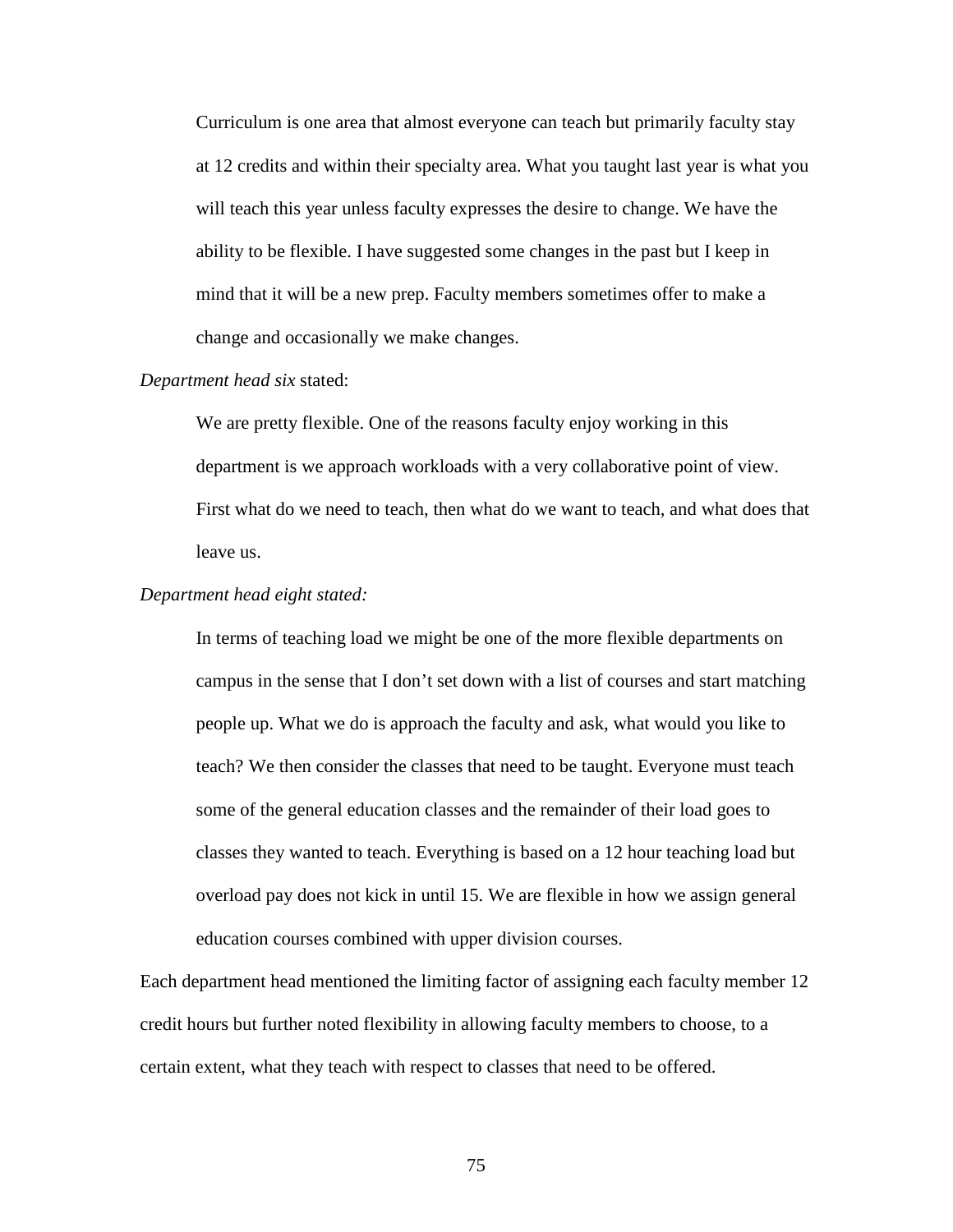A different type of flexibility in managing faculty work that involved the manner in which classes were taught was noted as well. Three department heads described flexibility in their department in a manner that involved how the work of a single class was divided. *Department head five stated*:

One area of flexibility, if I can use it as an example, is if we have three faculty members that teach a particular class with 45, 50 minute sessions. Each instructor will have 15 sessions. If an instructor has other duties that are requiring too much of their time, the number of sessions can be dropped to 10 for them and another instructor will take over the five sessions.

*Department head five* uses flexibility in how a class is delivered to adjust the distribution of faculty work. The division, among faculty members, of the work of a single class was described in two other departments. *Department head four stated"* we try team teaching but sometimes it is difficult to determine how the faculty work will be assigned. For instance two professors taught a class, both were there all the time, and both got full faculty work load credit for the course." In a similar circumstance, *Department head seven* discussed flexibility in the instruction of a class:

We are flexible in the courses that we offer and how those courses are taught as well. Some instructors share responsibility of a single class. The two teachers divide the courses equally and on one occasion the adjunct took one credit and the instructor on campus took two.

The 12 credit hour load per faculty member seems to lack flexibility but department heads have flexibility in both the amount of credit that is given for a specific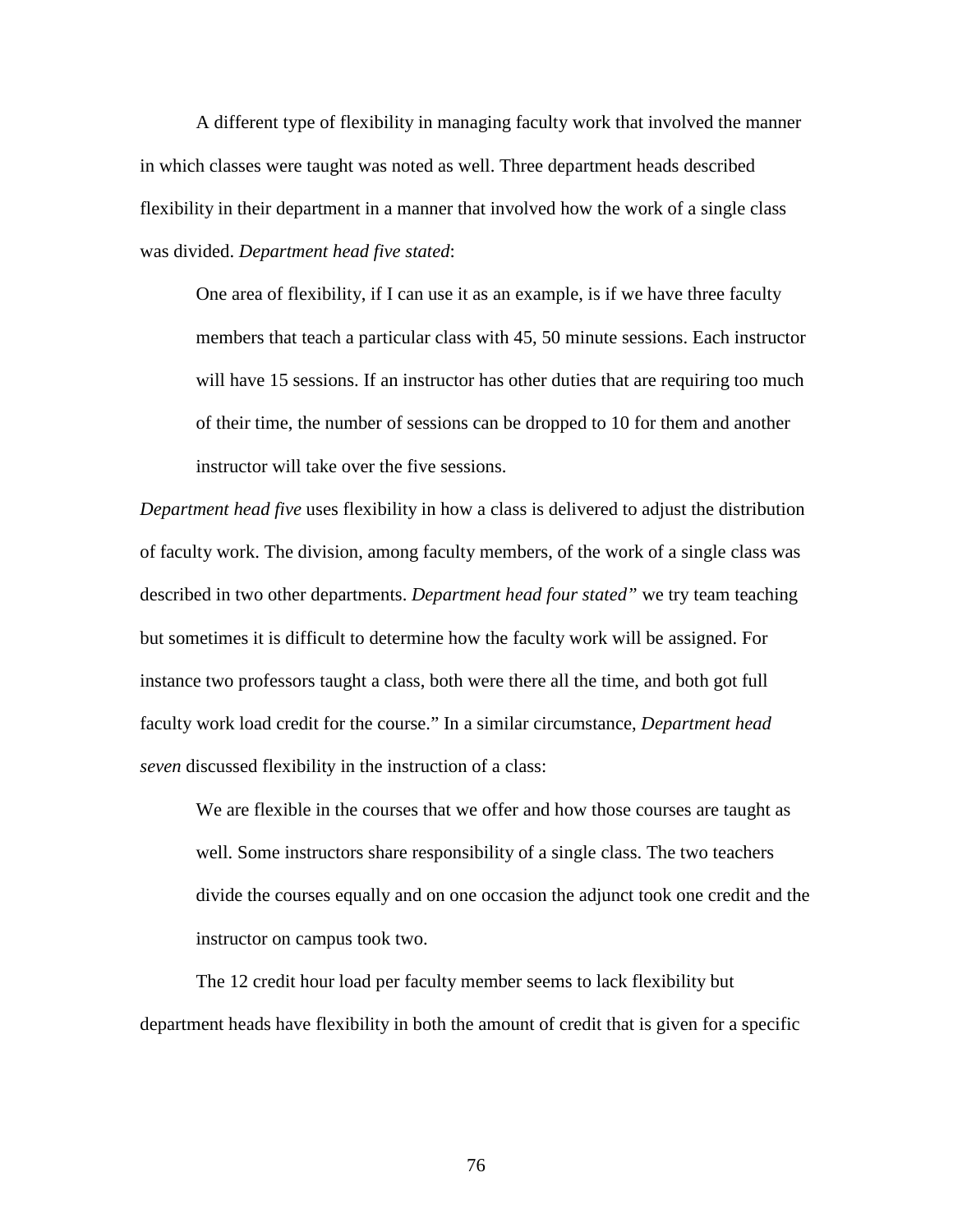task, as well as allowing two faculty members to receive at least partial credit for a single class.

#### *Experimentation*

Experimentation in a learning organization refers to how an organization allows members to try new ideas and test methods to increase organizational knowledge (Yukl, 2002). Five of the eight department heads interviewed mentioned experimentation specifically in allowing faculty members to try out new ideas. *Department head one*  stated "we don't experiment unless a faculty member wants to change or I want them to try something new". *Department head three* stated "what you taught last year is what you will teach this year unless faculty expresses the desire to change... faculty members sometimes offer to make a change and occasionally we make changes." *Department head six* said "typically we operate with the idea if you feel passionate about trying something new then try it." *Department head seven stated* "We test ideas when someone has a heart for something new we usually just try it out for a semester and see how it works." *Department head eight* echoed in a similar manner "when someone in the department comes up with a new idea, other department members offer opinions and if the consensus is approving the idea then we try it for that semester. There is a lot of input from the faculty." The quotes from these six department heads illustrate a willingness to experiment with new ideas.

Three other department heads demonstrated experimentation in a slightly different manner. *Department head two* explained how the academic dean allowed experimentation "the dean has always been willing to listen to what I am asking for if it is a reasonable request." *Department head four* stated "we try team teaching but it is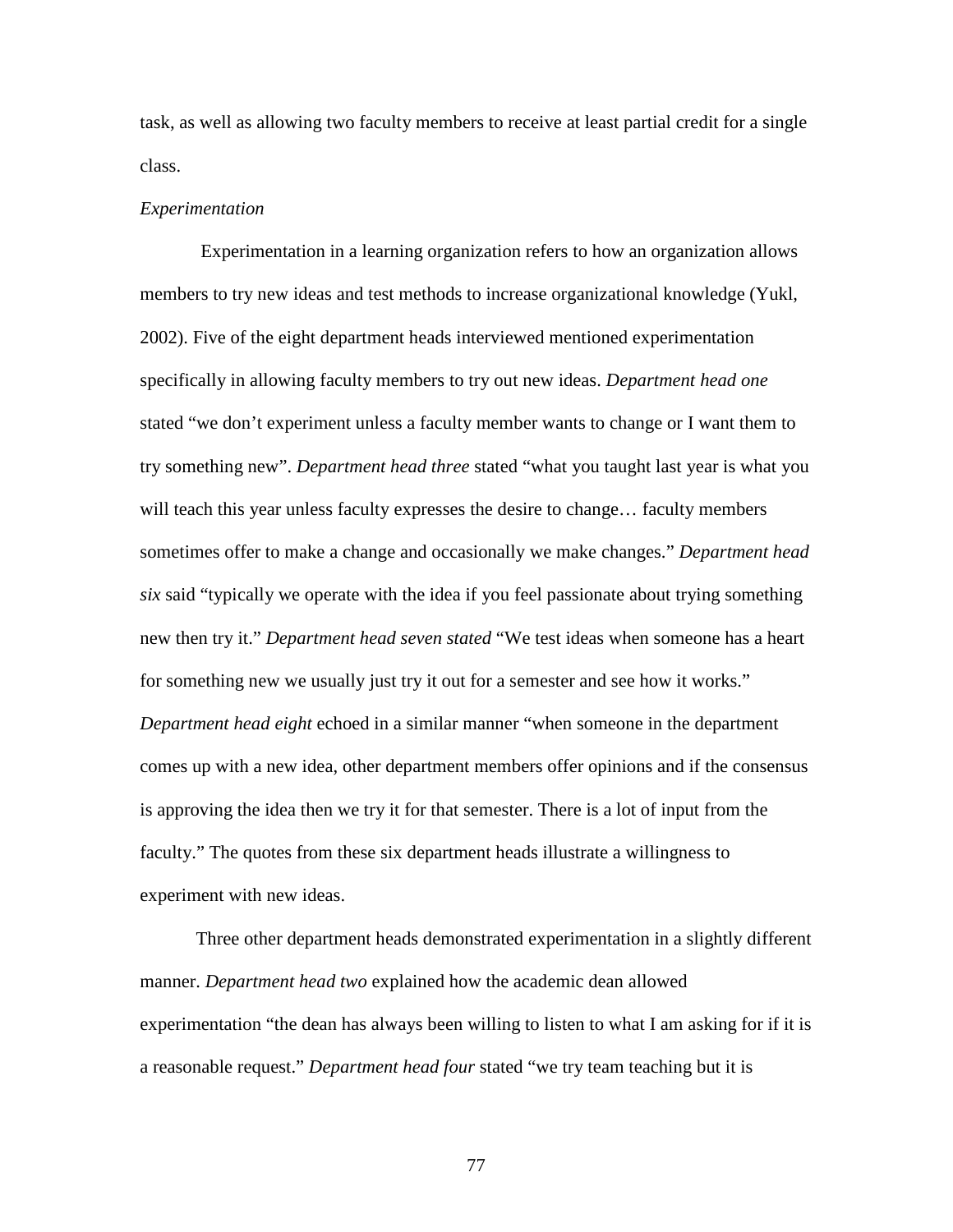difficult to determine how the faculty work will be assigned… we don't do that often but is does allow faculty to change the amount of work during a semester." *Department head five* explained another type of experimentation "we are limited in how much we can experiment because each faculty member has an area of expertise, one thing we have done is teaching in small groups rather than all one on one, this works out best if the students are close to the same skill level and if we have enough resources."

Department heads at the University allowed for experimentation within their department by allowing faculty members to try new ideas on faculty credit assignments as well as allowing experimentation on the delivery of certain courses. Experimentation was demonstrated in some manner by the leaders of the eight departments that participated in the interviews.

#### *Knowledge from Outside Sources*

In a learning organization, knowledge from outside sources refers to knowledge that is brought into the organization from individuals or groups outside the organization or knowledge that is acquired from the study of other organizations (Yukl, 2002). Six of the department heads interviewed mentioned the discussion of faculty work with other department heads in formal and informal settings. *Department head one* described a technique borrowed from another department in supervising practicum students "we borrowed this from another department and we now base (practicum supervision) on meeting with the students once per week, if this can be done at the same time then additional credit is not given." *Department head six* discussed using other department heads as a resource as well: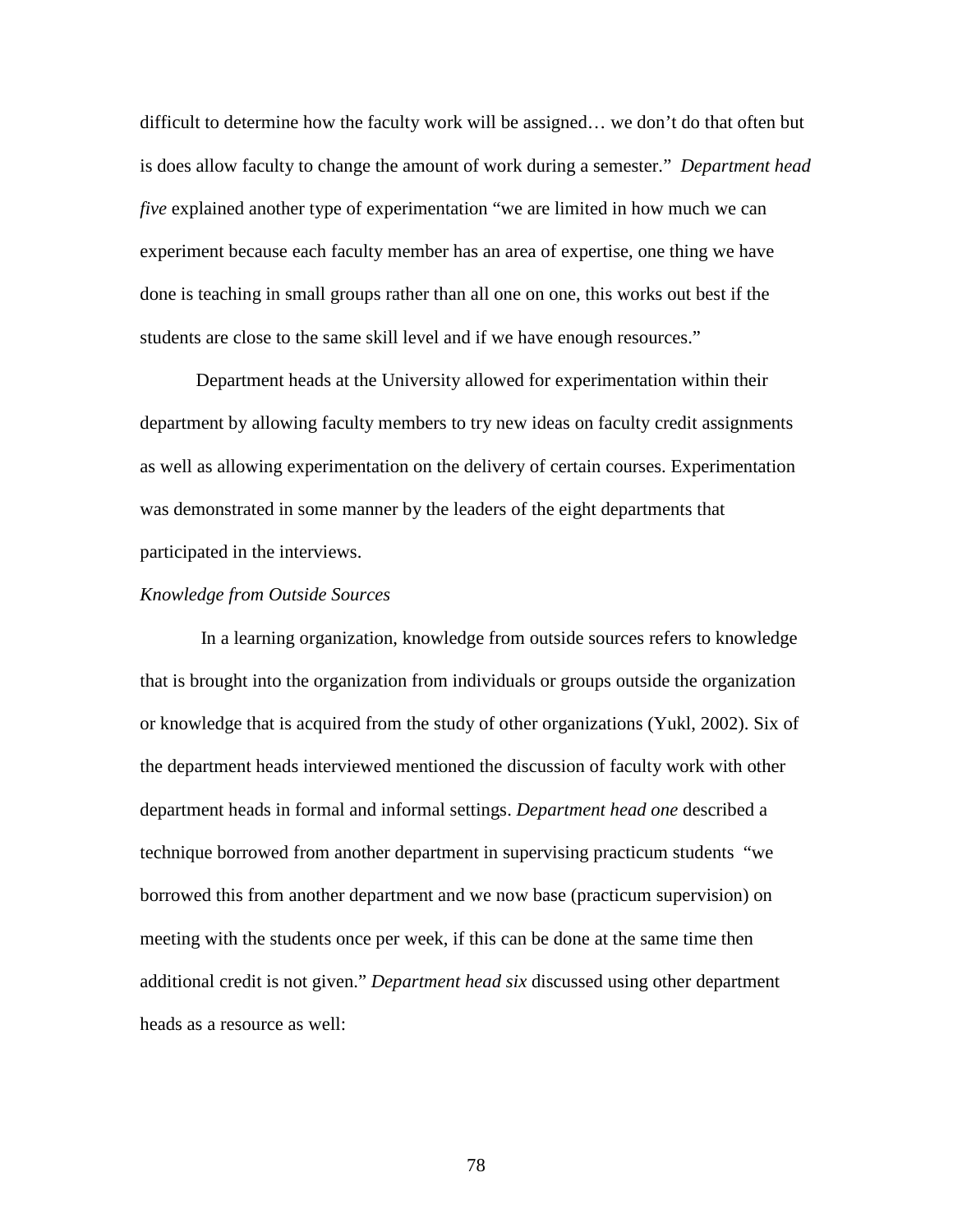There are a couple of department heads that I use as resources because of the amount of time they have worked with the University. We discuss informally ideas and what they are doing in their department. I depend heavily on them for advice on how to run several aspects of the department.

*Department head seven* also discussed the sharing of information among department heads at the University:

Department head meetings you pick up information over the years, much of it on an informal basis. With the use of email, you can also communicate effectively with other departments when you need feedback about a new idea. For instance, I asked several departments the step by step process they go through when they hire new faculty. I found out that even though no formal system was in place we all we doing about the same thing.

*Department head eight* mentioned discussion of faculty work with other department heads to a lesser degree:

I don't know of a formal mechanism to share information among departments. We have department head meetings where we occasionally discuss workload, but it usually becomes discussion of how we are overworked… from time to time department heads informally discuss what they are doing in the department.

*Department head five* described some communication with other departments but also included the Academic Dean as a source of outside knowledge. "Department heads discuss faculty workloads on occasion but it most often occurs between department heads and the dean when determining the number of instructors that need to be hired."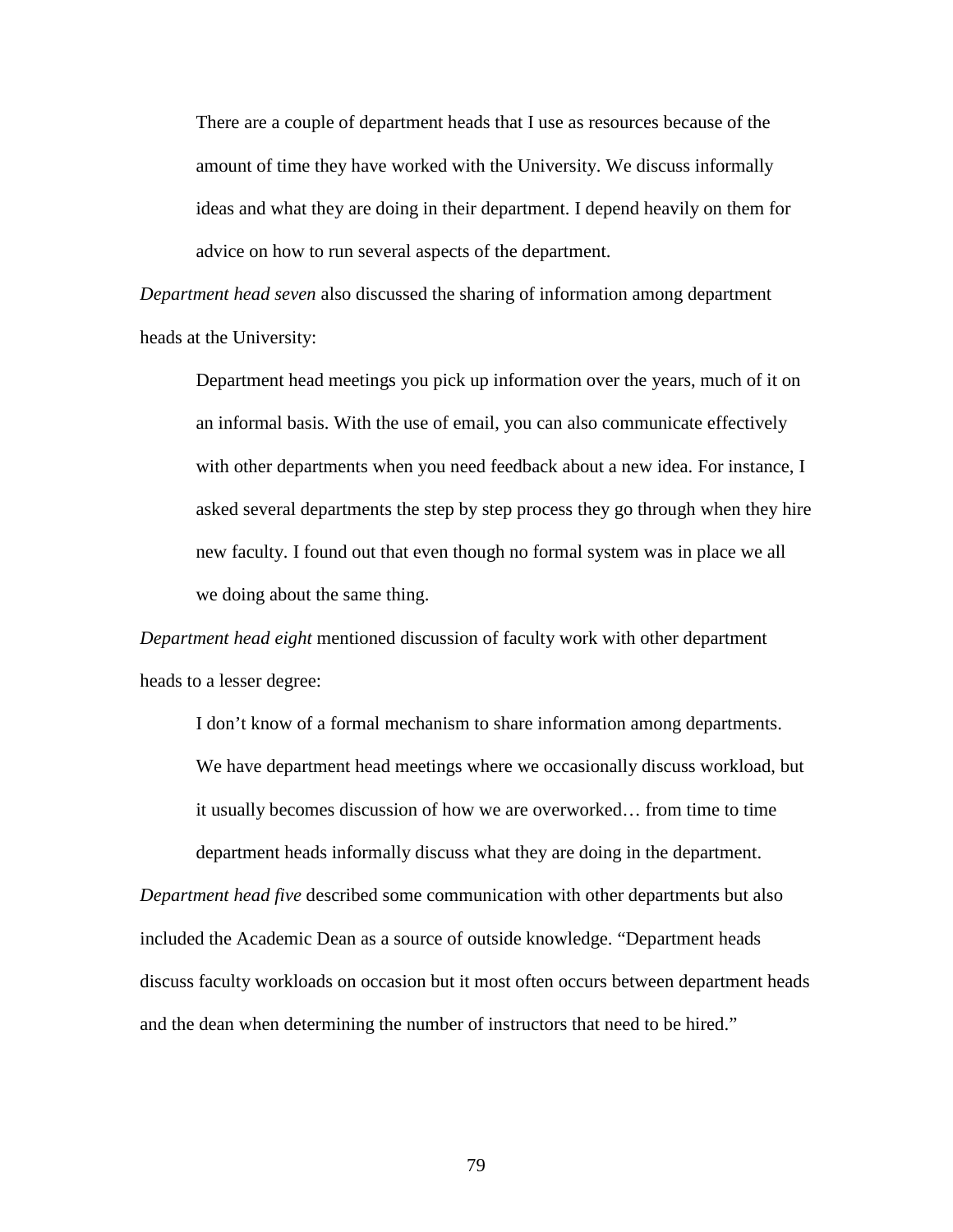Five of the department heads interviewed described how knowledge was brought to their department from sources outside the University. *Department head two* stated "we communicate with similar schools and try to find out what other schools do… at conference meetings it is discussed as well… I attend workshops and a professional convention that allows for sharing with similar schools." *Department head four* also described acquiring knowledge from outside the University:

I know an instructor at another university and we have corresponded. I also have visited other universities. This instructor shared the number of classes taught as well as the number of students she served and I filed this information in the back of my mind for later consideration.

Two other department heads noted the importance of professional conferences as a source of outside knowledge. *Department head five* stated "our department is fairly unique so the majority of information comes from professional conferences" and *department head seven* stated "I attend association meetings and when you get together with other departments a tremendous amount of information is shared. I would say that a department head is missing out if they are not attending conferences with the information they provide."

 Finally, a unique source of outside information was revealed by *department head six* "We also consider comments from supervisors of our student teachers to see if what we are teaching is what we need to be teaching and we have changed assignments in order to better meet these needs."

 Interviews of department heads revealed a variety of methods in which knowledge was brought into the department. Some of this knowledge came from within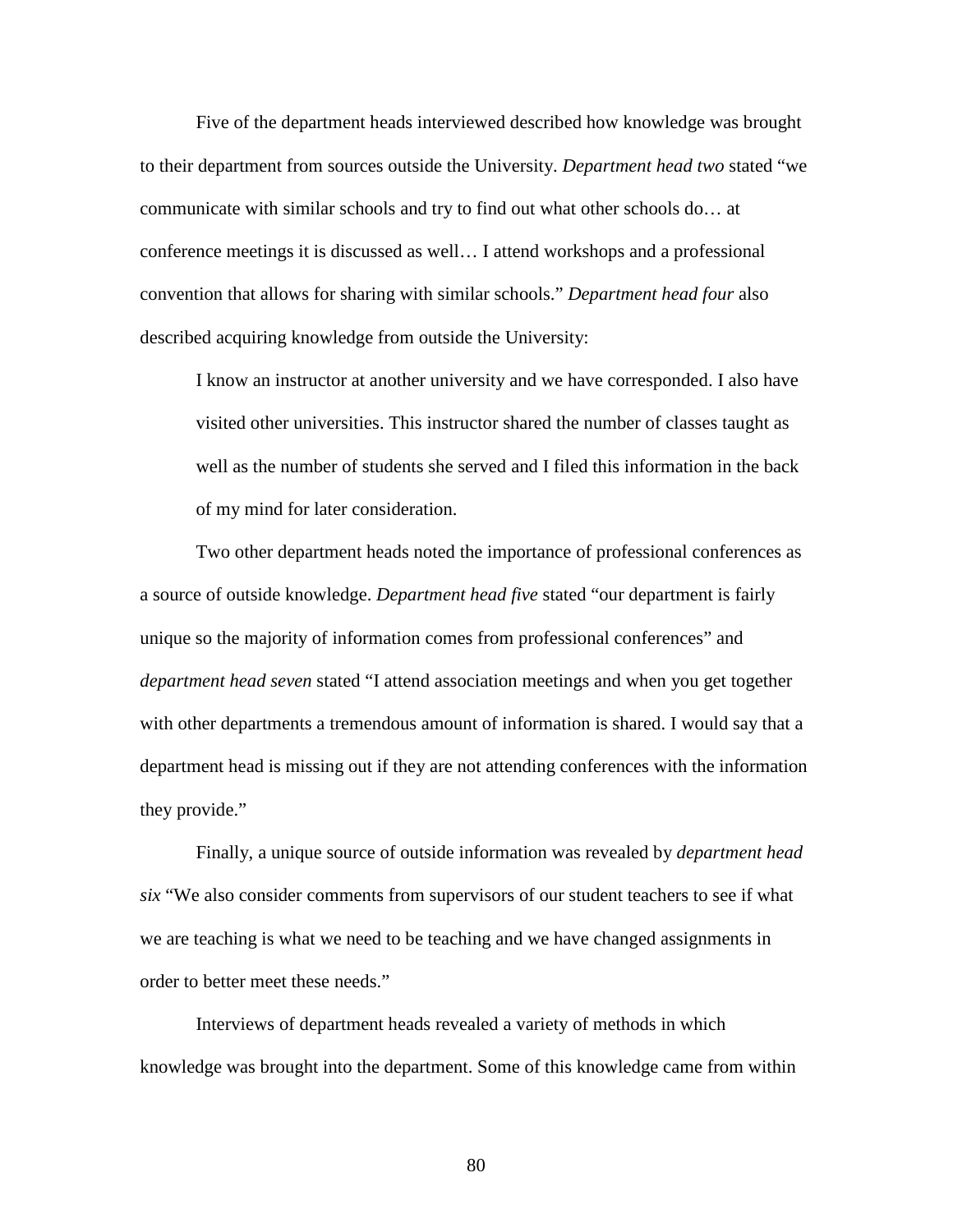the University from other department heads and the academic dean. Other knowledge came from outside the University from conversations with colleagues at other universities or during professional conferences.

## *Diffusion of Knowledge*

Diffusion of knowledge in a learning organization refers to the sharing of relevant information among all members of an organization as new ideas and innovations are discovered (Yukl, 2002). Six of the department heads that were interviewed noted the lack of a formal mechanism of disseminating information. *Department head one* stated "I think we are our own entity, on some levels we like to keep our little secrets… I mentioned we get creative but I really don't know what other people do." *Department head two* stated "we really don't discuss a lot among the heads of the different departments." The lack of dissemination of knowledge was noted by *department head three* "I have been here 25 years and don't remember a lot of conversation between departments" and *department head four stated* "I don't think a formal process of sharing information is in place." Two other department heads had similar responses with *department head five* stating "not much is shared between departments formally or informally" and *department head eight* stating "I don't know of a formal mechanism to share information among departments."

A few of the department heads discussed some dissemination of knowledge both between departments at the University as well as between department heads and the Academic Dean. *Department head five* said "department heads discuss faculty workloads on occasion but it most often occurs between department heads and the dean when determining the number of instructors that need to be hired." *Department head six* stated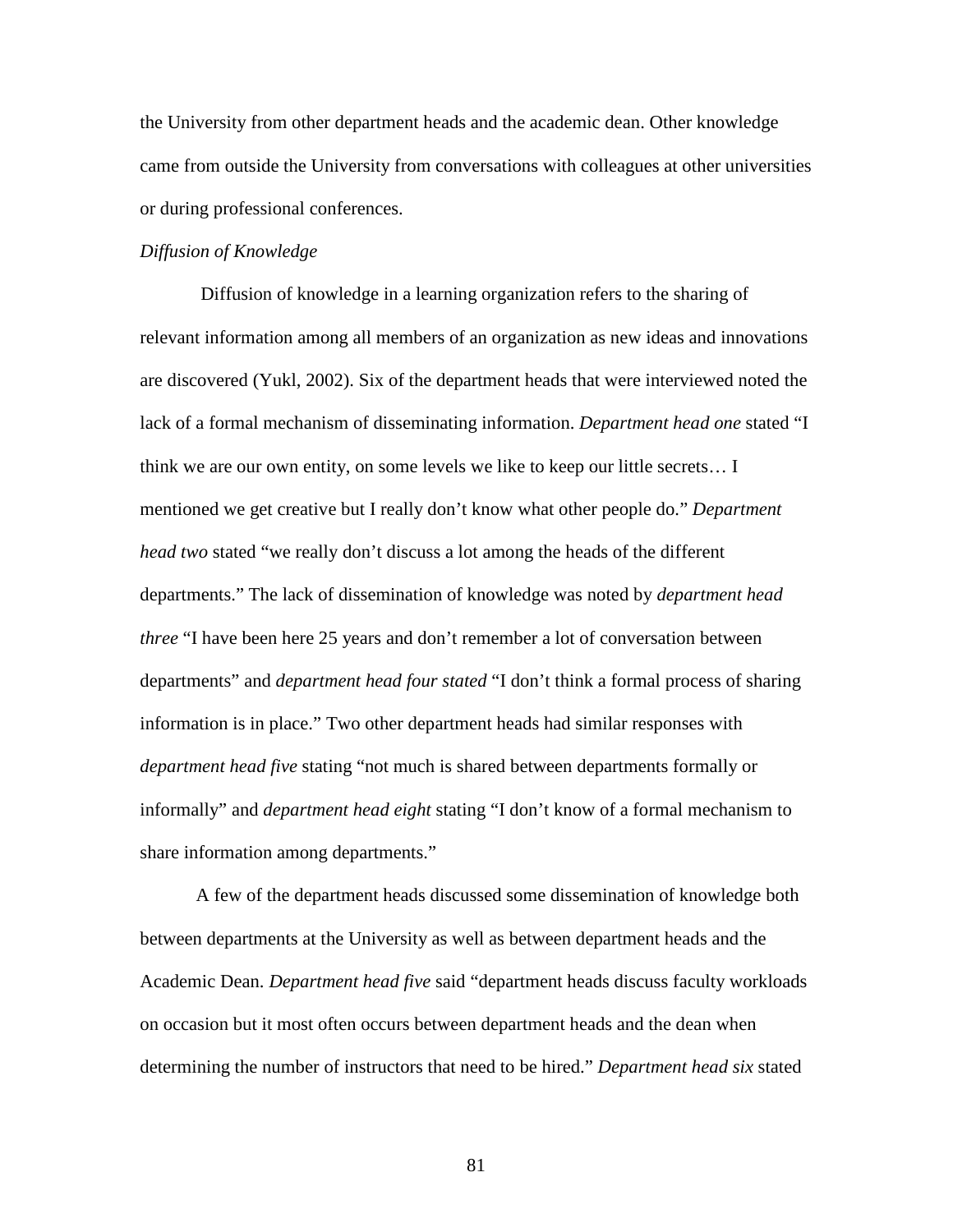"we discuss informally ideas and what they are doing in their department; I depend heavily on them for advice on how to run several aspects of the department… in department meetings we discuss the levels of success, we critique ourselves to see if we were effective by what the students response was and were we able to manage the work we did that semester." *Department head seven* described another type of dissemination. "We also have discussions via email and talk about hot topics even during times when everyone cannot get together."

The traits of a learning organization include flexibility, experimentation, brining in knowledge and the diffusion of knowledge (Yukl, 2000). The department head interviews revealed numerous instances of incorporation of flexibility, experimentation, and bringing in outside knowledge in leadership practices. Flexibility was revealed in discussion of the various ways department heads divide work and the different methods of assigning credit hours. Experimentation was revealed in the descriptions given by department heads of circumstances where faculty members were allowed to try something new or the academic dean allowed the department head to experiment. Department heads brought knowledge into the organization both from other university departments and sources outside the University.

The department head interviews did not reveal a large amount of information on the diffusion of knowledge from on department to another. Many department heads described how their department was unique and did not share a large amount of information with other departments. Formal methods of sharing information were notably absent but a few informal instances were noted. In spite of the limited description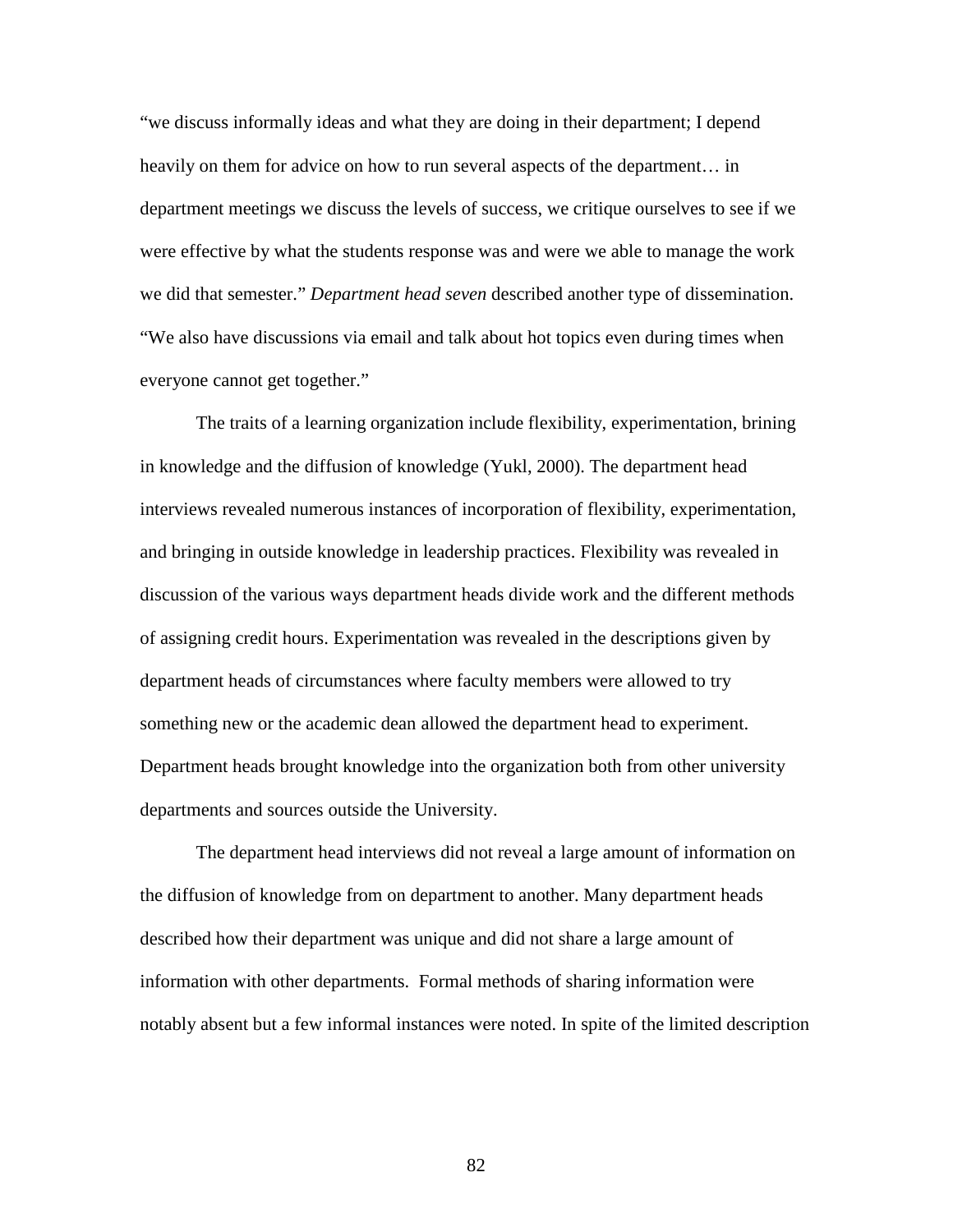of department heads sharing knowledge, the overall description of leadership techniques would indicate University departments were functioning as a learning organization. *Research Question 6. Are the leadership strategies of department heads, in determining faculty workloads of the University, consistent with the strategies within a learning organization that allow for both single and double loop learning as defined by Morgan (1997)?* 

In order to determine if leadership techniques of department heads were consistent with the strategies within a learning organization that allow for both single and double loop learning as defined by Morgan (1997) person-to-person interviews were conducted (Merriam, 1998). Interview questions were developed with consideration of learning organization characteristics. Responses to these questions were transcribed and coded (Merriam) to determine if responses indicated a learning organization as defined by Morgan.

### *Single Loop Learning*

Single loop learning refers to the ability to discover and correct mistakes in relation to current operating standards for an organization (Morgan, 1997). Each of the interview participants described at least one method or circumstance where adjustments were made to increase the effectiveness of current operating standards. *Department head one* stated:

We generally don't change but in one instance we combined two courses into one section because the class and numbers allowed it. We actually reduced the load, this was done to equalize her workload and we also gave her a credit for administration of the program.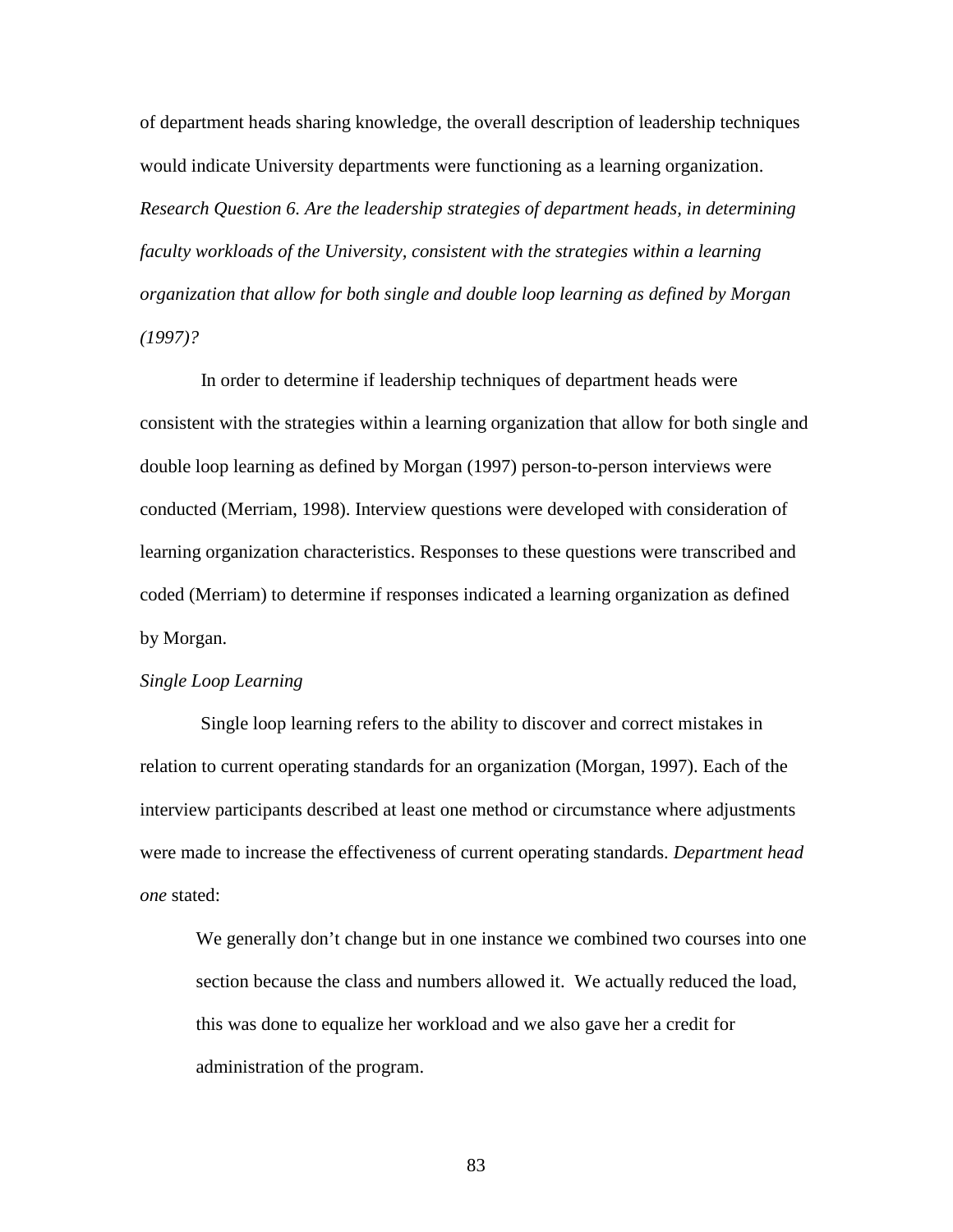*Department head two* discussed a similar situation when adjustment in work assignments were made during the semester. "I won't say never, but it is not often. Unless a class doesn't make then we give another assignment to balance, once the school year has started very little changes are made." *Department head three* described another situation:

Department heads are open to check in on faculty during the semester and informal conversations take place regarding how the semester is going. A lot of department heads are alert for faculty members that are overwhelmed. Some of the things that don't show up on a load card are the things that overwhelm faculty the most and these can be adjusted to lessen the strain.

*Department head four* mention two specific ways adjustments are made in current operating procedures:

In a couple of ways we do, first we look at the final enrollments in the general education courses that we teach and attempt to balance differences with adjuncts or teaching assistants. If changes are made it is usually with the number of adjuncts. We have had to make adjustments because of accident or illness… a situation occurred where an instructors health did not allow them to effectively teach all of there courses and some of the work was given to another instructor.

*Department head five* described how students are involved in the process. "We have student forums that provide some feedback on how we are doing. We also have faculty meetings once per month where adjustments are occasionally made." *Department head six* described adjustments in the number of work study students assigned to a faculty member as well as adjustments in supervision responsibilities: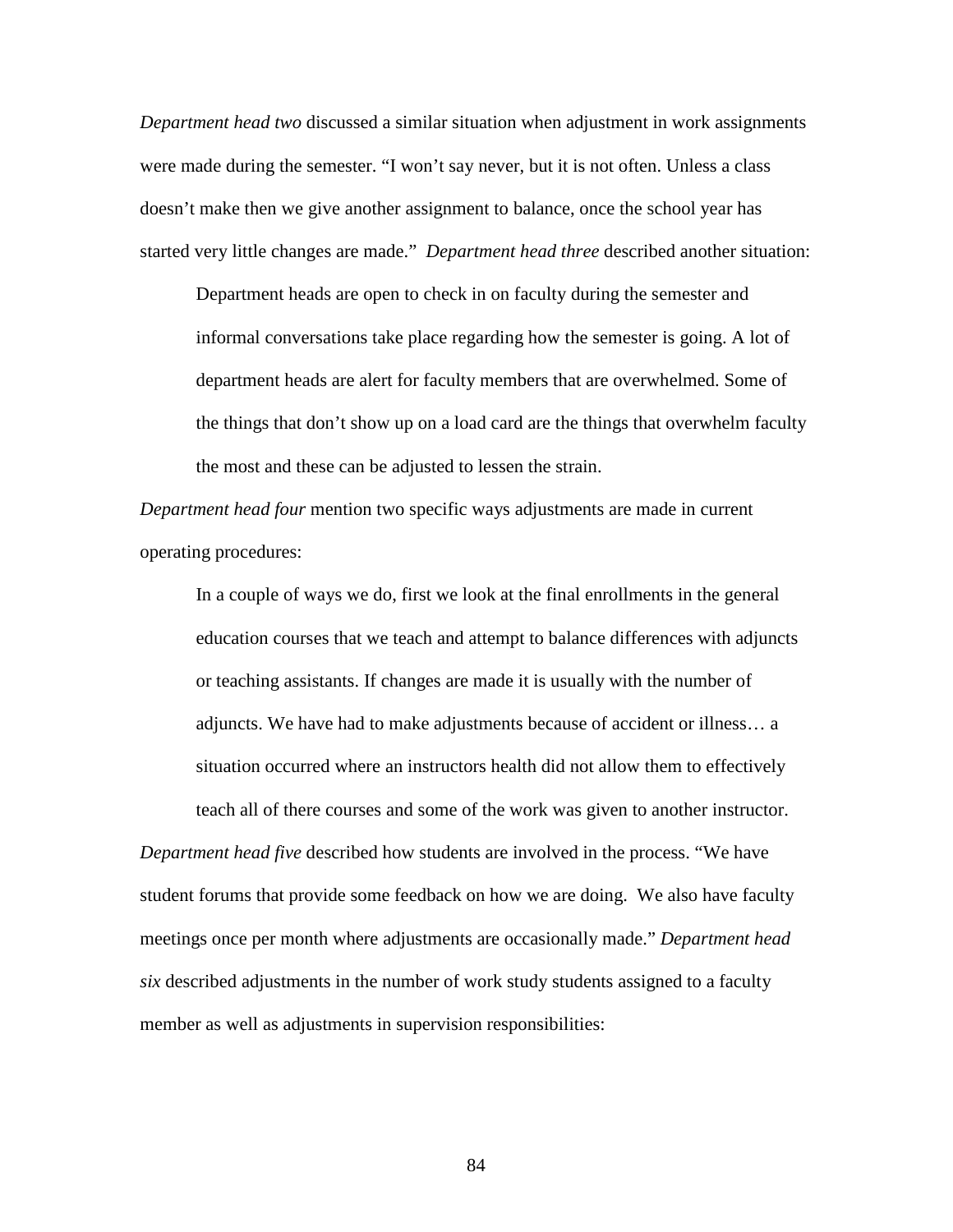It is difficult to make major changes during the semester but we do make some changes. For instance if a professor has an exceptionally heavy load then we can assign more work study time to them. On one occasion the department had a large number of student teachers and the observations were split up throughout the department rather than handled by one person.

*Department head seven* mentioned two ways adjustments are made:

At the beginning (of the semester) some classes are larger than anticipated so adjustments are made where possible to lessen the burden on an instructor teaching an exceptionally large class. Evaluations also take place early in the semester which provide feedback on how an instructor is doing and if they are able to manage their current load. My door is always open so I usually find out pretty fast if something is not working very well.

*Department head eight* described an instance of single loop learning as well:

During the semester we also determine how much time a particular class requires in preparation because two courses may be three hour courses but require differing amounts of preparation time. We do get together and evaluate what we are doing and at that time faculty members will speak up.

Each department head described at least one leadership technique that allowed for the promotion of single loop learning. The department head interviews would indicate that University departments are evaluating programs to determine if they are meeting established goals, which is an indicator of a learning organization.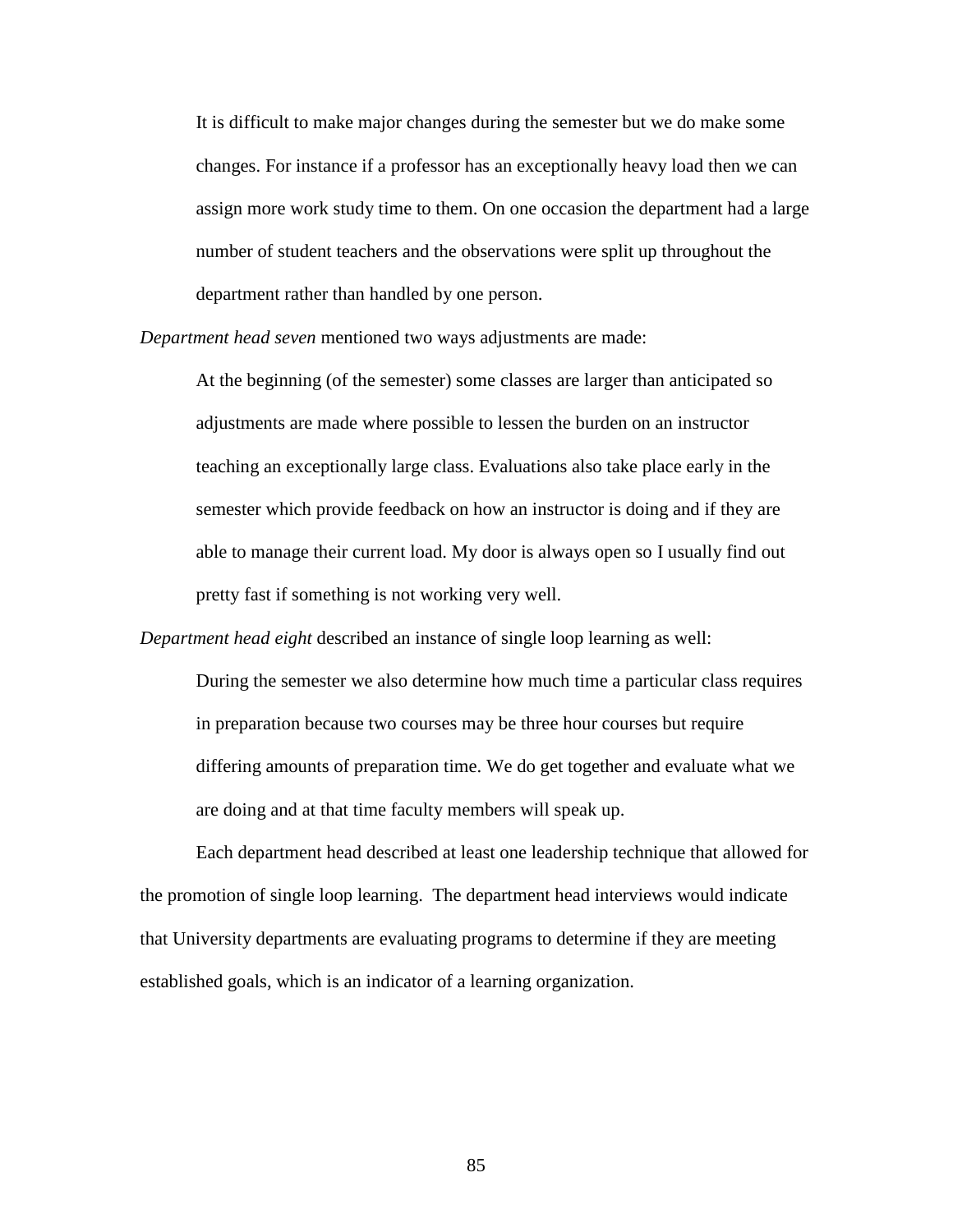#### *Double loop Learning*

Double loop learning refers to an organization's ability to evaluate current operating norms to determine if a better system exists to carry out organizational tasks (Morgan, 1997). Four of the department heads offered descriptions of double loop learning that occurs within their department. *Department head three* described an example of double loop learning as follows:

That (program evaluation) is an informal process as we discuss how we are doing. It usually involves work in the department that goes beyond courses that are taught. One faculty member approached me about teaching a graduate level course for another department. I said O.K. if they would give me someone who could take over the three hours lost from my department. It would not have worked if teaching the class would have fallen under extra duties. I gave their department three credits and they gave my department three in return.

In department meetings we discuss the levels of success. We critique ourselves to see if we were effective and monitor what the students' response was for the semester. From this were we are able to determine how well we managed the work we did that semester as well as if we provided what the students needed. A small department such as ours is very sensitive to student evaluations and if a faculty member is overburdened it will show up.

Another description of double loop learning was provided by *department head six*:

Two of the department heads mentioned the importance of alumni in the evaluation of current programs. *Department head seven* stated: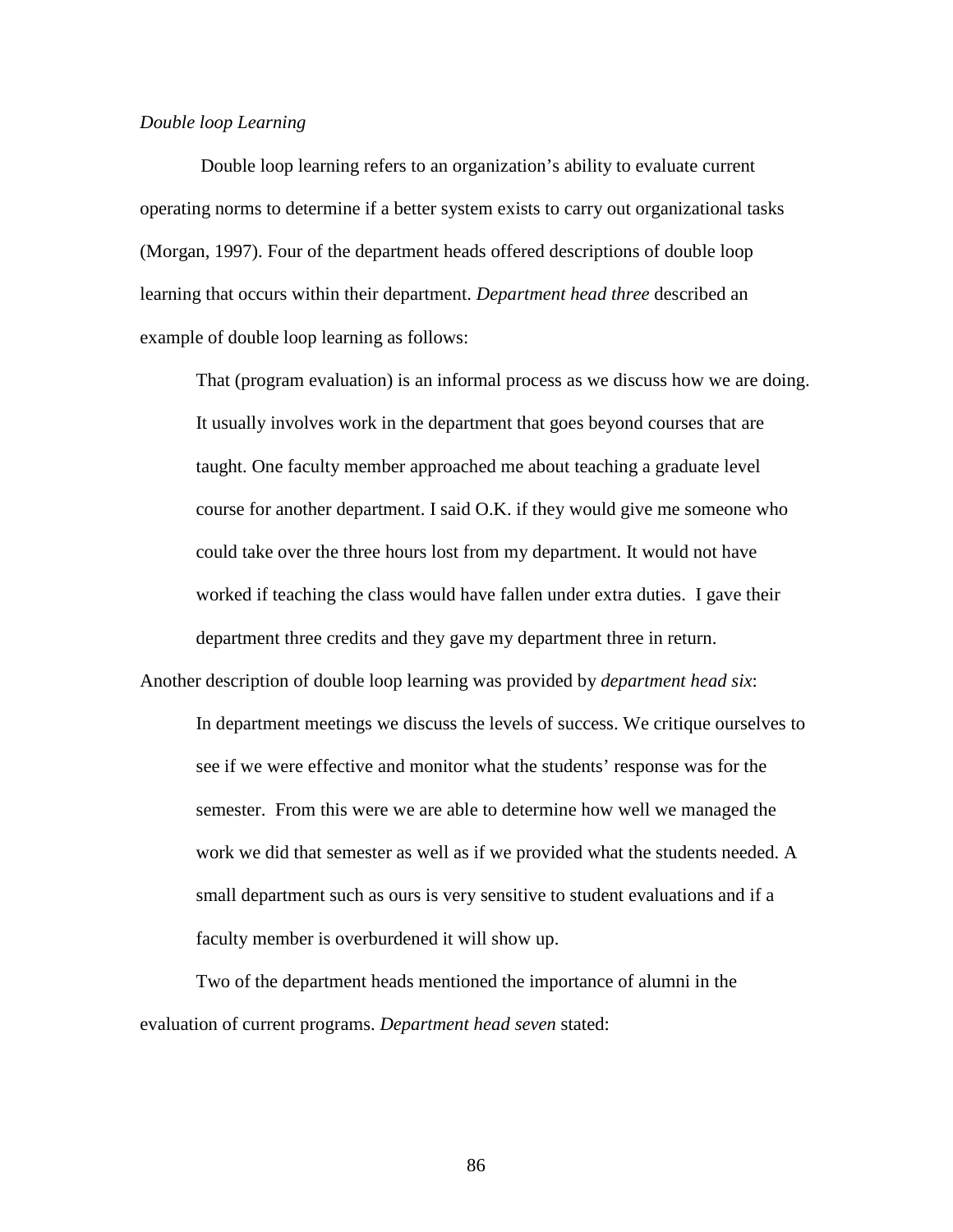The biggest (evaluation of current programs) is our assessment that comes from our alumni. We use alumni to determine what our graduates experience when they enter the workforce. We also survey area employers to see what they think students need. We also find a tremendous amount of information on how business or the marketplace is changing.

*Department head eight* included both students and alumni in the process of double loop learning:

There are several ways we evaluate what we are doing, two of these are alumni input and student surveys. In addition when we have faculty work days we discuss how things are going and anticipate changes that need to be made. Students give us feedback on the content of our courses as well to determine if we need to adjust content.

 Two indicators of a learning organization are single and double loop learning. Each of the department heads interviewed described situations in which their leadership allowed for each type of learning to take place. Department heads at the University displayed leadership characteristics that would indicate a learning organization.

#### *Summary*

 Chapter four was a description and analysis of the data collected in the study. Quantitative data was obtained through the use of a faculty work log and from faculty credit hour assignment cards. Forty-three faculty members participated in the use of the work log for the two week segments. While no significant correlations were discovered between the number of faculty credit hours on faculty credit assignment cards and hours logged by faculty members in the area of total time, time spent in teaching related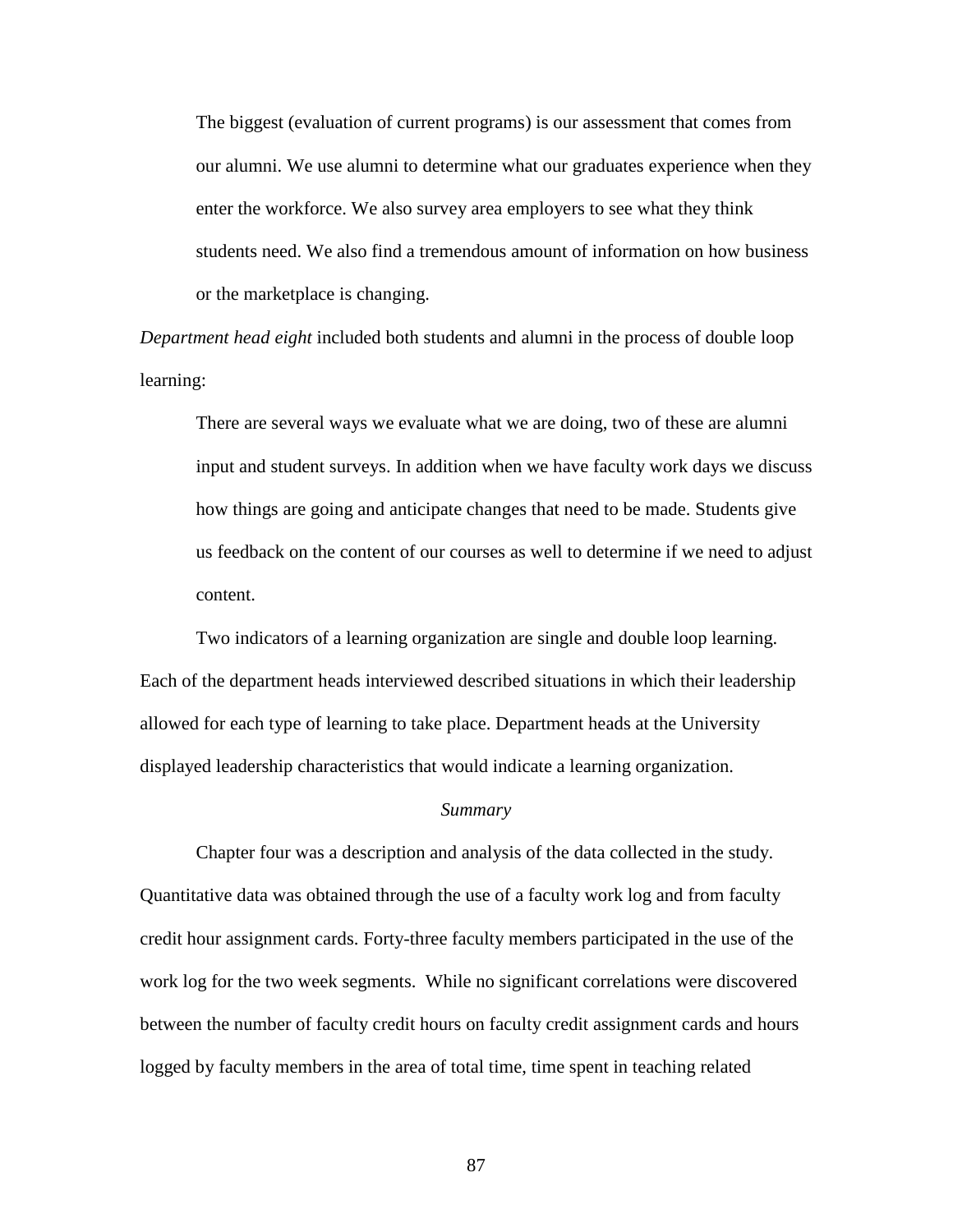activities, time spent in administrative activities and time spent in advising activities a weak positive correlation was shown with total time logged and time in teaching related activities being the most notable.

 Qualitative data was obtained from interviews of eight department heads to determine if their leadership practices were consistent with that of a learning organization that encourage flexibility, experimentation, acquiring knowledge from sources outside the organization, and the diffusion of knowledge Yukl (2002). In addition, the qualitative data obtained was used to determine if the leadership strategies of department heads, in determining faculty workloads of the University, were consistent with the strategies within a learning organization that allow for both single and double loop learning as defined by Morgan (1997). The qualitative data provided insight on the leadership practices of department heads within the University. Department heads described circumstances in which flexibility and experimentation were practiced during the assignment of faculty work. Moreover, department heads described leadership practices that allowed for bringing in outside knowledge and single and double loop learning. While the number of descriptions of knowledge diffusion was limited, the overall leadership techniques of the University department heads would indicate the leadership styles are consistent with that of a learning organization.

 In chapter five the researcher will present and overview of the study including the purpose of the study, the design and procedures of the study, the research questions of the study and a review of the research findings. Furthermore, the chapter five will include a discussion of the findings, the limitations and design controls, implications, and recommendations for future research.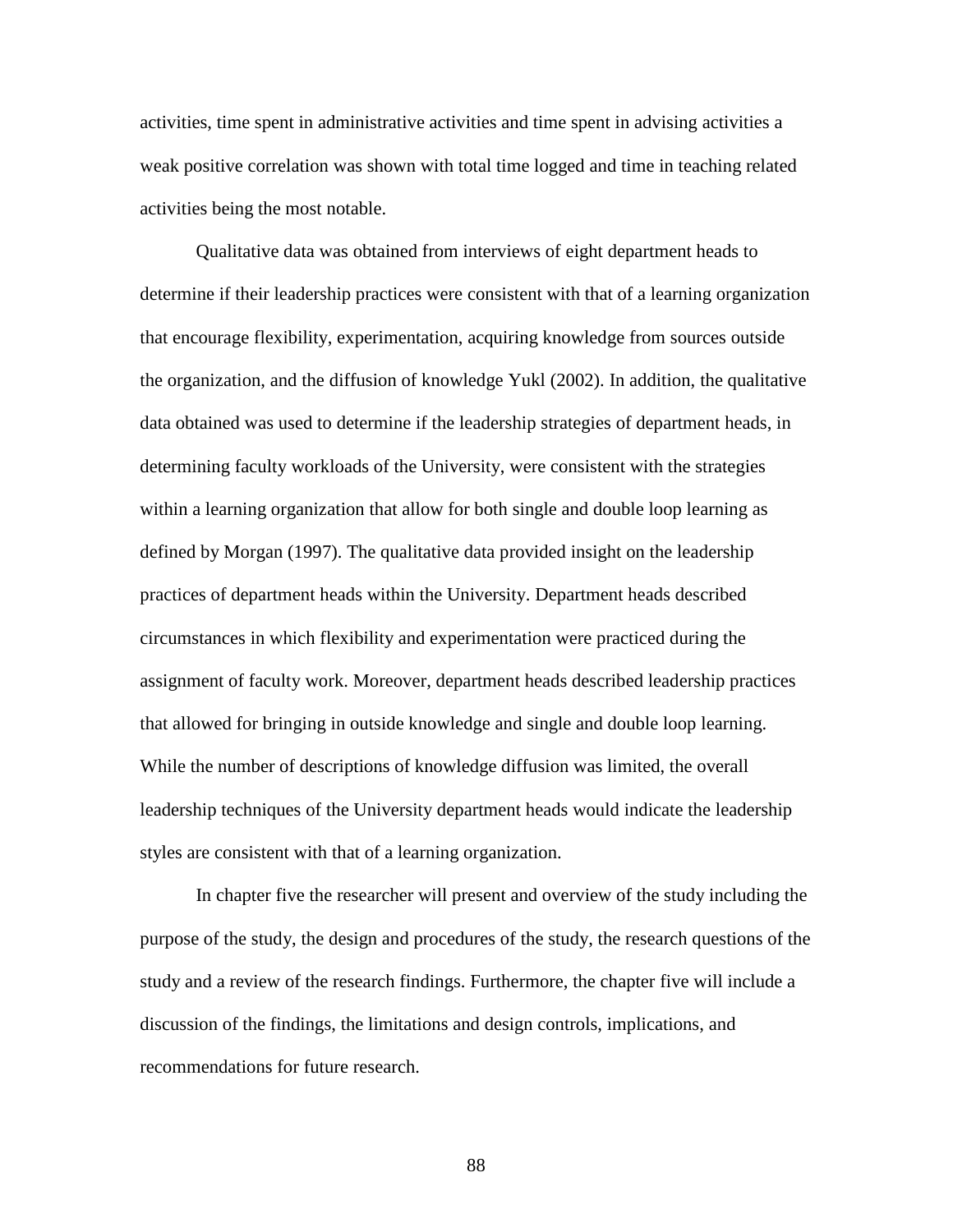# CHAPTER FIVE

# SUMMARY AND RECOMMENDATIONS

## *Introduction*

The purpose of this study was to determine if faculty credit load assignments are an accurate measurement of faculty work loads. "Faculty workload needs to be continuously studied because of the unique nature of each discipline as well as to provide evidence to determine heavy workloads are tied to negative student experience" (Hinrichsen et al. 2002, p.14). Credit hour assignments have long been used to measure faculty work in many types of institutions but little research has been conducted to determine the accuracy of this method. Some academic disciplines place emphasis on teaching and service while others are more concerned with research. This makes it difficult to determine a universal definition of faculty work (Diamond & Adams, 2002). An additional purpose of the study is to add to the knowledge base on the determination or calculation of workloads, as well as identify management techniques of department heads at a private university are reflective of leadership techniques used in a learning organization.

This case study examined the relationship between faculty credit hour assignments and the amount of hours logged by faculty members using a time log. In addition, department heads were also interviewed to determine their leadership strategies and to then determine if these strategies were consistent with that of a learning organization as defined by Yukl (2002) and Morgan (1997).

The population for this study was composed of faculty members of a private Midwestern liberal arts university. The study used faculty work logs to collect data on the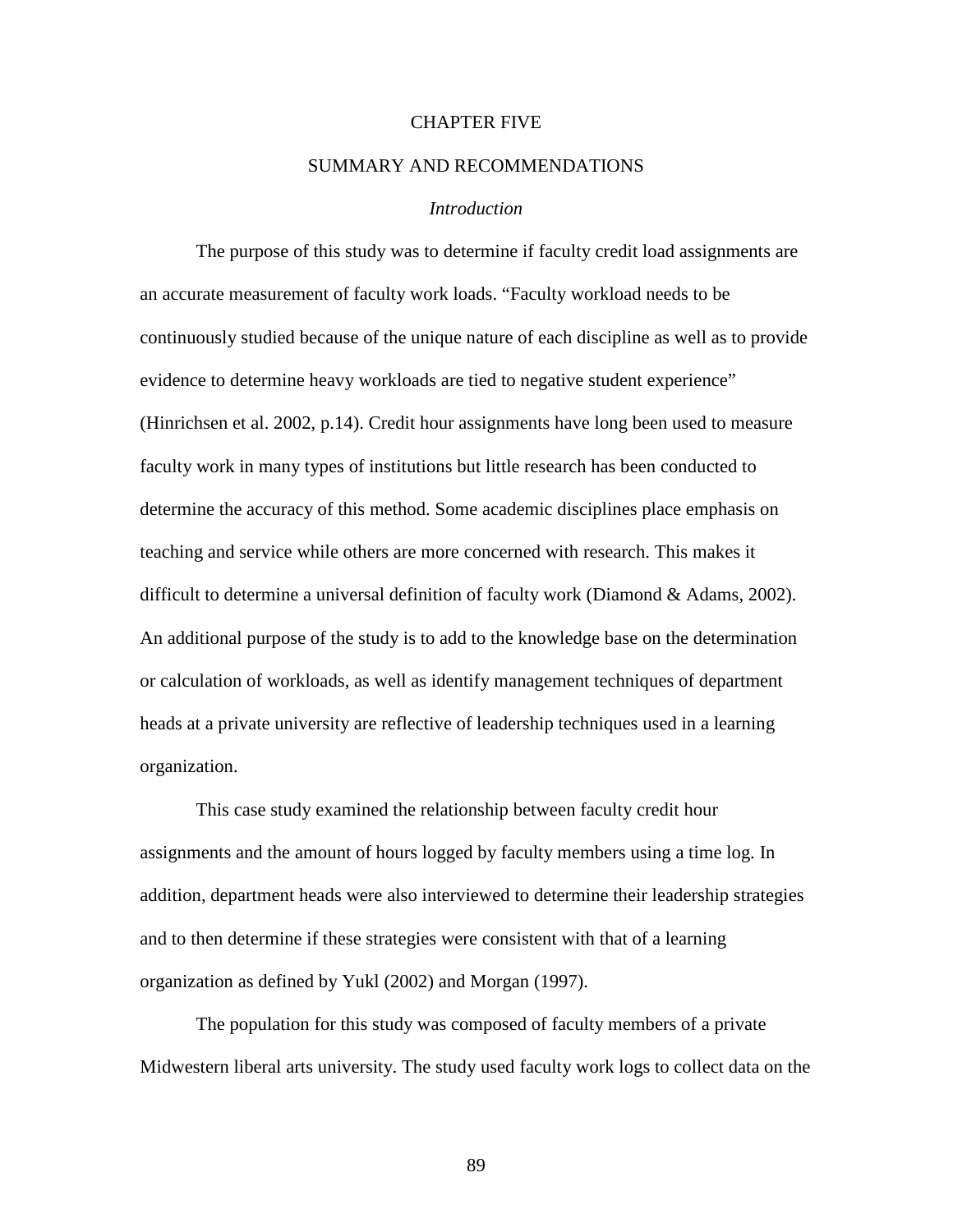number of hours full time faculty were working as well as faculty credit hour assignment cards to determine the load assigned to the faculty member by the University. The University has ten academic departments and each department has a single faculty member that serves as the department head. Forty-three faculty members completed the work log for each week of the assigned period and several of the department heads participated in an interview process.

The data collected from the faculty work log and credit hour assignment cards was analyzed using the statistical package for the Social Sciences (SPSS) version 13.0. Tests were performed to determine if relationships exist. In addition, qualitative research methods (Merriam, 1998) were employed to determine the leadership techniques of department heads and to determine if these techniques were consistent with learning organizations as outlined by Yukl (2002) and Morgan (1997).

The primary research questions were as follows:

1. Are faculty credit hours a valid measure of faculty work as indicated by the relationship between faculty credit hours and total time engaged in work related activities?

A Pearson test for correlation (Fraenkel & Wallen, 2003) was performed to determine if the number of assigned faculty credit hours was a predictor of total time logged by faculty in total work activities. An alpha level of .05 was used to determine significance.

2. Are faculty credit hours a valid measure of faculty teaching activities as indicated by the relationship between faculty credit hour loads and the amount of time spent in teaching related activities?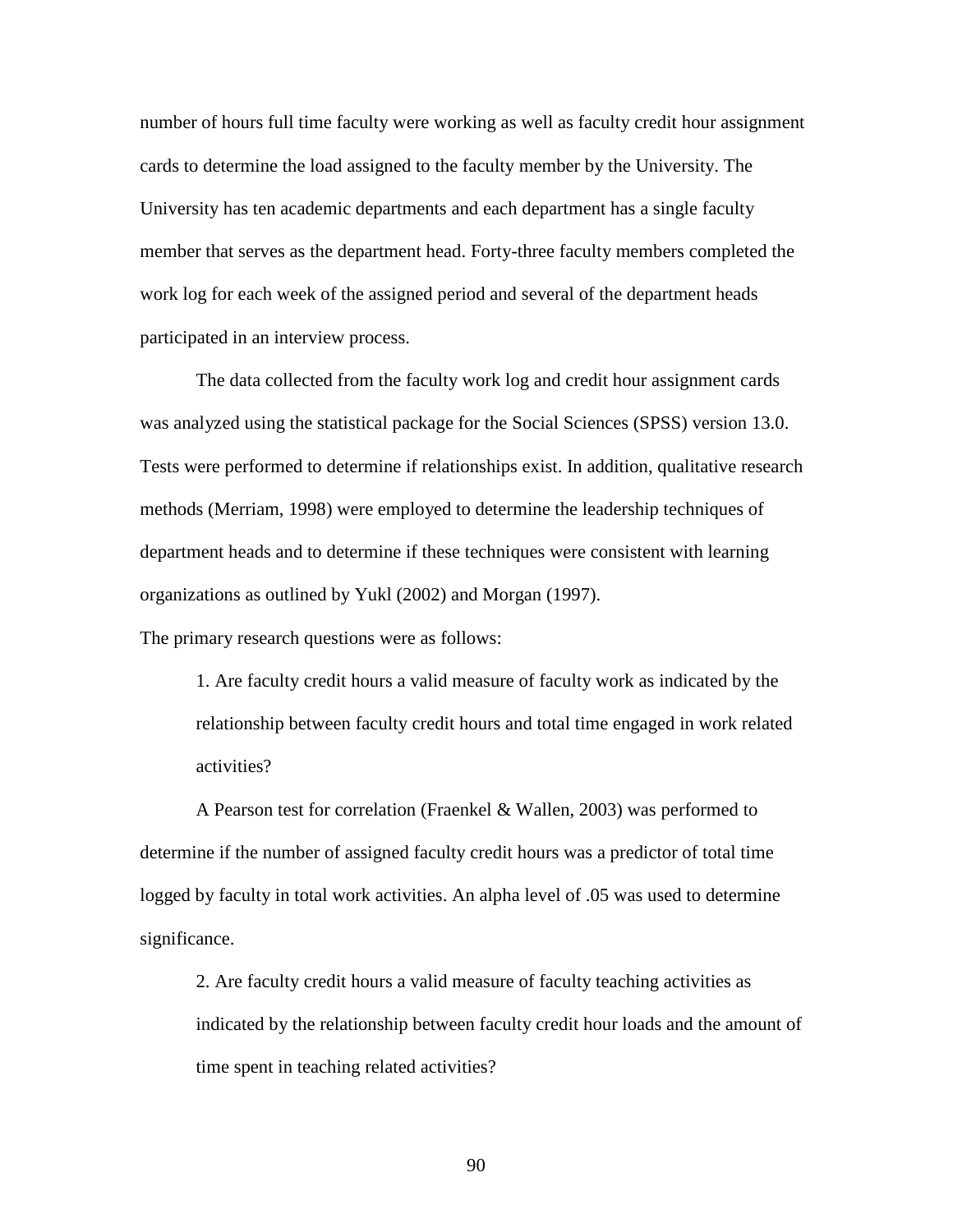A Pearson test for correlation (Fraenkel & Wallen, 2003) was performed to determine if the number of assigned faculty credit hours was a predictor of time logged by faculty in teaching related activities. An alpha level of .05 was used to determine significance.

3. Are faculty credit hours a valid measure of faculty administrative activities as indicated by the relationship between faculty credit hour loads and the amount of time spent in administrative activities?

A Pearson test for correlation (Fraenkel & Wallen, 2003) was performed to determine if the number of assigned faculty credit hours was a predictor of time logged by faculty in administrative activities. An alpha level of .05 was used to determine significance.

4. Are faculty credit hours a valid measure of faculty advising activities as indicated by the relationship between faculty credit hour loads and the amount of time spent in advising activities?

A Pearson test for correlation (Fraenkel & Wallen, 2003) was performed to determine if the number of assigned faculty credit hours was a predictor of time logged by faculty in advising activities. An alpha level of .05 was used to determine significance.

5. Are the leadership strategies of department heads, in determining faculty workloads of the University, consistent with the strategies within a learning organization that encourage flexibility, experimentation, acquiring knowledge from sources outside the organization, and the diffusion of knowledge Yukl (2002)?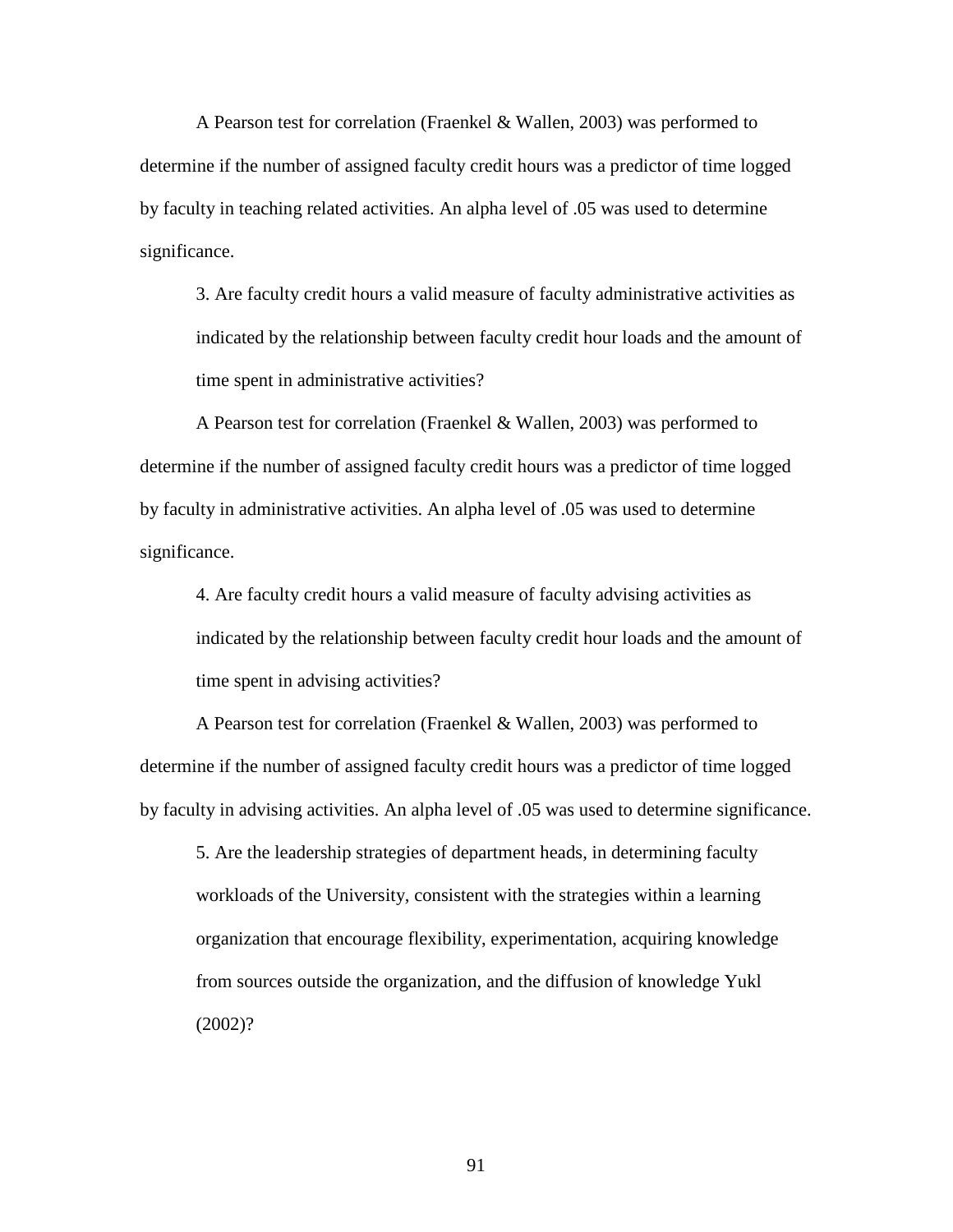In order to determine if leadership techniques of department heads were consistent with the strategies within a learning organization that encourage flexibility, experimentation, acquiring knowledge from sources outside the organization, and the diffusion of knowledge Yukl (2002) interviews were conducted. Person-to-person interview questions (Merriam, 1998) were developed with consideration of learning organization characteristics. Responses to these questions were transcribed and coded (Merriam) to determine if responses indicated a learning organization as defined by Yukl.

6. Are the leadership strategies of department heads, in determining faculty workloads of the University, consistent with the strategies within a learning organization that allow for both single and double loop learning as defined by Morgan (1997)?

In order to determine if leadership techniques of department heads were consistent with the strategies within a learning organization consistent with a learning organization that allow for both single and double loop learning as defined by Morgan (1997) person-to-person interviews were conducted (Merriam, 1998). Interview questions were developed with consideration of learning organization characteristics. Responses to these questions were transcribed and coded (Merriam) to determine if responses indicated a learning organization as defined by Morgan.

#### *Findings of the Study*

 Research questions one through four were addressed with the quantitative data obtained from faculty credit hour cards and faculty work logs. Forty-three faculty members participated in completion of faculty work logs for two week periods. No significant correlations were discovered in the data analysis of research questions one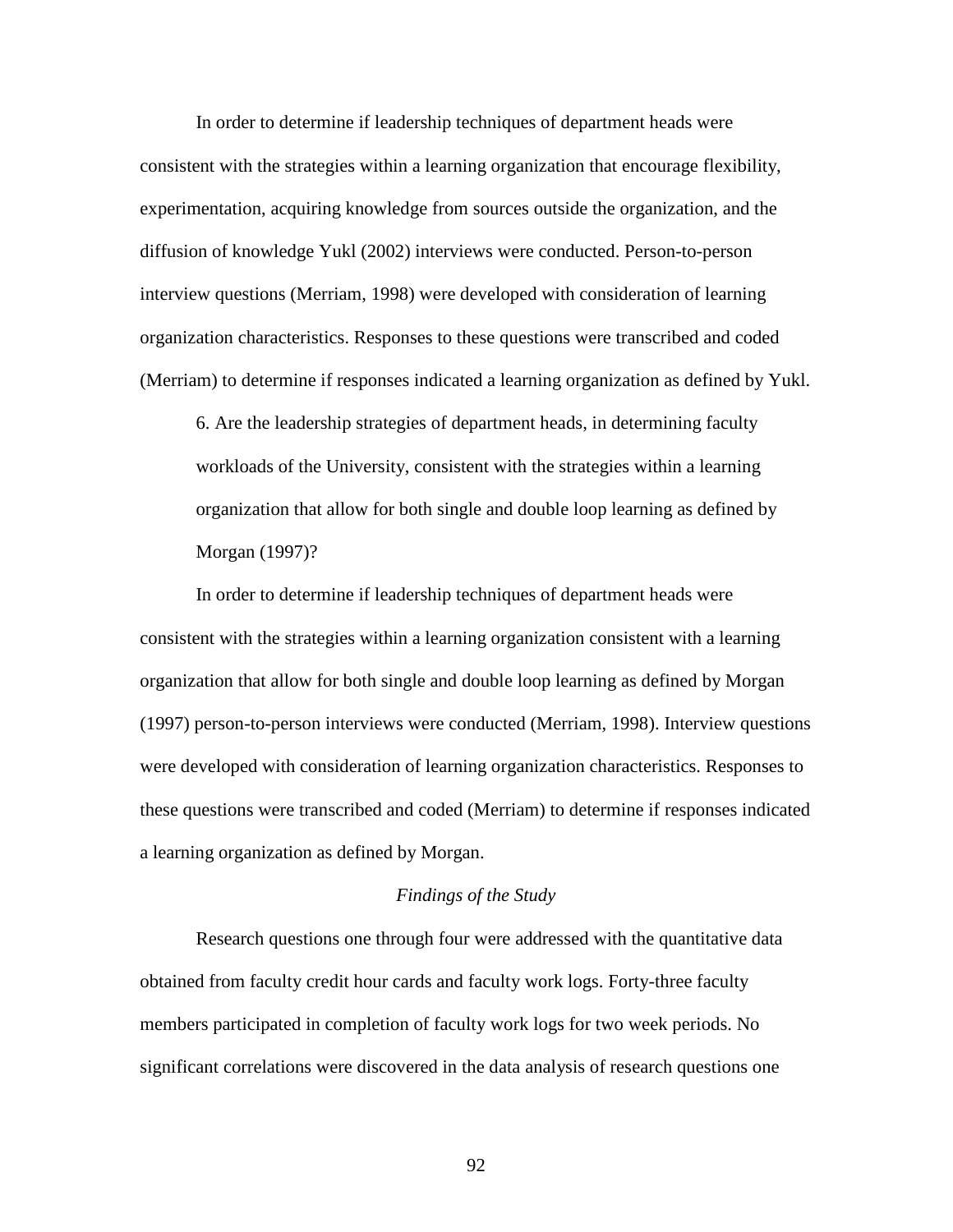through four. While not significant, a weak positive correlation was discovered in the data analysis of research questions one through three. Specific findings for research questions one through four are reported in the following paragraphs.

Results indicated a weak direct relationship between the number of faculty credit hours and the total time engaged in work related activities. While the results indicated a direct relationship the relationship was not deemed significant (see Table 1). Furthermore, faculty credit hours accounted for only six percent of the variance in total time logged by faculty. Analysis of the data for research question one revealed that assigned faculty credit hours were not a strong predictor of total work time logged by faculty.

 For research question two a Pearson correlation was calculated and revealed no significant correlation between the number of assigned faculty credit hours and the time logged in teaching related activities (see Table 2). Results indicated a weak direct relationship between the number of faculty credit hours and the total time involved academic activities. Furthermore, faculty credit hours accounted for only 5.5 percent of the variance in total time logged by faculty. Analysis of the data for research question two revealed that assigned faculty credit hours were not a strong predictor of time logged by faculty in teaching related activities.

For research question three a Pearson correlation was calculated and revealed no significant correlation between the number of assigned faculty credit hours and the time logged in administrative activities (see Table 3). Results indicated a weak direct relationship between the number of faculty credit hours and the total time in administrative activities. Furthermore, faculty credit hours accounted for only three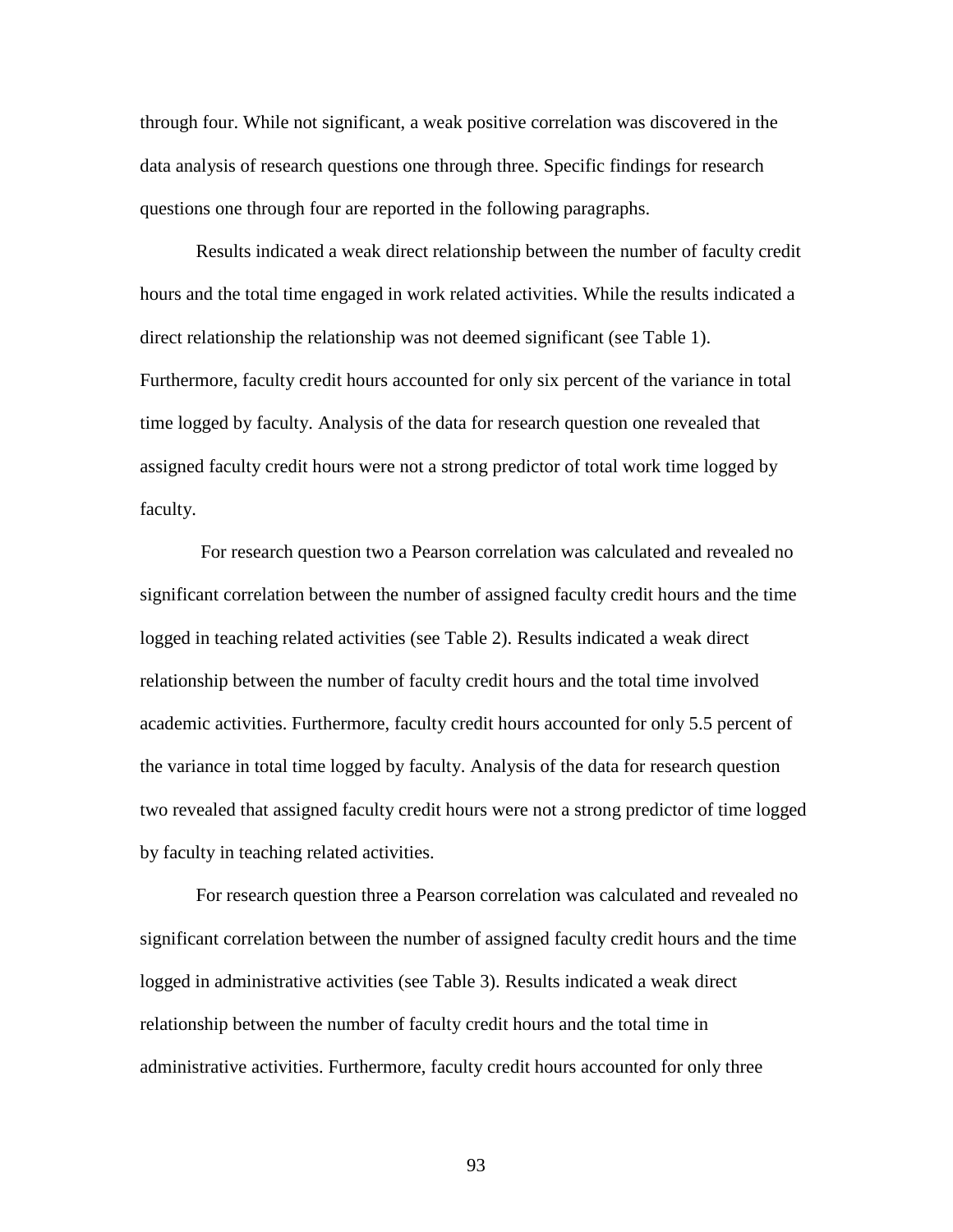percent of the variance in total time logged by faculty. Analysis of the data for research question three revealed that assigned faculty credit hours were not a strong predictor of time logged by faculty in administrative activities.

 For research question four a Pearson correlation was calculated and revealed no significant correlation between the number of assigned faculty credit hours and the time logged in advising activities (see Table 4). Results indicated no relationship between the number of faculty credit hours and the total time in advising activities. Analysis of the data for research question 4 revealed that assigned faculty credit hours were not correlated to the number of hours logged by faculty in advising activities.

 The qualitative findings from the interviews provided responses to research questions five and six. Coding for the data obtained was guided by the principles of a learning organization that encourage flexibility, experimentation, acquiring knowledge from sources outside the organization, and the diffusion of knowledge Yukl (2002). Coding was also guided by the principle of a learning organization that allow for both single and double loop learning as defined by Morgan (1997).

 Analysis of the data collected for research question five revealed that department heads at the University were using leadership strategies that allowed for flexibility, experimentation, and the acquiring of knowledge from outside the organization. While descriptions of the diffusion of knowledge were limited, the overall leadership techniques of department heads were consistent with the principals of a learning organization.

 Analysis of the data collected for research question six revealed that department heads at the University were using leadership strategies that promoted both single loop and double loop learning. Descriptions provided by the department heads indicated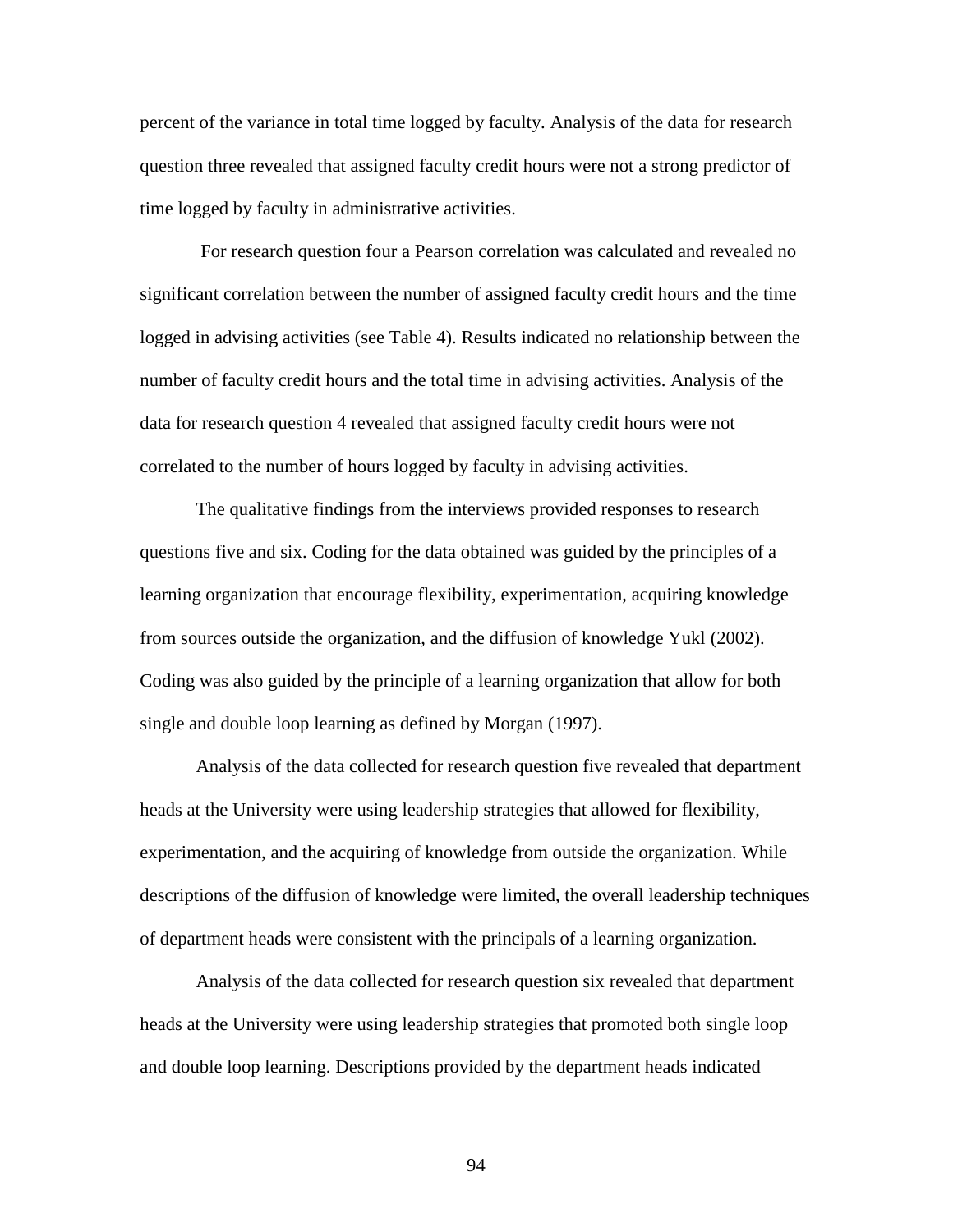ongoing evaluation of organizational operations in regard to current operating procedures as well as evaluation of the effectiveness of these norms in regard to the overall mission of the department. Data analysis supported that department heads were demonstrating leadership techniques that were consistent with a learning organization.

### *Discussion of the Findings*

 The Pearson correlations calculated for research questions one through four revealed no significant correlations between the number of faculty credit hours assigned and the number of hours logged by faculty in the areas of total time in work related activities, time spent in teaching activities, time spent in administrative activities and time spent in advising activities. The findings suggest that faculty credit hours may not be the best measure of faculty work which is also suggested by Scarlet (2004). Other studies have described difficulty in assessing faculty workloads because of the complex nature of faculty work (Porter & Imbach, 2000).

While not significant, the Pearson correlations did reveal a weak positive relationship between assigned faculty credit hours and the time logged in three of the four work categories. The strongest correlation was calculated to be between assigned faculty credit hours and the total time logged by faculty. Faculty members at the University usually have an assignment of 12 credit hours and faculty members work between forty and fifty hours per week regardless of the type of activity. Other studies have described consistency in the total amount of time faculty work (Milem, Berger, & Dey, 2004; Meyer, 1998). The correlation between assigned faculty credit hours and time spent in teaching related activities was nearly as strong as that of total time. Teaching activities account for the majority of faculty work at non research based institutions (Watts, 2004)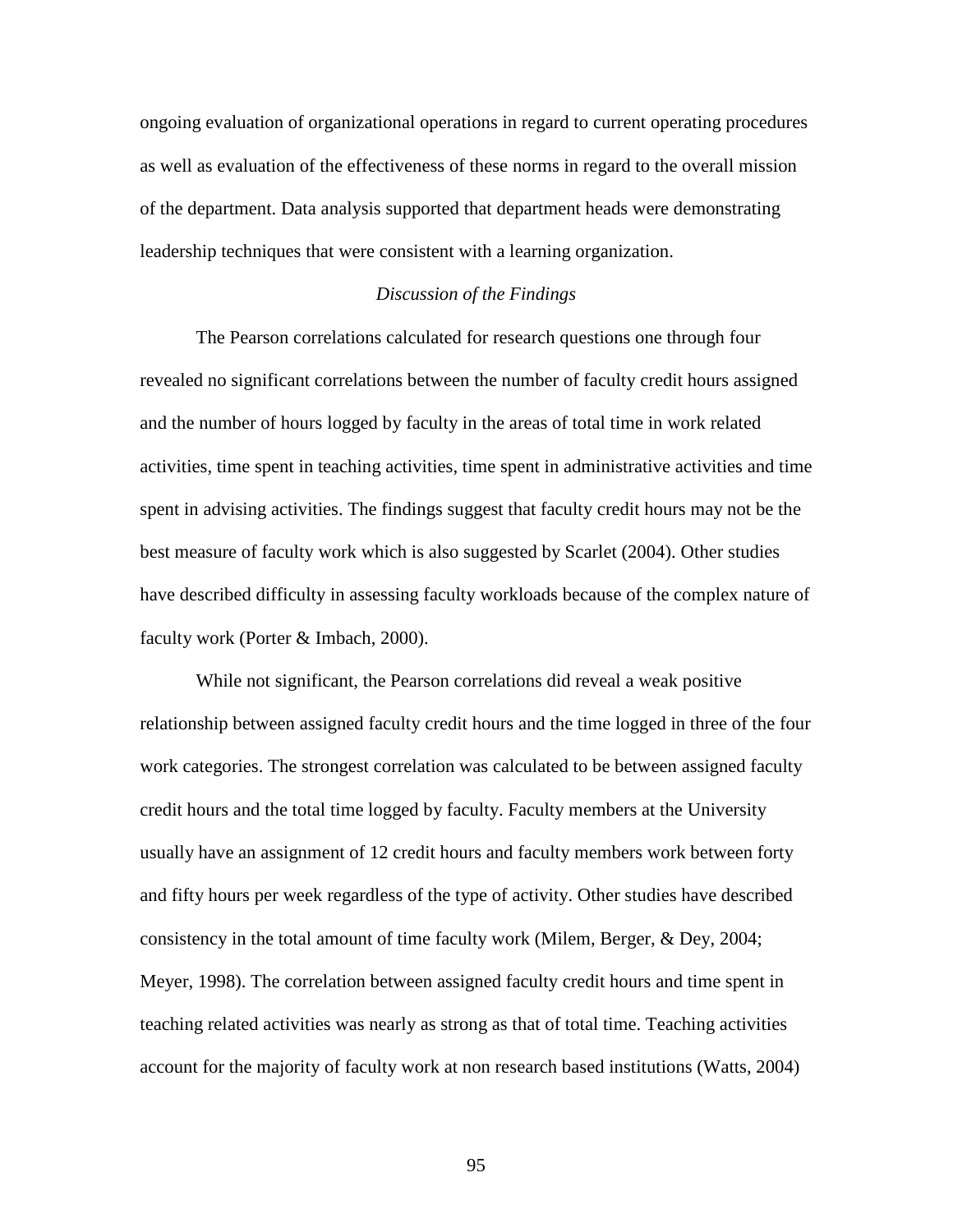and would also account for the majority of the 12 credit hour assignment. The weak positive correlation between faculty credit hours and administrative activities could be due to administrative activities not being equally distributed among faculty (AAUP, 2000). No correlation was revealed between credit hour assignments and time spent in advising activities. Other studies have noted inconsistencies in advising time because of the wide variety of interest of faculty in advising and the variance of skill faculty have in advising (Milem et al., 2000).

The lack of strong correlations between faculty credit hour assignments and the various categories of faculty work in the study have been suggested by other research because of the wide variety of activities that encompass faculty work. The correlations between faculty credit hours assignments and the types of activity became weaker as the description of the activities became more specific.

 The qualitative data obtained from interviews for research questions five and six did reveal information on the leadership practices of department heads at the University. Each of the department heads interviewed demonstrated some type of flexibility in their leadership practices. Six department heads described flexibility in the methods of assigning faculty credit hours so long as the work was completed in a desirable manner. Yukl (2002) defined a learning organization in a similar manner by describing a learning organization as an organization that is flexible in accepting a variety of methods to accomplish a task. Three department heads also described flexibility in the manner in which courses were delivered by mentioning situations where the work of a single class or sections of the same class was shared faculty members. Collaborative efforts that were described were similarly noted in other faculty workload studies as a means to adapt to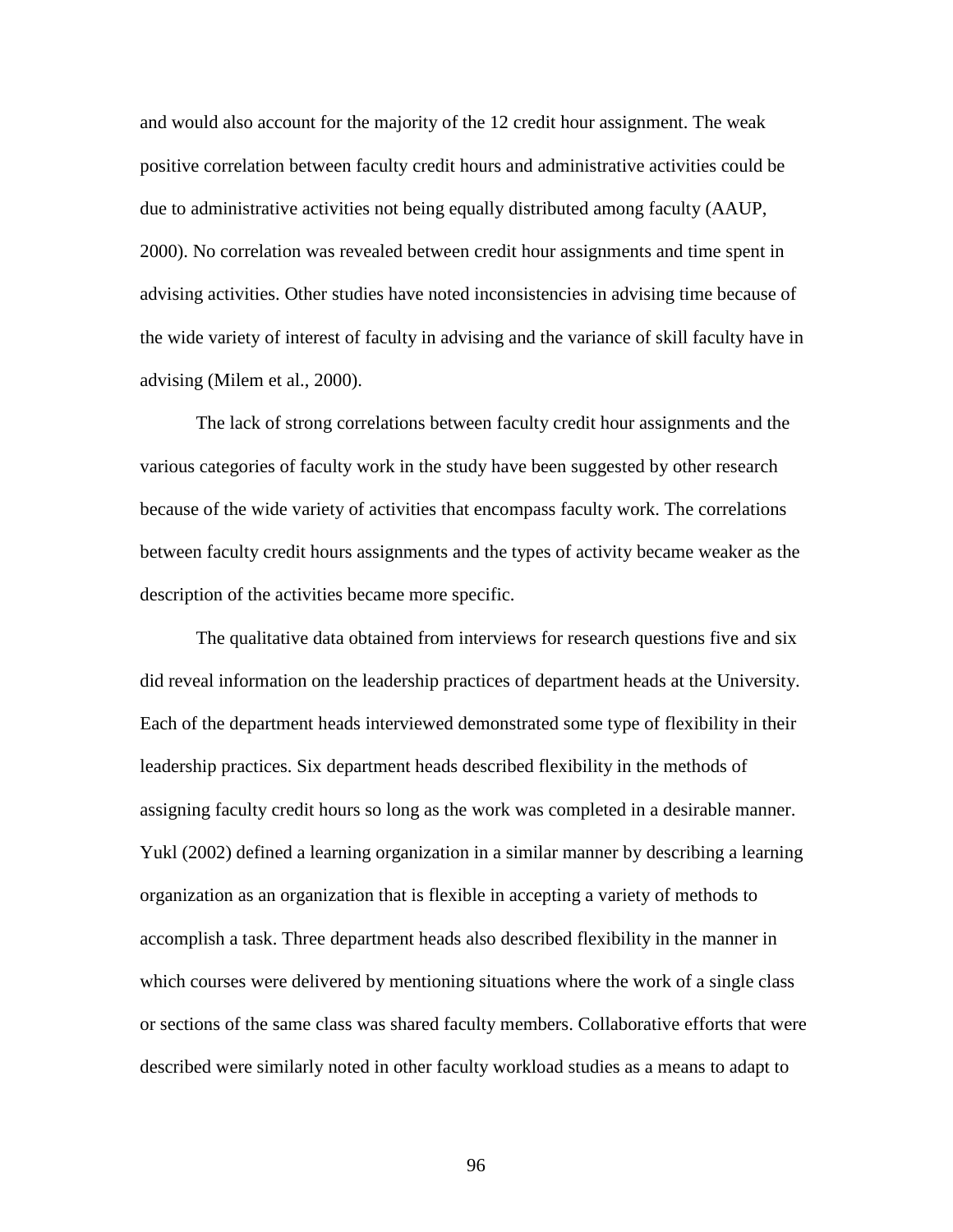changing environments and increase productivity (Walvoord & Poole, 1998; Scarlet, 2004).

 Several department heads, through interview statements, demonstrated their leadership style allows for experimentation within the department. Department heads described instances when a faculty member had a new idea and was allowed to try it out to see how well it worked. Organizations that allow members to try new ideas and test methods are faster at developing new knowledge (Yukl, 2002). Furthermore, universities that monitor the environment and allow group members to form opinions strengthen the learning environment (Leithwood, Jantzi, & Steinbach, 1998). The experimentation that was permitted and encouraged by department heads indicated a learning organization.

 Department heads at the University also illustrated how outside knowledge is brought into the department. One department head described a technique borrowed from another department in supervising practicum students while others described discussions with other University faculty or with other professionals at conferences. This type of social interaction facilitates learning and the bringing in of outside knowledge (McCombs & Whisler, 1997). Learning that takes place within higher education usually begins with a problem the organization has not encountered before and outside information is often helpful in developing a remedy for these problems (Hansen, 2001).

Analysis of department head responses regarding the diffusion of knowledge revealed that this area was limited in leadership practices. Several of the department heads described their departments as separate organizations and said their individual department did not share information to a great extent with other departments. Yukl (2002) defined the diffusion of knowledge within a learning organization as the sharing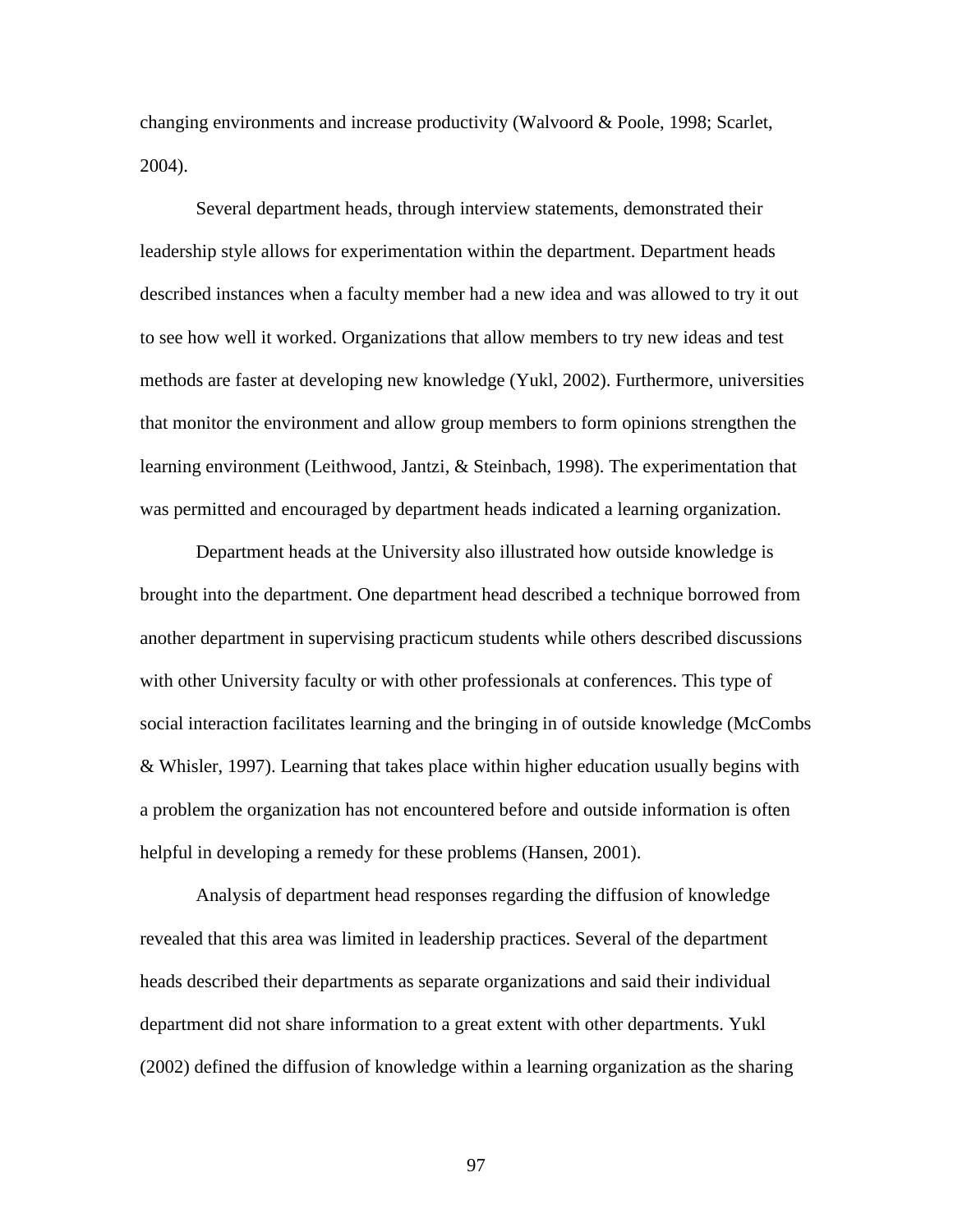of relevant information. Academic disciplines are unique and therefore the amount of information available to share can be limited (Diamond & Adams, 2000).

 Interview responses from the department heads at the University also demonstrated how their leadership provides for single loop learning. Department heads mentioned specific ways adjustments are made in current operating procedures which Morgan (1997) defined as single loop learning. Several department heads noted how students and faculty members provide feedback during the semester as to how the current system is working. These routines were suggested by Hansen (2001) as an effective mechanism to promote single loop learning.

 Finally, department heads demonstrated leadership practices that allowed for double loop learning. Morgan (1997) defined double loop learning as an organization's ability to evaluate current operating norms to see if a better system exists to carry out organizational tasks. The double loop learning described by the department heads involved alumni surveys and discussion among faculty members within the department. In these situations organizational learning takes place in order for the problem to be solved in a manner not previously implemented by the organization. This type of organizational learning is a result of double-loop learning and helps colleges and universities adjust to a changing environment (Hansen, 2001).

## *Implications for Practice*

 The pursuit of this study was to determine if assigned faculty credit hours are a reasonable measure of faculty work. In addition, the study attempted to determine if the leadership techniques of department heads were consistent with leadership strategies of a learning organization. The study revealed no significant correlation between faculty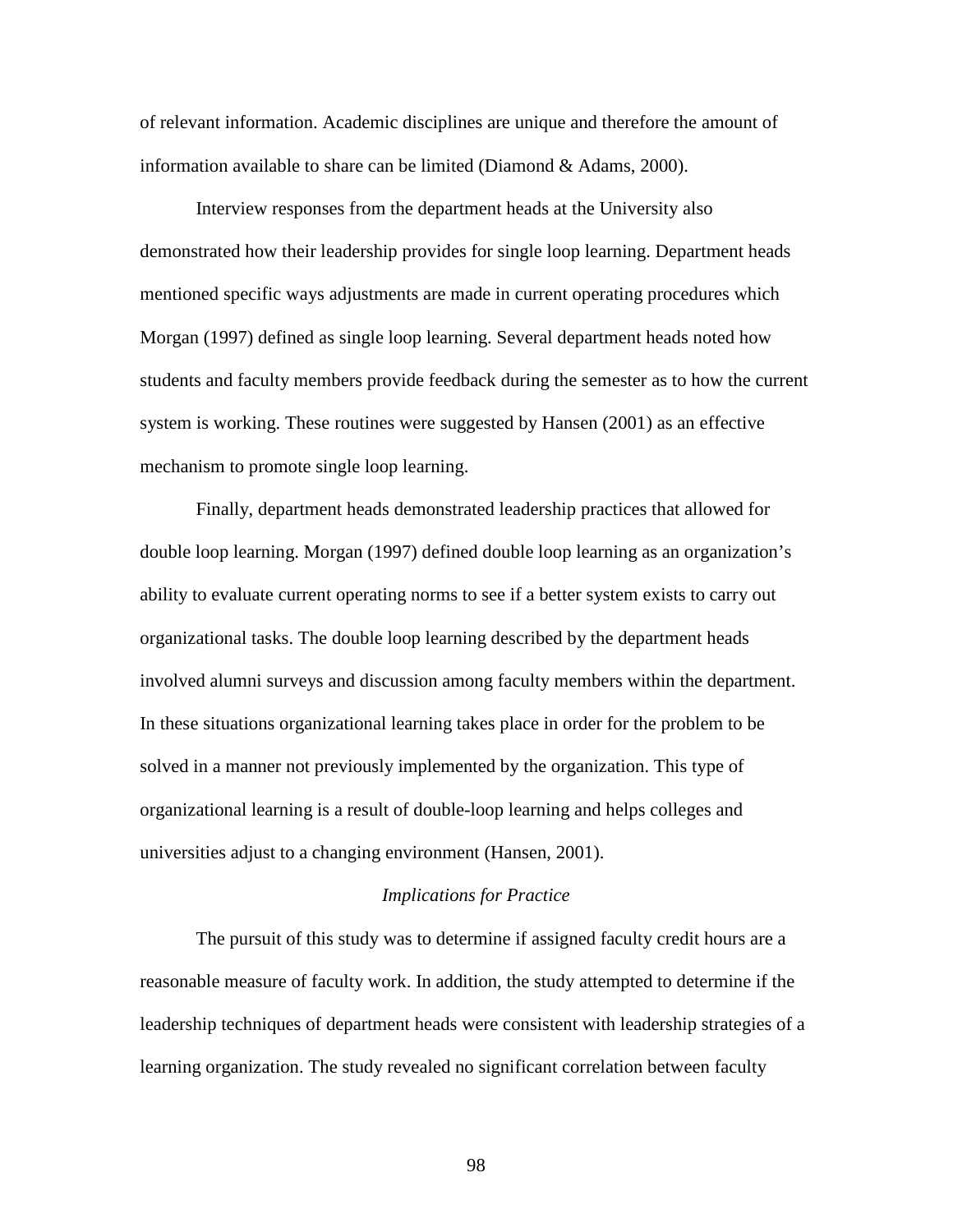credit hours and the time faculty spent at work, in teaching activities, in administrative activities and advising activities. The study, while not significant, did reveal a weak positive correlation between assigned credit hours and three of the four activity categories. When this quantitative data is interwoven with the information revealed in the qualitative portion of the study, useful information is revealed about the methods department heads use to make the faculty credit hour system function effectively within the organization.

 The variables of assigned faculty credit hours and total time spent in work related activities, while not statistically significant, were weakly correlated and may suggest that assigned faculty credit hours could be a measure of faculty work, especially if the formula for determining faculty credit hours involved other activities that encompass faculty work. Faculty work is extremely diverse depending on the discipline, therefore, a universal definition that only considers faculty credit hours is not adequate (Diamond  $\&$ Adams, 2002; Hinrichsen et al. 2002). When the specific work activities of teaching, administration, and advising were isolated, the correlations were weaker in addition to not being considered statistically significant. This further indicates that faculty work is too diverse to effectively measure with the single variable of assigned faculty credit hours. It should also be noted that formulas for calculating faculty work can become too detailed and the end result may be a lack of flexibility or collaboration as work is assigned (H. B. Altman, personal communication, February 24, 2006). The information provided by department heads during the interview process revealed how individual departments are managing faculty work by functioning as a learning organization and adapting as the environment changes.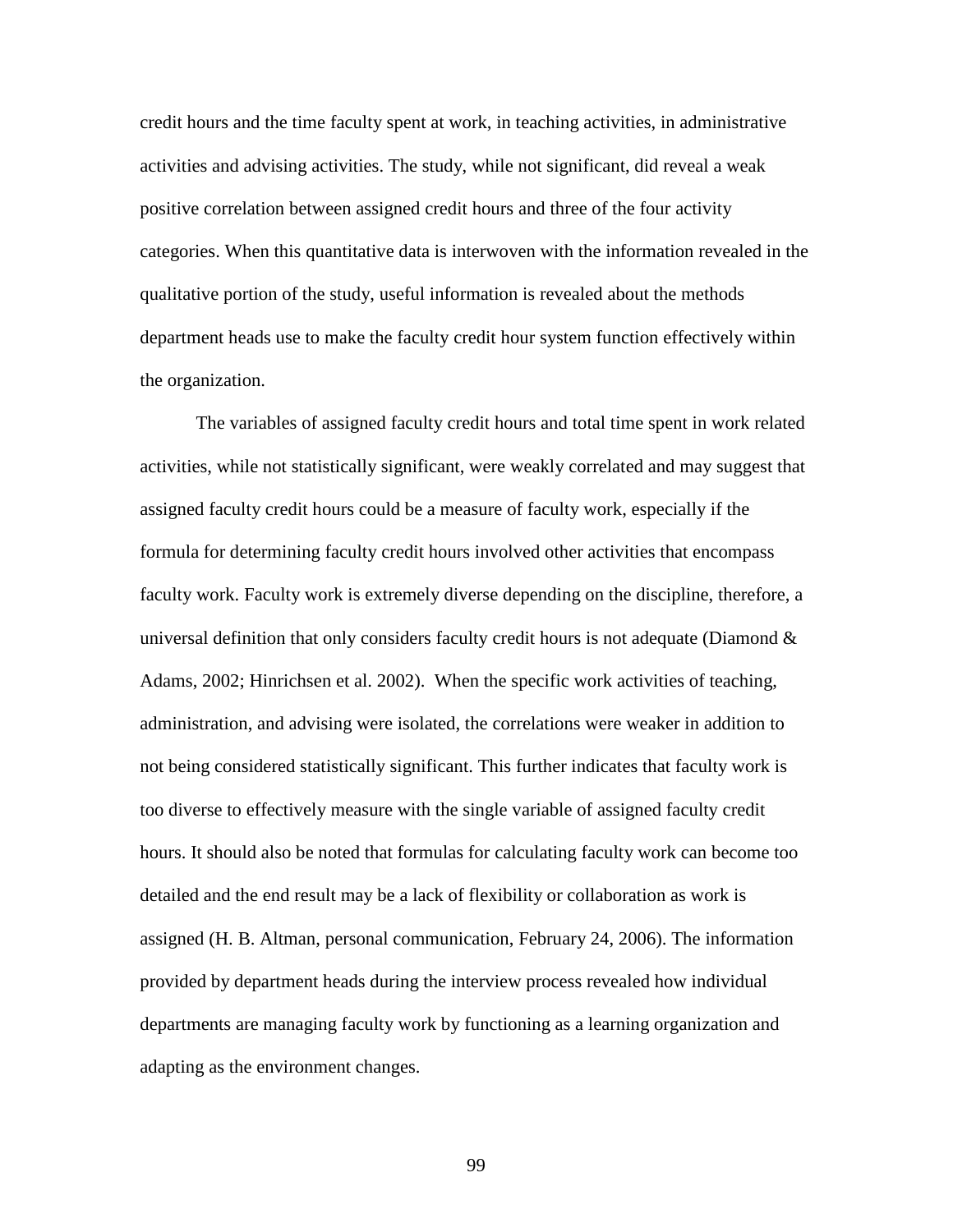The characteristics of learning organizations outlined by Yukl (2002) of flexibility, experimentation and bringing in knowledge from outside the organization were clearly present in the individual departments at the University as indicated by the department heads. The implication being that each department is functioning as a learning organization as faculty work in the department is managed. Faculty workloads should be established at the department level as department heads have the best sense in determining if faculty are overworked (H. B. Altman, personal communication, February 24, 2006). The lack of dissemination of information between the departments at the University suggests that each department is indeed functioning as an individual organization and faculty workload management could be improved with the sharing of information and management strategies among the departments at the University. This sharing of knowledge is limited by the uniqueness of each department.

 The individual departments at the University demonstrated the ability to acquire knowledge via both single loop learning and double loop learning which are defined as characteristics of a learning organization (Morgan, 1997). The data collected from department head interviews revealed that departments at the University had evaluation mechanisms in place that allowed for the monitoring of the departments ability to achieve current operating goals as well as the evaluation of the effectiveness of these goals in accomplishing the mission of the department. The wide variance in the descriptions of faculty work within individual departments can cloud the issue as well and is best dealt with at the department level (Massey & Wilger, 1998). In other words faculty work can appear to be unequal within academic departments as well as from one academic department to another. The best faculty workload formulas contribute to an overall sense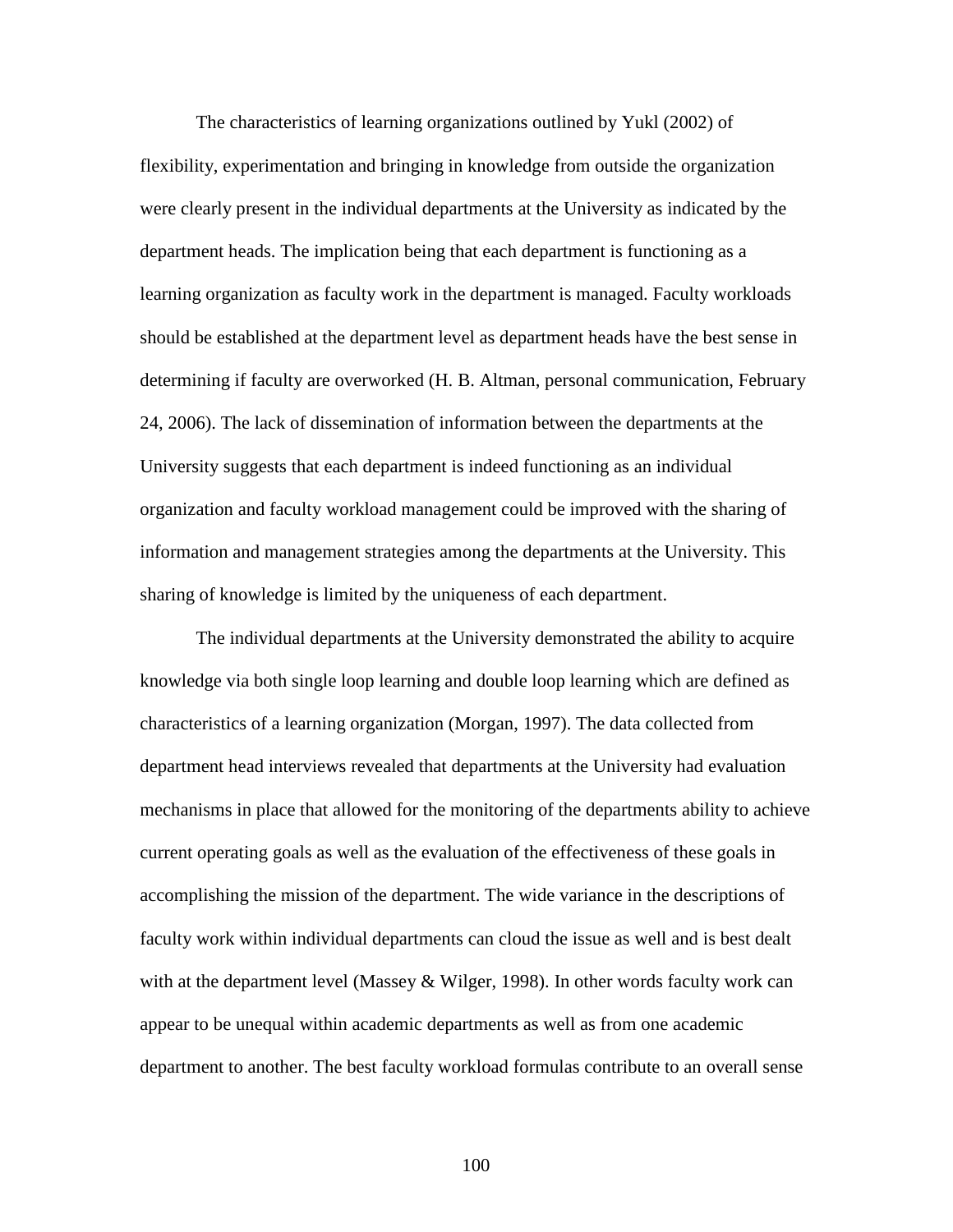of fairness in an organization rather than limiting departments in how faculty work is assigned (H. B. Altman, personal communication, February 24, 2006). The implication may be that the individual departments at the University are operating as learning organizations and therefore need to continue to develop new ways of measuring and assigning faculty work within the department. In other words, it may be difficult to apply a universal method of assigning faculty work to each academic department at the University unless the universal method is flexible enough to account for department differences.

 The results of the study have implications for similar liberal arts universities in respect to the overall function of the institution. Universities should have characteristics of learning organizations in order to adapt to economic and social changes in the environment. Change in higher education is normally slow to take place but institutions with systems in place to encourage organizational learning can better adapt to changes in economic, social, and technologic environments (Birnbaum, 2001).

# *Limitations, Assumptions, and Design Controls*

 One of the limitations of case study research involves the application of findings to other organizations. Case studies have value however when seeking to determine how one organization differs from another or when seeking to determine the internal operations of an organization (Thomas & Brubaker, 2000). "The case study is a useful approach that can be applied to diverse academic disciplines in varied contexts" (Thomas & Brubaker, p. 109). A case study approach is useful when complex problems can be addressed through an intense and rich analysis of a specific organization that can be used as a comparison for similar institutions (Merriam, 1998)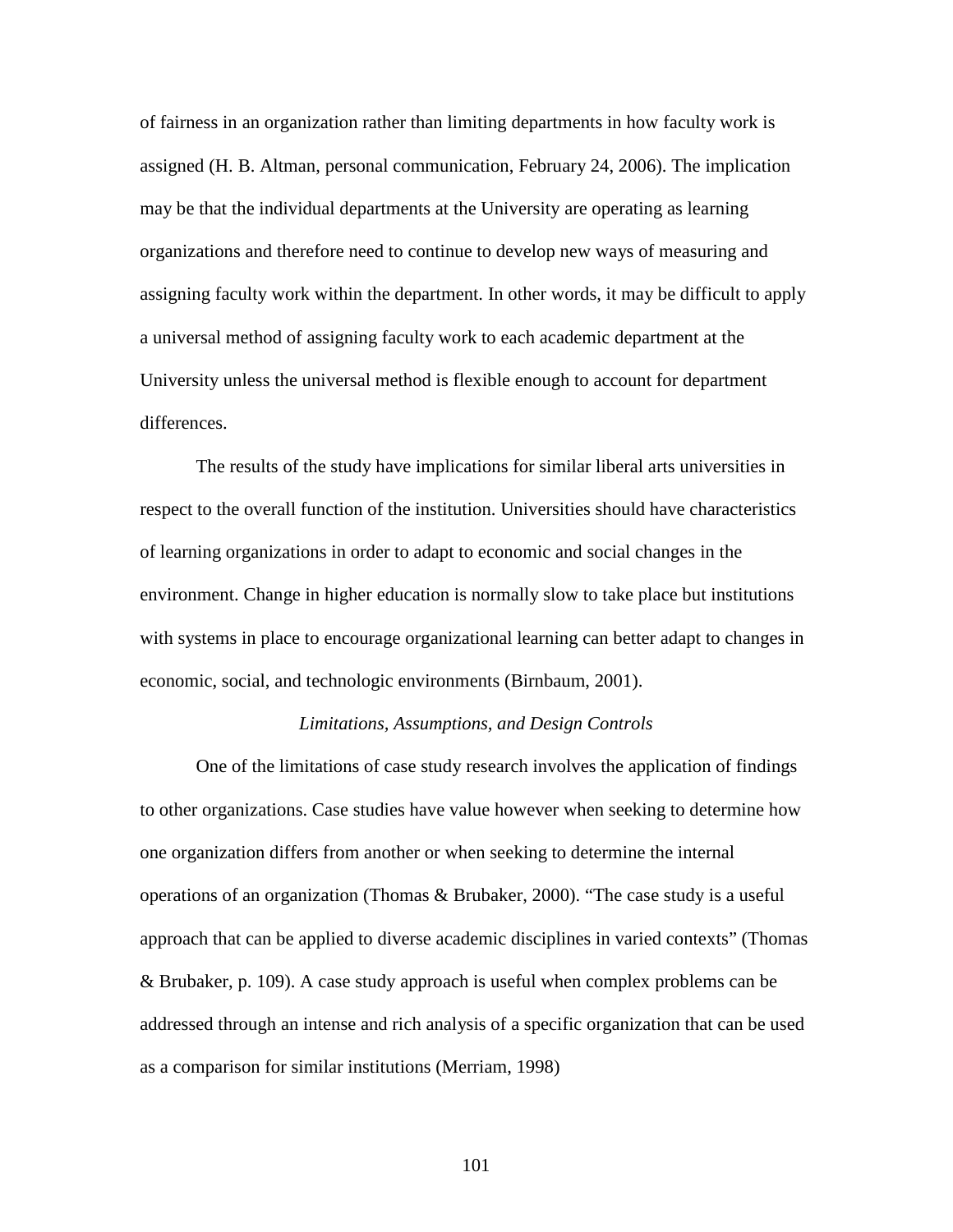Much of the data used to measure faculty workload is reliant on the accuracy of data collected in surveys and work logs completed by institution administrators along with faculty members. While every effort was made to gather accurate data of full and part time faculty workloads, the study did not completely account for varying interpretations of faculty work assignments and individual reporting of this data. The study was a case study of a single Midwestern university and findings may or may not be applicable to other university settings. Each department at the University employs one faculty member as a department head and the University employs just less than 100 full time faculty members. The university has very little turnover in faculty with many professors having been with the university for more than 20 years. The University has been described as an excellent Christian place to work by the faculty in independent surveys. The University leadership above the department head level has also been very stable. The unique characteristics of the leadership at the University make it an excellent place to conduct a case study.

The results from the study illustrated the complexity of faculty work and the difficulty in measuring that work at a specific University. The Carnegie Foundation (2005) classifies more than 250 institutions as being similar to the University in the study so knowledge revealed by the study could have application to other similar institutions. While the institution where the study was conducted was similar to many others, the generalizability of the findings is limited. The study did shed light on how the University department heads implemented leadership techniques that encouraged organizational learning which could be applied in other higher educational settings. The study was also limited by the number of faculty participating. This study used descriptive research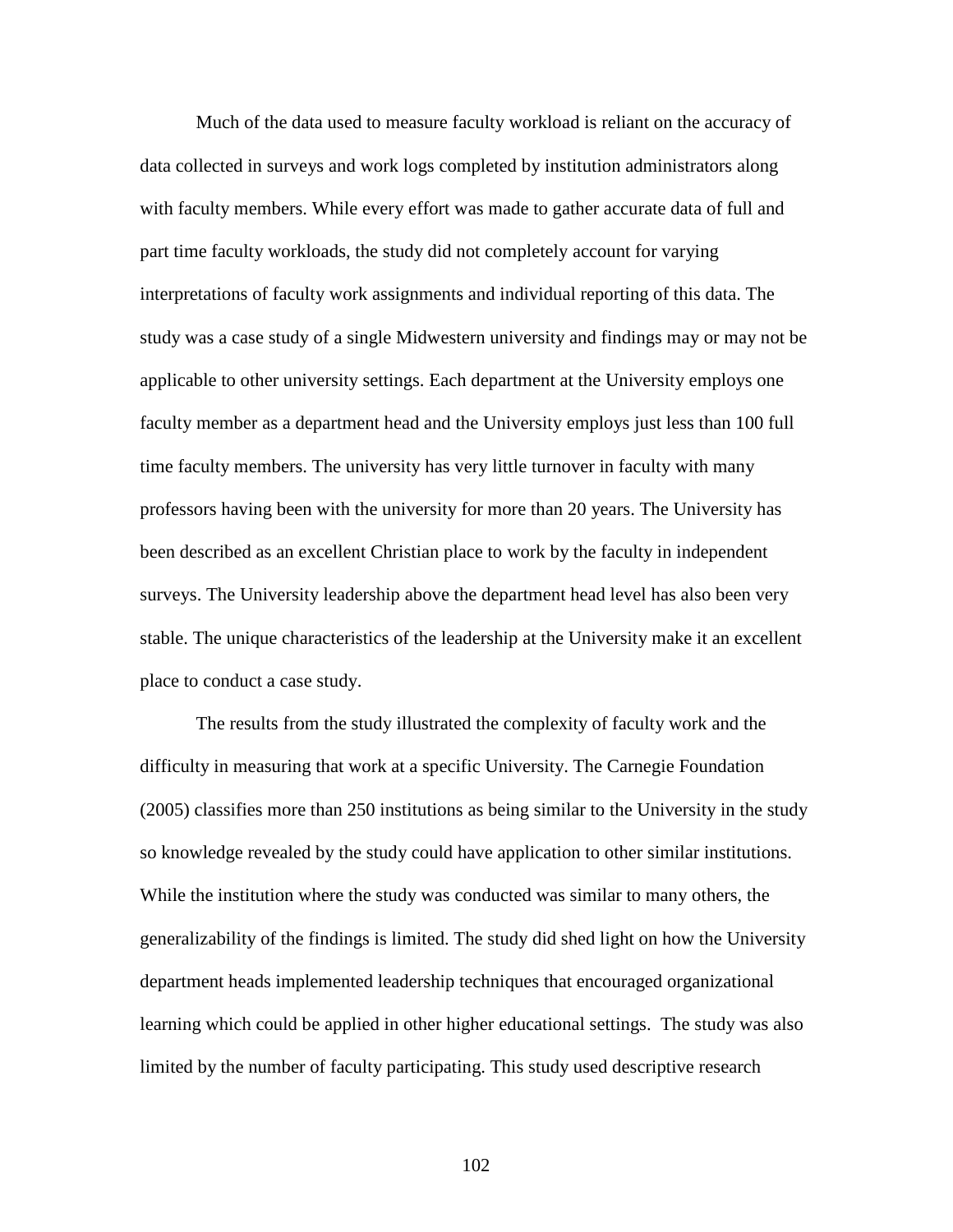methods to determine how faculty members spend their workday and participants were trained on the use of the faculty work log. Similar studies have considered data from comparably sized samples due to the fact that individual institutions are not excessively diverse from one another (Hinrichsen et al. 2002). The design of the faculty work log allowed for daily accounting of time spent in activities throughout the day. Nearly half of the possible 92 participants were involved in the work log aspects of the study and eighty percent of the department heads were interviewed in the study so a quality representation of the University was likely obtained both in the amount of work reported using the work log and leadership techniques discussed during the interview process.

#### *Recommendations for Further Research.*

 While the study revealed no significant correlations it was not likely due to the number of participants in the study or the fact that the study was carried out at a single institution. Several studies have used the self report or work log method to gather data on how faculty members are spending time during the work day (Glazer & Henry, 1994; Hinrichsen et al. 2000; Harter, Becker, & Watts, 2004). Additional studies where individual faculty members make use of faculty work logs various days throughout the semester rather than a two week period could reveal more of an average work day for the faculty member. Preskill and Torres (1999) offer that one of the best methods for organizations to learn is through reflection and dialogue on ways to improve for the future. Completing work logs is an effective way of stimulating discussion on faculty work without starting a discussion of how faculty members are overworked. Additional faculty work studies could assist in the development of a more comprehensive definition of faculty work (Diamond & Adams, 2002).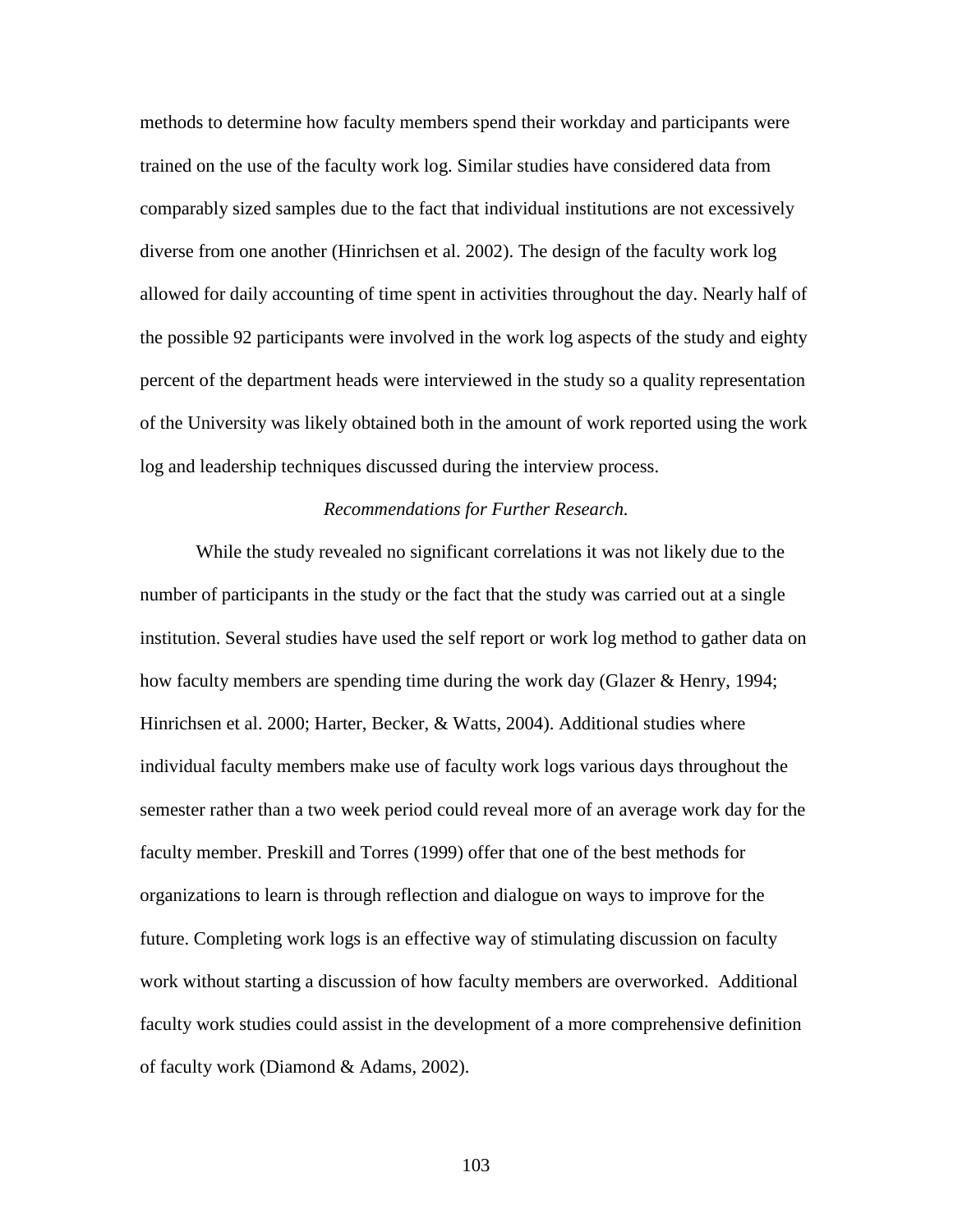One of the aspects of faculty work that is not included in the completion of faculty work logs is faculty productivity. The number of hours logged by faculty members is not necessarily an indication of the amount of work that is accomplished. Additional research on the productivity of faculty could be beneficial (Kezar, 1999) especially if the number of hours worked could be related to graduates of a program or student success rather than research productivity.

The study did reveal how the academic departments at the University were functioning as a learning organization. Similar studies at other universities might be useful to determine if individual departments were functioning in a similar manner or if the leadership at the University as a whole was consistent with that of a learning organization. Yukl (2002) described the need for competitive organizations to have mechanisms in place that allow for organizational learning. Some smaller private institutions have recently flourished because of the adaptability of the education programs they offer and the ability to change these programs in a timely manner. Any study that could assist higher education in adapting faculty work to changing economic and technologic conditions could be beneficial (Yuker, 1984). One area of faculty work in need of study is online and distance education and the work involved in the instruction of these courses (AAUP, 2000).

 The University involved in the study was a small, private institution in the Midwest. Additional information could be revealed if the study were conducted at other universities of different sizes with different characteristics or public institutions rather than private. In addition, academic disciplines have characteristics that are unique. Rather than focusing on all of the departments at a single institution research carried out in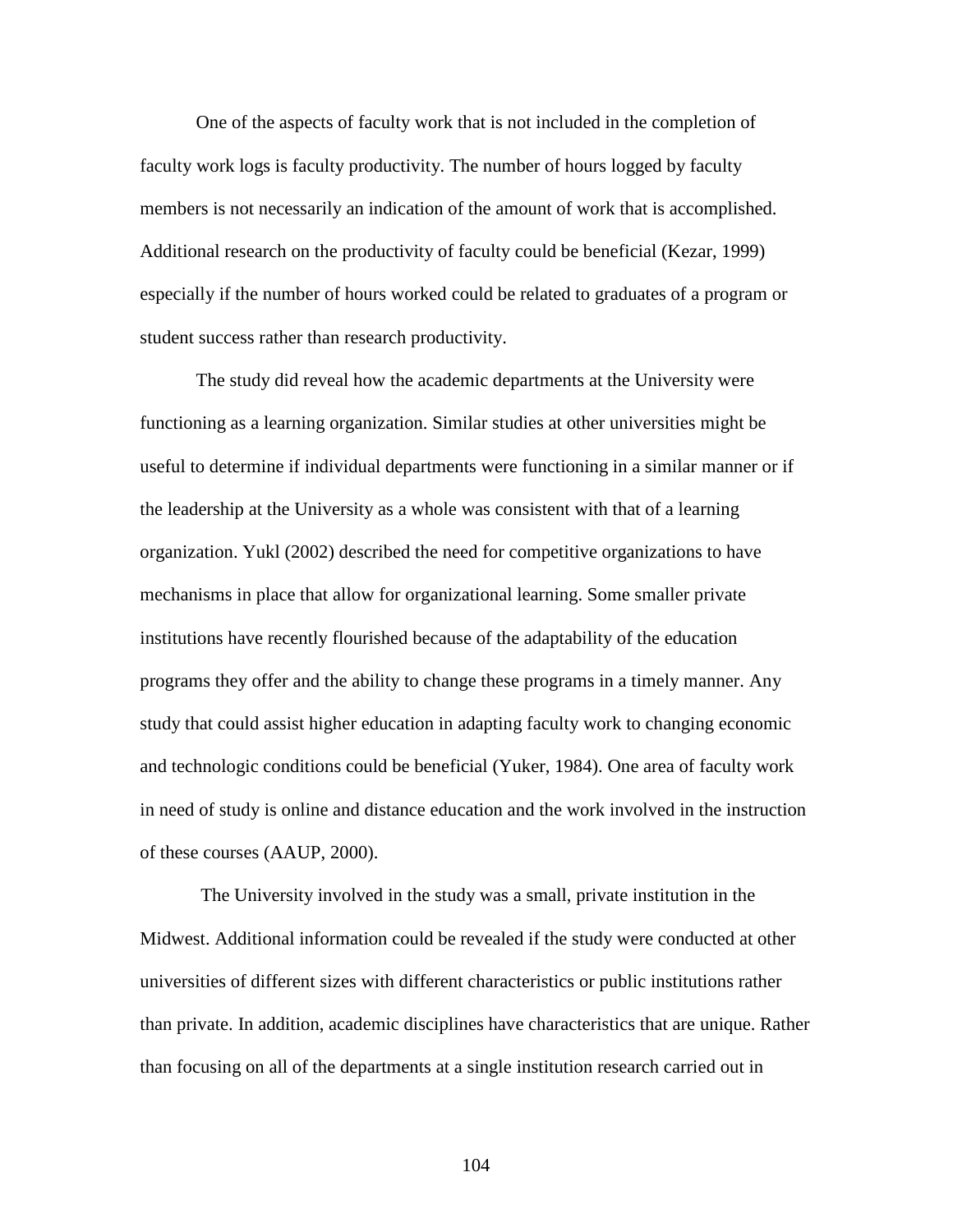similar departments at different universities could reveal additional, useful information. Diamond and Adam (2000) described the uniqueness of each academic discipline and therefore the non uniform types of work that occur in a single institution. In other words, the management of faculty work may be unique for each academic discipline rather than unique for each institution.

 A final recommendation for further research would involve the system the University uses to regulate faculty work assignments. Many universities no longer classify faculty work according to the number of classes taught but rather consider a variety of faculty activities the encompass faculty work. Several universities use complex work load formulas (H. B. Altman, personal communication, February 24, 2006) and useful information could be generated from studies of the effectiveness of these formulas.

### *Conclusion.*

 The purpose of this study was to determine if assigned faculty credit hours were an accurate measurement of faculty work. In addition the study attempted to determine if the leadership within each academic department within the University was consistent with that of a learning organization. While no statistically significant correlations were discovered the study did contribute to the knowledge base in the area of faculty workload management. The study determined that department heads at the University were using leadership techniques that were consistent with that of a learning organization. The study provided useful information on the various leadership techniques that department heads implement as they lead in the complex environment of higher education. In the study productivity studies and studies of individual departments within universities were offered as suggestions for further research.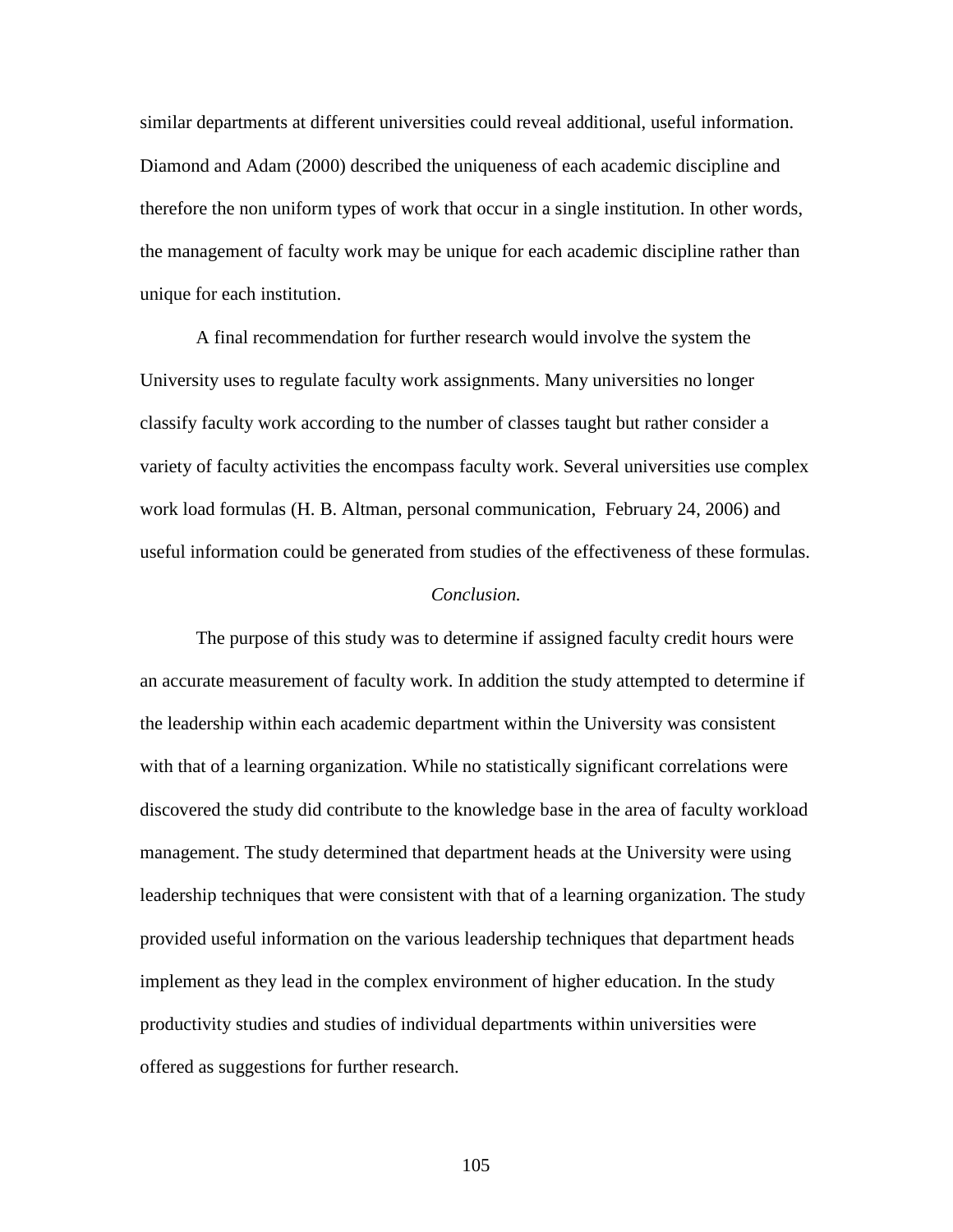#### References

- Alexander, K. F. (1998). The endless pursuit of efficiency: The international movement to increase accountability and performance in higher education. Paper presented at the ASHE annual meeting Nov. 8, 1998.
- American Association of University Professors (AAUP), (2000). Interpretive comments on the statement on faculty workload. *Academe, 82*(5), 69–72.
- Austin, A. E. (1996). Institutional and departmental cultures: The relationship between teaching and research. In John M. Braxton (Ed), *Faculty teaching and research: Is there a conflict*? (57-66). San Francisco: Jossey-Bass.
- Birnbaum, R. (2001). *Management fads in higher education.* San Francisco: Jossey-Bass.
- Bolman, L. G., & Deal, T. E. (1997). *Reframing organizations: Artistry, choice, and leadership.* San Fransisco: Jossey-Bass.
- Braskamp, L. A., & Ory, J. C. (1994). *Assessing faculty work: Enhancing individual and institution performance.* San Francisco: Jossey-Bass.
- Bridges, E., & Hallinger, P. (1997) Using problem based learning to prepare educational leaders . *Peabody Journal of Education, 72*(2), 131-146.
- Bruffee, K. A. (1999). *Collaborative learning: Higher education, interdependence, and the authority of knowledge*  $(2^{nd}$  ed.). Baltimore, MD: The Johns Hopkins University Press.
- Cook, W. A. (1995). Empowering faculty to manage off-campus degree programs; redefining faculty workloads and service. (ERIC Document Reproduction Service No. ED379996).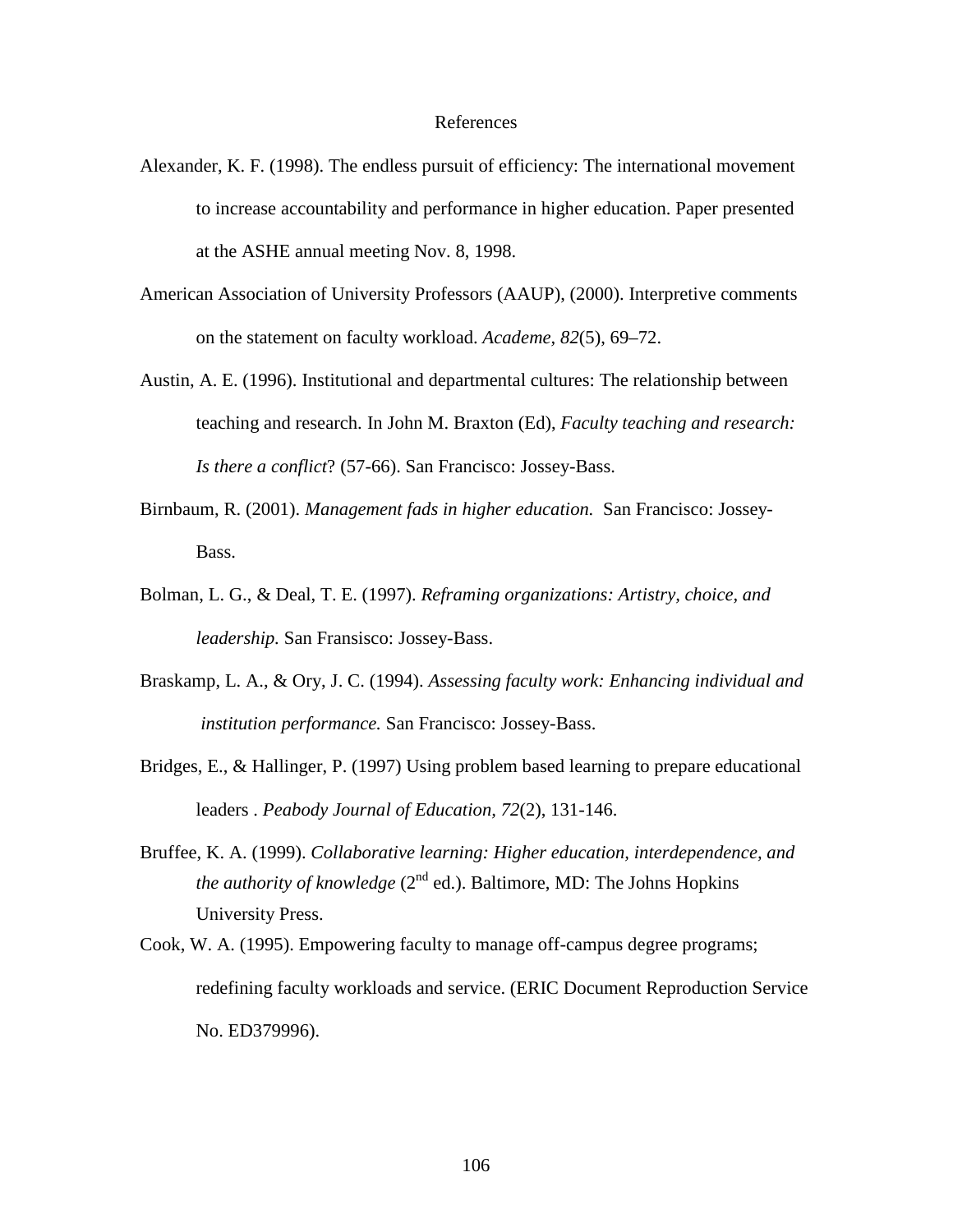- Carnegie Foundation for the Advancement of Teaching. (2005). *A classification of institutions of higher education (2005 edition)*. Retrieved March 15, 2006, from http://www.carnegiefoundation.org/classifications/index.asp.
- Diamond, R. M., & Adam, B. E. (2000). *The disciplines speak II: More statements on rewarding the scholarly, professional and creative work of faculty.* Washington, D.C.: American Association for Higher Education.
- Euben, D. (2003, October). Lives in the balance: Compensation workloads and program implications. Retrieved March 13, 2006 from the American Association of University Professors Web site:http://www.aaup.org/Legal/info%20outlines /comp&work.htm.
- Fraenkel, J. R., &Wallen, N. E. (2003). *How to design and evaluate research in education.* New York: McGraw-Hill.
- Glazer, G., & Henry, M. (1994). In J. F. Wergin (Ed.), *Analyzing Faculty Workload* (39-56). San Francisco: Jossey-Bass.
- Groccia, J. E. & Miller, J. E. (1998). *Enhancing productivity: Administrative instructional and technological strategies.* San Francisco: Jossey-Bass.
- Hanson, M. (December, 2001). Institutional theory and educational change. *Educational Administration Quarterly 37*(5), 637-661.
- Harter, C. L., Becker, W. E., & Watts, M. (2004). Changing incentives and time allocations for academic economists: Results from 1995 and 2000 national surveys. *The Journal of Economic Education, 35*(1), 89-97.
- Higher Learning Commision. (2002). *Principals and criteria for improving academic quality.* Chicago: The Higher Learning Commission.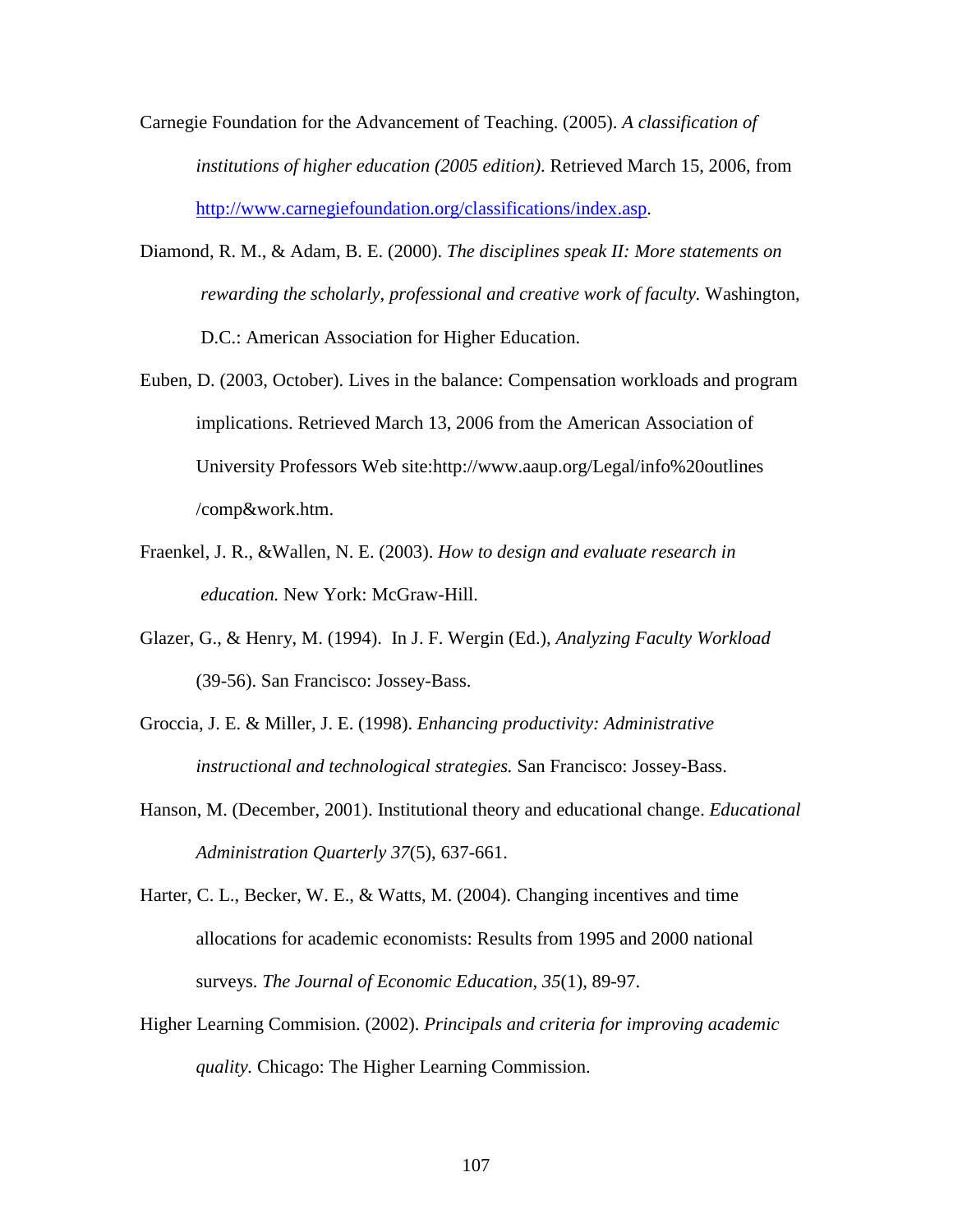- Hinrichsen, B. B., Jackson, J. E., Johnson, C. E., Templeton, R. A., Flannigan, P. N., Lawrence, B. J., Modianos, D. T. & Skaggs, J. L. (2002). A study of faculty workload as a means of improving the student learning environment. (ERIC Document Reproduction Service No. ED470577).
- Johnstone, B. D., & Maloney, P. A. (1998). Enhancing the productivity of learning: curricular implications. In J. E. Groccia and J. E. Millers (Eds). *Enhancing Productivity: Administrative, Instructional, and Technological Strategies.* (pp.23- 34) San Francisco: Jossey-Bass.
- Katzenbach, J. R., & Smith, D. K. (1993). *The wisdom of teams: Creating the high performance organization.* Boston: Harvard Business School Press.
- Kezar, Adrianna J. (1999). Higher education trends (1997-1999) faculty. (ERIC Document Reproduction Service No. ED435344).
- Lawerence, J. H. (1994). In Jon F. Wergin (Eds), *Analyzing faculty workload.* (Ch. 3). San Franscico : Jossey-Bass.
- Leithwood, K., Jantzi, D., & Steinbach, R. (1998). Leadership and other conditions which foster organizational learning in schools. In K. Leithwood and K. S. Louis (Eds.), *Organizational learning in schools* (pp. 67-90). Lisse: Swets & Zeitlilnger Publishers.
- Mallon, W. T. (2001). *Tenure on trial: Case studies of change in faculty employment policies.* New York: RoutledgeFalmer.
- Mancing, H. (1994). A theory of faculty workload. *Association of Departments of Foreign Languages Bulletin. 25*(3), 31-37.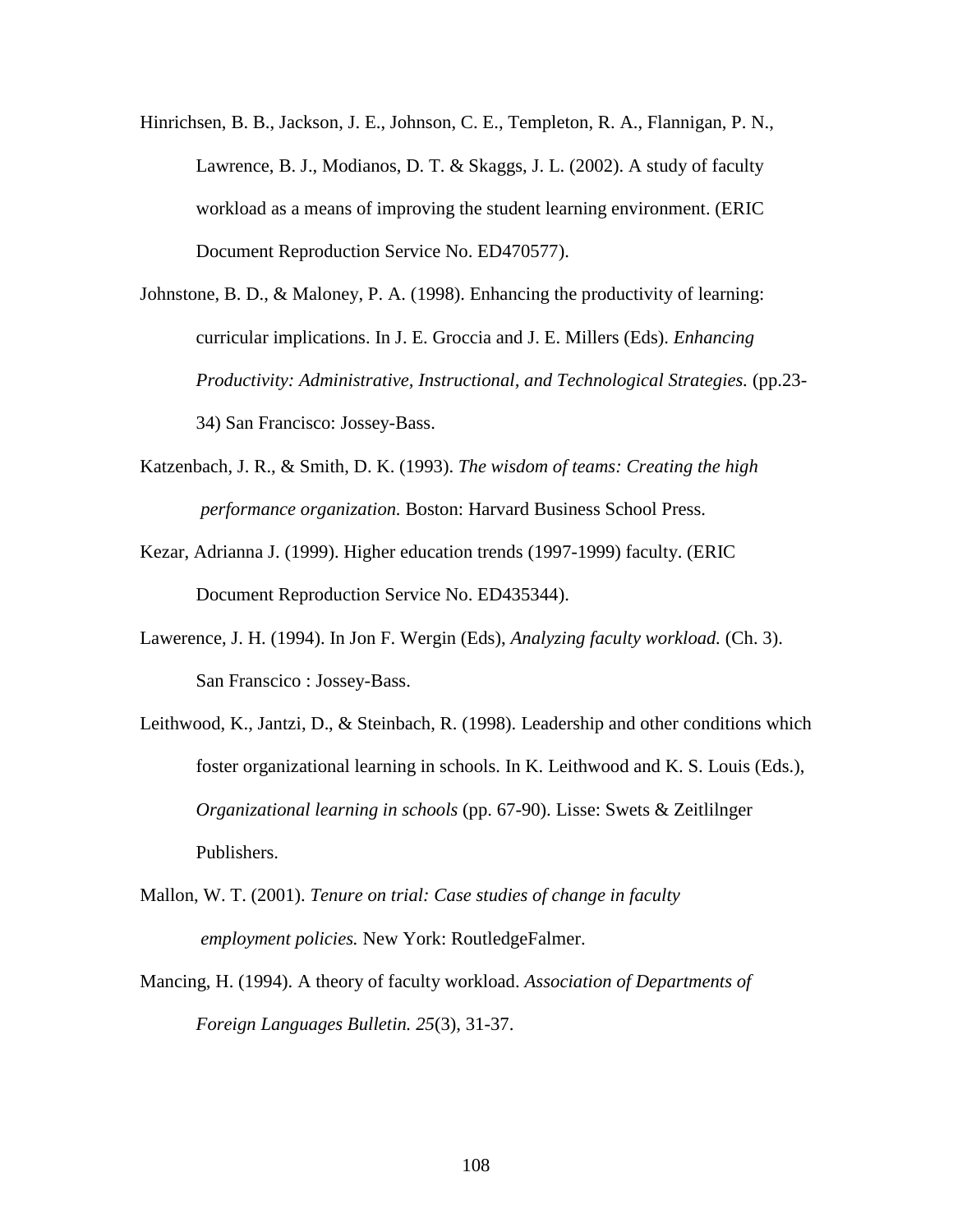Massy, W. F., & Wilger, A. K. (1998). Technology's contribution to higher Education productivity. In J. E. Groccia & J. E.Millers (Eds). *Enhancing productivity: Administrative, instructional, and technological strategies.* (pp.49- 60) San Francisco: Jossey-Bass.

- McCombs, B.L., & Whisler, J. S. (1997). What is learner centered? In B. L. McCombs & J. S.Whisler. *The learner centered classroom and school: Strategies for increasing motivation and achievement* (pp. 1-35). San Francisco: Jossey-Bass.
- Merriam, S. B. (1998). *Qualitative research and case study applications in education.*  San Francisco: Jossey-Bass.
- Meyer, K. A. (1998). *Faculty workload studies: Perspectives, needs, and future directions.* Ashe-Eric Higher Education Report Vol.26, No. 1. Washington D.C.: The George Washington University Graduate School of Education and Human Development.
- Milem, J.F., Berger, J. B., & Dey, E. L. (2000). Faculty time allocation: A study of change over twenty years. *Journal of Higher Education, 71*(4), 458-459.
- Miller, M. A. (1994). In Jon F. Wergin (Eds), *Analyzing faculty workload.* (Ch. 1). San Franscico : Jossey/Bass.
- Miller, R. I. (1987). *Evaluating faculty for promotion and tenure.* San Francisco: Jossey-Bass.
- Mingle, J. A. (1992). Faculty work and the cost / quality / access collision. (ERIC Document Reproduction Service No.ED356730).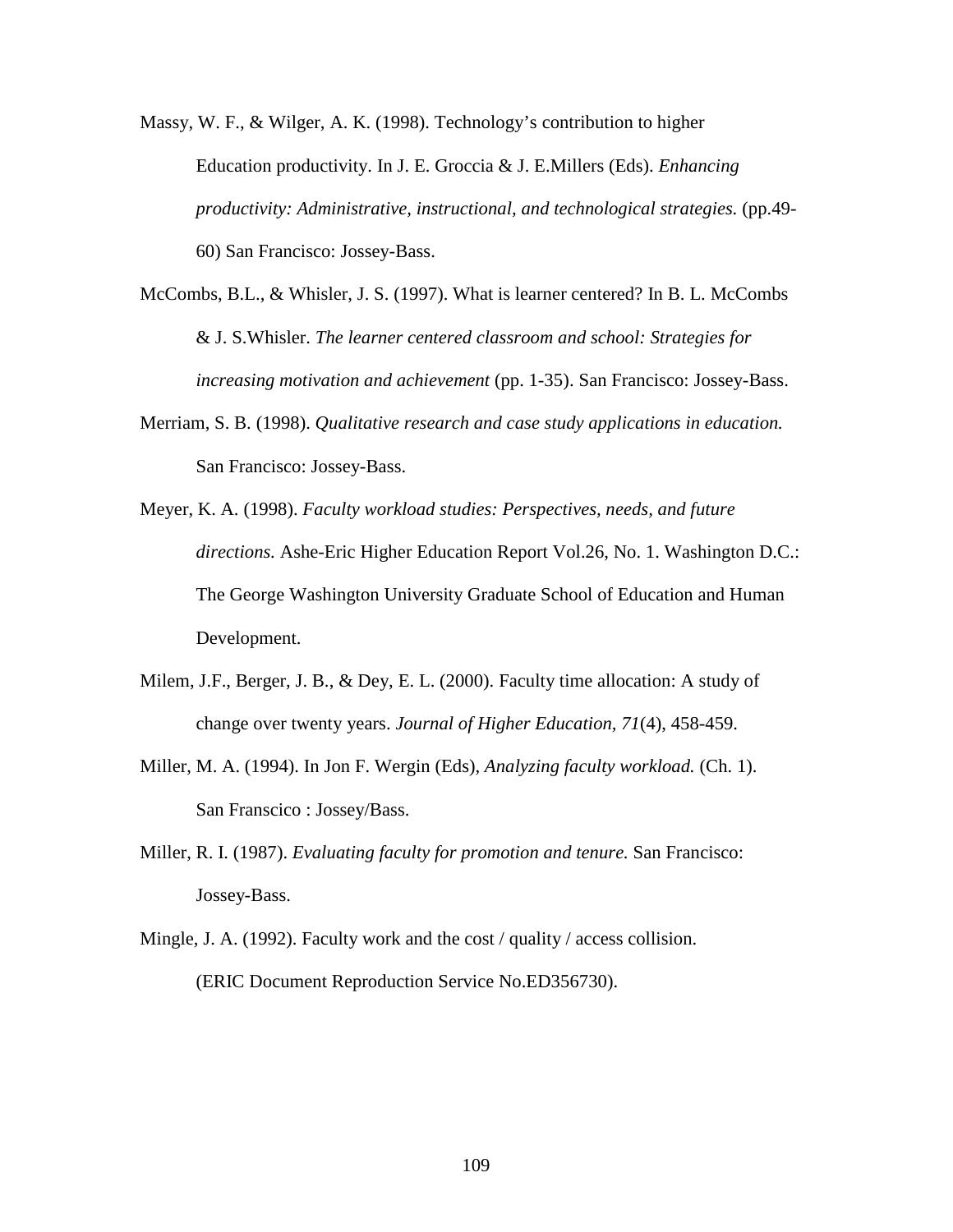Modern Language Association. (2000). In R. M. Diamond & B. E. Adam (Eds), *The disciplines spear II: More statements on rewarding the scholarly professional and creative work of faculty.* (Ch. 2). Washington, D.C. : American Association for Higher Education.

- Morgan, G. (1997). *Images of organizations*. (2<sup>nd</sup> ed.). Thousand Oaks, CA: Sage Publications.
- Nonaka, I., & Takeuchi, H. (1995). *The knowledge-creating company*. New York: The Oxford University Press.
- Ogawa, R.T., & Bossert, S.T. (1995). Leadership as an organizational quality. *Educational Administration Quarterly, 31* (2), 224-243.
- Preskill, H., & Torres, R. (1999). *Evaluative inquiry for learning in organizations* (pp. 17-50). Thousand Oaks, CA: Sage.
- Porter, S.R., & Umbach, P. (2000, May). Analyzing faculty workload data using multilevel modeling. Paper presented at the AIR 200 Annual Forum, Maryland, (ERIC Document reproduction Service No. ED446504).
- Rafaeli, A., & Worline, M. (2000). Symbols in organizational culture. In N. M. Ashkansay, C. P. M. Wilderom, & M. F. Peterson (Eds.), *Handbook of organizational culture and climate* (pp.71-84). Thousand Oaks, CA: Sage Publications.
- Rees, A., & Smith, S. P. (1991). *Faculty retirement in the arts and sciences.*  Princeton: Princeton UP.
- Scarlett, M. (2004). *The great rip-off in american education: Undergrads underserved*  Amherst, New York: Prometheus Books.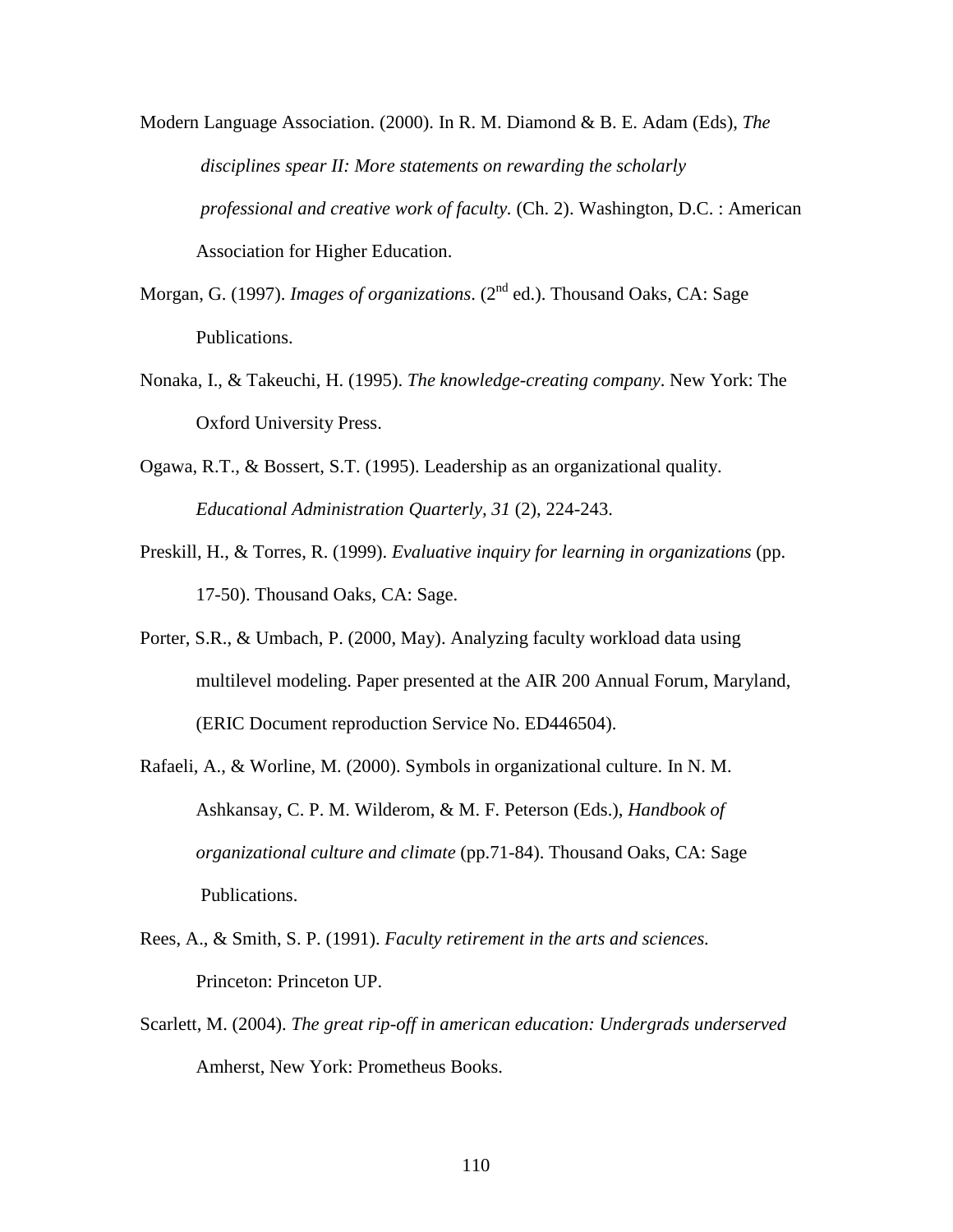- Seaberg, J. R. (1998). Faculty reports of workload: Results of a national survey. *Journal of Social Work Education, 34*(17), 7-19.
- Silvers, P. J., Attinasi, L. C., McGregor, E. N. (1998). The workload of full time community college faculty: Findings of a 1998 survey (final report). (ERIC Document reproduction Service No. ED423013).
- Slaughter, S., & Leslie, L. (2000). Professors going pro: The commercialization of teaching, research, and service. In Geoffery D. White(Eds.), *Campus, inc.* Amherst, New York: Prometheus Books.
- Thomas, R. M., & Brubaker, D. L. (2000). *Theses and dissertations: A guide to planning Research and writing.* New York: Thousand Oaks.
- Walvoord, B. E., & Pool, K. J. (1998). Enhancing pedagogical productivity. In J. E. Groccia & J. E. Miller (Eds.), *Enhancing productivity: Administrative, instructional, and technological strategies.* (pp.35-48). San Francisco: Jossey-Bass.
- Whetton, D. A., & Cameron, K. S. (1985). Administrative effectiveness in higher education.*Review of Higher Education, 9*(1), 35-49.
- Van Patten, J. J. (2000). *Higher education culture, case studies for a new century.*  Lanham, MD: University Press of America.
- Yuker, H. E. (1984). *Faculty workload: Research theory and interpretation.*  Ashe-Eric Report on Higher Education No.10. Washington D.C.: Association For the Study of Higher Education.
- Yukl, G. (2002). *Leadership in organizations*. (5<sup>th</sup> ed.). Upper Saddle River, NJ: Prentice-Hall.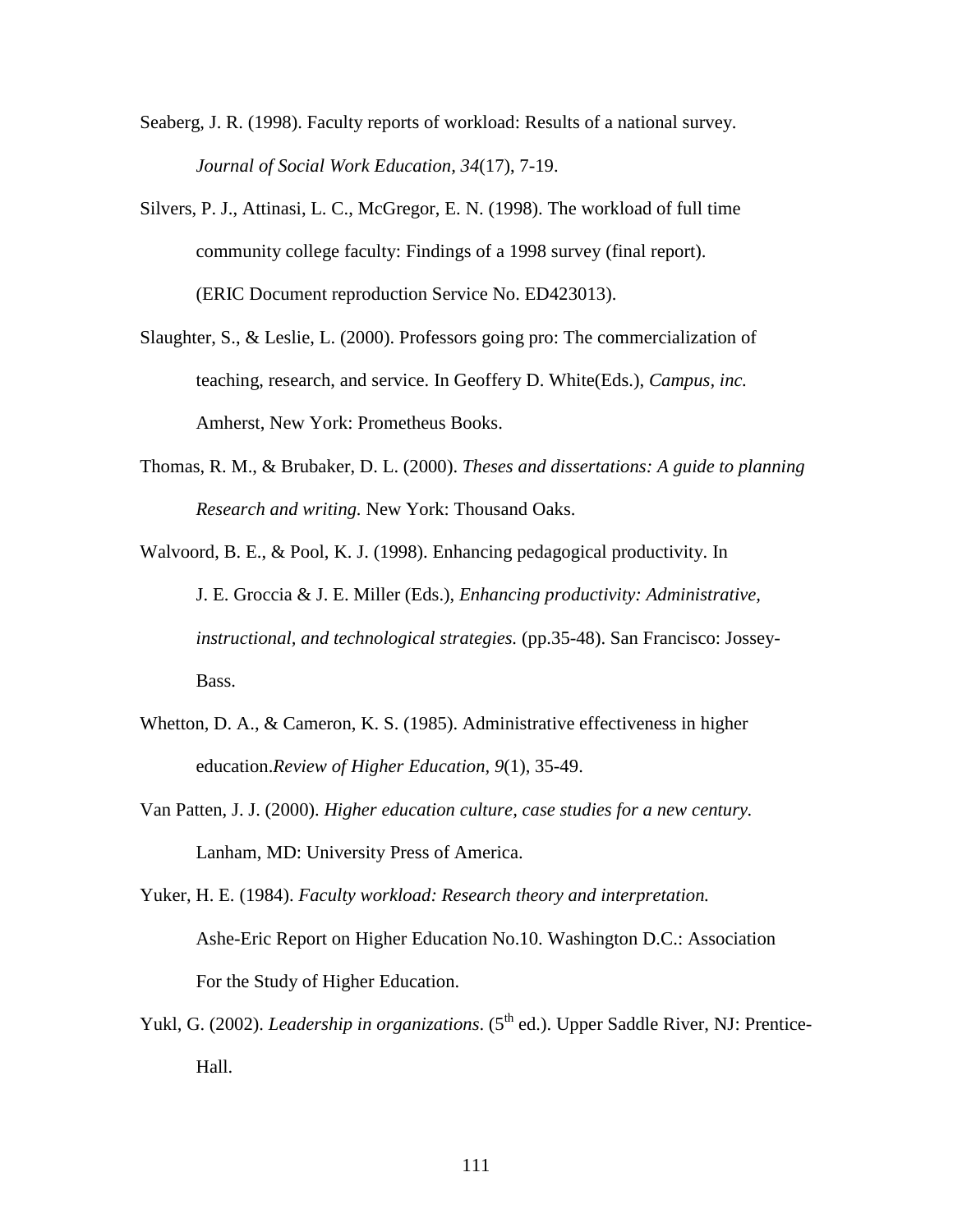# Appendix A

| <b>Basic instructions:</b> Keep this grid either minimized on your computer or in paper. In each 15-minute<br>box, place the letter that corresponds to the category (see separate sheet). Leave blanks for time spent on<br>personal business or activities that fit nowhere else, such as mailing a letter. It is rarely acceptable to fill in<br>your whole day from memory, as accuracy is the main goal for this project. You will be reminded by email<br>each week to send electronic forms to Matt Stringer who will record your participation. |                                                                                                  |   |                                                       |                             |  |  |  |  |
|---------------------------------------------------------------------------------------------------------------------------------------------------------------------------------------------------------------------------------------------------------------------------------------------------------------------------------------------------------------------------------------------------------------------------------------------------------------------------------------------------------------------------------------------------------|--------------------------------------------------------------------------------------------------|---|-------------------------------------------------------|-----------------------------|--|--|--|--|
| A                                                                                                                                                                                                                                                                                                                                                                                                                                                                                                                                                       | Academic                                                                                         | G | Graduate/degree<br>S<br>Social/wellness<br>completion |                             |  |  |  |  |
|                                                                                                                                                                                                                                                                                                                                                                                                                                                                                                                                                         | Community                                                                                        | M | <b>Marketing/recruiting</b>                           | <b>Travel with students</b> |  |  |  |  |
| D                                                                                                                                                                                                                                                                                                                                                                                                                                                                                                                                                       | <b>Development</b><br>(professional)                                                             |   | Organization/<br>administration                       | V<br>adVising               |  |  |  |  |
| Е                                                                                                                                                                                                                                                                                                                                                                                                                                                                                                                                                       | Extra-curricular/<br>Practices/rehearsals/<br>D<br>$Z$ – illness/ emergency<br>students<br>plays |   |                                                       |                             |  |  |  |  |
|                                                                                                                                                                                                                                                                                                                                                                                                                                                                                                                                                         | Key (See separate<br>Faculty prayers/chapel<br>R<br>Research<br>sheet for details)               |   |                                                       |                             |  |  |  |  |

| <b>Weekly Segments (15 Minutes)</b> |                                                                                  |  |  |  |  |  |  |  |  |
|-------------------------------------|----------------------------------------------------------------------------------|--|--|--|--|--|--|--|--|
|                                     | <b>MON</b><br><b>WED</b><br><b>THR</b><br><b>TUE</b><br><b>FRI</b><br><b>SAT</b> |  |  |  |  |  |  |  |  |
| 8:00 AM                             |                                                                                  |  |  |  |  |  |  |  |  |
| 8:15 AM                             |                                                                                  |  |  |  |  |  |  |  |  |
| 8:30 AM                             |                                                                                  |  |  |  |  |  |  |  |  |
| 8:45 AM                             |                                                                                  |  |  |  |  |  |  |  |  |
| 9:00 AM                             |                                                                                  |  |  |  |  |  |  |  |  |
| 9:15 AM                             |                                                                                  |  |  |  |  |  |  |  |  |
| 9:30 AM                             |                                                                                  |  |  |  |  |  |  |  |  |
| 9:45 AM                             |                                                                                  |  |  |  |  |  |  |  |  |
| 10:00 AM                            |                                                                                  |  |  |  |  |  |  |  |  |
| 10:15 AM                            |                                                                                  |  |  |  |  |  |  |  |  |
| 10:30 AM                            |                                                                                  |  |  |  |  |  |  |  |  |
| 10:45 AM                            |                                                                                  |  |  |  |  |  |  |  |  |
| 11:00 AM                            |                                                                                  |  |  |  |  |  |  |  |  |
| 11:15 AM                            |                                                                                  |  |  |  |  |  |  |  |  |
| 11:30 AM                            |                                                                                  |  |  |  |  |  |  |  |  |
| 11:45 AM                            |                                                                                  |  |  |  |  |  |  |  |  |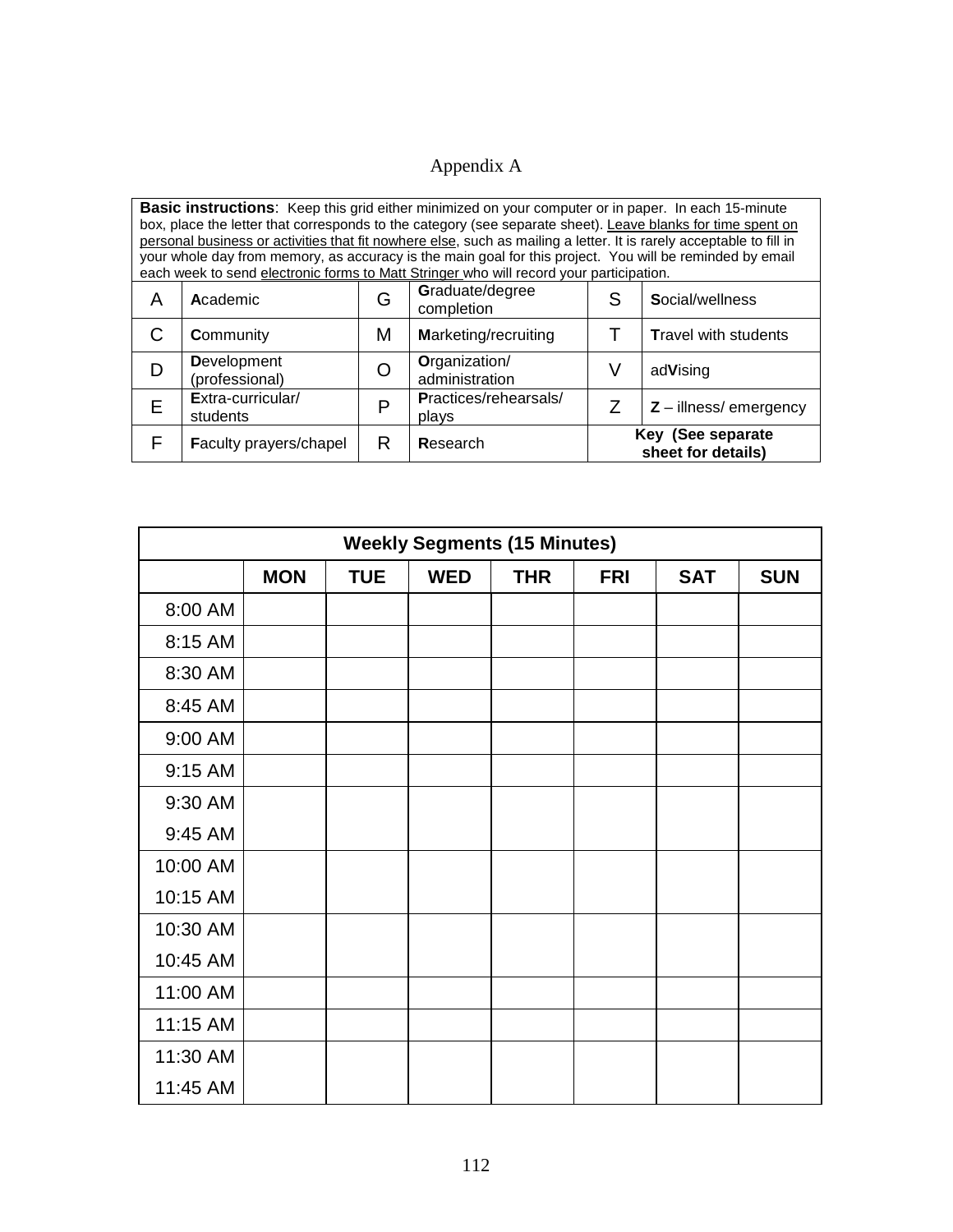| 12:00 PM |  |  |  |  |
|----------|--|--|--|--|
| 12:15 PM |  |  |  |  |
| 12:30 PM |  |  |  |  |
| 12:45 PM |  |  |  |  |
| 1:00 PM  |  |  |  |  |
| 1:15 PM  |  |  |  |  |
| 1:30 PM  |  |  |  |  |
| 1:45 PM  |  |  |  |  |
| 2:00 PM  |  |  |  |  |
| 2:15 PM  |  |  |  |  |
| 2:30 PM  |  |  |  |  |
| 2:45 PM  |  |  |  |  |
| 3:00 PM  |  |  |  |  |
| 3:15 PM  |  |  |  |  |
| 3:30 PM  |  |  |  |  |
| 3:45 PM  |  |  |  |  |
| 4:00 PM  |  |  |  |  |
| 4:15 PM  |  |  |  |  |
| 4:30 PM  |  |  |  |  |
| 4:45 PM  |  |  |  |  |
| 5:00 PM  |  |  |  |  |
| 5:15 PM  |  |  |  |  |
| 5:30 PM  |  |  |  |  |
| 5:45 PM  |  |  |  |  |
| 6:00 PM  |  |  |  |  |
| 6:15 PM  |  |  |  |  |
| 6:30 PM  |  |  |  |  |
| 6:45 PM  |  |  |  |  |
| 7:00 PM  |  |  |  |  |
| 7:15 PM  |  |  |  |  |
| 7:30 PM  |  |  |  |  |
| 7:45 PM  |  |  |  |  |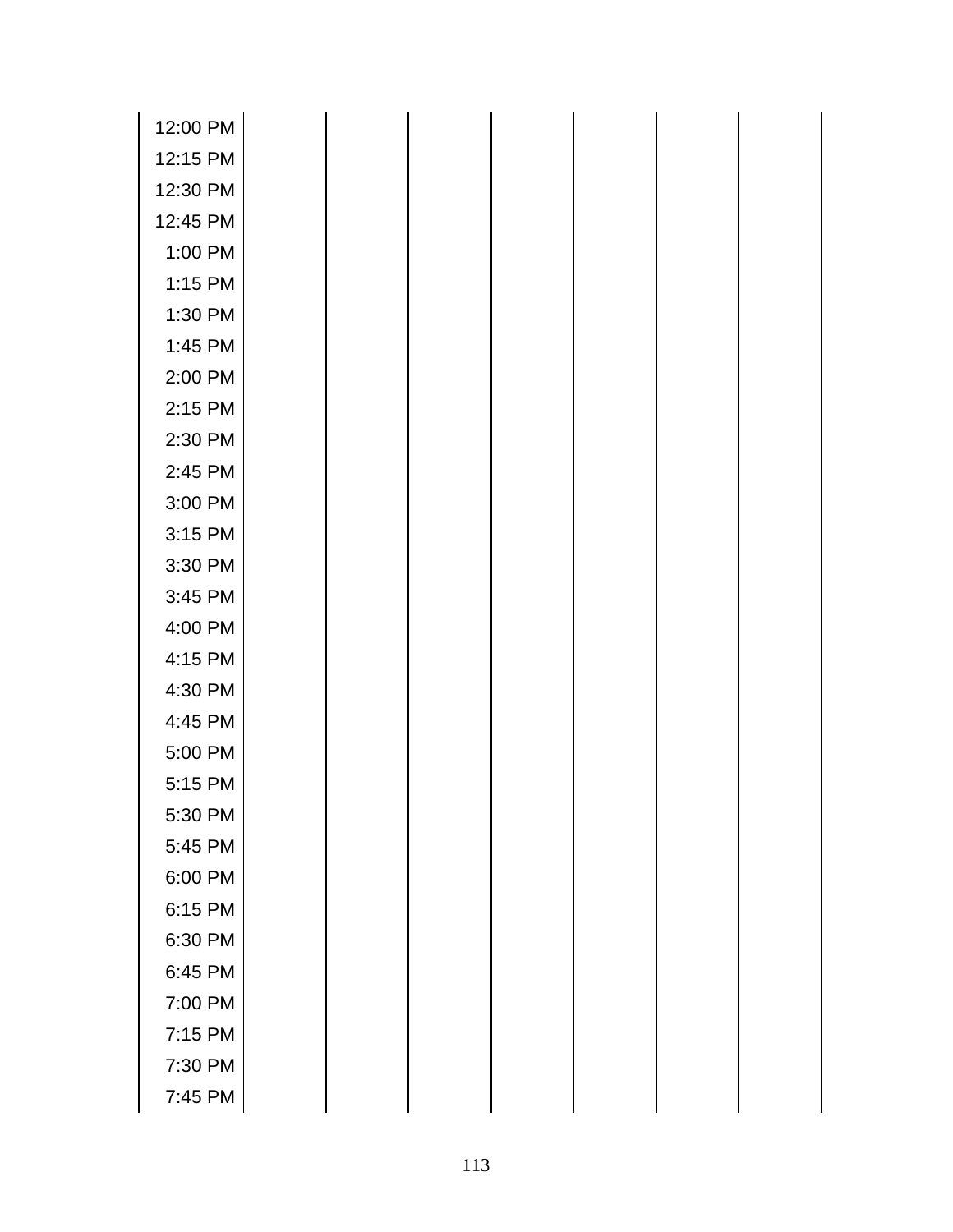|          |  | Appendix A(cont.) |  |  |
|----------|--|-------------------|--|--|
| 8:00 PM  |  |                   |  |  |
| 8:15 PM  |  |                   |  |  |
| 8:30 PM  |  |                   |  |  |
| 8:45 PM  |  |                   |  |  |
| 9:00 PM  |  |                   |  |  |
| 9:15 PM  |  |                   |  |  |
| 9:30 PM  |  |                   |  |  |
| 9:45 PM  |  |                   |  |  |
| 10:00 PM |  |                   |  |  |
| 10:15 PM |  |                   |  |  |
| 10:30 PM |  |                   |  |  |
| 10:45 PM |  |                   |  |  |
| 11:00 PM |  |                   |  |  |
| 11:15 PM |  |                   |  |  |
| 11:30 PM |  |                   |  |  |
| 11:45 PM |  |                   |  |  |
| 12:00 AM |  |                   |  |  |
| 12:15 AM |  |                   |  |  |
| 12:30 AM |  |                   |  |  |
| 12:45 AM |  |                   |  |  |
| 1:00 AM  |  |                   |  |  |
| 1:15 AM  |  |                   |  |  |
| 1:30 AM  |  |                   |  |  |
| 1:45 AM  |  |                   |  |  |
| 2:00 AM  |  |                   |  |  |
| 2:15 AM  |  |                   |  |  |
| 2:30 AM  |  |                   |  |  |
| 2:45 AM  |  |                   |  |  |
| 3:00 AM  |  |                   |  |  |
| 3:15 AM  |  |                   |  |  |
| 3:30 AM  |  |                   |  |  |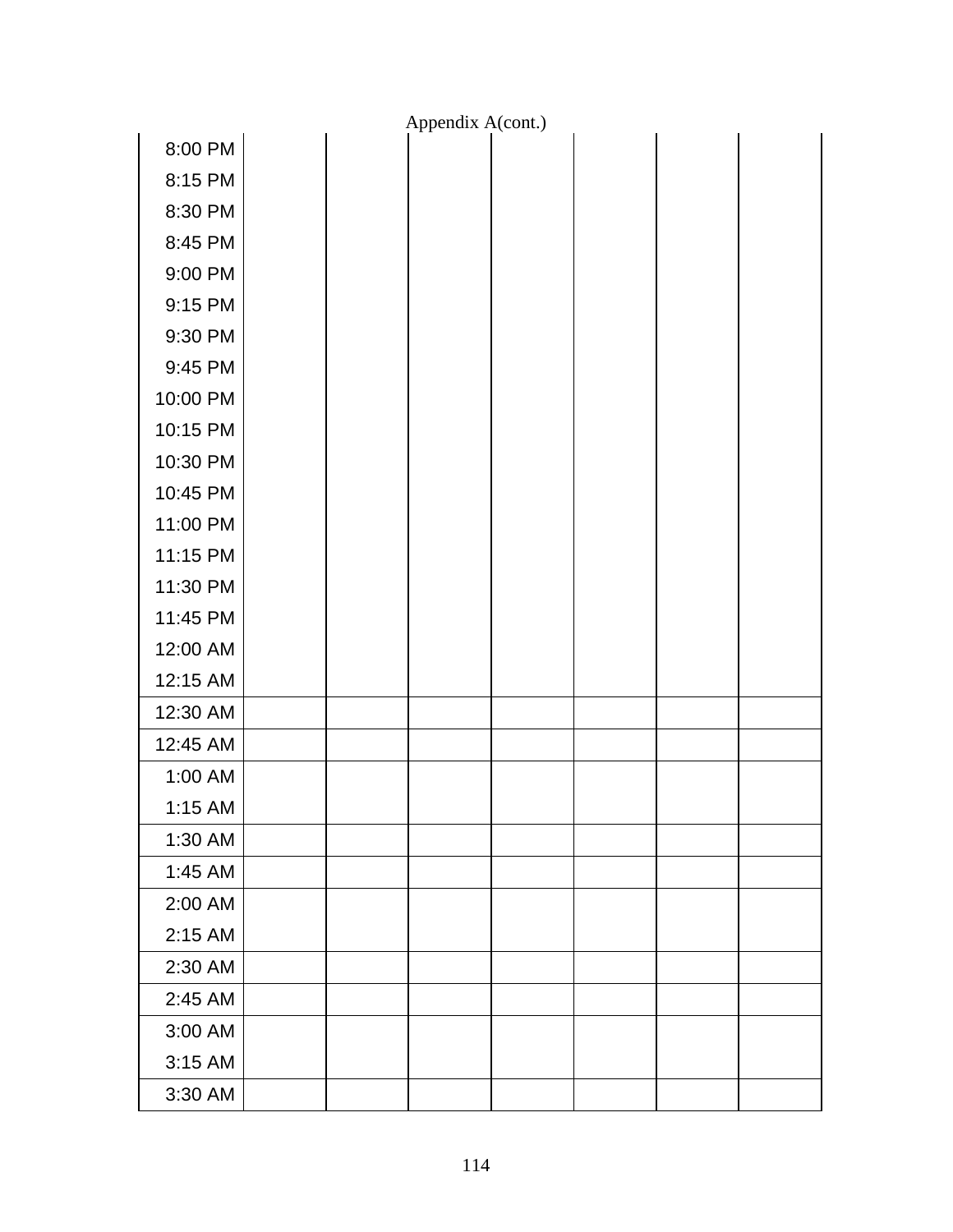| Appendix A(cont.) |  |  |  |  |  |  |  |  |
|-------------------|--|--|--|--|--|--|--|--|
| 3:45 AM           |  |  |  |  |  |  |  |  |
| 4:00 AM           |  |  |  |  |  |  |  |  |
| 4:15 AM           |  |  |  |  |  |  |  |  |
| 4:30 AM           |  |  |  |  |  |  |  |  |
| 4:45 AM           |  |  |  |  |  |  |  |  |
| 5:00 AM           |  |  |  |  |  |  |  |  |
| 5:15 AM           |  |  |  |  |  |  |  |  |
| 5:30 AM           |  |  |  |  |  |  |  |  |
| 5:45 AM           |  |  |  |  |  |  |  |  |
| 6:00 AM           |  |  |  |  |  |  |  |  |
| 6:15 AM           |  |  |  |  |  |  |  |  |
| 6:30 AM           |  |  |  |  |  |  |  |  |
| 6:45 AM           |  |  |  |  |  |  |  |  |
| 7:00 AM           |  |  |  |  |  |  |  |  |
| 7:15 AM           |  |  |  |  |  |  |  |  |
| 7:30 AM           |  |  |  |  |  |  |  |  |
| 7:45 AM           |  |  |  |  |  |  |  |  |

| <b>Automatic Category Tally</b> |   |                                      |   |   |                                 |   |   |                             |  |
|---------------------------------|---|--------------------------------------|---|---|---------------------------------|---|---|-----------------------------|--|
| 0                               | Α | Academic                             | 0 | G | Graduate/degree<br>completion   | 0 | S | Social/wellness             |  |
| 0                               | С | Community                            |   | M | <b>Marketing/recruiting</b>     | 0 |   | <b>Travel with students</b> |  |
| 0                               | D | <b>Development</b><br>(professional) |   |   | Organization/<br>administration | 0 |   | adVising                    |  |
| 0                               | E | Extra-curricular/<br>students        | 0 | D | Practices/rehearsals/<br>plays  | 0 |   | $Z$ – illness/ emergency    |  |
| 0                               | F | Faculty prayers/chapel               | 0 | R | Research                        |   |   |                             |  |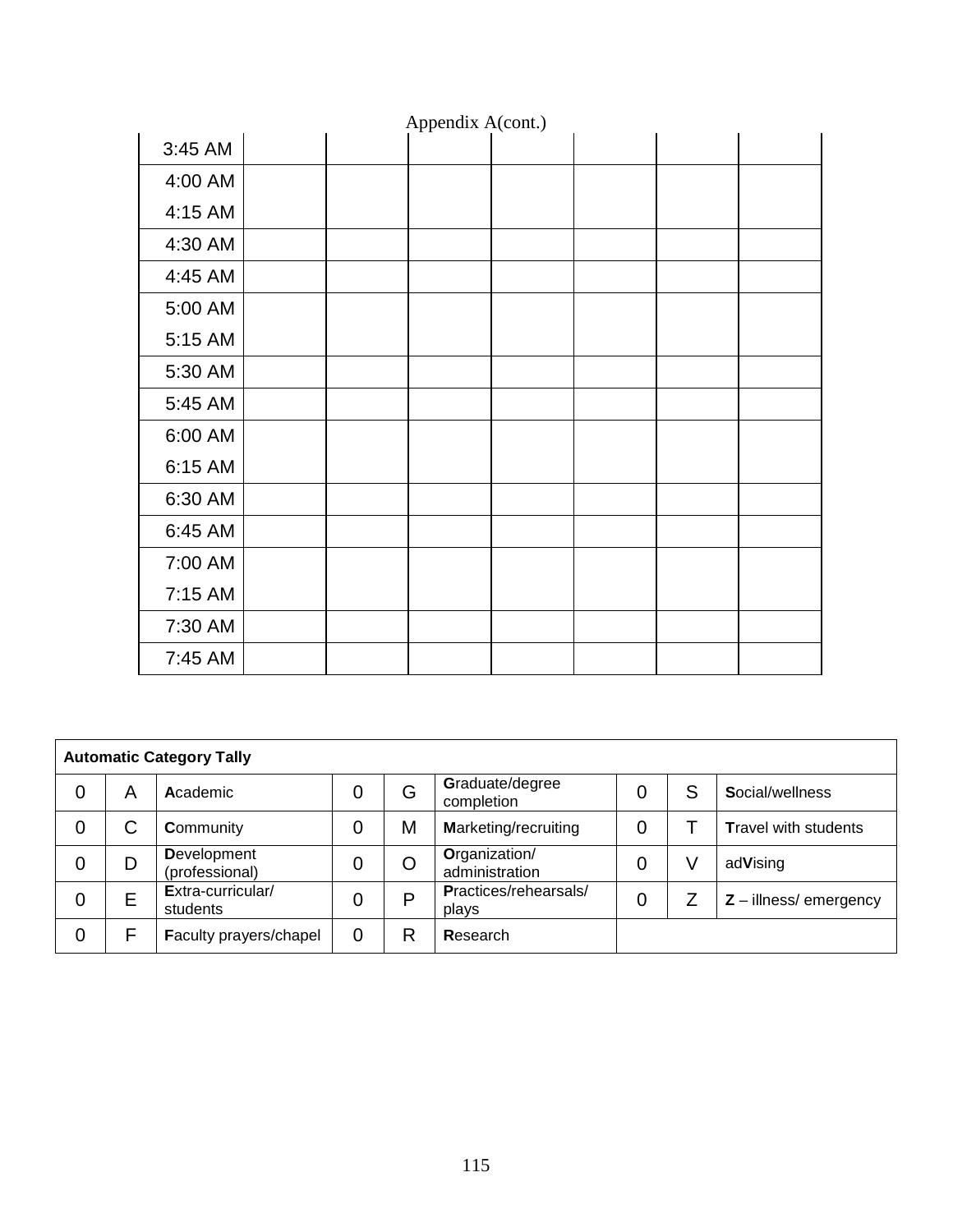# Appendix B

# Categories for AQIP Workload Grid

**A**cademic Activities (except advising as part of scheduling)

- Lecturing or teaching classes
- Teaching "labs" or "problem sections" or "activities" or "study sessions"
- Preparing for teaching lectures, labs, etc.
- Grading/evaluating student papers, exams, etc.
- Supervising student practica or observing students in the field
- Reviewing resumes/writing recommendation letters
- Mentoring/supervising undergraduate research
- Supervising/planning internships or independent study activities
- Other\_\_\_\_\_\_\_\_\_\_\_\_\_\_\_\_\_\_\_\_\_\_\_\_\_\_\_\_\_\_\_\_\_\_\_\_\_\_\_\_\_\_\_\_\_

# **C**ommunity Involvement

- Supervising students involved in community service projects
- Donating community service that is "required" by my University position
- Donating community service that I would be doing even if I weren't at the University
- Other\_\_\_\_\_\_\_\_\_\_\_\_\_\_\_\_\_\_\_\_\_\_\_\_\_\_\_\_\_\_\_\_\_\_\_\_\_\_\_\_\_\_\_\_\_\_

**D**evelopment (professional)

- Attending professional conferences and professional development programs
- Reading academic material beyond class preps to be current in my field
- Attending concerts/performances beyond class preps to be current in my field
- Dialoging with colleagues on academic topics
- Innovating/thinking/planning/creating (beyond preparing syllabi)
- Other

**E**xtra-Curricular Activities/ Student

- Supervising/mentoring student organizations, student government, student clubs, etc.
- Supervising student media activities
- Other\_\_\_\_\_\_\_\_\_\_\_\_\_\_\_\_\_\_\_\_\_\_\_\_\_\_\_\_\_\_\_\_\_\_\_\_\_\_\_\_\_\_\_\_\_\_

**F**aculty Prayer/Chapel Activities

- Attending chapels, faculty prayers, etc.
- Preparing music, messages, etc. for chapel, prayers, etc.
- Other\_\_\_\_\_\_\_\_\_\_\_\_\_\_\_\_\_\_\_\_\_\_\_\_\_\_\_\_\_\_\_\_\_\_\_\_\_\_\_\_\_\_\_\_\_

**G**raduate and Degree Completion Programs

- Advising/mentoring graduate student/DCP
- Teaching graduate or DCP courses
- Preparing for graduate or DCP courses
- Supervising graduate student research
- Other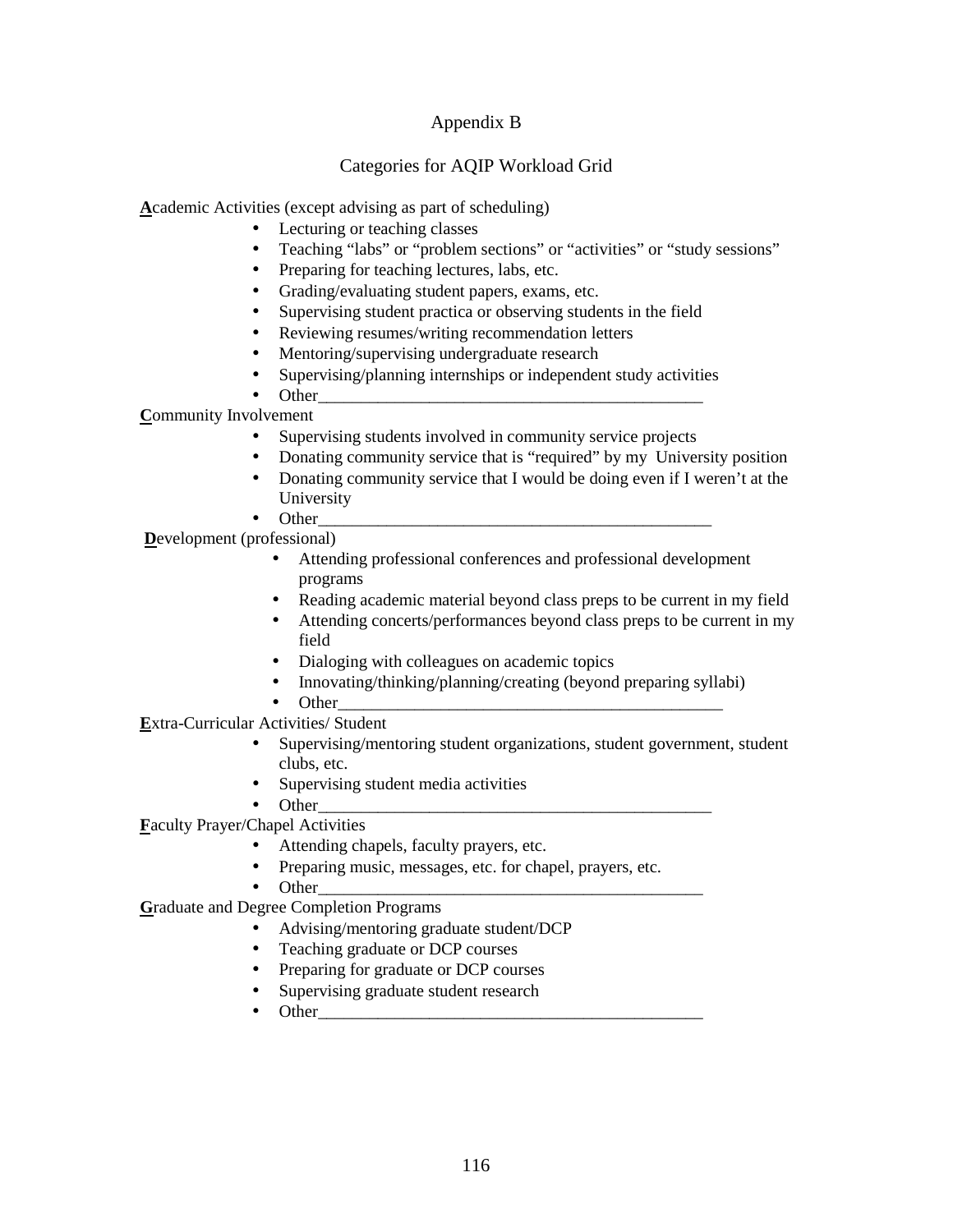## Appendix B (cont.)

**M**arketing, Recruiting, Fund Raising

- Recruiting/communicating with prospective students
- Mentoring/contacting alumni
- Marketing/PR & community interfacing
- Raising funds
- Speaking to groups on or off campus (because of my University position)
- Other\_\_\_\_\_\_\_\_\_\_\_\_\_\_\_\_\_\_\_\_\_\_\_\_\_\_\_\_\_\_\_\_\_\_\_\_\_\_\_\_\_\_\_\_\_\_\_

**O**rganization/Administration

- Working with Project Envision activities
- Working with accreditation activities
- Assessing for department or school-wide evaluations
- Preparing department/faculty meetings
- Budgeting/administering departments
- Attending/planning committee activities at The University
- Working for professional organization/society activities beyond The University (regional, national, etc.)
- Producing extra programs for campus events (e.g. homecoming)
- Caring for facilities athletic, drama, music, lab, etc.
- Managing student employees/"work studies"
- Working with registration activities and related functions (not advising)
- Administering safety & health/wellness
- Other\_\_\_\_\_\_\_\_\_\_\_\_\_\_\_\_\_\_\_\_\_\_\_\_\_\_\_\_\_\_\_\_\_\_\_\_\_\_\_\_\_\_\_\_\_\_\_\_\_\_\_\_

**P**ractices, Rehearsals, Performances

- Attending ("required by my position") major music concerts and senior recitals held after hours
- Attending extra rehearsals in preparation for degree recitals
- Supervising/coaching team practice/drama practice etc.
- Attending games/concerts/dramas/etc. (day or night) activities ("required by my position")
- Watching game films to plan practice and game strategy
- Attending coaches' meetings
- Other

**R**esearch

• Conducting research without direct student involvement

• Other\_\_\_\_\_\_\_\_\_\_\_\_\_\_\_\_\_\_\_\_\_\_\_\_\_\_\_\_\_\_\_\_\_\_\_\_\_\_\_\_\_\_\_\_\_\_\_\_\_\_\_ **S**ocial Activities, Breaks

- Attending department/student social activities
- Attending extra-curricular clubs, homecoming, class social activities
- Conversing informally/spontaneously with students  $&$  colleagues
- Taking coffee /lunch break
- Walking/"working out"/etc. during "campus hours"
- Other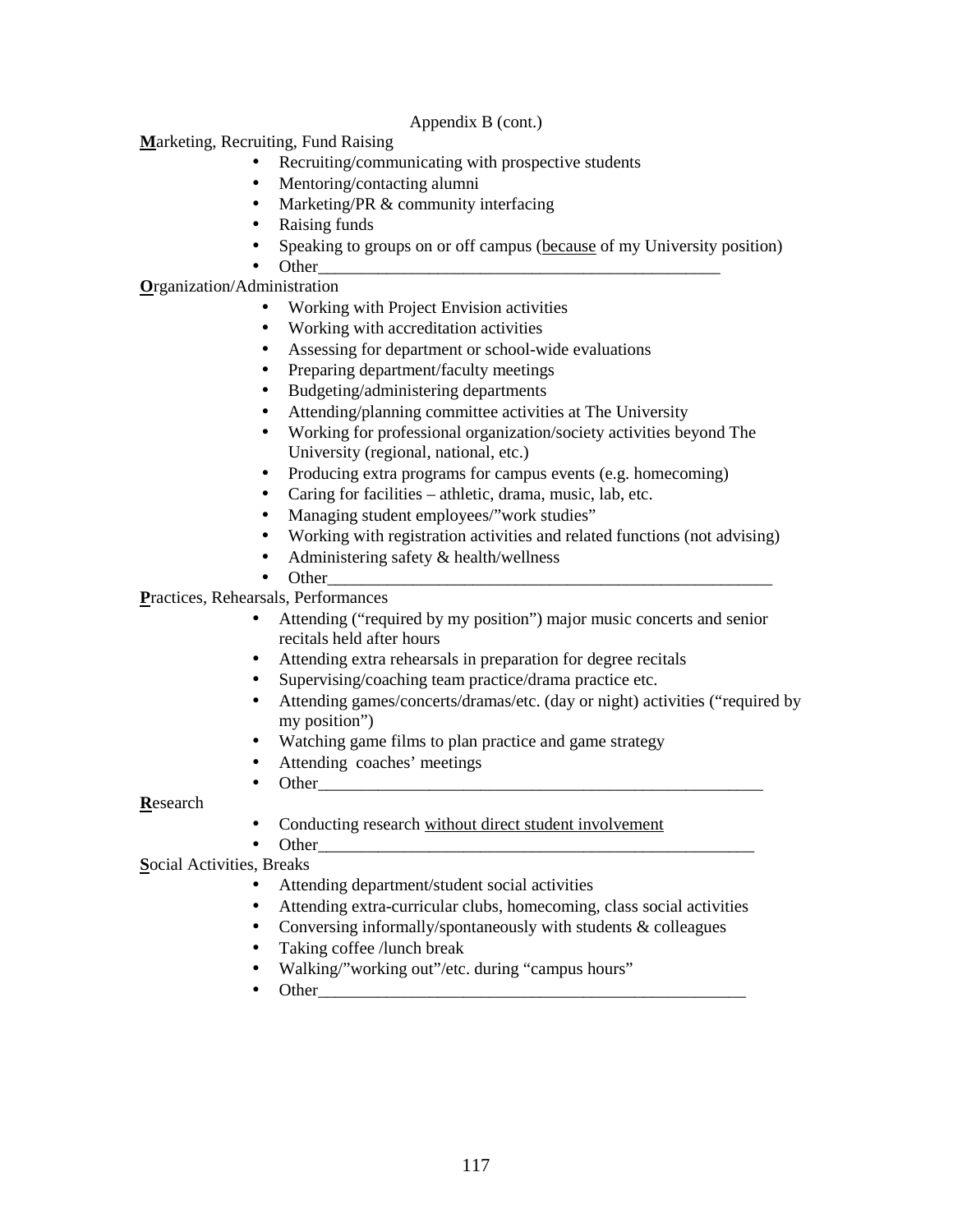# Appendix B(cont.)

**T**ravel with Students

- Traveling with students to professional/scholastic/performance meetings/competitions
- Traveling with music groups that represent The University
- Traveling on mission trips/performance trips etc. with students
- Preparing/planning for off-campus travel activity
- Traveling to away games ("required by my position")
- Other

ad**V**ising

- Scheduling or counseling <u>assigned</u> advisees
- **Z** Because of illness or emergency, absent from time normally working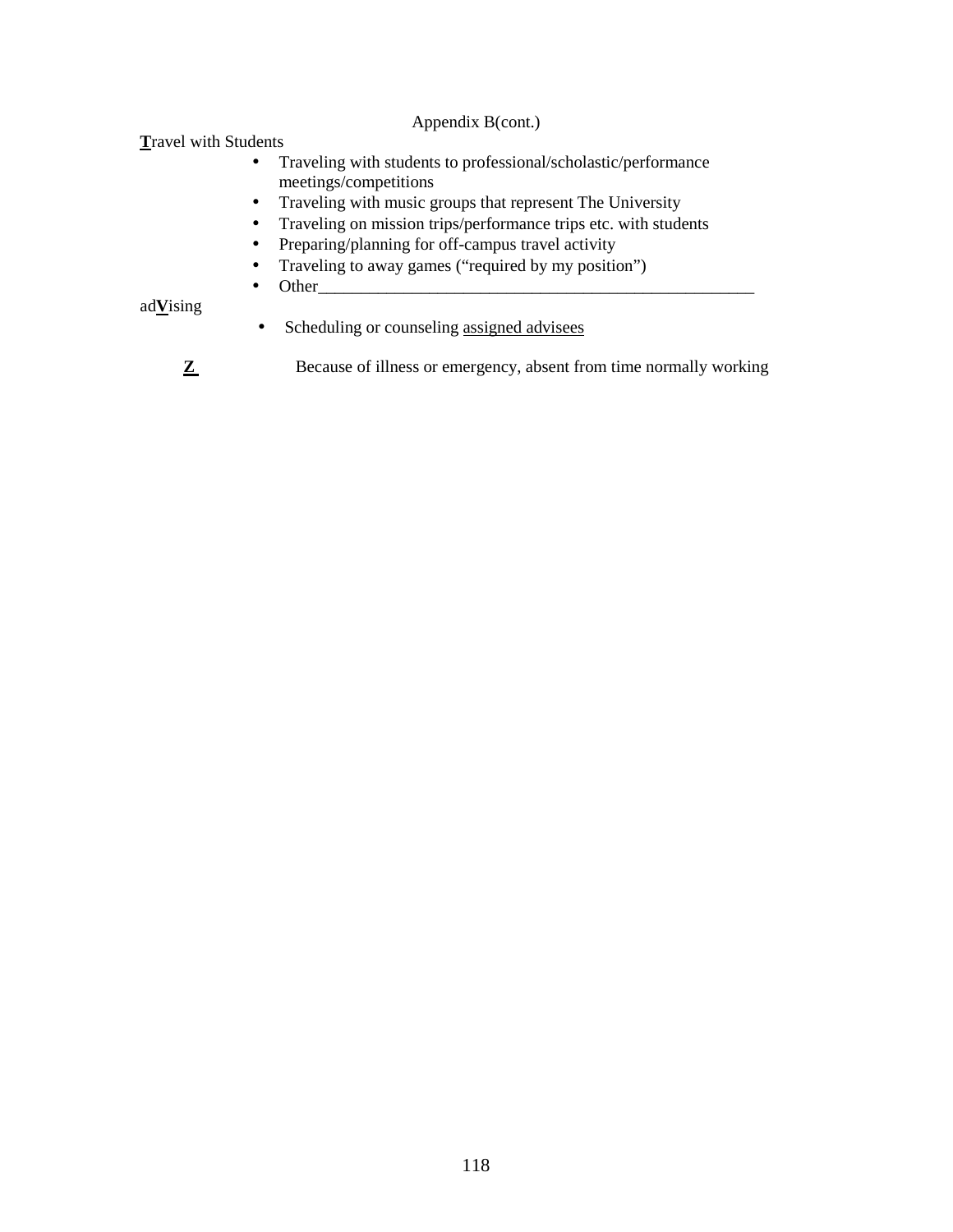# Appendix C

## Department Head Interview

1. Flexibility

 a. How would you describe the level of flexibility in determining workload assignments for your academic department?

2. Experimentation

 a. As a department head, how often do you try new methods or experiment with faculty workload assignments?

3. Outside Knowledge

 a. Describe any circumstances where information from other departments or other universities has been considered when determining faculty workload assignments for your department.

4. Diffusion

 a. Describe how information on assigning faculty workloads is shared with other University departments.

5. Single-loop Learning

 a. Describe any techniques used to evaluate faculty work assignments each semester.

6. Double-loop Learning

 a. Describe any techniques used to evaluate the current system of assigning faculty work.